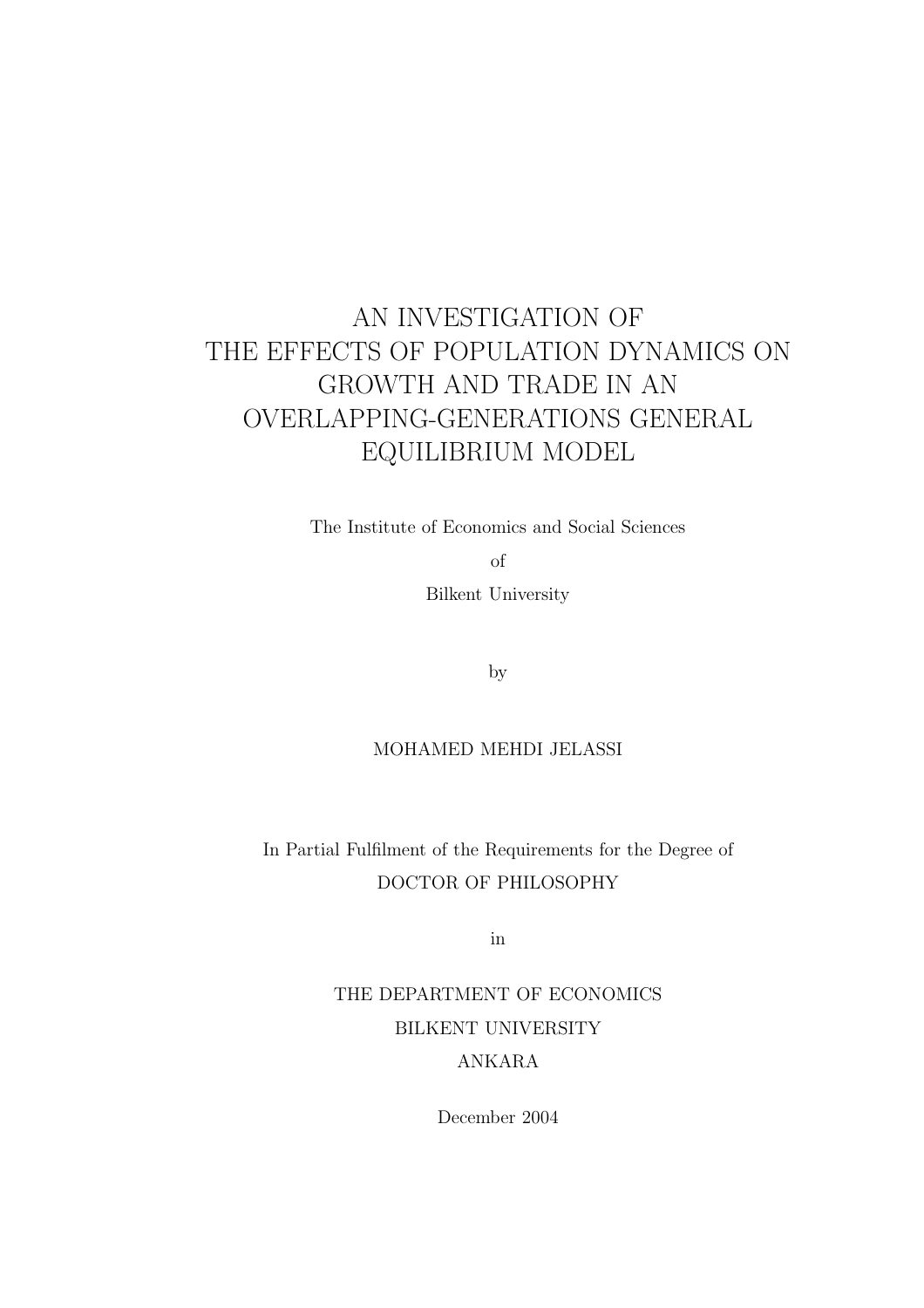I certify that I have read this thesis and have found that it is fully adequate, in scope and in quality, as a thesis for the degree of Doctor of Philosophy in Economics.

Assoc. Prof. Serdar Sayan Supervisor

I certify that I have read this thesis and have found that it is fully adequate, in scope and in quality, as a thesis for the degree of Doctor of Philosophy in Economics.

Prof. Erinç Yeldan Examining Committee Member

I certify that I have read this thesis and have found that it is fully adequate, in scope and in quality, as a thesis for the degree of Doctor of Philosophy in Economics.

Assoc. Prof. Fatma Taşkın Examining Committee Member

I certify that I have read this thesis and have found that it is fully adequate, in scope and in quality, as a thesis for the degree of Doctor of Philosophy in Economics.

Asst. Prof. Süheyla Özyıldırım Examining Committee Member

I certify that I have read this thesis and have found that it is fully adequate, in scope and in quality, as a thesis for the degree of Doctor of Philosophy in Economics.

Asst. Prof. Ozge Senay Examining Committee Member

Approval of the Institute of Economics and Social Sciences

Prof. Erdal Erel Director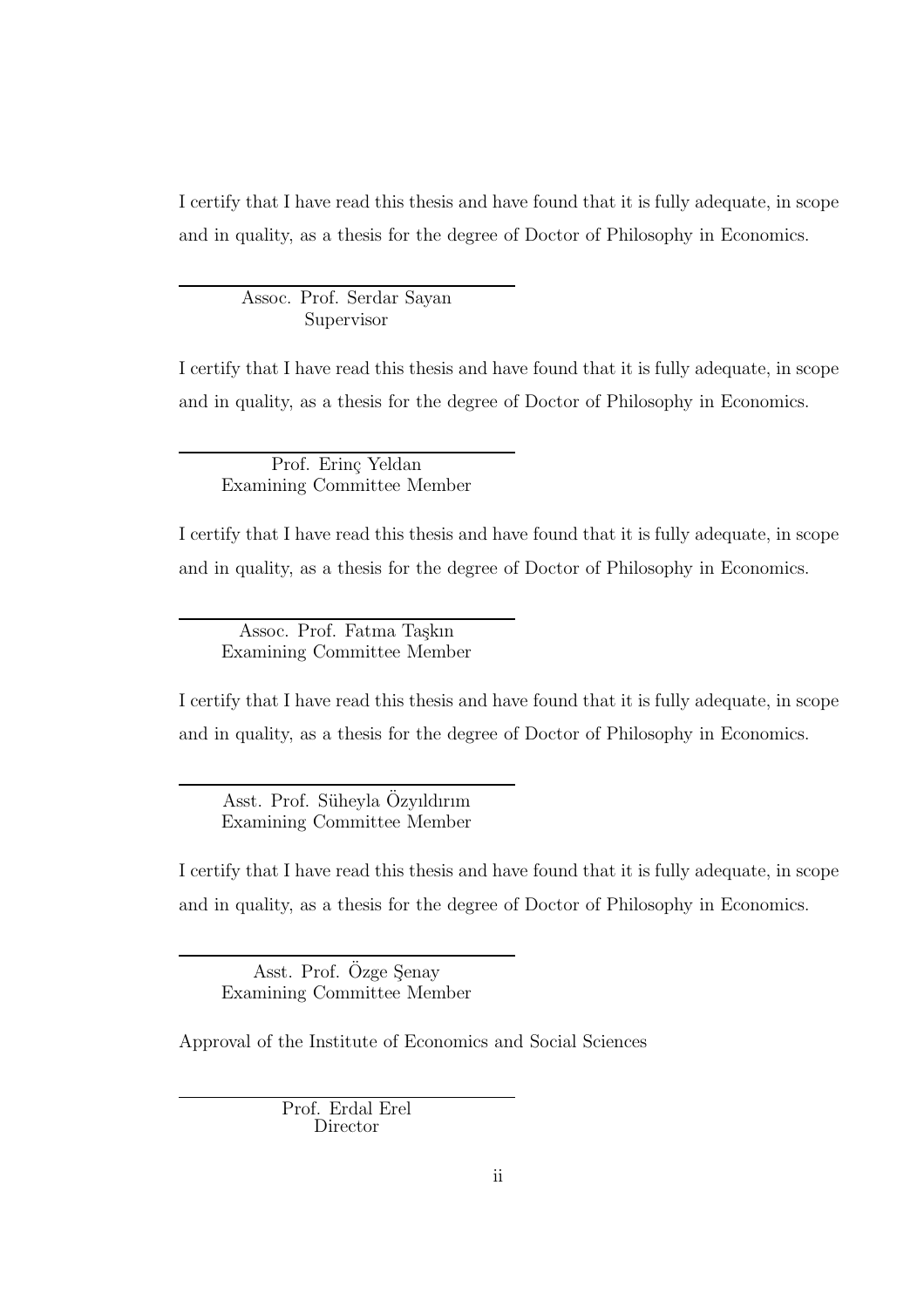### ABSTRACT

#### AN INVESTIGATION OF THE EFFECTS OF POPULATION DYNAMICS ON GROWTH AND TRADE IN AN OVERLAPPING-GENERATIONS GENERAL EQUILIBRIUM MODEL

Mohamed Mehdi Jelassi Ph.D. in Economics Supervisor: Assoc. Prof. Serdar Sayan December 2004

In this study, variants of a two-sector, two-factor overlapping-generations model are solved under autarky and free trade scenarios to investigate the effects of population dynamics on growth and trade. Simulation exercises are also performed to develop a deeper understanding of the analytical findings and to visualize the time paths of model variables. These numerical exercises complement analytical solutions, providing significant insights into the nature of initial conditions affecting growth and convergence performance of closed economies. Concerning open economies, possible implications of population growth differentials for the patterns of trade flows between economies that are identical except for population growth rates are explored as in the static Heckscher-Ohlin model. Our analysis shows that population growth rate differentials give way to differences in relative commodity and factor prices, creating the basis for comparative advantages in the same way as suggested by the static Heckscher-Ohlin model. We also show that these demographic differences prevent comparative advantages from getting eliminated in the long-run, thereby allowing trade to continue to occur even after the steady state is reached. Our solutions reveal, however, that trade does not necessarily improve welfare for both parties in the long-run. The explanation we offer for this nicely complements previous studies that obtained similar results using overlapping-generations general equilibrium models within two country set-ups with steady populations.

Keywords: Dynamic trade; Population growth rate; Overlapping-generations general equilibrium model, Heckscher-Ohlin.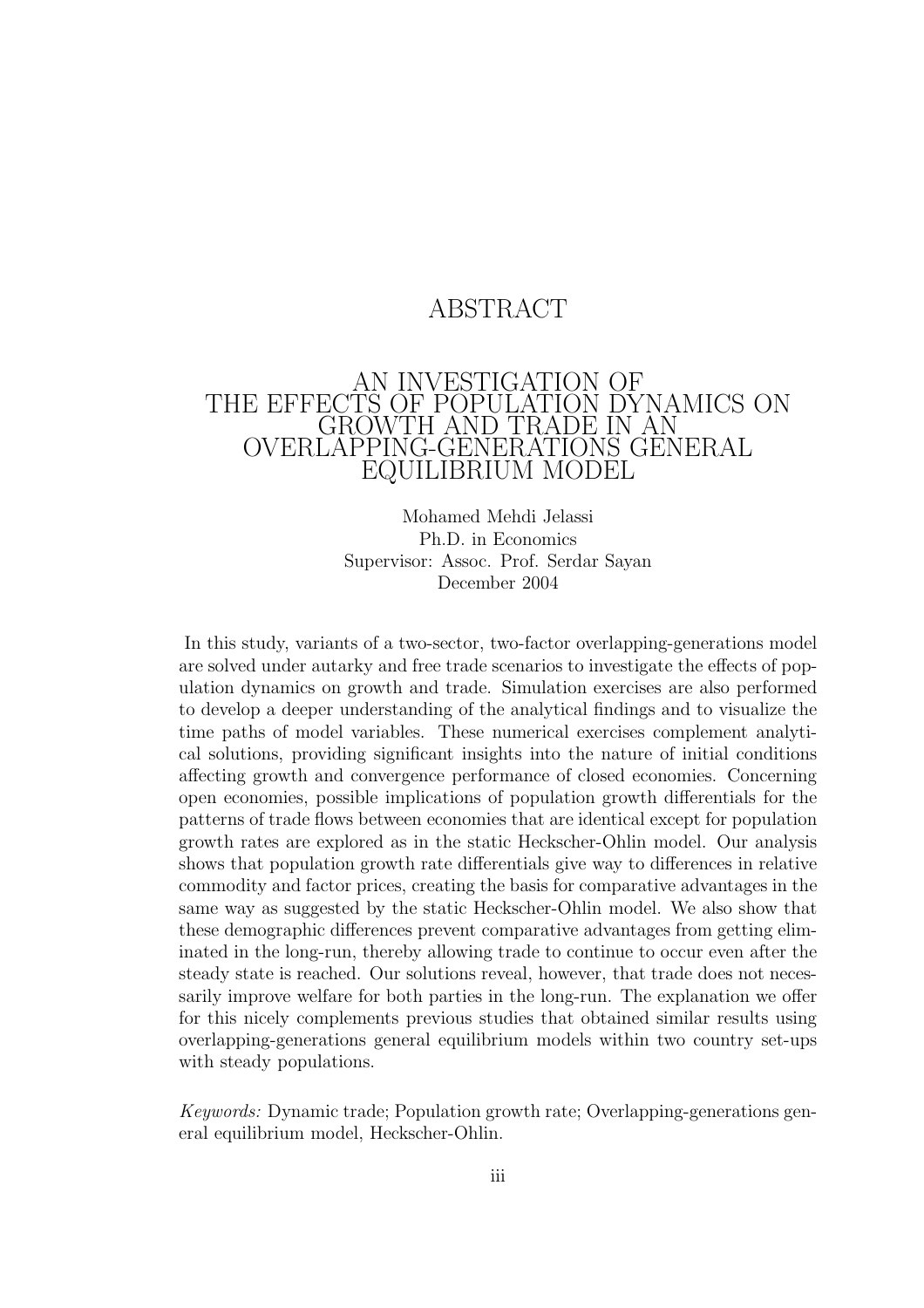### ÖZET

### NÜFUS DİNAMİKLERİNİN BÜYÜME VE TİÇARET ÜZERİNDEKİ ETKİLERİNİN ÇAKIŞAN-NESİLLER GENEL DENGE MODELLEMES˙ I YOLUYLA <u>incelenmesi</u>

#### Mohamed Mehdi Jelassi Iktisat, Doktora Tez Yöneticisi: Doç. Dr. Serdar Sayan Aralık 2004

Bu çalişma, nüfus dinamiklerinin büyüme ve ticaret üzerindeki etkilerini, ikisektör ve iki-faktörlü bir çakışan-nesiller modelinin çesitli varsayımlar altında elde edilen analitik çözümlerinden çıkan sonuçlar ışığında incelemektedir. Bu analitik  $c\ddot{o}z\ddot{u}$ mler, isaret ettikleri sonucların daha somut biçimde kavranabilmesi ve model değişkenlerinin zaman içinde izlediği patikaların da izlenebilmesi amacıyla yapılan sayısal simülasyonlarla tamamlanmıstır. Söz konusu sayısal egzersizler, nüfus artış hızları da dahil olmak üzere farklı başlangıç koşullarına sahip kapalı ekonomilerin, büyüme performansları ve daha gelişmiş ekonomileri yakalama potansiyellerinin nasıl farklılasabileceğine dair çok önemli önseziler sağlamaktadır.

Açık ekonomilere ilişkin olarak ise, nüfusları farklı hızlarda artan ekonomilerin birbirleriyle yaptıkları ticaret kalıplarında zaman içinde gözlenecek değişikler, statik Heckscher-Ohlin modelindeki yaklaşıma paralel biçimde nüfus artış oranları dışındaki tüm karakteristikleri aynı olan ekonomiler göz önüne alınarak incelenmektedir. Analizimiz nüfus artış hızlarındaki farklılıkların her ülkedeki göreli mal ve faktör fiyatlarını Heckscher-Ohlin modelinin önerdiğine benzer biçimde farklılaştıracağını ve bu yolla karşılastırmalı üstünlükler varatacağını ispatlamaktadır. Sonuçlarımız, yaratılan bu karşılaştırmalı üstünlüklerin nüfus artış hızları farklı kaldığı sürece uzun vadede de korunacağı ve ticaretin durağandengede de devam edeceğini de göstermektedir. Ote yandan, elde edilen model çözümleri ticaretin uzun dönem refah artırıcı etkisinin her iki taraf için geçerli olmayabileceğini de ortaya koymaktadır. Bu ilginç gözleme ilişkin olarak sunduğumuz açıklama, iki ülke arasındaki dinamik ticaret dengesini çakışannesiller çerccevesi bağlamında ancak nüfus artışına izin vermeksizin ele alan daha önceki çalışmalardan oluşan literatürü tamamlayıcı niteliktedir.

Anahtar sözcükler: Uluslararası ticaretin dinamik dengesi; Nüfus artış hızı; C¸ akı¸san-nesiller genel denge modeli; Heckscher-Ohlin modeli.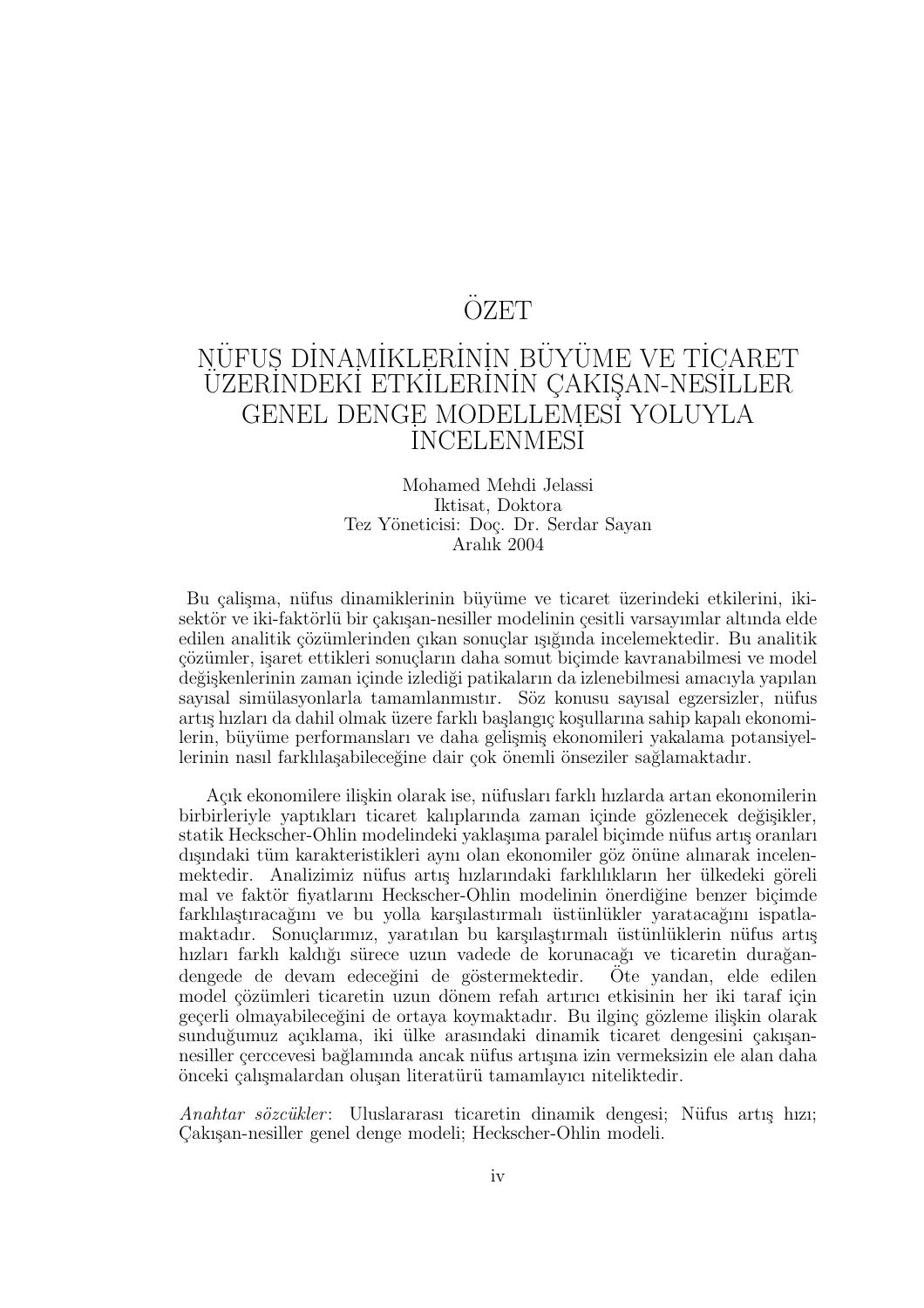### ACKNOWLEDGMENTS

I would like to thank Assoc. Prof. Serdar Sayan for suggesting this interesting topic and for his guidance during the preparation of this thesis. I am truly grateful for his supervision with patience and everlasting interest and for being helpful in any way during my graduate studies.

I would also like to thank every member of my committee for their support and insightful feedback on this dissertation.

Finally, I would like to express my sincere appreciation and thanks to everybody I had the opportunity to become friends with during my studies in Turkey.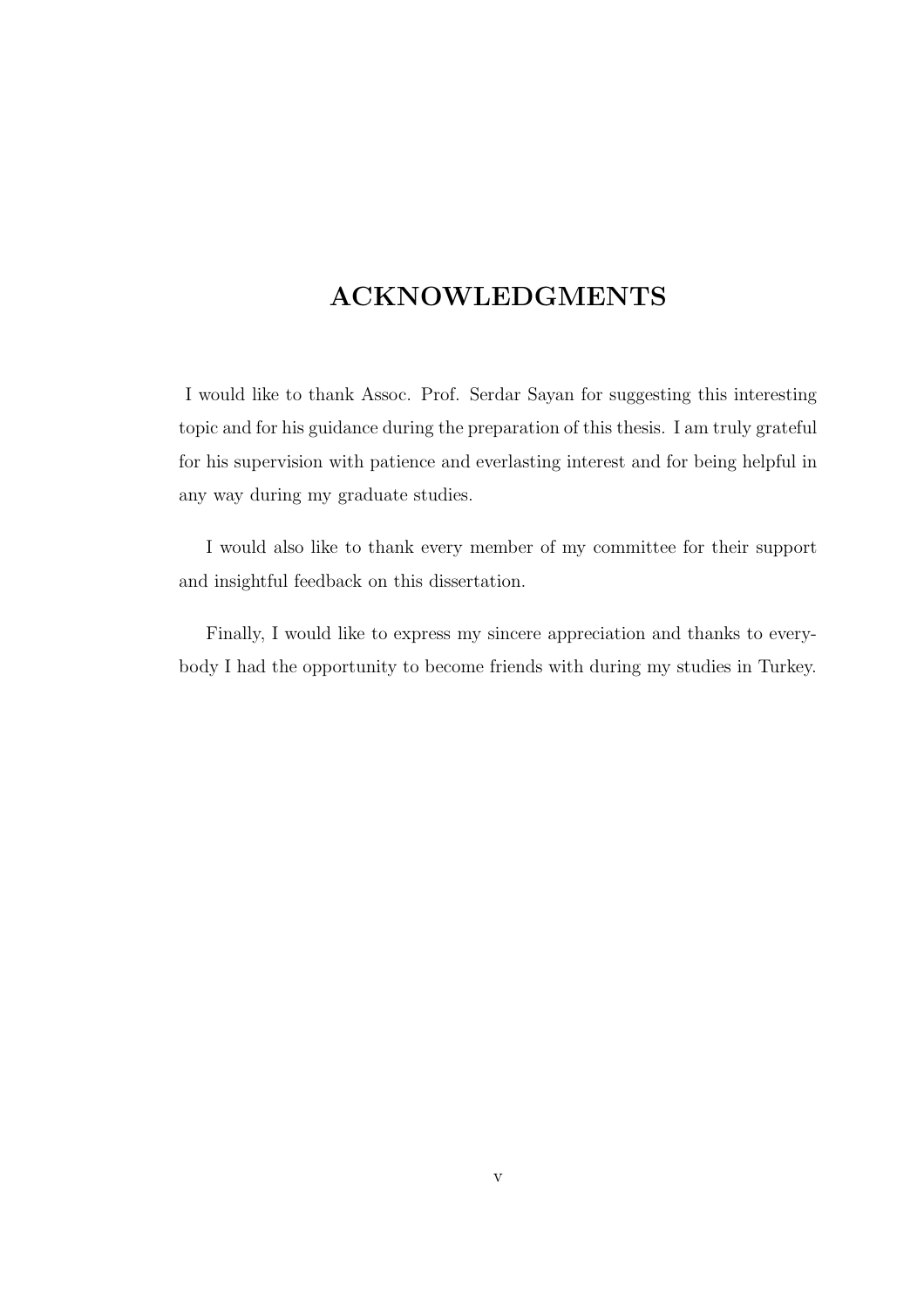## TABLE OF CONTENTS

| <b>ABSTRACT</b> |       |                                                                  | iii            |
|-----------------|-------|------------------------------------------------------------------|----------------|
| ÖZET            |       |                                                                  | iv             |
|                 |       | <b>ACKNOWLEDGMENTS</b>                                           | $\mathbf{V}$   |
|                 |       | TABLE OF CONTENTS                                                | vi             |
|                 |       | <b>CHAPTER I: INTODUCTION</b>                                    | $\mathbf{1}$   |
|                 |       | <b>CHAPTER II: LITERATURE REVIEW</b>                             | $\overline{7}$ |
|                 |       | <b>CHAPTER III: THE BASIC MODEL</b>                              | 21             |
| 3.1             |       |                                                                  | 22             |
|                 | 3.1.1 | Utility Maximization Problem                                     | 22             |
|                 | 3.1.2 | Parameters of the Utility Function                               | 26             |
| 3.2             |       |                                                                  |                |
|                 | 3.2.1 | Profit Maximization Problem $\ldots \ldots \ldots \ldots \ldots$ | 27             |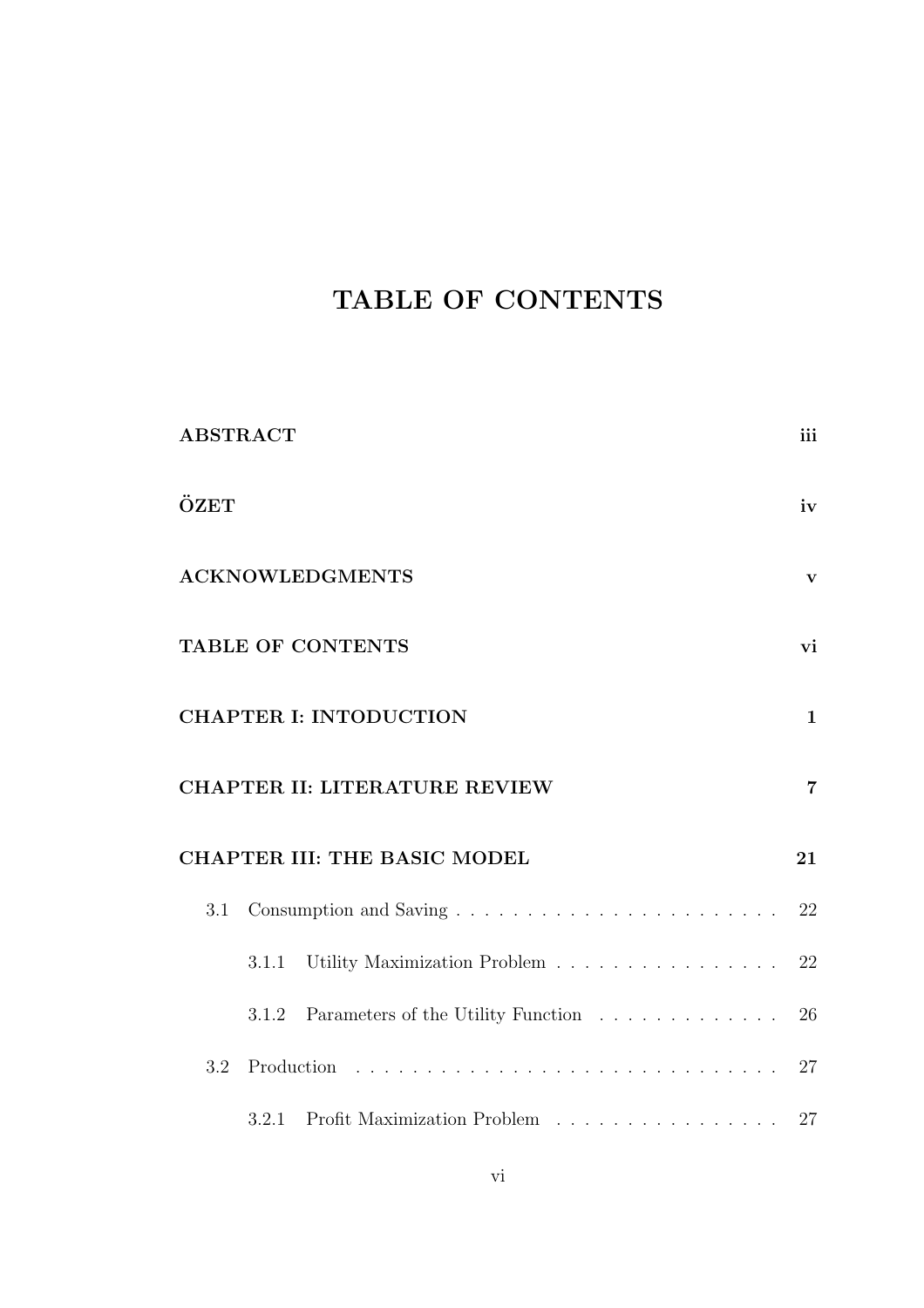|              | Parameters of the Production Technology<br>3.2.2                 | 31 |
|--------------|------------------------------------------------------------------|----|
| 3.3          |                                                                  | 32 |
|              | The Dynamic Equilibrium for the Autarky Economy<br>3.3.1         | 35 |
|              | Long-run Closed Form Solutions for the Autarky Economy<br>3.3.2  | 39 |
|              | CHAPTER IV: THE BASIC MODEL AT WORK                              | 43 |
| 4.1          | The Effect of an Increase in the Population Growth Rate on Long- |    |
|              |                                                                  | 61 |
| 4.2          | The Effect of an Increase in the Saving Rate                     | 62 |
|              | <b>CHAPTER V: POPULATION GROWTH RATE DIFFERENCES 64</b>          |    |
| 5.1          | The Effect of the Population Growth Rate on the Long-run Model   |    |
|              | Variables                                                        | 65 |
| 5.2          |                                                                  | 76 |
| 5.3          |                                                                  |    |
|              | CHAPTER VI: TRADE BETWEEN EQUAL SIZED COUN-                      |    |
| <b>TRIES</b> |                                                                  | 85 |
| 6.1          | Free Trade Scenario                                              | 87 |
| 6.2          | Long-run Closed Form Solutions under Trade                       | 95 |
| 6.3          | The Role of Population Growth Rate                               |    |
|              | under Trade                                                      | 96 |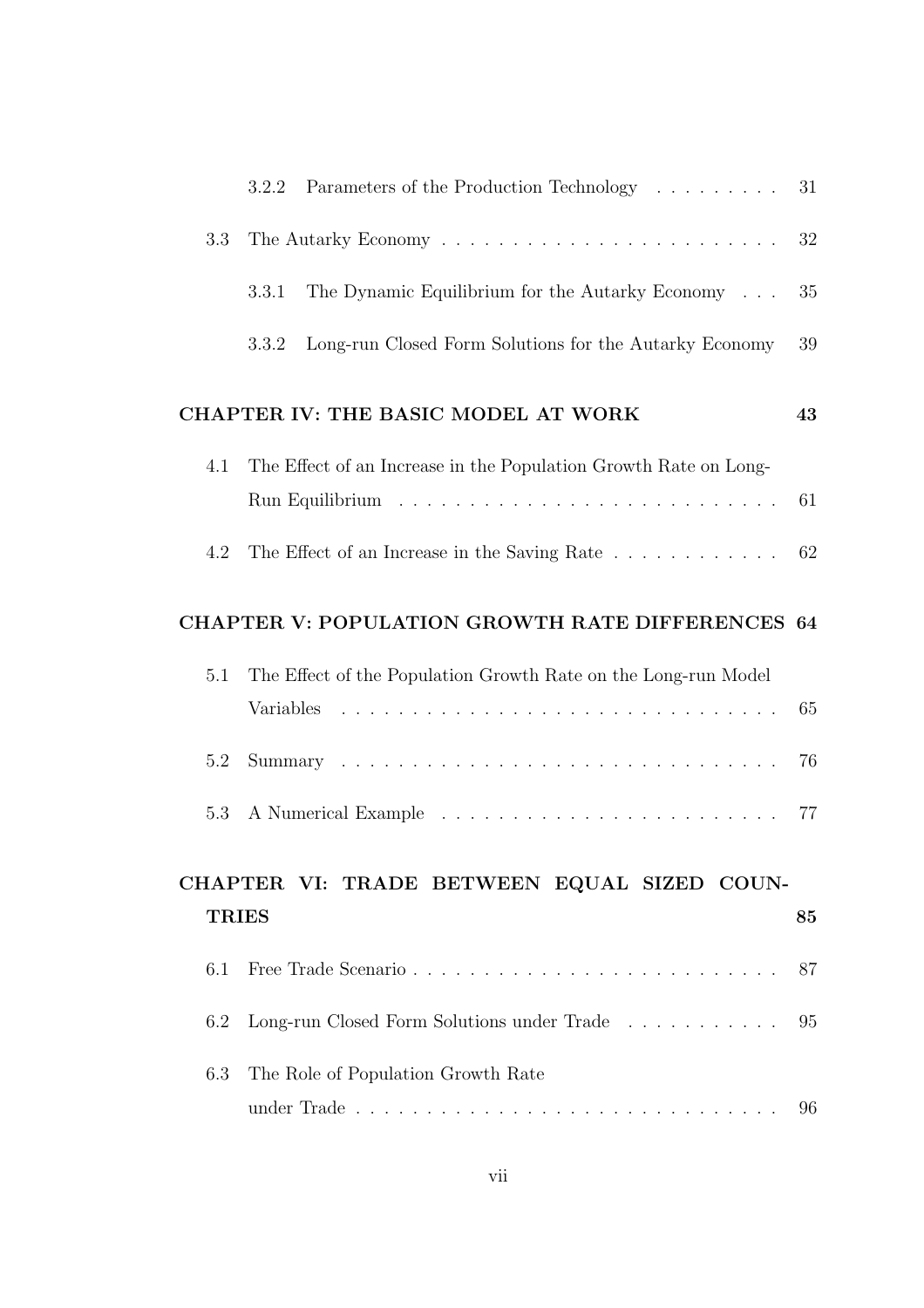| 6.4 A Numerical Example  111    |     |
|---------------------------------|-----|
| <b>CHAPTER VII: CONCLUSIONS</b> | 121 |
| <b>BIBLIOGRAPHY</b>             | 192 |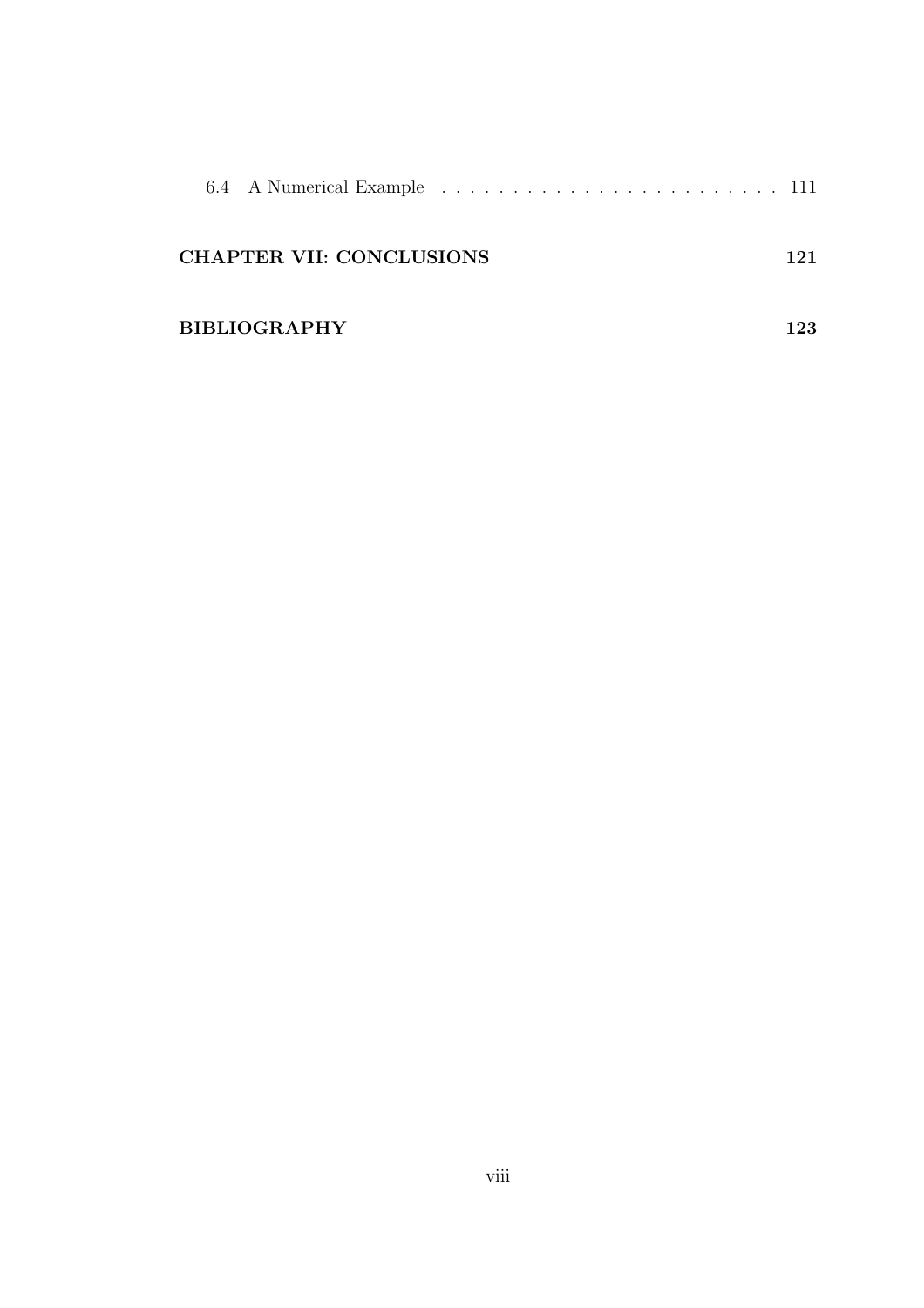## LIST OF TABLES

| 4.1     | 45                                                                                                                             |
|---------|--------------------------------------------------------------------------------------------------------------------------------|
| 4.2     | Initial Price Ratios and Per Capita Capital<br>51                                                                              |
| 4.3     | 56                                                                                                                             |
| 4.4     | 57                                                                                                                             |
| 4.5     | Equilibrium Real Per Capita Consumptions<br>59                                                                                 |
| $5.1\,$ | $77\,$                                                                                                                         |
| 5.2     | Equilibrium of k and p for Given Values of $n \ldots \ldots \ldots$<br>79                                                      |
| 5.3     | Equilibrium Factor Prices for some Values of $n \ldots \ldots \ldots$ 80                                                       |
| 5.4     | Equlibrium Values of Per Capita Consumptions for some Values of $n \geq 2$                                                     |
| 6.1     |                                                                                                                                |
| 6.2     | Equilibrium Magnitude of $k$ and $p$ under Autarky and Trade $\dots$ 114                                                       |
| 6.3     | Equilibrium Factor Prices under Autarky and Trade 115                                                                          |
| 6.4     | Excess Demand for Goods by Country $\dots \dots \dots \dots \dots \dots \dots \dots \dots \dots \dots \dots \dots \dots \dots$ |
| 6.5     | Per Capita Consumption Equilibrium under Autarky and Trade . 118                                                               |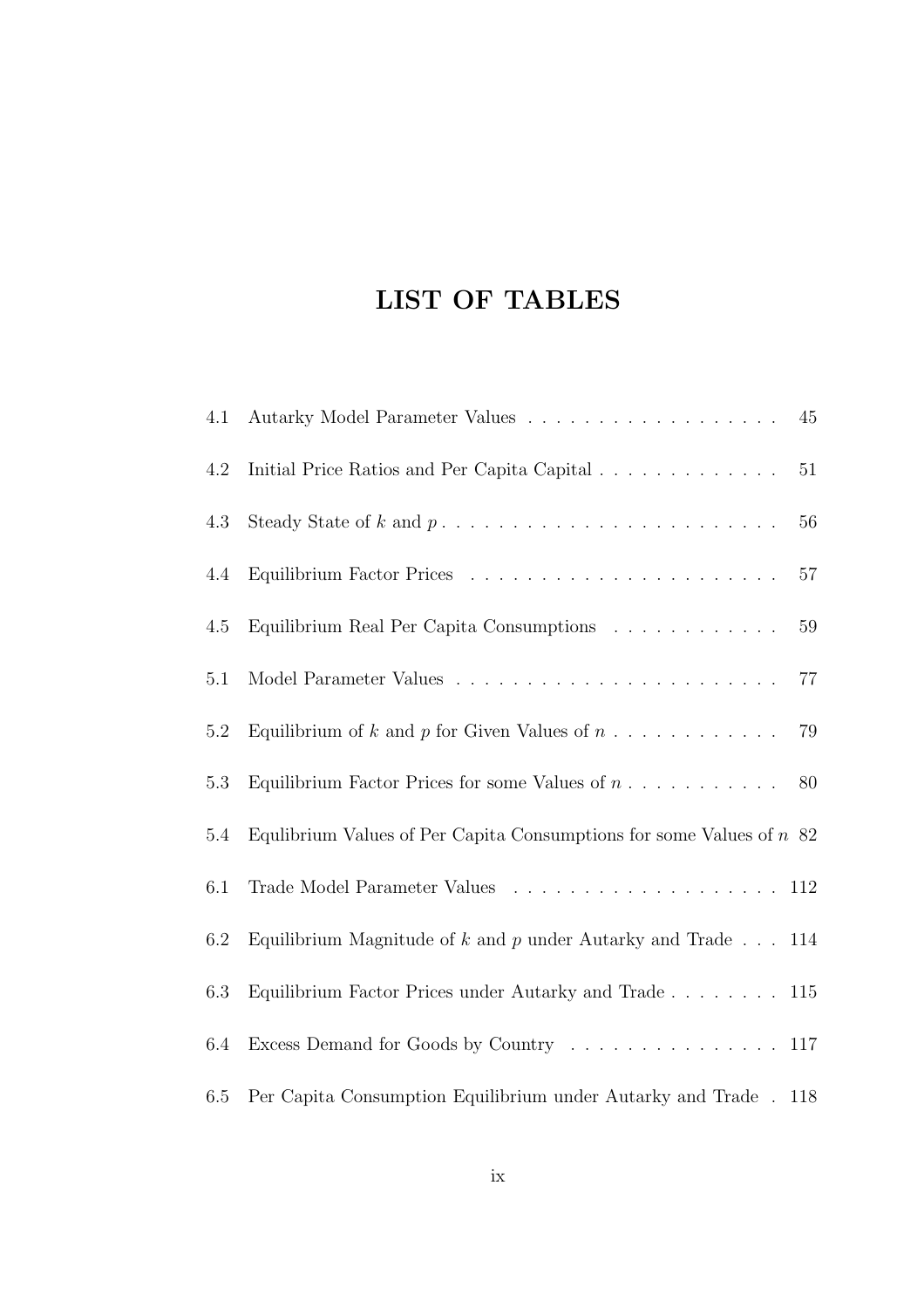### LIST OF FIGURES

| 4.1 |                                                                                                        | 47 |
|-----|--------------------------------------------------------------------------------------------------------|----|
| 4.2 |                                                                                                        | 49 |
| 4.3 | Phase Diagram for Per Capita Capital and the Price Ratio                                               | 50 |
| 4.4 | Phase Diagram for Per Capita Capital and the Price Ratio for<br>Different Initial Values in Region I   | 52 |
| 4.5 | Phase Diagram for Per Capita Capital and the Price Ratio for                                           | 53 |
| 4.6 | Phase Diagram for Per Capita Capital and the Price Ratio for<br>Different Initial Values in Region III | 54 |
| 4.7 | Phase Diagram for Per Capita Capital and the Price Ratio for<br>Different Initial Values in Region IV  | 55 |
| 4.8 | Time Paths for Per Capita Capital and the Price Ratio                                                  | 56 |
| 4.9 | Time Paths for the Rental Rate and the Wage Rate                                                       | 57 |
|     | 4.10 Time Paths for Per Capita Consumptions                                                            | 58 |
|     | 4.11 Time Path for the Individual's Utility                                                            | 59 |
|     | 4.12 Total Capital Stock and Output Growth Rates                                                       | 60 |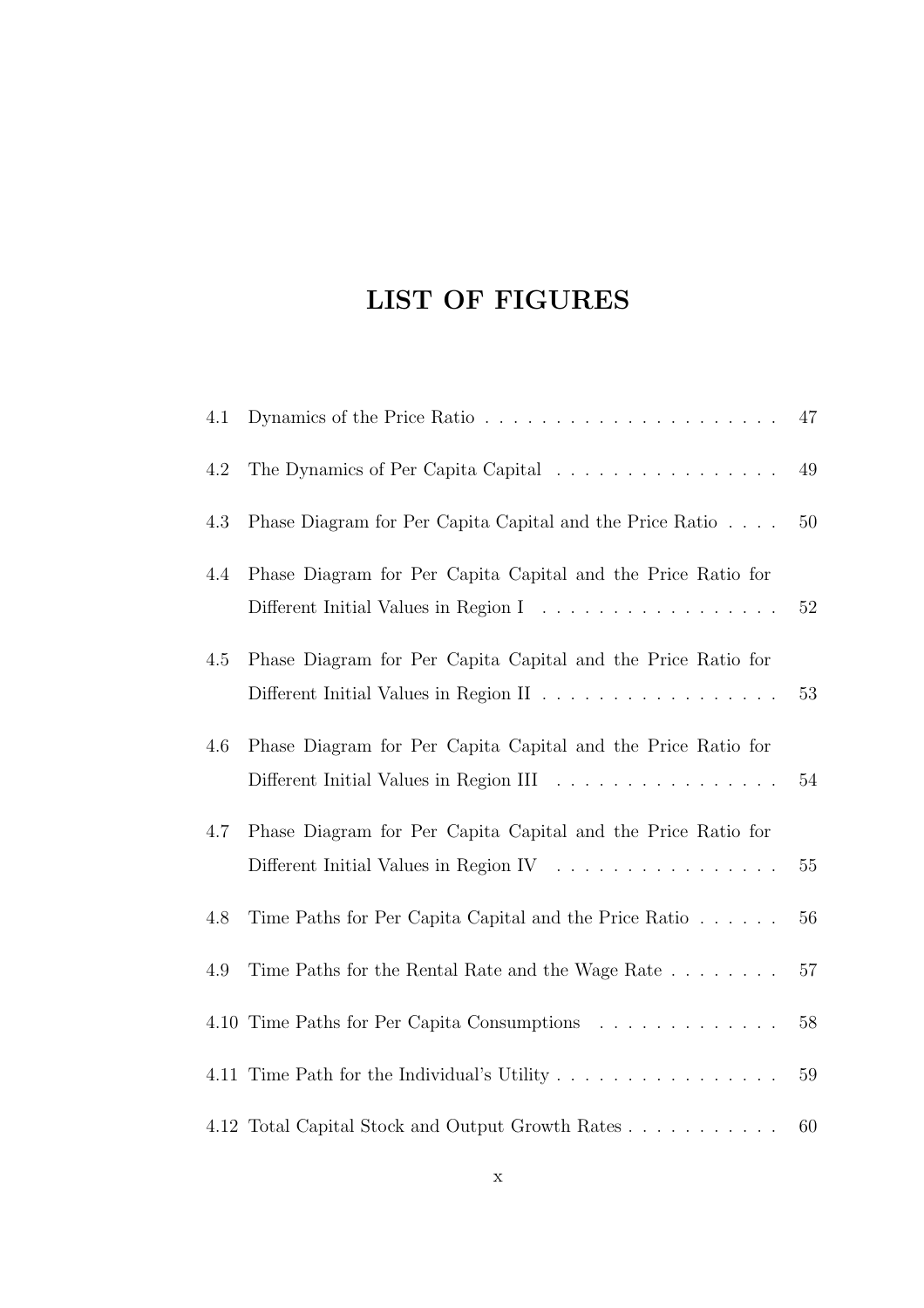|         | 4.13 The Effects of an Increase in the Population Growth Rate                           | 61 |
|---------|-----------------------------------------------------------------------------------------|----|
|         | 4.14 The Effects of an Increase in the Saving Rate                                      | 62 |
| 5.1     | Time Paths for Per Capita Capital and the Price Ratio                                   | 78 |
| 5.2     |                                                                                         | 79 |
| 5.3     | Time Paths for Per Capita Production $\hfill\ldots\ldots\ldots\ldots\ldots\ldots\ldots$ | 80 |
| $5.4\,$ | Time Paths for Per Capita Consumptions                                                  | 81 |
| 5.5     | Time Paths for the Individual's Utility                                                 | 83 |
| 5.6     | Growth Rates of Total Consumption 84                                                    |    |
| 6.1     | Time Paths for Per Capita Capital and the Price Ratio 113                               |    |
| 6.2     | Time Paths for the Rental and the Wage Rates 114                                        |    |
| 6.3     | Excess Demand for and Supply of Goods 116                                               |    |
| 6.4     | Time Paths for the First Period Consumptions 117                                        |    |
| 6.5     | Time Paths for the Second Period Consumptions 118                                       |    |
| 6.6     |                                                                                         |    |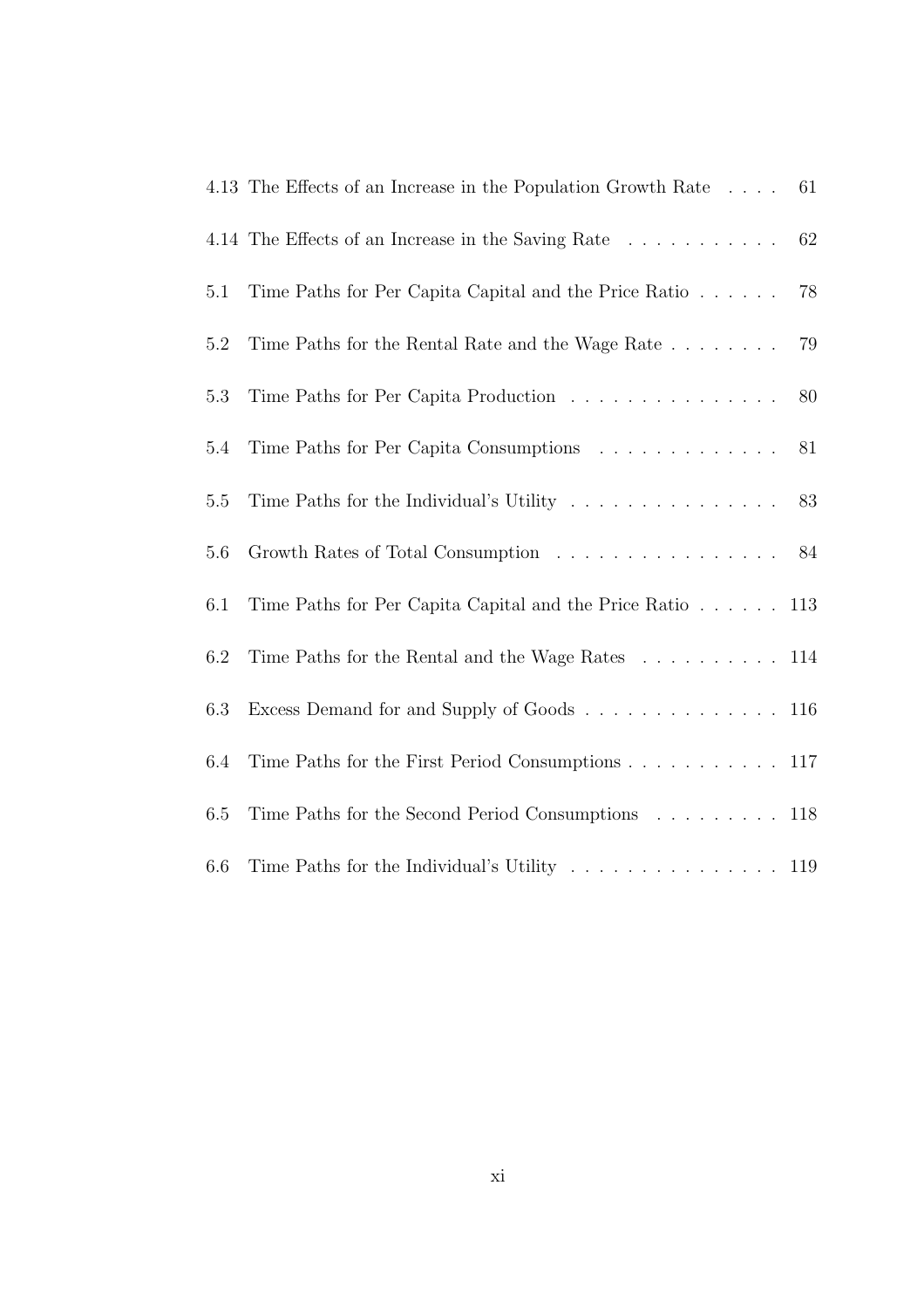# CHAPTER I

# INTRODUCTION

Globally observed decline in fertility and mortality rates gradually lower population growth rates, eventually causing a visible increase in the share of elderly population around the world. In countries where this demographic process has worked faster than the others, the population age pyramid's base already began to shrink, while its summit started to widen. Most members of the OECD, for instance, have been witnessing a rapid reduction in the population growth rates and an acceleration in the pace of aging. This process is projected to continue until the overall dependency rate (i.e., the ratio of population outside the working age to the working age population) exceeds  $70\%$  in the 2040s (Kenç and Sayan (2001)). Increases in this ratio are likely to have significant implications for the OECD economies, as well as the countries with which they have strong ties, since the movement of factors and commodities across borders serves as a channel transmitting the effects of demographic changes in one country onto other economies. In their pioneering work, Kenç and Sayan (2001) showed that these demographic spill over effects could be important. They noted, based on their results, that small economies trading commodities and capital with large economies may be exposed to the effects of population aging earlier than their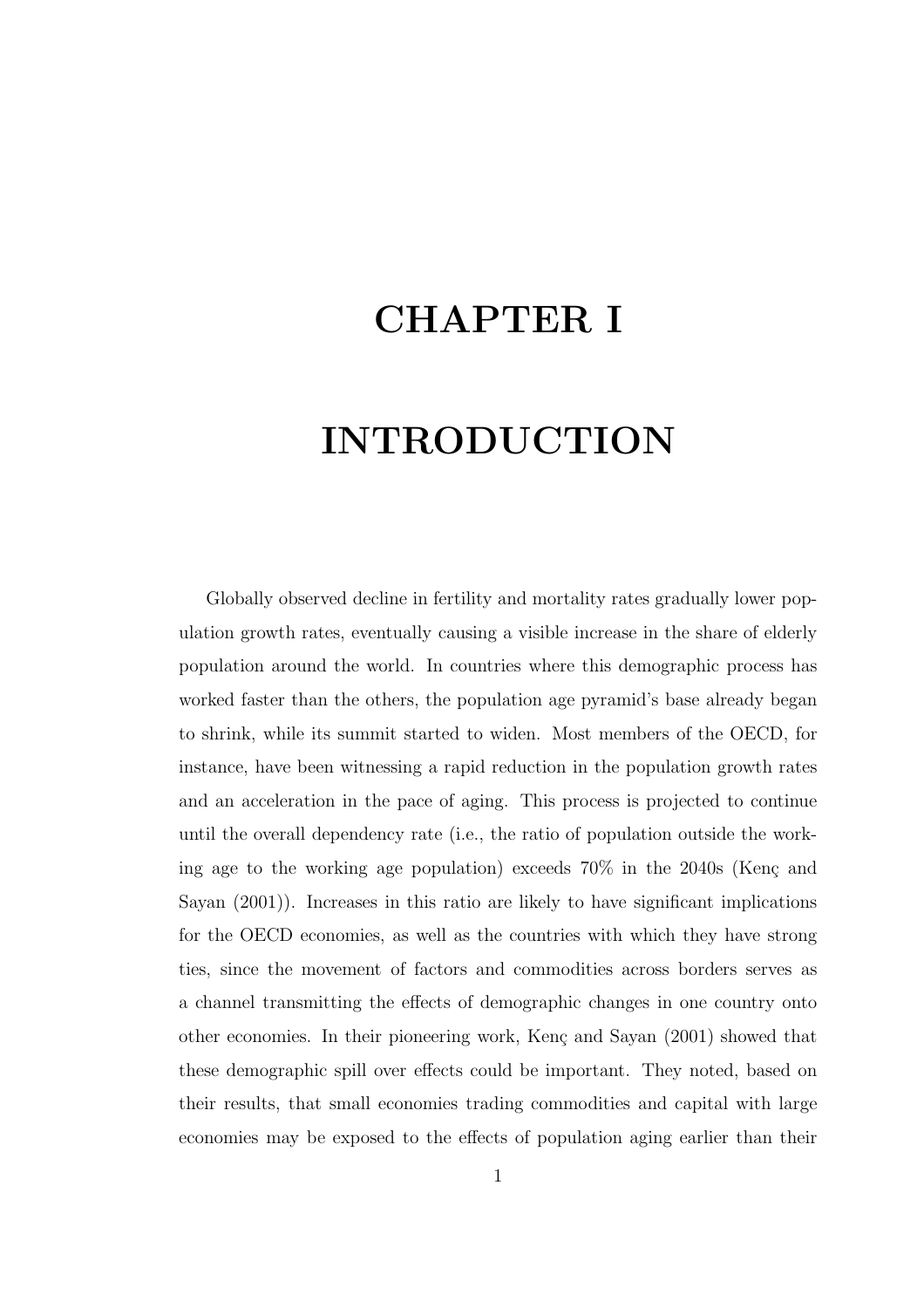own demographic transitions would have implied.

Many developing countries are yet to face a similar decline in the population growth rate indeed, and hence, still have populations that are predominantly young. The existing differences in the population growth rates and hence variations in age profiles of populations in different parts of the world are not likely to be eliminated for several decades to come. In fact, if this disparity in the population growth rates between the developed and the developing parts of the world is to prevail as projected by demographers, not only the labor forces will continue to diverge, but also variations in the age profiles of populations will become increasingly visible. This differential speed of population aging in the developing and developed areas will necessarily affect the relative abundance of capital as well. The labor supply will eventually begin to fall wherever population aging sets in and capital formation will be slowed down by the associated decrease in savings. By the modern theory of international trade, differences in relative factor endowments form the theoretical basis for differences in commodity and factor prices underlying trade and factor movements. In other words, differences in population growth rates can be viewed as a potentially major determinant of commodity and factor flows across borders.

The main objective of this dissertation is to study growth and trade implications of population dynamics within a dynamic general equilibrium framework.

In order to use a dynamic structure that allows for the age composition of populations to differ across countries later on, the overlapping-generations framework was found to be suitable for modeling our prototype closed economy. Moreover, analysis of the direction and magnitude of changes in trade flows in response to changes in factor endowments requires that at least two commodities and two factors of production be considered. Thus, a two-commodity, two-factor, twogeneration framework was chosen for our prototype economy. The changes in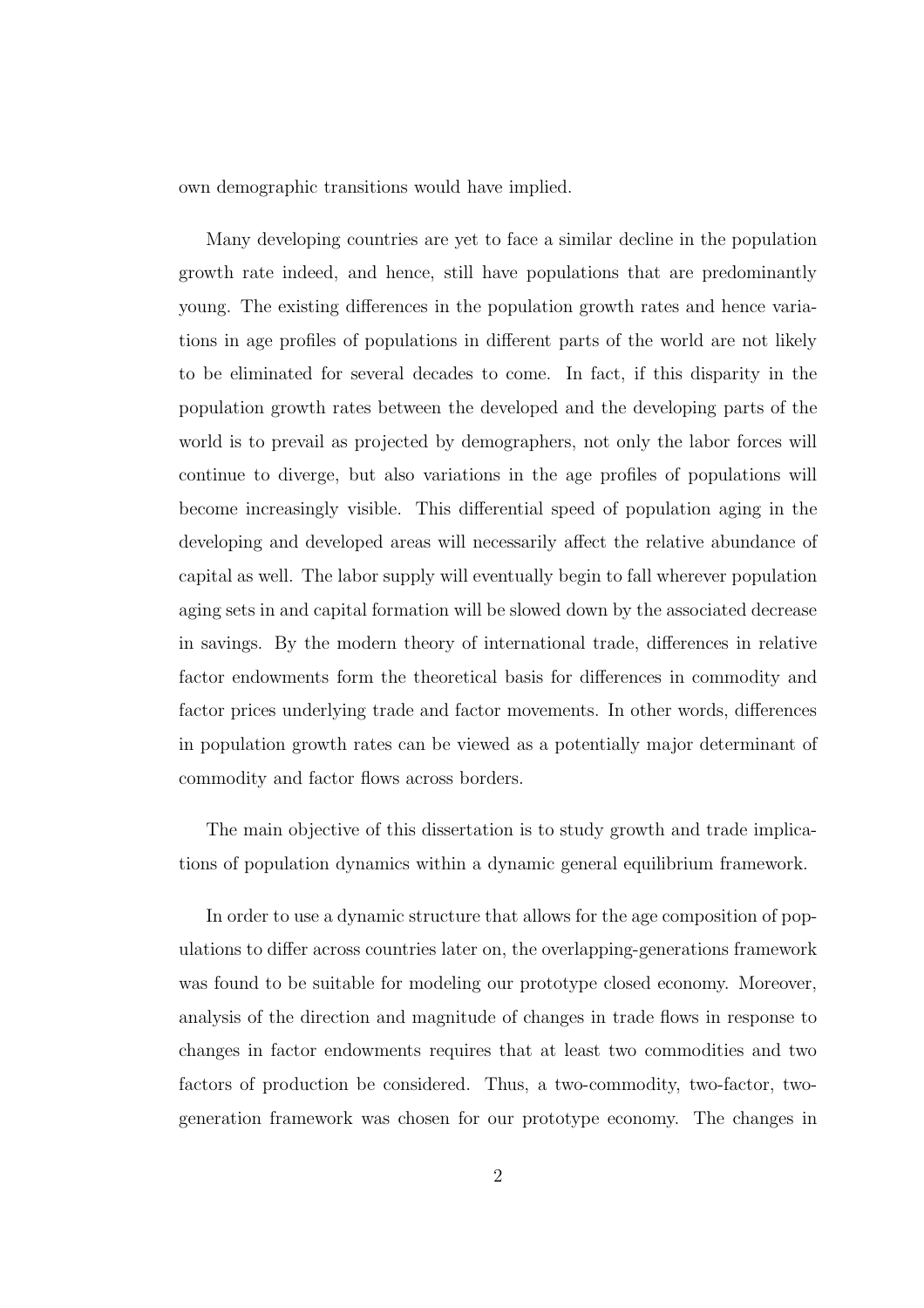relative factor endowments resulting from changes in age composition of population over time were captured through the addition of population dynamics.

A simple version of the two-sector overlapping-generations economy in Galor (1992b) was considered to model each economy's autarky equilibrium. Economic activity in this model extends over infinite discrete time and is conducted under perfect competition and certainty. The consumption side of this economy consists of agents living in a typical overlapping-generations world. They live for two periods and have perfect foresight. Agents are homogeneous both inter-generationally and intra-generationally. At any given period, two types of individuals are alive: young that are born in the current period, and are living the first period of their lives, and olds who were born in the previous period and are living the last period of their lives. In their first period of life, agents work by inelastically supplying their labor endowment, earn the competitive market wage, and decide on how much to consume and how much to save. In the second period of life, agents just rent their savings and consume all their wealth.

The production side consists of two sectors: Two goods are produced according to constant returns to scale Cobb-Douglas production technologies. However, unlike the standard practice used in two-sector models in the literature, such as Galor (1992b) and Azariadis (1993), the non-perishable good serves as an investment as well as a consumption good, whereas the perishable good serves as a consumption good only. The production environment is competitive and labor and capital are perfectly mobile across sectors.

Following a survey of the existing literature in Chapter 2, the discussion of this dissertation begins with an in-depth analysis of the long-run closed-form solutions for this version of the closed economy model. Analytical solutions for such an economy are shown to be feasible to obtain for the steady state values of all variables. The discussion in this chapter shows that the dynamics of such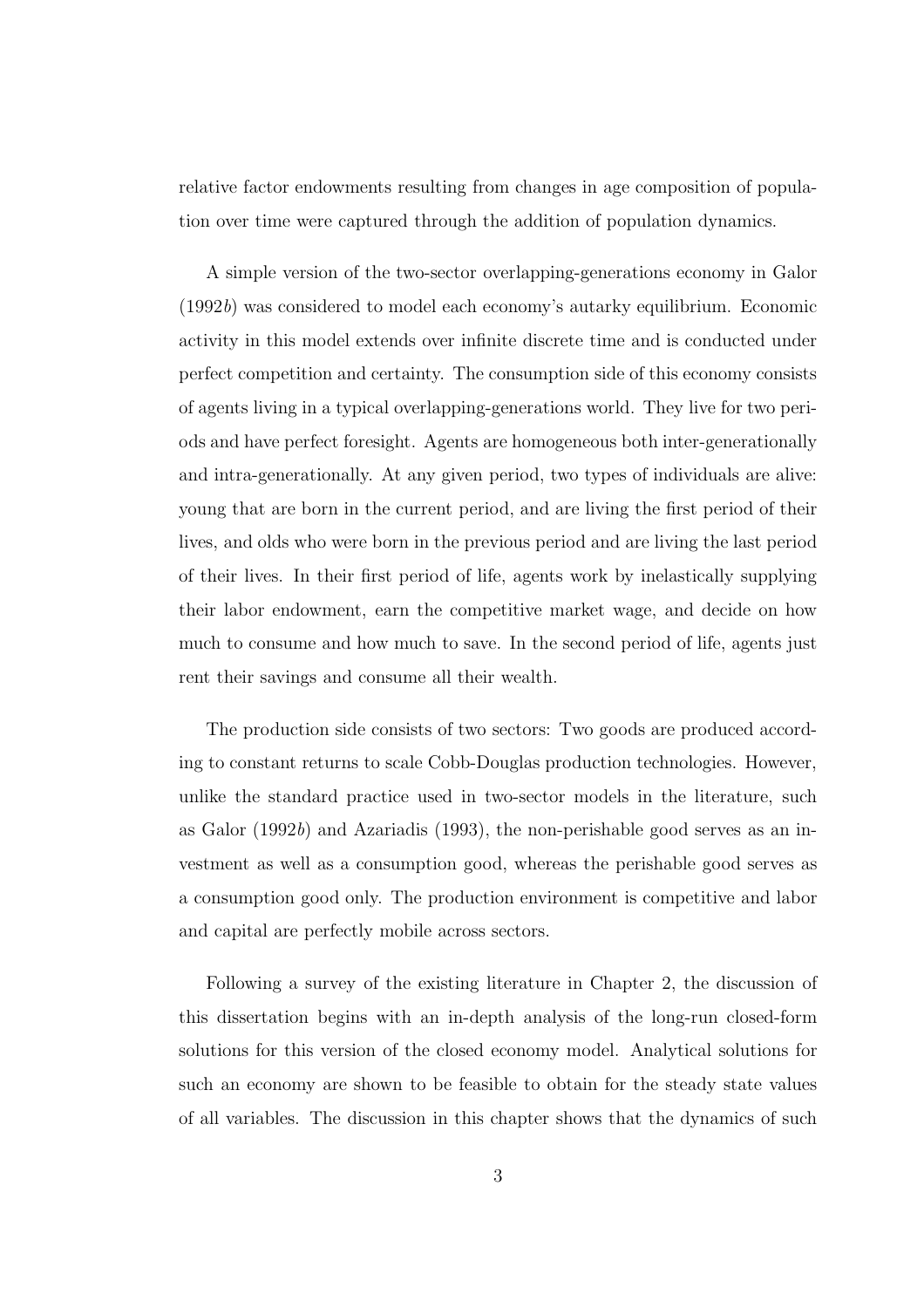an economy can be expressed through a single non-linear difference equation in terms of one variable only as in Galor (1992b).

Chapter 4 presents sample numerical solutions to develop a better understanding of the dynamics of the economy through a phase diagram analysis. With the help of these simulation exercises, not only do we provide a clear idea about how the economy moves from its initial endowments to the long-run equilibrium, but we also provide a visualization of the model variables' time paths that are analytically challenging to derive.

In Chapter 5, the long-run closed-form solutions of the autarkic economy obtained in Chapter 3 are used to explore the effect of population growth rates on the economy's steady state key variables. This chapter describes the role that differences in population growth rates across nations could play as a determinant of long-run comparative advantages. Unequal population growth rates give rise to differentials in wage rates and rentals for capital under autarky conditions causing costs of production and relative prices to differ, hence creating the grounds for trade. Simulation experiments are performed again to help visualize the time paths of the economy's key variables, complementing the analytical findings.

In Chapter 6, the closed economy model is extended to allow for trade to see the effects of population growth rate differentials within a dynamic Heckscher-Ohlin framework. Two countries, similar in every aspect except for the population growth rates, are allowed to trade using the  $2x2x2x2$  extension of autarky model developed for this purpose. Consistently with the predictions of the static Heckscher-Ohlin model, the addition of dynamics does not affect the direction of trade between the two countries, but trade is shown not to necessarily lead to welfare gains for both countries. That trade might not be Pareto-superior to autarky is consistent with previously obtained results by Sayan and Uyar (2001), Sayan (2002) and Sayan (2005) based on numerical solutions of the trade model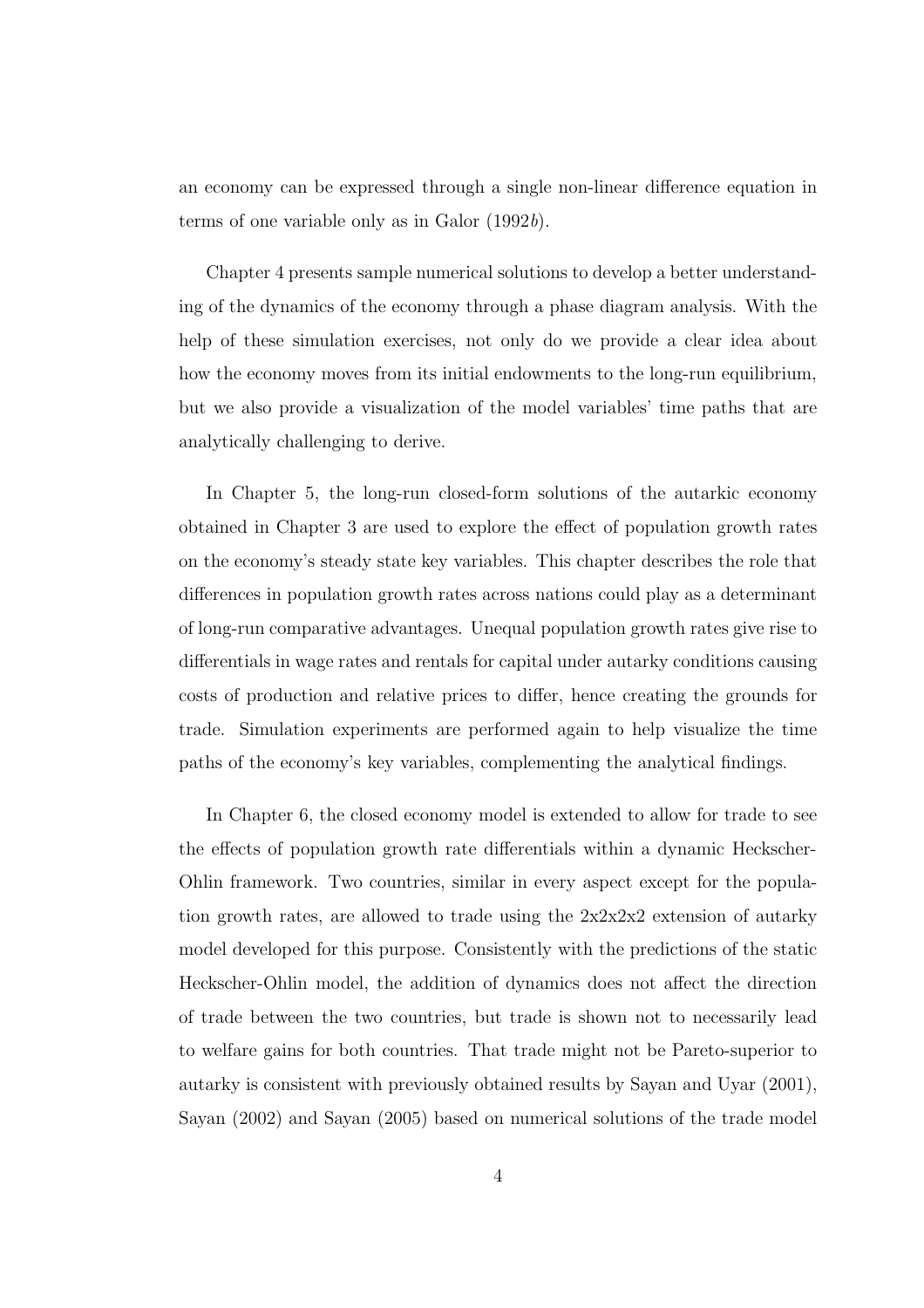with growing populations and for different ranges of parameters. This result is also consistent with a number of studies including Mountford (1998) where it is demonstrated that if a dynamic two period overlapping-generations structure is added to the standard Heckscher-Ohlin model under stationary populations, then the static implications of international trade can be reversed over time.

Chapter 7 concludes the dissertation. The lessons that can be derived from the study and the contributions to the existing literature can be summarized as follows:

First, it is shown that the long-run closed-form solutions of a  $2x2x2$ overlapping-generations autarky economy are feasible to obtain when one good is allowed to be used for consumption as well as investment purposes with the other serving as a consumption good only.

Second, it is demonstrated that difference in population growth rates across nations give way to differences in relative commodity and factor prices, creating the basis for comparative advantages and hence determining the pattern of trade between nations in the same way as suggested by the static Heckscher-Ohlin model.

Third, the long-run closed-form solutions for a  $2x2x2x2$  overlappinggenerations world economy are derived and used to analyze the nature of dynamic free trade equilibrium.

Fourth, it is established that population growth rate differential prevent comparative advantages from getting eliminated in the long-run despite the equalization of prices, thereby allowing trade to continue to occur even after the steady state is reached.

Fifth, the welfare levels under autarky and trade are compared and it is shown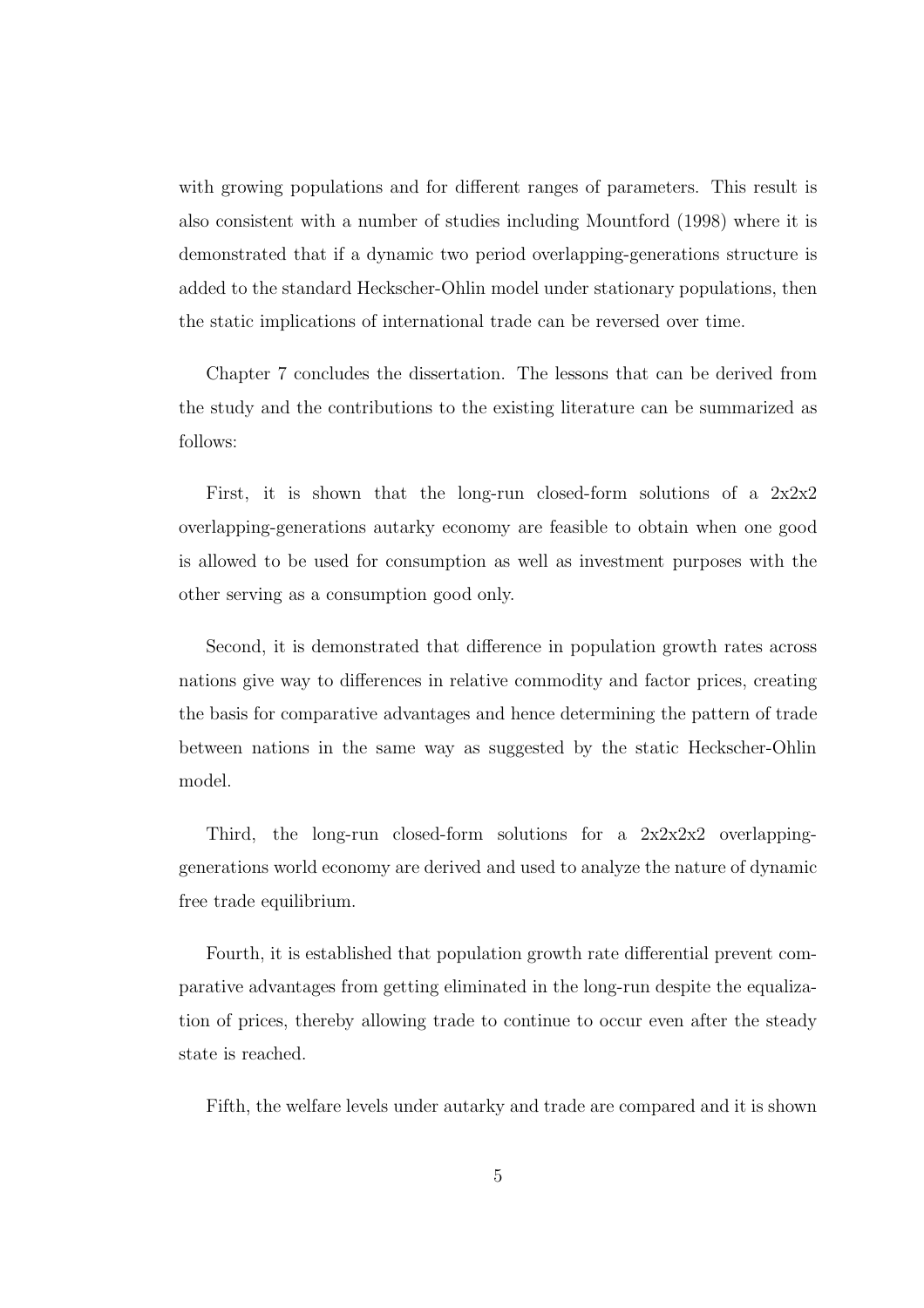that the static Heckscher-Ohlin results can not be generalized to hold in a dynamic setting like the one considered, since, trade does not necessarily improve welfare for both parties in the long-run. This is because the high population growth country will behave as a large country capable of setting the terms of trade in the long-run, as a result of the parallel growth in its share of total world output and population. For example, China currently having one-fifth of the world's population with a relatively high population growth rate<sup>1</sup> has been increasingly integrating to the world trading system. Stronger integration of China to the global economy has already started affecting world prices of many commodities. While an analysis of the impact of China's integration to the global markets is beyond the scope of this dissertation, it serves as a good example illustrating the relevance of some of the issues tackled here.

Last but not least, all the findings above are supported and steady state solutions are complemented by simulation exercises that visually describe the time paths of all model variables under study.

<sup>1</sup>China's average annual population growth rate, between 1980 and 2002 is 1.2%, whereas that for the high income countries is 0.7%,WDI (2004).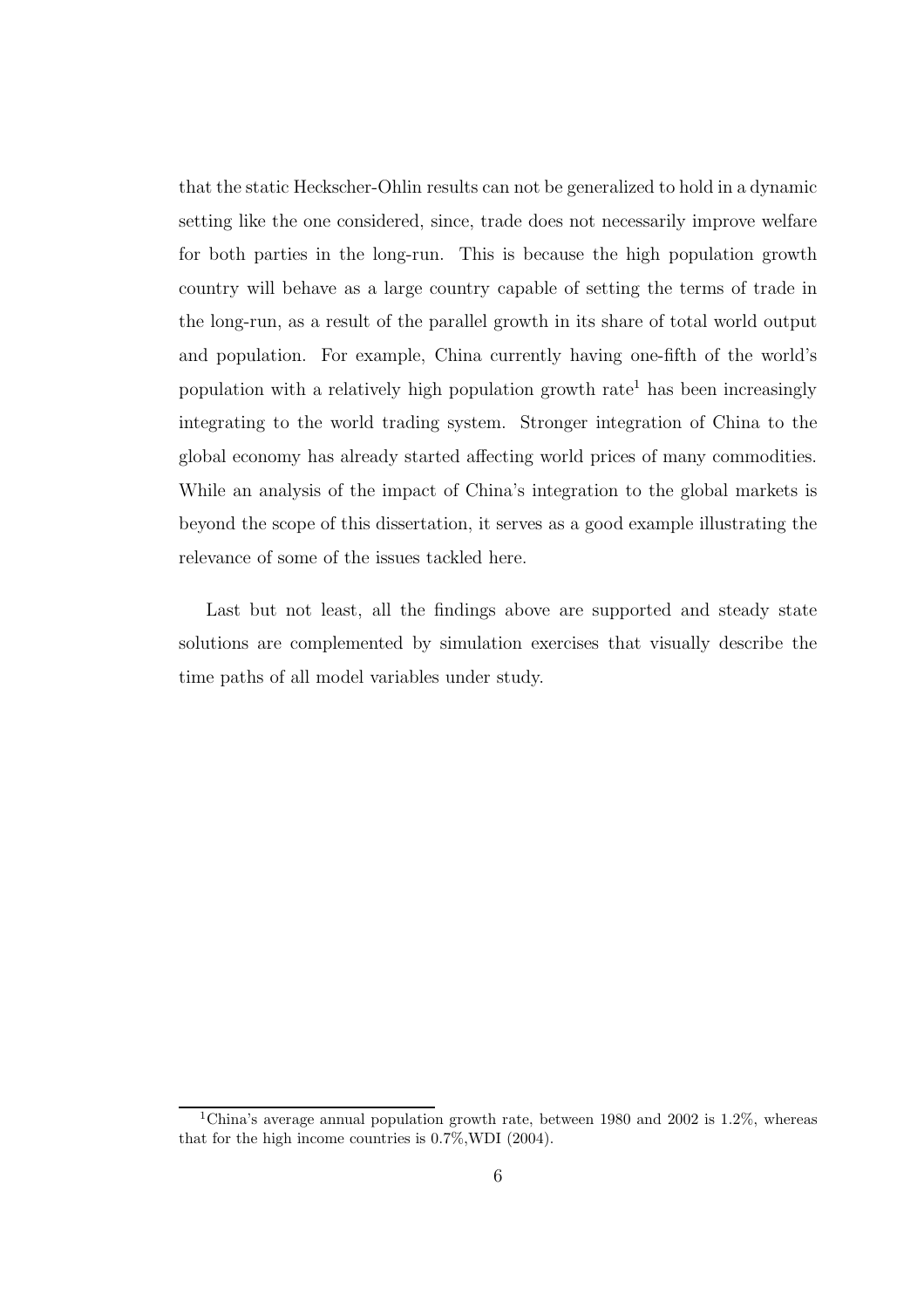# CHAPTER II

# LITERATURE REVIEW

Several studies in the literature noted and studied the effects that the population growth rate can have on trade patterns and growth performance of national economies. These studies can be classified according to the type and structures of the models used. First, there is the North-South trade literature. Second are the studies incorporating differences in population growth rates into dynamic growth models to explore implications of these differences for trade. Third group of studies are based on overlapping-generations general equilibrium models.

Motivated by the observation that population growth rates do differ between the Northern and Southern hemispheres of the globe, several researchers attempted to investigate the consequences of this existing gap. Matsuyama (2000) looks at the role that population size and technology can play in trade within a Ricardian framework which explains comparative advantages by differences in technology. The main contribution of this study is to replace the standard homotheticity property of consumption and employ in lieu a continuum of goods. Goods at the lower end of the spectrum are consumed by all households. As their income levels go up, the households expand their range of consumption by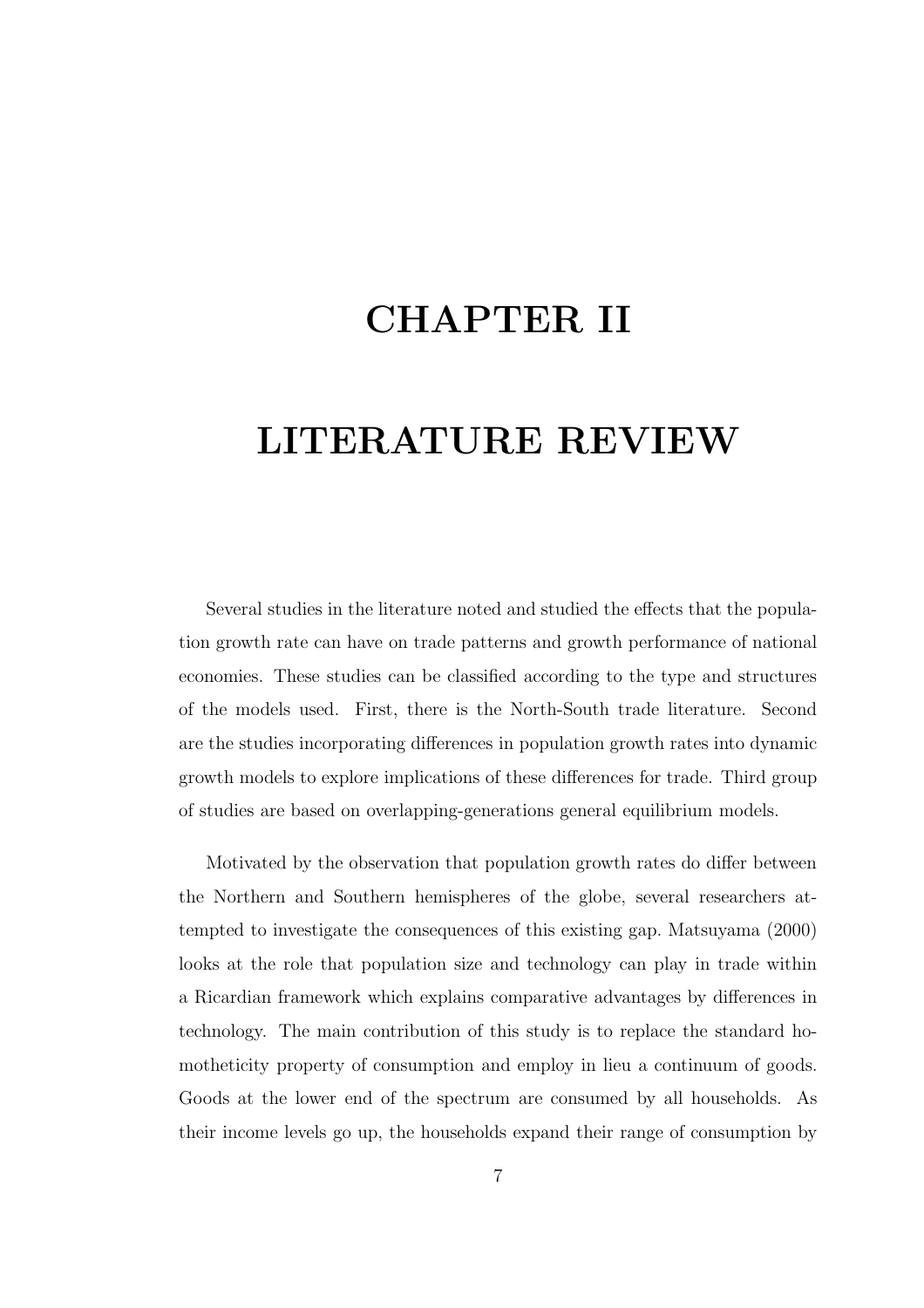adding higher-indexed goods to their baskets. In order to explore the implications of trade, two countries with nonhomothetic preferences are considered: The North is developed with high income, has a comparative advantage and thus specializes in the production of higher-indexed goods (goods with high elasticities of demand). The South is underdeveloped with low income, has a comparative advantage and thus specializes in the production of lower-indexed goods (goods whose demand has low income elasticity). Within this framework, the faster population growth in the South can generate product cycle phenomena. It is argued that South experiences a secular decline in its terms of trade, and the lower-end industries in North move continuously to the South. As the prices of imports from South declines, the northern households expand their range of consumption continuously towards higher indexed goods, thereby giving birth to new industries in North. Another implication of this asymmetry of demand complementarities between goods is that as a result of faster population growth and the uniform productivity growth in the South associated with an improvement in global productivity, the welfare gain of productivity growth is unevenly distributed. North can capture all the benefits of its own uniform productivity growth, whereas South may lose from its own uniform productivity growth. When the price of lower-indexed goods decline, demand for higher-indexed goods will increase as the households respond to the higher real income resulting from the reduction in prices of lower-indexed goods by adding higher-indexed goods to their consumption baskets.

One interesting question in the context of North-South trade relations is whether the South would catch up to the North in standard of living if the South share the same standard of living, given that the North starts with more capital stock in per capita terms than the South. Chen (1992) shows that the world economy will approach a long-run equilibrium where the rich countries remain rich and the poor countries remain poor.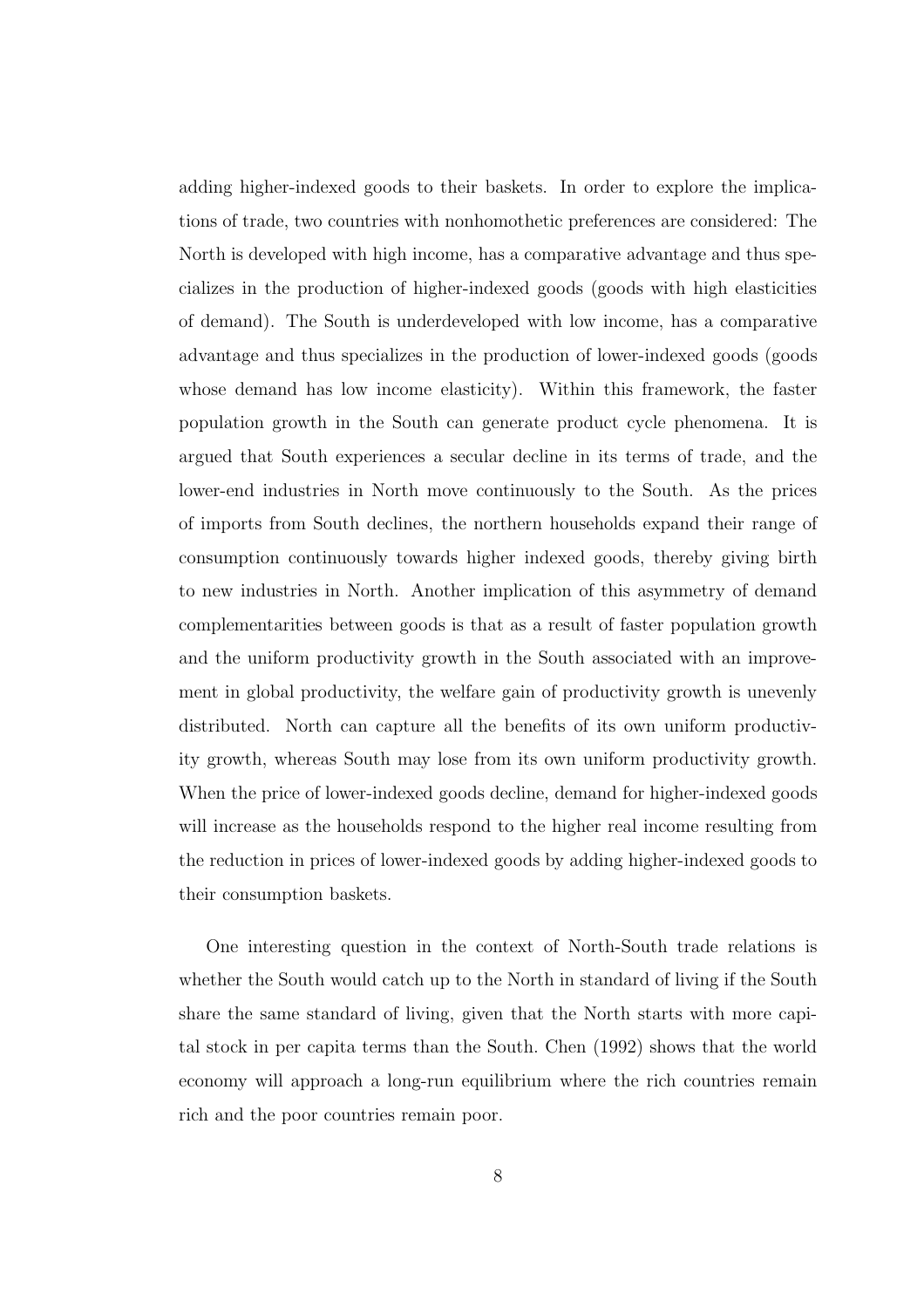Next are studies including the population growth rate into dynamic growth models of open economies trading with others. The standard Heckscher-Ohlin (H-O) model of international trade has been employed to analyze the long-run equilibria of open economies and one major issue studied has been the determinants of comparative advantages in the long-run (Oniki and Uzawa (1965), Findlay (1970)). Oniki and Uzawa (1965) and Bardhan (1965) extended the two-sector growth model to a two-country world, demonstrating that in a world in which the propensities to save differ across countries, the country with the higher propensity to save exports the capital intensive good in the long-run. In their seminal work where they used a dynamic two-country, two-commodity, two-factor growth model, Oniki and Uzawa (1965) allowed for differences in population growth rates in order to investigate the effects of capital accumulation and labor force growth on international equilibrium over time. It is found that given the technological knowledge and the tastes of consumers in both countries, the volume and terms of trade and the pattern of specialization depend upon the quantities of productive factors endowed in both countries. Findlay (1970) extended the Oniki and Uzawa model by adding a non-traded capital good and established the relationship between trade patterns of a small three-sector economy, and saving propensities and rates of population growth. He found that when international capital movement is not allowed, the long-run pattern of comparative advantage depends ultimately on the propensity to save and the growth rate of labor force. Stiglitz (1970) demonstrated, in a two-country two-sector infinite horizon world where the rates of time preference differ across countries, that factor price equalization would not hold in the long-run. Matsuyama (1988) considered the trade patterns of a small three-sector economy in a life cycle model.

It appears to be the general consensus of this literature that the main determinant of long-run comparative advantage is the countries' saving rates. The models that do endogenize the saving rates attributes the difference in saving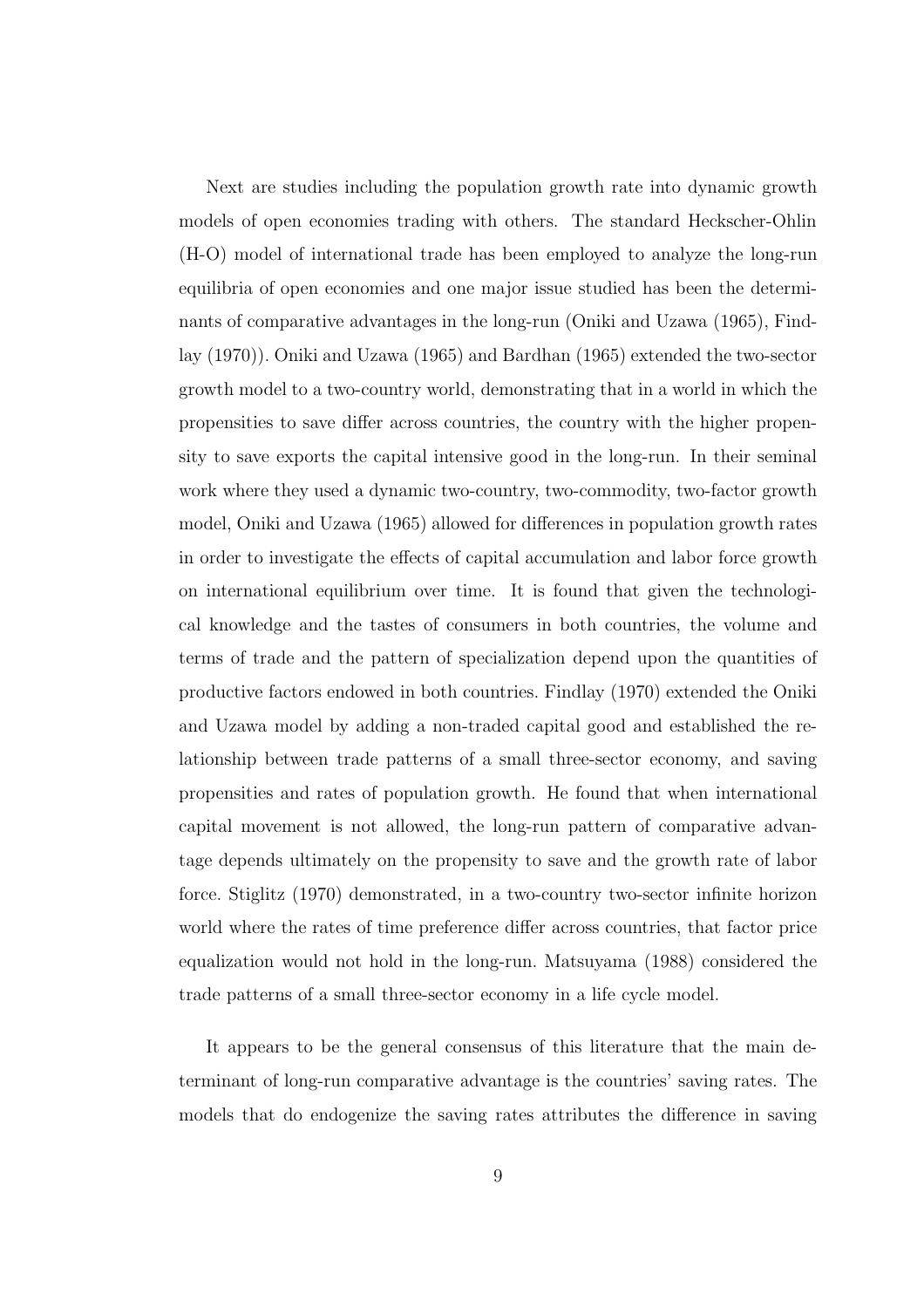rates and hence long-run comparative advantage to a difference in preferences; in particular, a difference in agents' time discount factors among countries.

Yet, explaining trade in terms of such differences in preferences is not in the spirit of the Heckscher-Ohlin model which suggests that trade arises mainly because of differences in relative factor endowments rather than differences in preferences or production technologies. One well known result of the existing neoclassical growth models is that in the long-run all countries with identical preferences will always converge to the same steady state, independent of initial conditions, failing to explain enormous differences we observe in per capita income levels across countries in the real world. Chen (1992) demonstrates by employing a two-country two-good, two-factor growth model that once international trade is incorporated into a neoclassical growth model, countries with different initial per capita income levels will no longer converge to the same steady state. The difference in initial income levels across countries persist in the long-run. Hence, while trade may still be associated with a difference in saving rates among countries, this difference is not caused by a difference in preferences. Rather, it is caused by a difference in initial factor proportions.

While growth models with at least two commodities and two factors of production serve well for the analysis of the direction and magnitude of changes in trade flows in response to changes in factor endowments, they can not show the effects of changes in the age composition of population on relative endowments (Sayan (2002)). Proper modeling of the effects of changes in age profile of population on a wide range of variables such as growth, trade, sectoral adjustments, etc., calls for multi-sector, overlapping-generations models.

Third group of studies are based on overlapping-generations general equilibrium models that can address the effects of the changes in age composition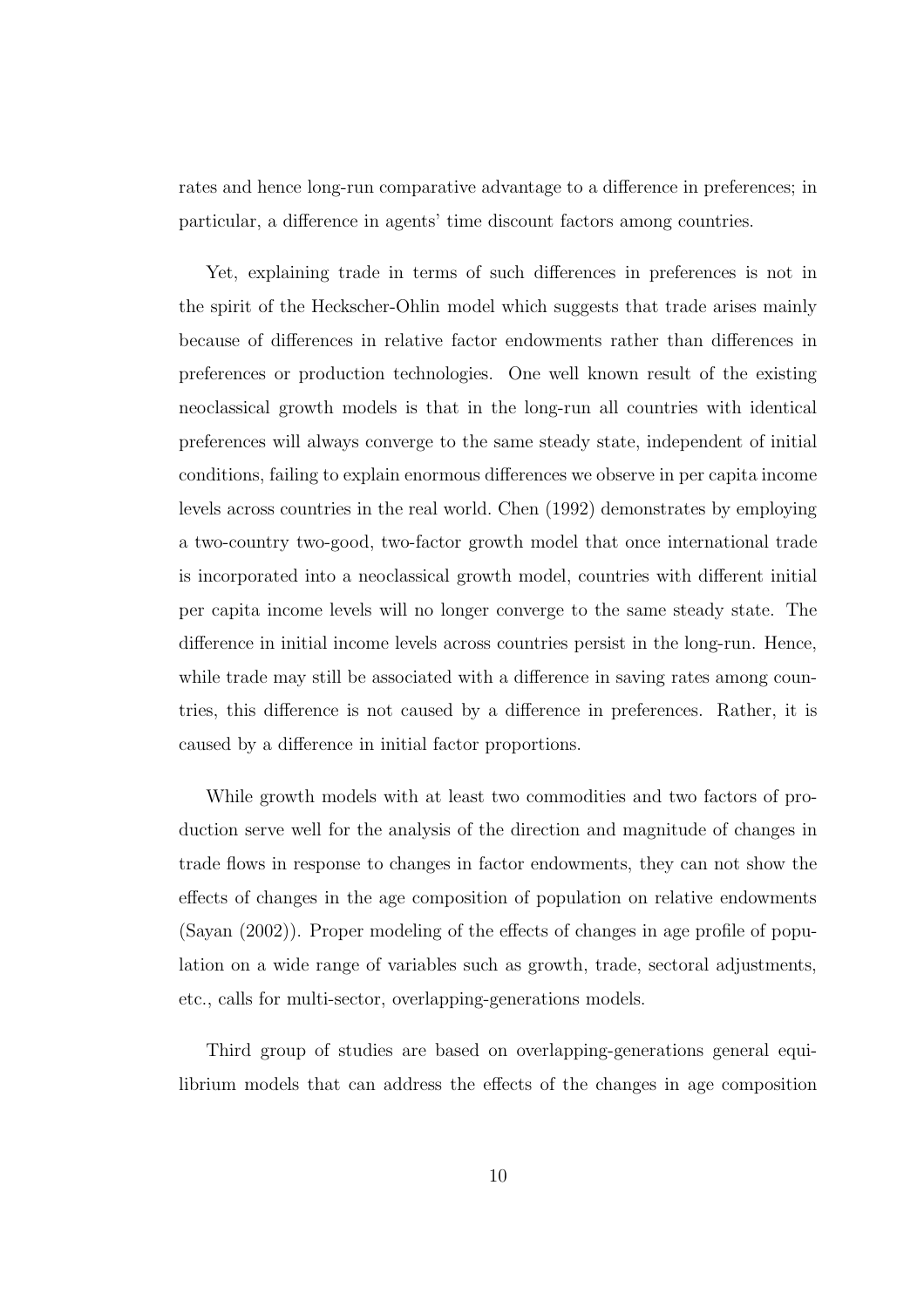of population on relative endowments. Fried (1980) used a simple overlappinggenerations model with two commodities, two generations, and one fixed factor of production and compared steady state solutions under free trade and autarky by assuming zero population growth rate. He showed that free trade may make at least one country worse off relative to autarky under certain conditions. An innovation that could make everyone in the current generation better off now and in the future, Fried argued, may worsen the level of welfare for all agents born after the innovation despite the fact that they have the same tastes and the same life-cycle endowments as those agents who instituted the innovation. In other words, if individuals have finite lives, then the gains associated with a move to a market determined Pareto-efficient equilibrium may only be transitory, accruing entirely to some of those alive at the time of innovation. Fried (1980) showed that international trade increases the value of the consumption good, and the change in relative output prices from their autarkic levels to those prevailing in the rest of the world causes factor prices to change. If the factor price effect reduces the real wage and the change in the value of the consumption good is not too large, future generations may all lose from the country moving to free trade in consumption goods.

Buiter (1981) used a deterministic model of two countries, each one of which behaves as in a Samuelson-Diamond type of overlapping-generations model and produces one identical good that can be used as a consumption or a capital good in order to explain international capital movements based on differences in time preferences. He evaluated the short-run and long-run welfare implications of a change from a situation of trade and financial autarky to one of openness in trade and finance. He showed that the country with a higher pure rate of time preference (whose residents consume more in the first period of their lives at given wage rate and interest rate) has a steady state current account deficit if the population growth is positive, whereas the low-time preference country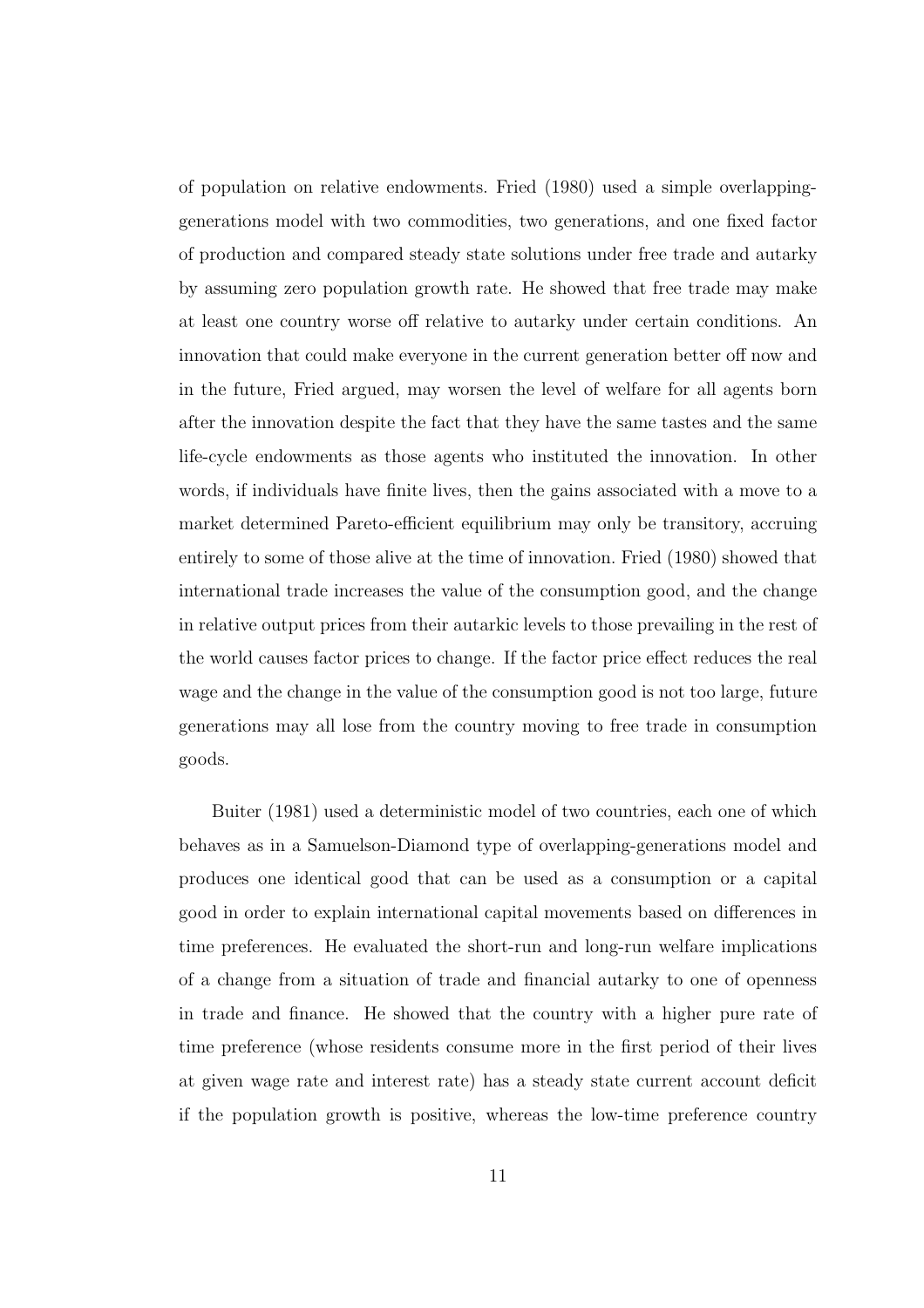runs a current account surplus in the steady state but not necessarily outside it. Concerning welfare, he found that the ranking of stationary utility levels under autarky and openness is ambiguous.

Galor (1992b) was the first to formally develop the two-sector overlappinggenerations model as a counterpart to the two-sector growth model employed for instance, by Benhabib and Nishimura (1985) and in earlier studies by Oniki and Uzawa  $(1965)$ . The model that Galor  $(1992b)$  studied is an extension of the one-sector overlapping-generations model of Diamond (1965), where two goods are produced: a perishable consumption good and an investment good. Azariadis (1993) claims that distinguishing of investment goods from consumption goods in growth theory permits the price of capital to deviate from its cost of reproduction which is not the case in the standard one-sector overlapping-generations model. This deviation provides another reason for studying multi-sector models. In the single dimensional dynamic system (with a single initial condition) that characterizes the single-sector overlapping-generations production economy, gross substitution (individuals' saving is an increasing function of the real return to capital) ensures the global determinacy of perfect-foresight equilibrium (eg., Galor and Ryder (1989)). However, in the multi-dimensional dynamic system that characterizes multi-sector models, gross substitution in consumption is not sufficient to rule out indeterminacy. It is shown by Galor  $(1992b)$  that a perfect-foresight two sector overlapping-generations model has a globally unique equilibrium if the following three conditions hold:

- 1. gross substitutability in first and second period consumption,
- 2. the investment good is capital intensive, and
- 3. second period consumption is a normal good.

Several attempts based on Galor (1992b) study have been employed to provide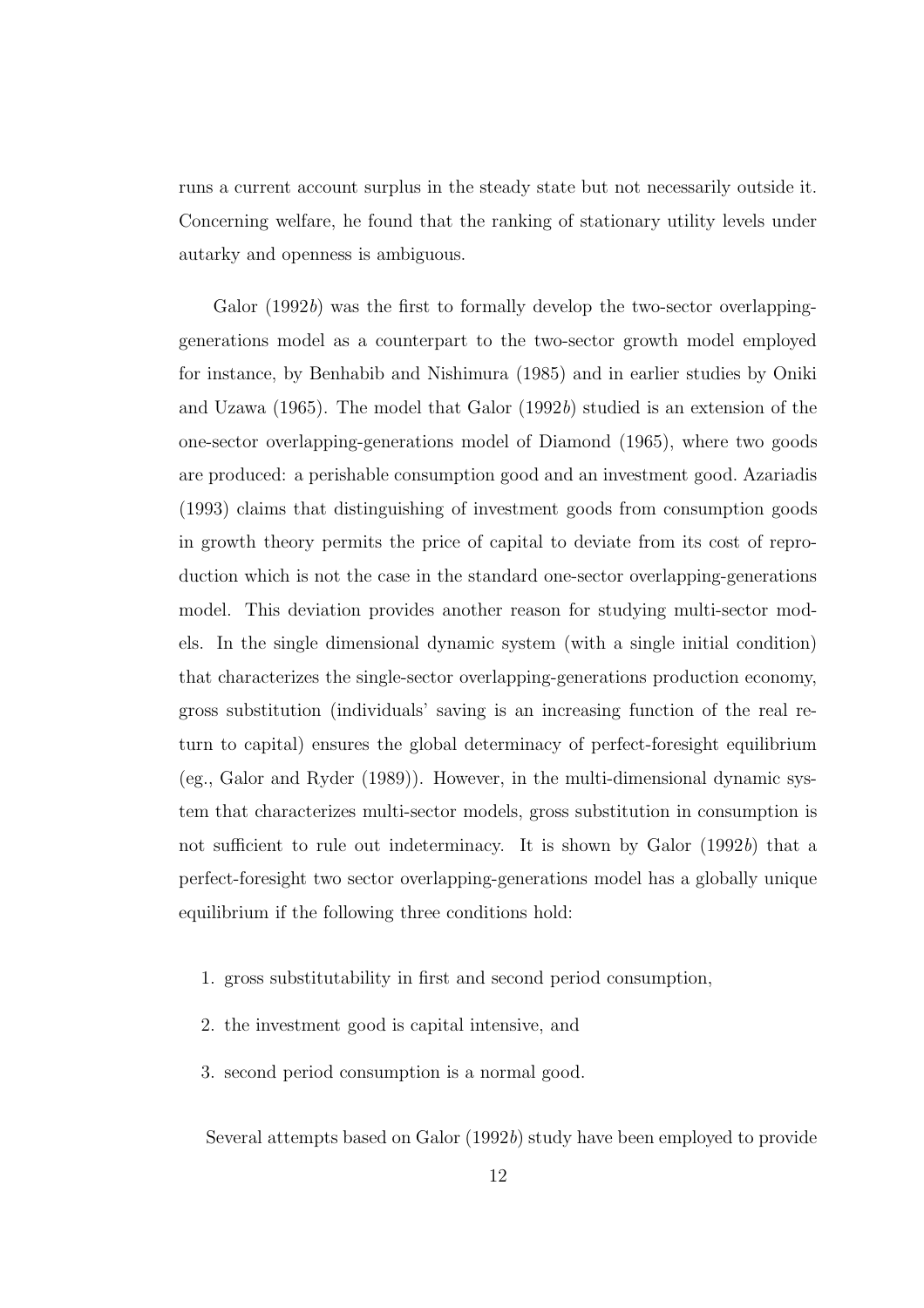dynamic foundations for various characteristics of international economics.

Galor and Lin (1994) employed a two-sector overlapping-generations along the lines of Galor (1992b), which follows the traditional two-sector growth model where the economy is characterized by a consumption good sector and an investment good sector. Within this framework, they derived the changes in the world relative prices and factor prices that result from shocks to technology explicitly. Based on these fundamental relationships, the current account (domestic savings minus domestic investment) of a small open economy which specializes in the production of the investment good was characterized in response to the a deterioration in terms of trade that is trigged by a technological shock in the world economy. They found that factor intensities in the production sectors as well as the nature of the shock are significant in the determination of the response of the current account to a deterioration in the terms of trade.

Mountford (1998) utilized the Galor (1992b) model and showed that the static implications of international trade in a two-country, two-sector, two-factor Heckscher-Ohlin world economy model can be reversed over time if a dynamic two period overlapping-generations structure is added to this model. Moreover, he showed that international trade between two countries similar in every respect except for time preferences, hence saving rates, can cause conditional convergence and can reduce the steady state welfare in one economy without increasing the welfare in the other.

Galor and Lin (1997) established dynamic microfoundations for the fundamental proposition of the most influential model of international trade theory, the Heckscher-Ohlin model. They looked at a two-country, two-sector overlappinggenerations world where countries differ in their rate of time preferences, using a model along the lines of the traditional two-sector growth model (e.g., Uzawa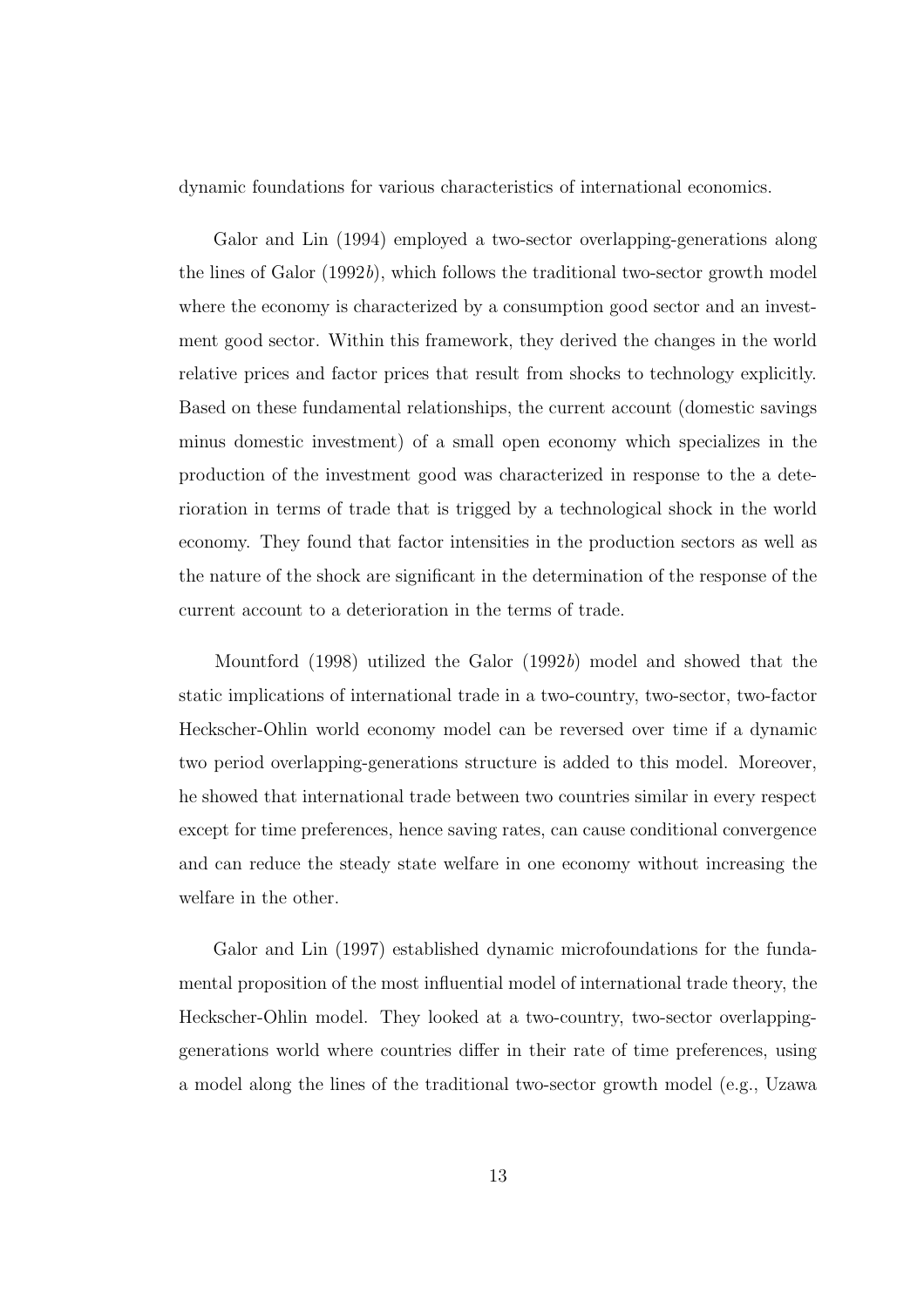(1964), Srinivasan (1964), Oniki and Uzawa (1965), and Shell (1967)), and twosector overlapping-generations model (Galor (1992b)). Buiter (1981) established dynamic foundations for the patterns of international lending and borrowing, within a framework of two Diamond-type overlapping-generations economies which differ in their rates of time preferences. Galor (1986) established dynamic foundations for the patterns of international labor migration within the same framework. Eaton (1987) provided the specifications for the specific factor model.

In contrast to Findlay (1970) and Matsuyama (1988), Galor and Lin (1997) considered large countries, permitting a comprehensive general equilibrium analysis in which the terms of trade dynamics are endogenously determined. They demonstrated that in a two-country two-sector overlapping-generations world in which countries differ in their rates of time preference and the investment good is capital intensive, the higher the rate of time preference, the lower the steady state level of the capital-labor ratio and the lower the steady state relative price of the capital intensive good.

Guillo (2001) employed the Galor model in order to explore the type of the relationship between the trade balance and the terms of trade. She showed that in most cases, the relationship between the trade balance and the terms of trade is positive, and offered explanations concerning the negative relationship between the terms of trade and the trade balance that can arise in large countries.

The growth literature suggests that the population growth rate is one of the main determinants of long-run comparative advantages and a major factor that establishes the pattern of trade for an open economy, Oniki and Uzawa (1965), Findlay (1970). However, the overlapping-generations literature has largely overlooked the implications of population dynamics for trade focusing on other issues (such as current account of a small open economy, Galor and Lin (1994); differences in time preferences, Galor and Lin (1997)) instead, by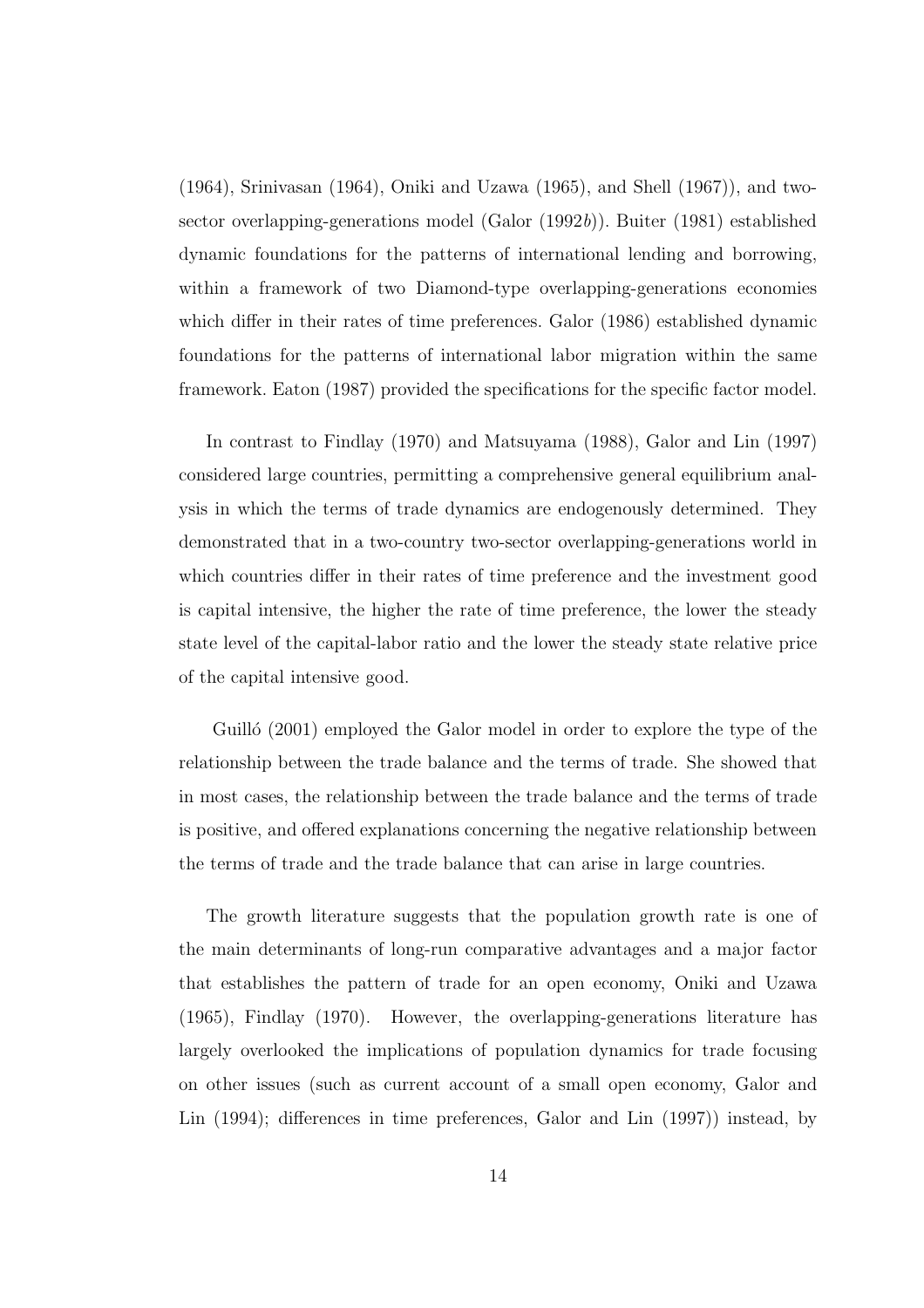assuming zero population growth rate.

Only very recently, Sayan and Uyar (2001) and Sayan (2002) noted the significance of population dynamics and showed, using numerical solutions from a 2x2x2 OLG model, that exogenously given and distinct population growth rates may create incentives for trade but trade may not generate welfare gains for both parties. Sayan (2005) complemented these results by showing that the same conclusions would essentially hold, even when population growth rates decline gradually over time.

In parallel with the endogenous growth literature, the neoclassical growth models with diverging populations raised the possibility that countries may grow without bounds in terms of per capita income and they may do so at different rates. This means that international inequality of per capita incomes will not only exist but will also get worse over time. The presence of this differences in population growth rates across countries can give rise to this international inequality as suggested by, Deardorff (1999). With diverging populations, the country with the largest population growth rate comes to dominate the world population, in the sense that its share of world population goes to one regardless of how small it may have started. It is for this reason that other contributors to the literature on economic growth have tended to ignore the case of diverging populations, dismissing it as converging to a single closed economy. This calls for a more careful care, Deardorff (1994). The possibility that population growth rates differ across countries has been neglected in the literature, not because it is unlikely to arise in the real world, but because it has been considered as uninteresting.

Galor and Weil (2000) analyzed the historical evolution of the relationship between population growth, technological change and the standard of living. They characterized the process of economic development by three distinct regimes: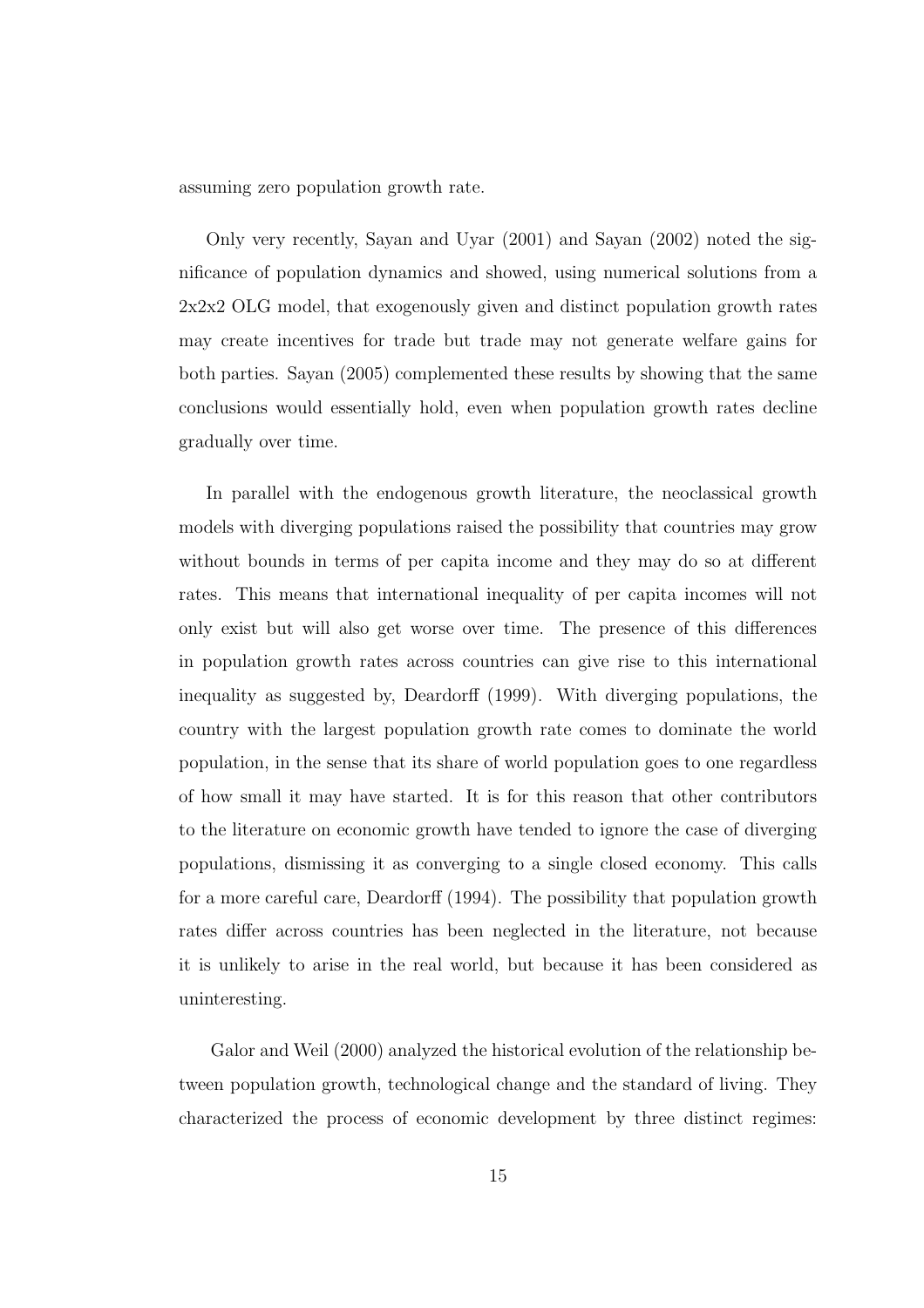The Malthusian Regime, the Post-Malthusian Regime and the Modern Growth Regime. In the Malthusian regime technological progress and population growth were glacial by modern standards and income per capita was roughly constant. There existed a positive relationship between income per capita and population growth rate. During the post-Malthusian regime, income per capita grew although not as rapidly as it would during the modern growth regime and there existed a Malthusian (positive) relationship between income per capita and population growth rate. The modern growth regime is characterized by a steady growth in both income per capita and the level of technology. There is a negative relationship between the level of output and the growth rate of population. The highest rates of population growth are found in the poorest countries and many rich countries have population growth rates near zero. The historical evidence suggests that the key event that separates the Malthusian and the post-Malthusian regime is the acceleration in the pace of technological progress, whereas the event that separates the post-Malthusian and the modern growth eras is the demographic transition that followed the industrial revolution. Majority of the studies in the existing literature have been oriented towards the modern regime trying to explain the negative relation between income and population growth.

In their 2003 study, Galor and Mountford combined the elements of endogenous growth models with overlapping-generations, general equilibrium models. They considered an overlapping-generations economy where two goods are produced using up to three factors of production: Skilled labor, unskilled labor and land. In each of the sectors of the economy production may take place with either an old technology or a new one. Individuals live for two periods and get utility from consumption of the agricultural good, consumption of the manufactured good and the total potential income from offsprings. It is suggested that international trade has an asymmetrical effect on the evolution of industrial and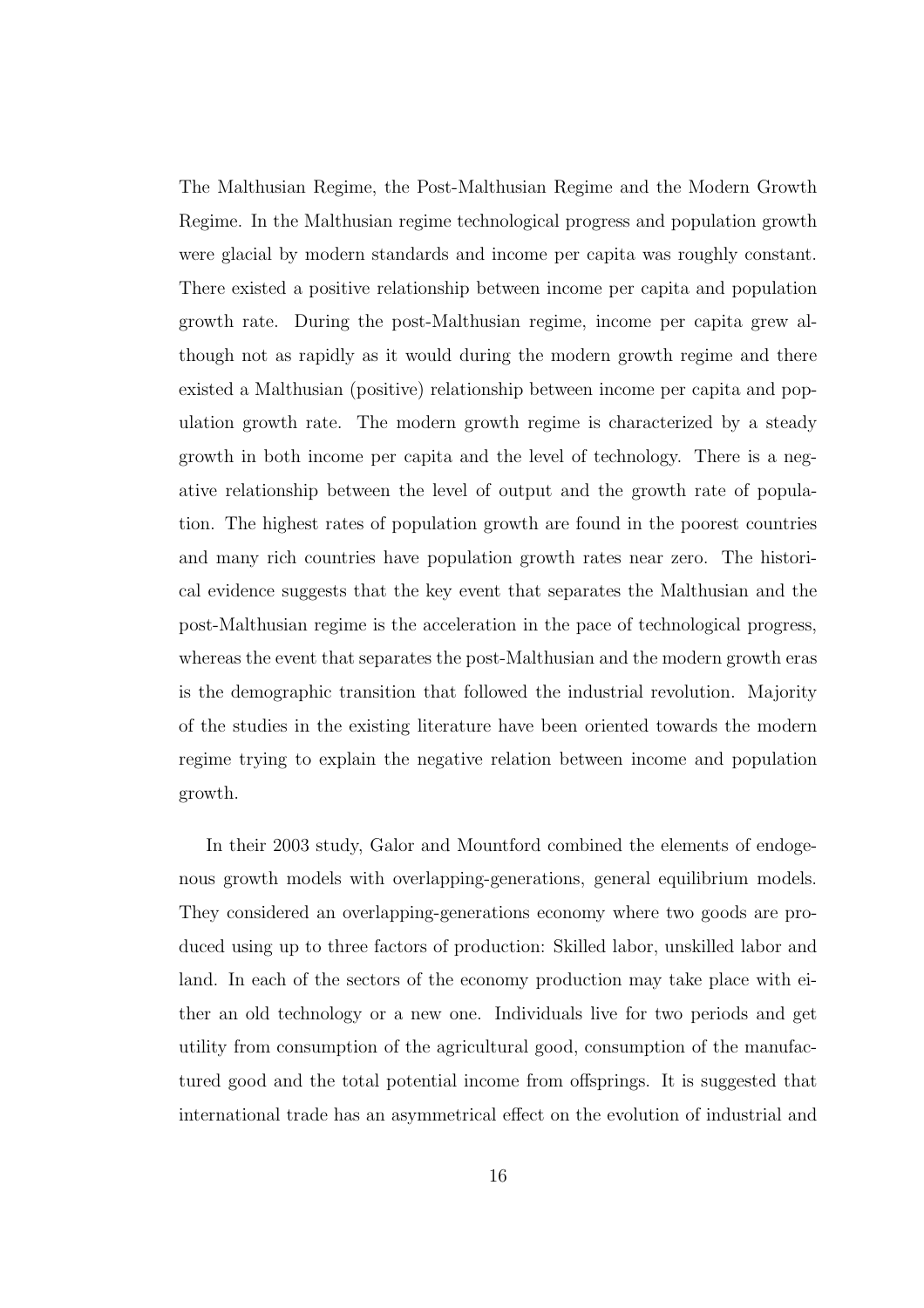non-industrial economies. While in the industrial nations the gains from trade were directed primarily towards investment in education and growth in output per capita, a significant portion of the gains from trade in non-industrial nations was channeled towards population growth.

Galor and Mountford (2003) argue that the rapid expansion of international trade in the second phase of the industrial revolution has played a major role in the timing of demographic transitions across countries and has therefore been a significant determinant of the distribution of world population and a prime cause of the divergence in income levels across countries in the last two centuries. The argument goes as follows: In the second phase of the industrial revolution, international trade enhanced the specialization of industrial economies in the production of industrial, skilled intensive goods. The associated rise in the demand for skilled labor has induced a gradual investment in the quality of the population in industrial economies, expediting a demographic transition, stimulating technological progress and further enhancing the comparative advantage of these economies in the production of skilled intensive goods. In the non-industrial economies, international trade has generated an incentive to specialize in the production of unskilled intensive, non-industrial goods. The absence of significant demand for human capital has provided limited incentives to invest in the quality of the population and the gains from trade have been utilized primarily for a further increase in the size of the population, rather than the income of the existing population. The demographic transition in these non-industrial economies has been significantly delayed, further increasing their relative abundance of unskilled labor, enhancing their comparative disadvantage in the production of skilled intensive goods and delaying the process of development. The authors suggested that sustained differences in income per capita and population growth across countries may be attributed to the contrasting role that international trade had on industrial and non-industrial nations.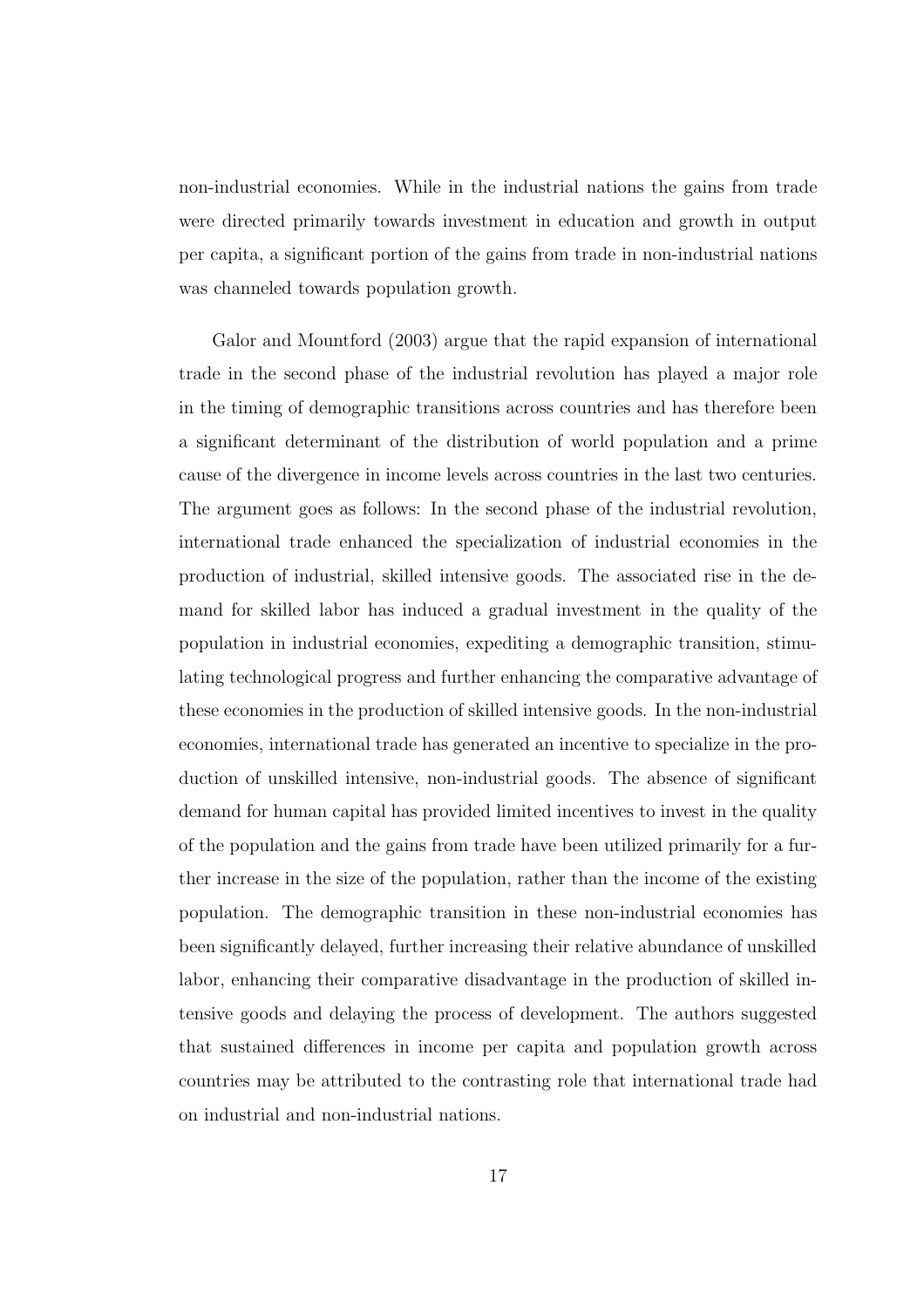In this study, we consider the standard set-up of the static Heckscher-Ohlin (H-O) model to examine the implications of the long-run effect of population differentials on trade. As described in Salvatore (2001), the static H-O framework, in its standard form is characterized by the following assumptions:

- 1. There are two countries, two commodities and two factors of production.
- 2. Both countries use the same technology in production.
- 3. One commodity is capital-intensive and the other is labor-intensive. More precisely, the capital-labor ratio  $(K/L)$  is higher for the capital-intensive commodity than for the labor-intensive commodity.
- 4. Both commodities are produced under constant returns to scale in both countries.
- 5. There is incomplete specialization in production in both counties. That is, even with free trade both countries continue to produce both commodities.
- 6. Demand preferences are identical in both countries.
- 7. There is perfect competition in both commodities and factor markets in both countries.
- 8. There is perfect factor mobility within each country but no international factor movements.
- 9. There are no transportation costs, tariffs, or other obstructions to the free flow of international trade.
- 10. All resources are fully employed in both countries.
- 11. International trade between the two countries is balanced.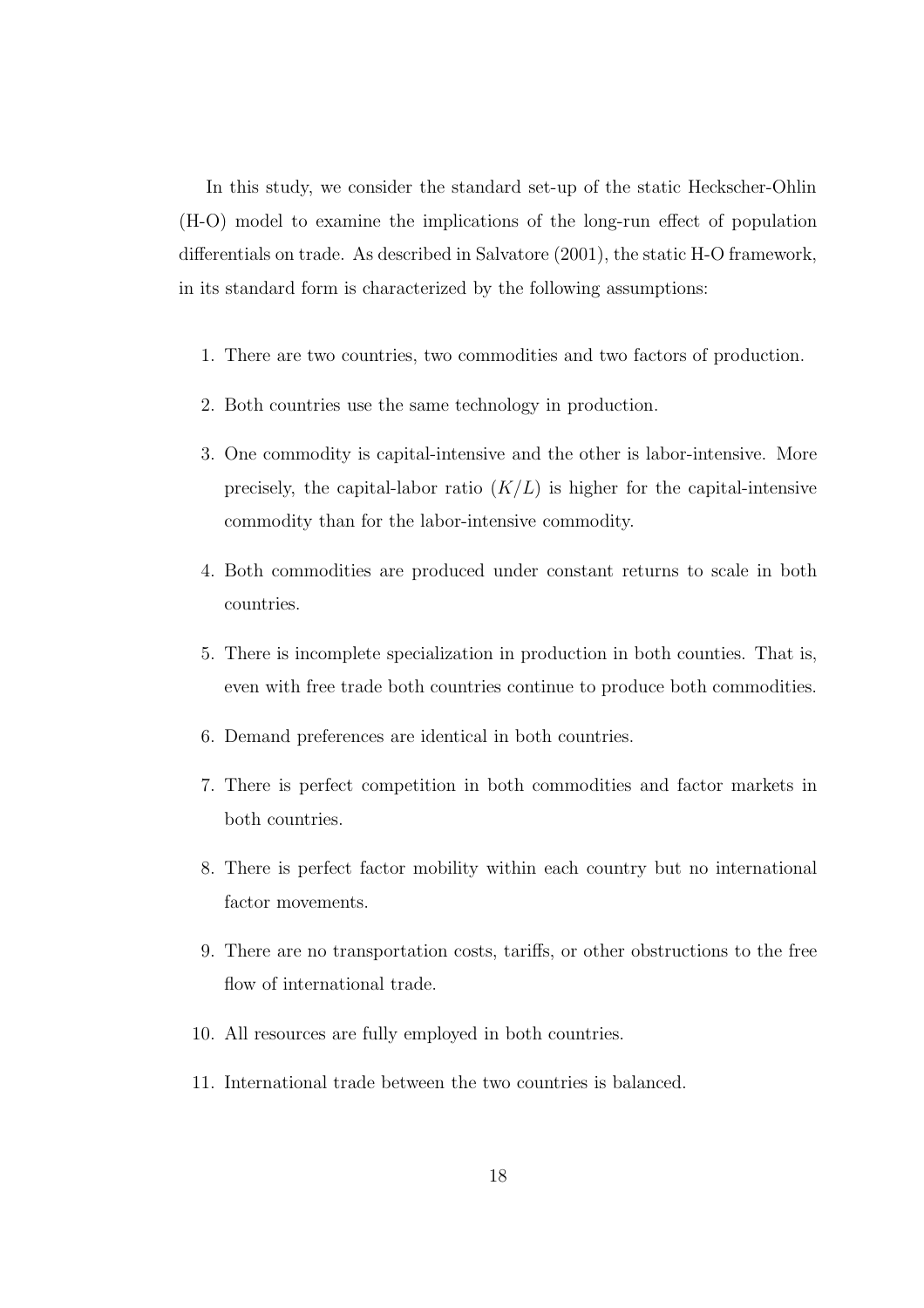The Heckscher-Ohlin theorem states that a country will export the commodity whose production requires the intensive use of the country's relatively abundant and cheap factor and import the commodity whose production requires the intensive use of the country's relatively scarce and expensive factor. Hence, the H-O framework isolates the difference in relative factor abundances (or factor endowments) as the basic determinant of comparative advantage and international trade. More precisely, the difference in relative factor abundances and prices is the cause of the pre-trade differences in relative commodity prices between two countries.

Within this static set-up, relative factor endowments of countries are different and do not change over time. We extended this static set-up to a dynamic one by imposing an overlapping-generations structure to the model under nonstationary populations so as to allow factor supplies to be determined within the model itself. This results in a generation of a replica of the static H-O framework at each period, while considering the evolution of the main factors of production through differential population dynamics that we introduced. In other words, inequality of population growth serves as the driving force behind the changes in relative factor endowments at each period. In fact, differences in population growth rates not only affect the growth of labor supply but also that of capital stock through the savings of the young.

According to Salvatore (2001), H-O model is useful in explaining international trade in raw materials, agricultural products, and labor-intensive manufacturers, which is a large component of the trade between developing and developed countries.

The results in the present study link up well with the discussion in Galor and Mountford (2003), where the authors suggest that the observed variation in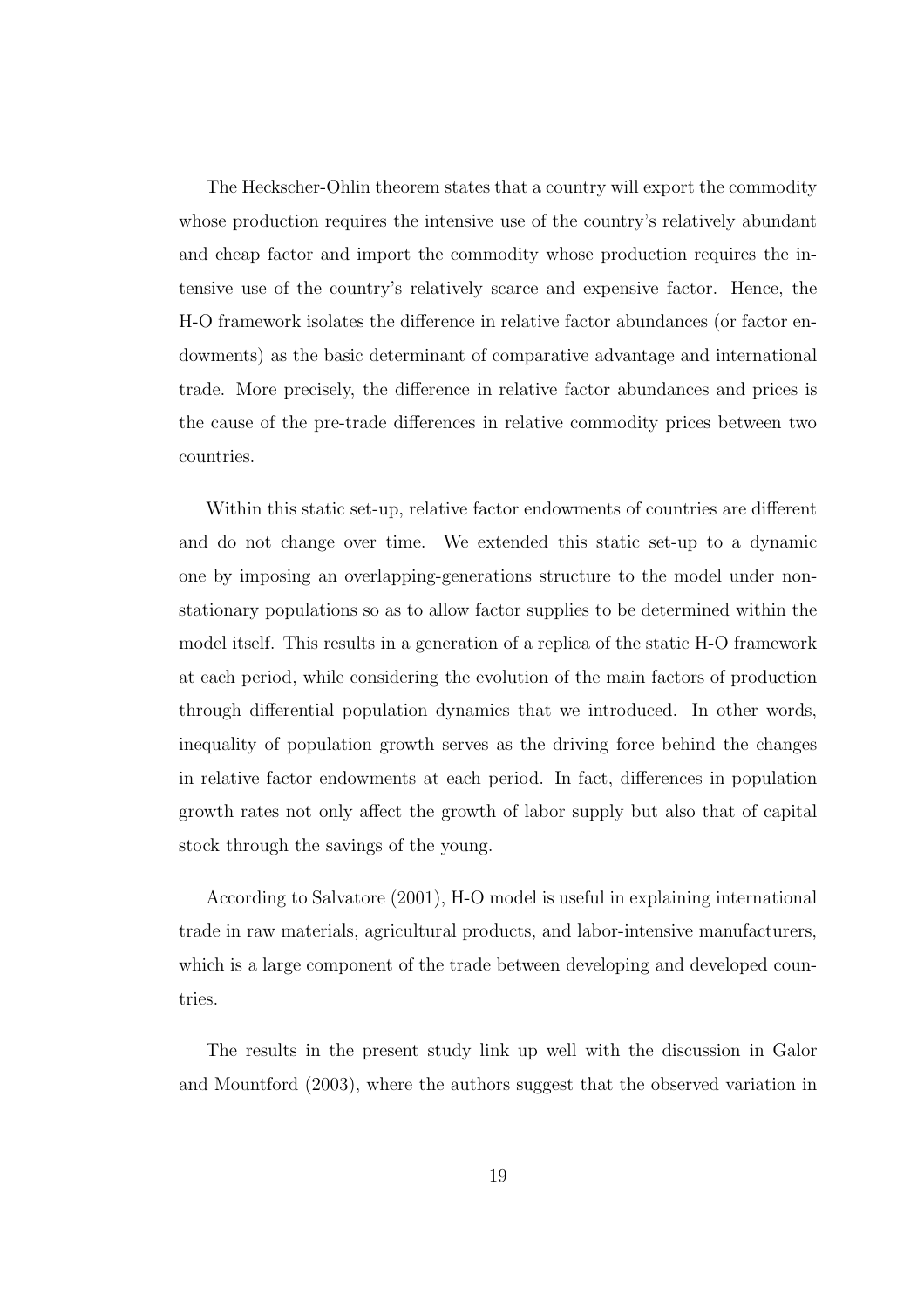the speed of demographic transition between industrial and non-industrial nations can be explained with the historically observed differences in the way they have distributed their respective gains from trade. In their model, Galor and Mountford consider endogenous fertility and technological change, and distinguish between unskilled and skilled labor whose paths, they argue, have differed across industrial and non-industrial nations due to the use by the former of gains from trade in education, and hence, in improving skill levels of labor. The present study, on the other hand, assumes away technological change and human capital formation (and hence different skill levels of labor) to highlight the effects of exogenous differences in population growth on trade patterns within a set-up that is completely H-O in spirit.<sup>2</sup> While their purposes and hence the model assumptions employed in the two studies differ, our finding that the differences in relative endowments of capital and labor induced by the differing speeds of demographic transition alone will not be sufficient to render trade mutually beneficial in the long-run is not in contradiction with the arguments in Galor and Mountford.

<sup>2</sup>Deardorff (1999) addresses a related problem to Galor and Mountford (2003) by studying the effect of diverging population growth rates on worldwide distribution of income based on exogenous population growth rates as in the present study.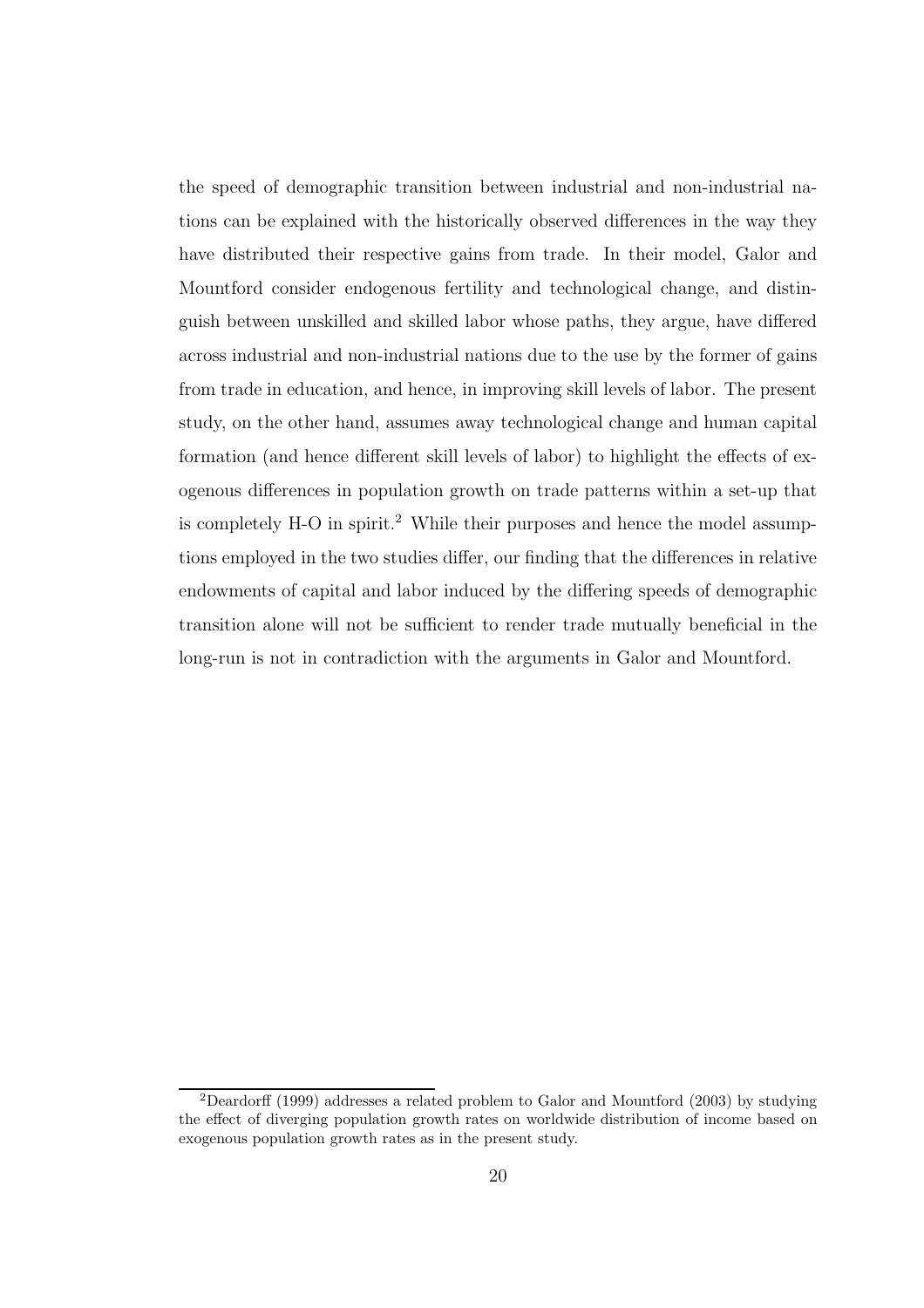# CHAPTER III

# THE BASIC MODEL

The model used is an infinite horizon two-period overlapping-generations model with perfect foresight. In this model, one young  $(y)$  and one old  $(o)$ generation exist at any point in time. Individuals in this overlapping-generations economy work when young and are retired when old. The young decide on current consumption and anticipated old age consumption based on their preferences and lifetime resources. Preferences of an individual living in this economy are of the Cobb-Douglas type. The lifetime resources of young consist of wage income only, whereas those of old consist of savings accumulated when young plus income earned on their savings. No bequests nor any net intergenerational transfers are allowed in this model. That is, old spend all their income on consumption.

On the supply side, two commodities are produced in a competitive environment, by using labor and capital under constant returns to scale Cobb-Douglas type production technologies that are different across commodities. Labor is supplied by the current young, whereas capital is supplied by the current elderly, corresponding to the savings of the last period's young generation.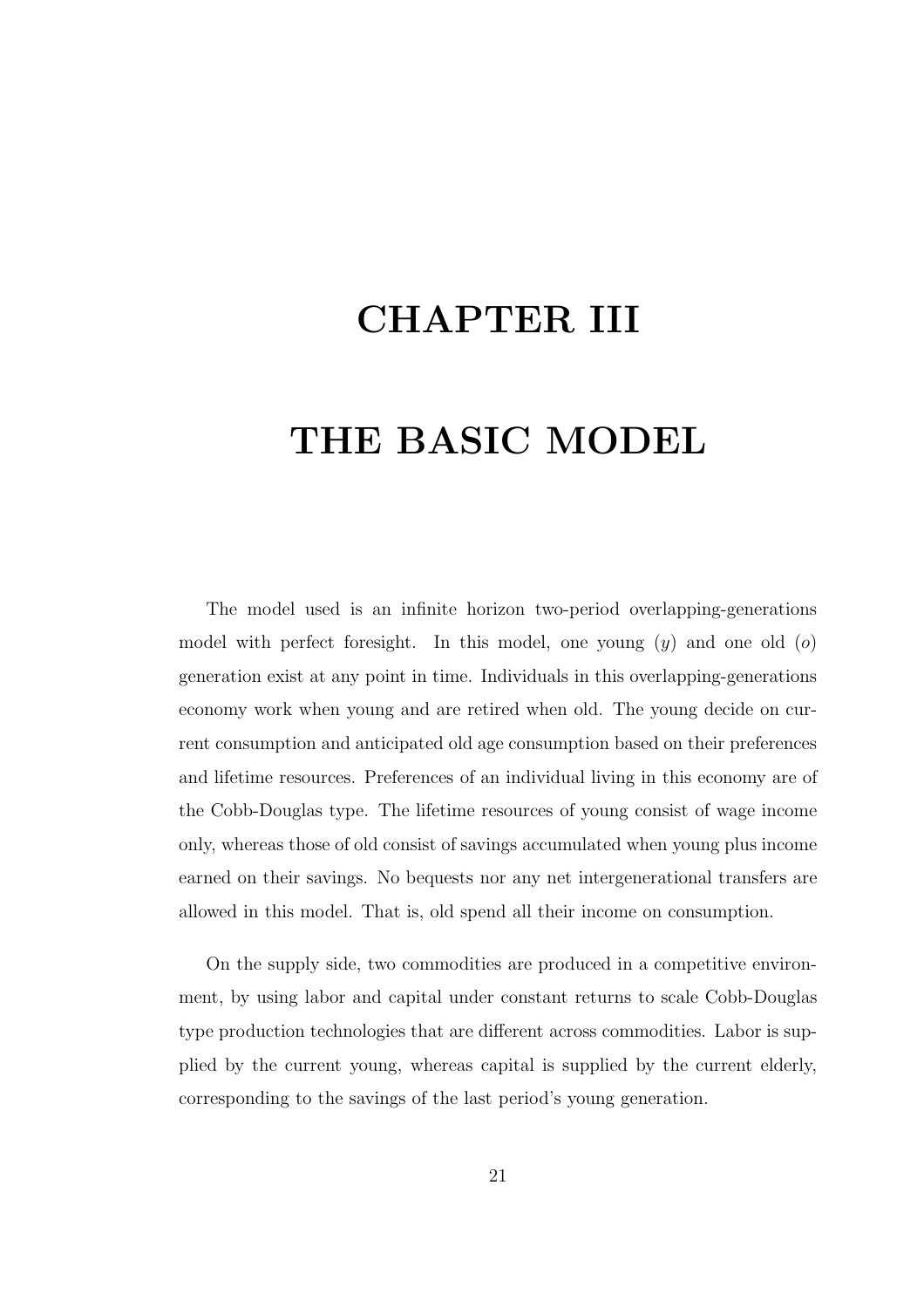As differently from overlapping-generations general equilibrium models in such studies as Galor (1992b) and Azariadis (1993), our model allows good 1 to be used for consumption as well as investment purposes. While this makes the model relatively more realistic, it also adds to the complexity of the utility maximization problem, since the consumers are now required to decide how much to consume of each good every period.

#### 3.1 Consumption and Saving

#### 3.1.1 Utility Maximization Problem

At every period t, a generation made up of  $N_t$  individuals is born. Population grows at the rate n so that  $N_t = (1 + n)N_{t-1}$ . Individuals live for two periods. They work in the first period and retire in the second period. Individuals born at time  $t$  are characterized by their intertemporal utility function  $u(c_{1yt}, c_{2yt}, c_{1ot+1}, c_{2ot+1})$  defined over nonnegative consumption bundles during the first and the second periods of their lives. The individual's utility is of the Cobb-Douglas similarly to Auerbach and Kotlikoff (1987) where a one-commodity Cobb-Douglas utility is used, and to Sayan and Uyar (2001) and Sayan (2005) where a two-commodity Cobb-Douglas utility is employed.

$$
u(c_{1yt}, c_{2yt}, c_{1ot+1}, c_{2ot+1}) = (c_{1yt}^{\theta} c_{2yt}^{1-\theta})^{\mu} (c_{1ot+1}^{\theta} c_{2ot+1}^{1-\theta})^{1-\mu}, \qquad (3.1)
$$

where  $0 < \theta < 1$  and  $0 < \mu < 1$ . For all periods t, individuals born and living the first period of their lives at time  $t$  inelastically supply a fixed amount of labor,  $\overline{l}$ ; earn labor income at the competitive wage rate,  $w_t$ , and decide on how to allocate it between first period consumption of good 1 and 2  $(c_{1yt}, c_{2yt})$ , and savings,  $s_t$ . Given the price,  $p_t$ , of the consumption good (good 2) in terms of the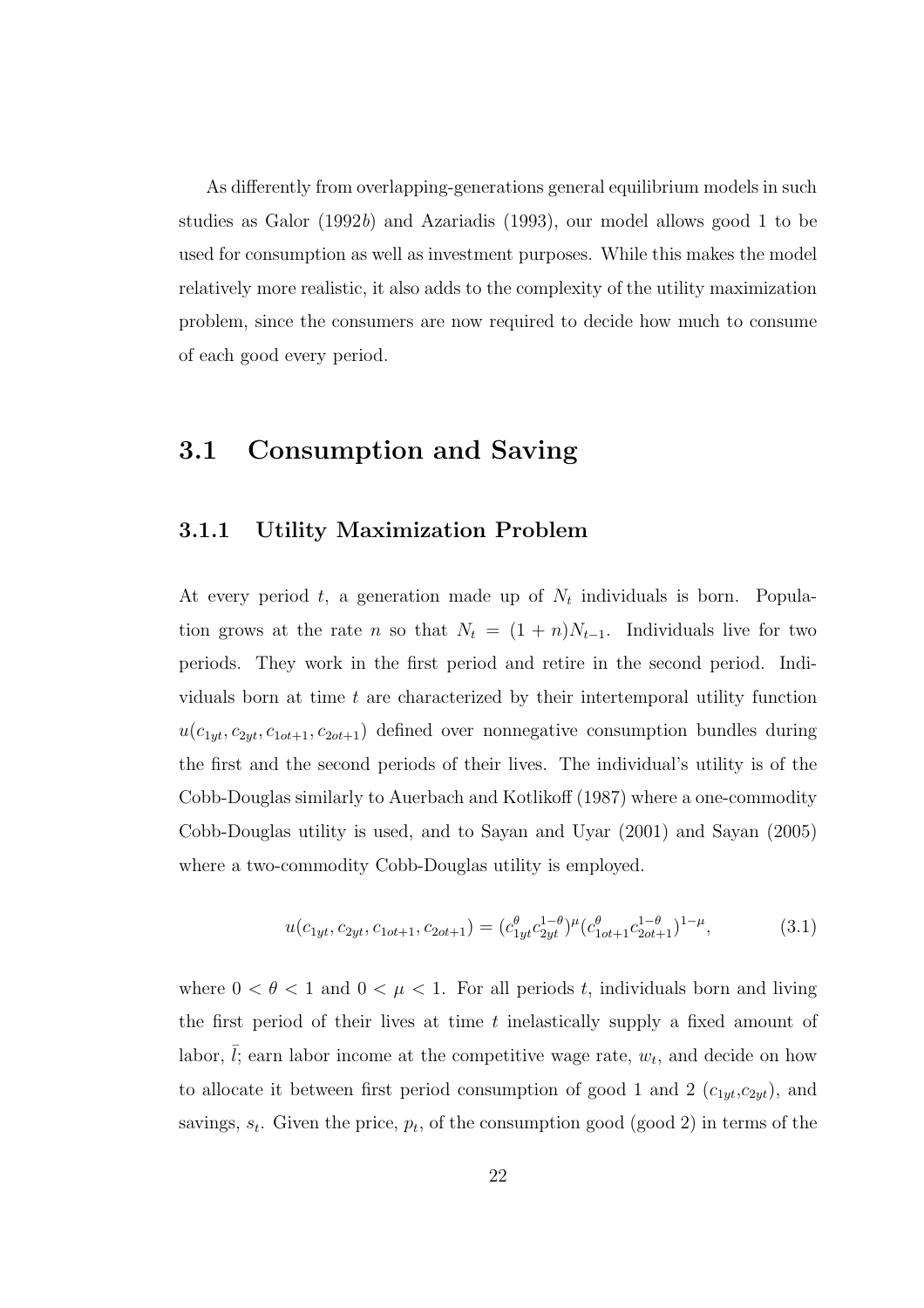investment-consumption good (good 1) at time  $t$ ,

$$
s_t = w_t \bar{l} - (c_{1yt} + p_t c_{2yt}).
$$
\n(3.2)

Individuals save by purchasing the investment-consumption good (good 1) which is the only store of value in the economy. Savings bring interest earnings at the rate of  $r_{t+1}$  the next period. In the second period, the individual retires and consumes  $c_{1ot+1}$  units of good 1, and  $c_{2ot+1}$  units of good 2 by spending all his capital income from previous period's savings. Hence, the second period consumption of an individual born at time  $t$  is:

$$
c_{1ot+1} + p_{t+1}c_{2ot+1} = (1 + r_{t+1})s_t.
$$
\n(3.3)

Plugging the expression of  $s_t$  from on  $(3.2)$  into  $(3.3)$  and arranging terms yields the budget constraint:

$$
c_{1yt} + p_t c_{2yt} + \frac{1}{1 + r_{t+1}} (c_{1ot+1} + p_{t+1} c_{2ot+1}) = w_t \bar{l}.
$$
 (3.4)

This condition states that the present value of the individual's life time consumption equals his initial wealth (which is zero) plus the present value of life time labor income (which is  $w_t\overline{l}$ ). Hence, the individual's problem can be formulated as follows:

$$
\max \qquad (c_{1yt}^{\theta} c_{2yt}^{1-\theta})^{\mu} (c_{1ot+1}^{\theta} c_{2ot+1}^{1-\theta})^{1-\mu}
$$

subject to

$$
c_{1yt} + p_t c_{2yt} + \frac{1}{1 + r_{t+1}} (c_{1ot+1} + p_{t+1} c_{2ot+1}) = w_t \bar{l}
$$
  

$$
c_{1yt}, c_{2yt}, c_{1ot+1}, c_{2ot+1} \geq 0
$$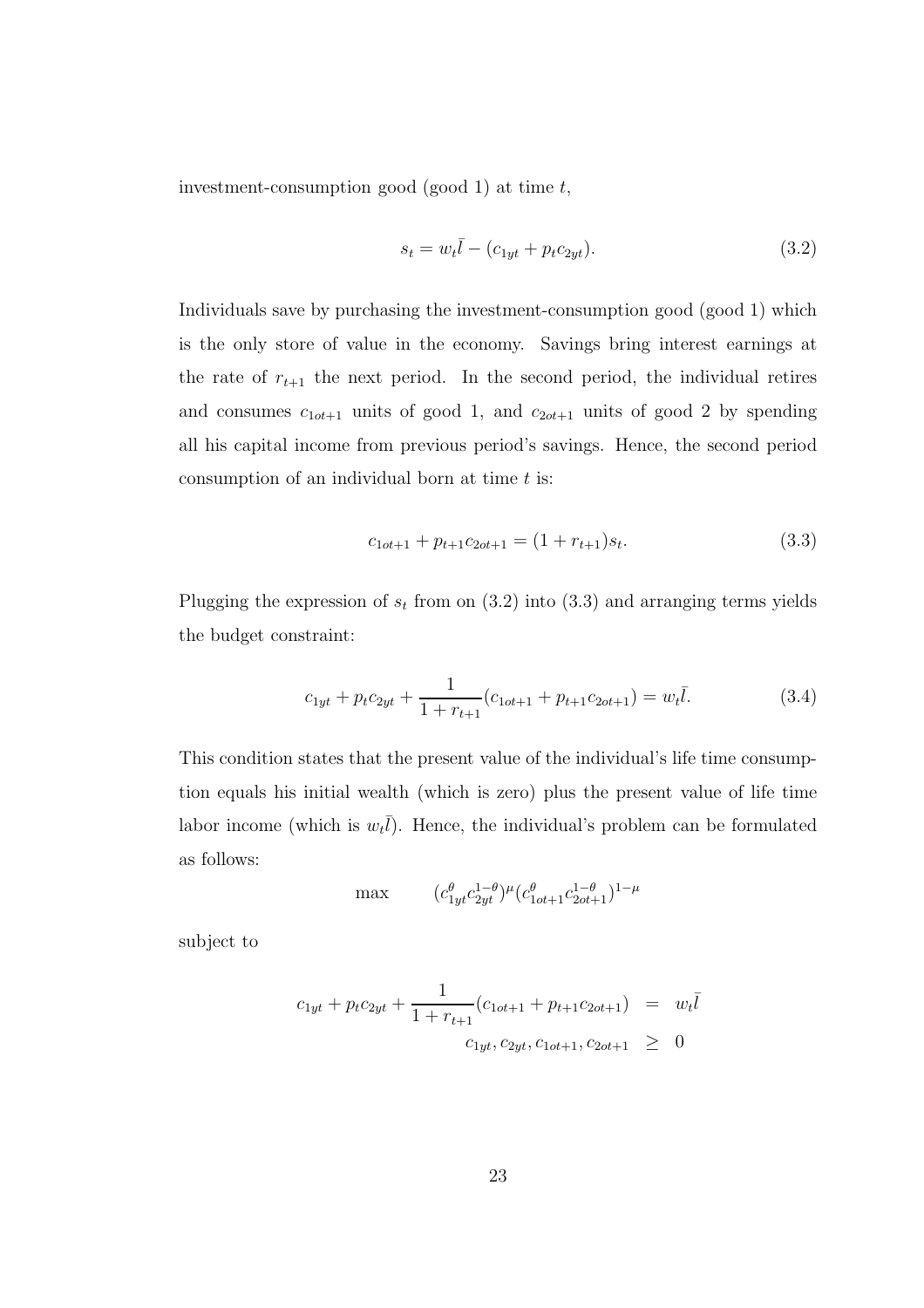Now, we can write down the following Lagrangian for the individual's problem.

$$
L = (c_{1yt}^{\theta} c_{2yt}^{1-\theta})^{\mu} (c_{1ot+1}^{\theta} c_{2ot+1}^{1-\theta})^{1-\mu} + \lambda \left[ w_t \bar{l} - (c_{1yt} + p_t c_{2yt} + \frac{1}{1+r_{t+1}} (c_{1ot+1} + p_{t+1} c_{2ot+1})) \right],
$$
 (3.5)

where  $\lambda$  is the marginal utility of consumption which is positive.

The first order conditions are:

$$
\mu \theta c_{1yt}^{\mu\theta-1} c_{2yt}^{\mu(1-\theta)} c_{1ot+1}^{\theta(1-\mu)} c_{2ot+1}^{(1-\theta)(1-\mu)} = \lambda,
$$
\n(3.6)

$$
\mu(1-\theta)c_{2yt}^{\mu(1-\theta)-1}c_{1yt}^{\mu\theta}c_{1ot+1}^{\theta(1-\mu)}c_{2ot+1}^{(1-\theta)(1-\mu)} = \lambda p_t,
$$
\n(3.7)

$$
\theta(1-\mu)c_{1ot+1}^{\theta(1-\mu)-1}c_{1yt}^{\mu\theta}c_{2yt}^{\mu(1-\theta)}c_{2ot+1}^{(1-\theta)(1-\mu)} = \frac{\lambda}{1+r_{t+1}},
$$
\n(3.8)

$$
(1 - \theta)(1 - \mu)c_{2ot+1}^{(1 - \theta)(1 - \mu) - 1}c_{1yt}^{\mu\theta}c_{2yt}^{\mu(1 - \theta)}c_{1ot+1}^{\theta(1 - \mu)} = \frac{\lambda p_{t+1}}{1 + r_{t+1}}.\tag{3.9}
$$

Substituting (3.6) into (3.7) yields

$$
c_{2yt} = \left(\frac{1-\theta}{\theta}\right) \left(\frac{1}{p_t}\right) c_{1yt}.\tag{3.10}
$$

Substituting (3.8) into (3.9) yields

$$
c_{2ot+1} = \left(\frac{1-\theta}{\theta}\right) \left(\frac{1}{p_{t+1}}\right) c_{1ot+1}.\tag{3.11}
$$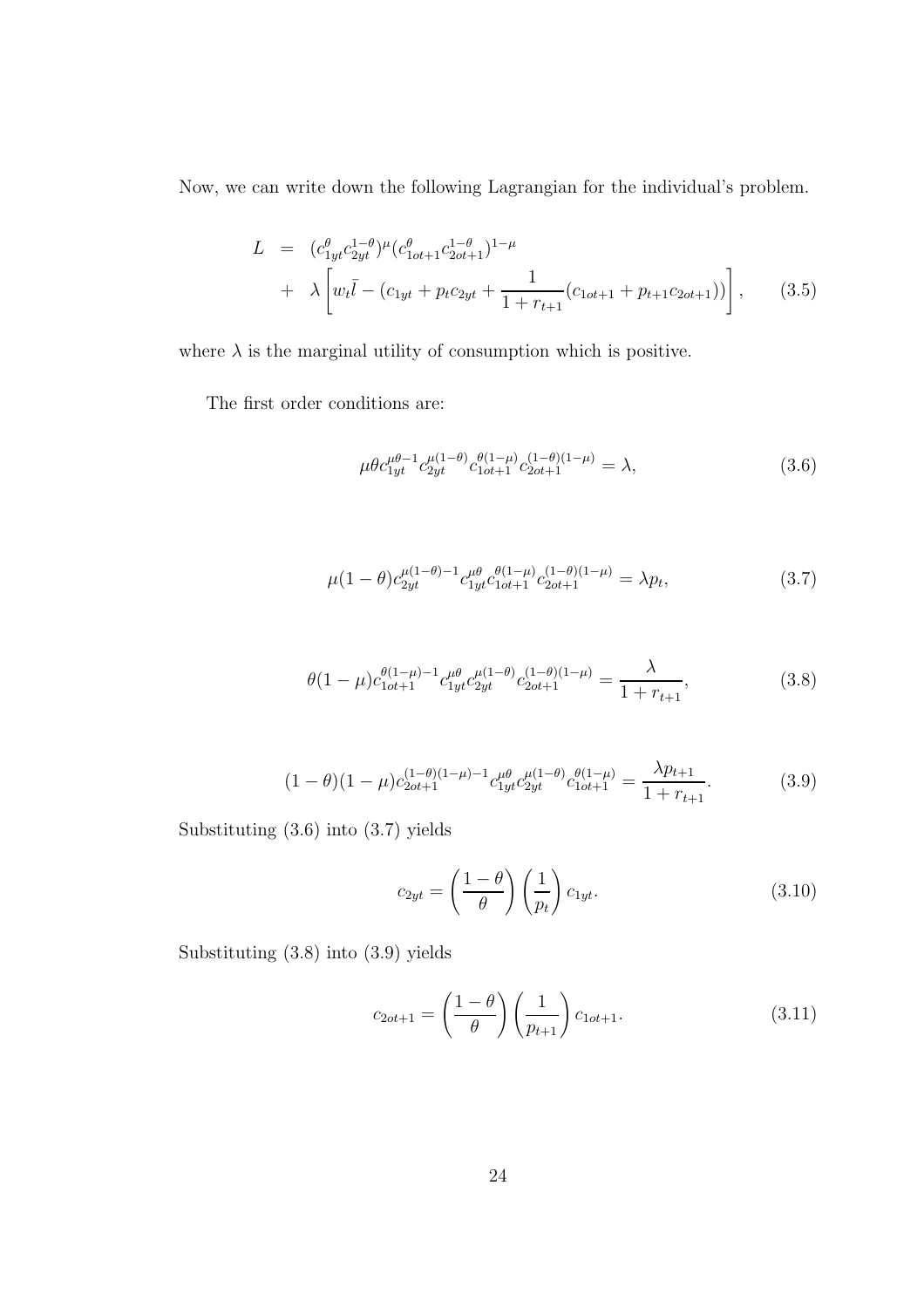Substituting (3.6) into (3.8) yields

$$
c_{1ot+1} = \left(\frac{1-\mu}{\mu}\right)(1+r_{t+1})c_{1yt}.
$$
\n(3.12)

Substituting (3.7) into (3.9) yields

$$
c_{2ot+1} = \left(\frac{1-\mu}{\mu}\right) \left(\frac{p_t}{p_{t+1}}\right) (1 + r_{t+1}) c_{2yt}.
$$
 (3.13)

Hence, writing all consumption variables in terms of first period consumption of good 1,  $c_{1yt}$  requires finding  $c_{2ot+1}$  in terms of  $c_{1yt}$ . Substituting (3.12) into (3.11) yields

$$
c_{2ot+1} = \left(\frac{1-\mu}{\mu}\right) \left(\frac{1-\theta}{\theta}\right) \left(\frac{1}{p_{t+1}}\right) (1 + r_{t+1}) c_{1yt}.
$$
 (3.14)

Substituting  $(3.10)$ ,  $(3.12)$ ,  $(3.14)$  into the budget constraint,  $(3.4)$ , yields

$$
c_{1yt} = \mu \theta w_t \bar{l}.\tag{3.15}
$$

Substituting (3.15) into (3.10) yields

$$
c_{2yt} = \mu(1 - \theta) \frac{w_t \bar{l}}{p_t}.
$$
 (3.16)

Substituting (3.15) into (3.12) yields

$$
c_{1ot+1} = (1 - \mu)\theta(1 + r_{t+1})w_t\bar{l}.
$$
\n(3.17)

Substituting (3.15) into (3.14) yields

$$
c_{2ot+1} = (1 - \mu)(1 - \theta)(1 + r_{t+1})\frac{w_t\bar{l}}{p_{t+1}}.\tag{3.18}
$$

An examination of (3.15) through (3.18) reveals that the ratio of the optimal amount of one good to the other is independent of the level of income at any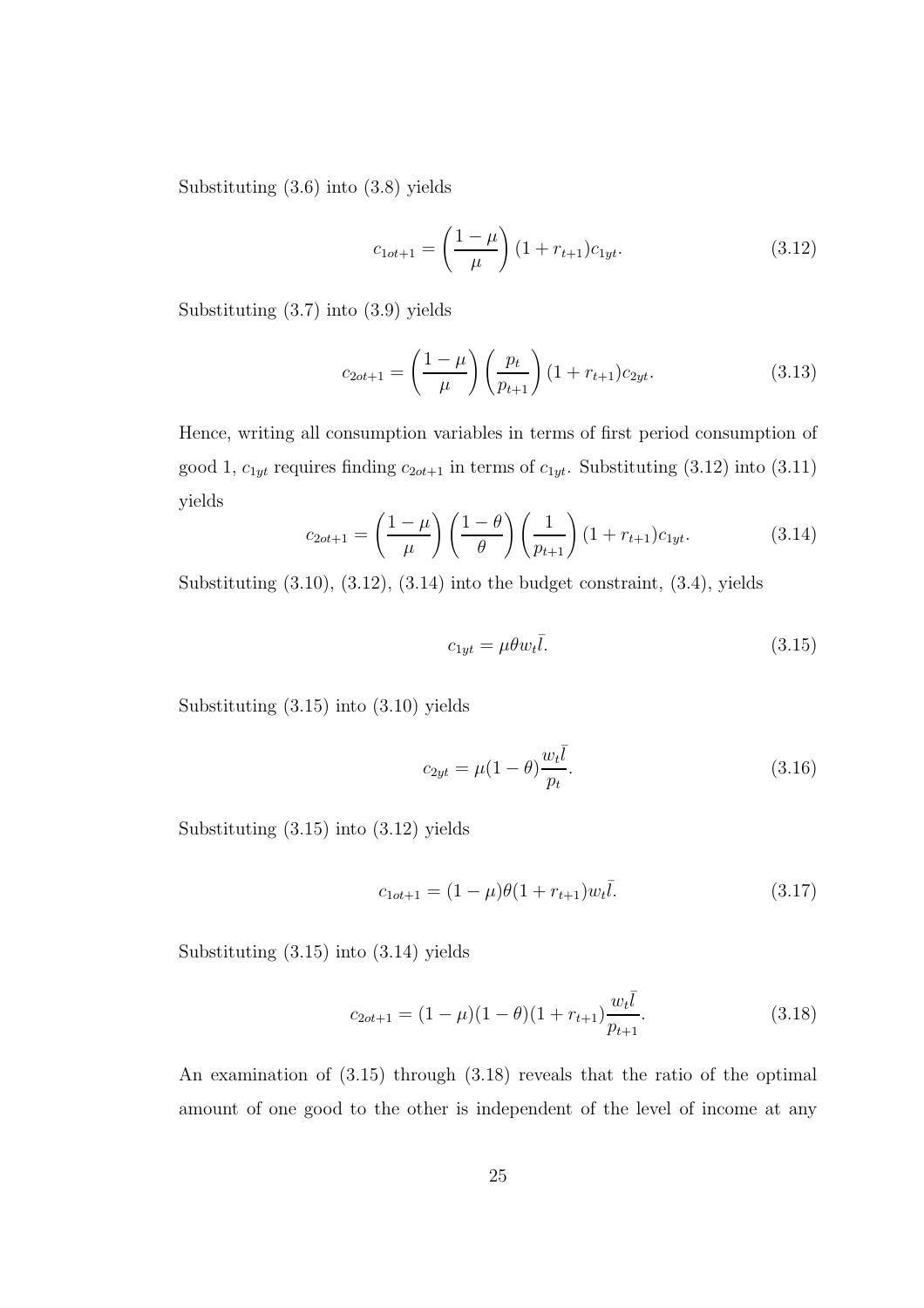given price ratio. For instance, during the first period, the ratio of good 1's consumption to that of good's 2 is

$$
\frac{c_{1yt}}{c_{2yt}} = \left(\frac{\theta}{1-\theta}\right) p_t.
$$
\n(3.19)

Similarly, the second period consumption proportion of both goods is

$$
\frac{c_{1ot+1}}{c_{2ot+1}} = \left(\frac{\theta}{1-\theta}\right) p_{t+1}.
$$
\n(3.20)

The same thing can also be shown to hold for consumption ratios across periods. Hence, the demand pattern in this model is homothetic, due to the Cobb-Douglas type preferences.

#### 3.1.2 Parameters of the Utility Function

Examining  $(3.19)$  and  $(3.20)$ , we notice that the nominal consumption expenditure ratios within each period depend on parameter  $\theta$ . So, the individual decides on how much to spend on good 1 and good 2 during each period of his life on the basis of  $\theta$ . Since

$$
\frac{d}{d\theta} \left( \frac{\theta}{1 - \theta} \right) = \frac{1}{(1 - \theta)^2} > 0,
$$
\n(3.21)

the higher the value of  $\theta$ , the higher the expenditures on good 1 (the consumptioninvestment good) will be.

The fraction of income the individual consumes in the first period of his life is

$$
\frac{c_{1yt} + p_t c_{2yt}}{w_t \overline{l}} = \frac{\mu \theta w_t \overline{l} + \mu (1 - \theta) w_t \overline{l}}{w_t \overline{l}}
$$
  
=  $\mu \theta + \mu (1 - \theta)$   
=  $\mu$ . (3.22)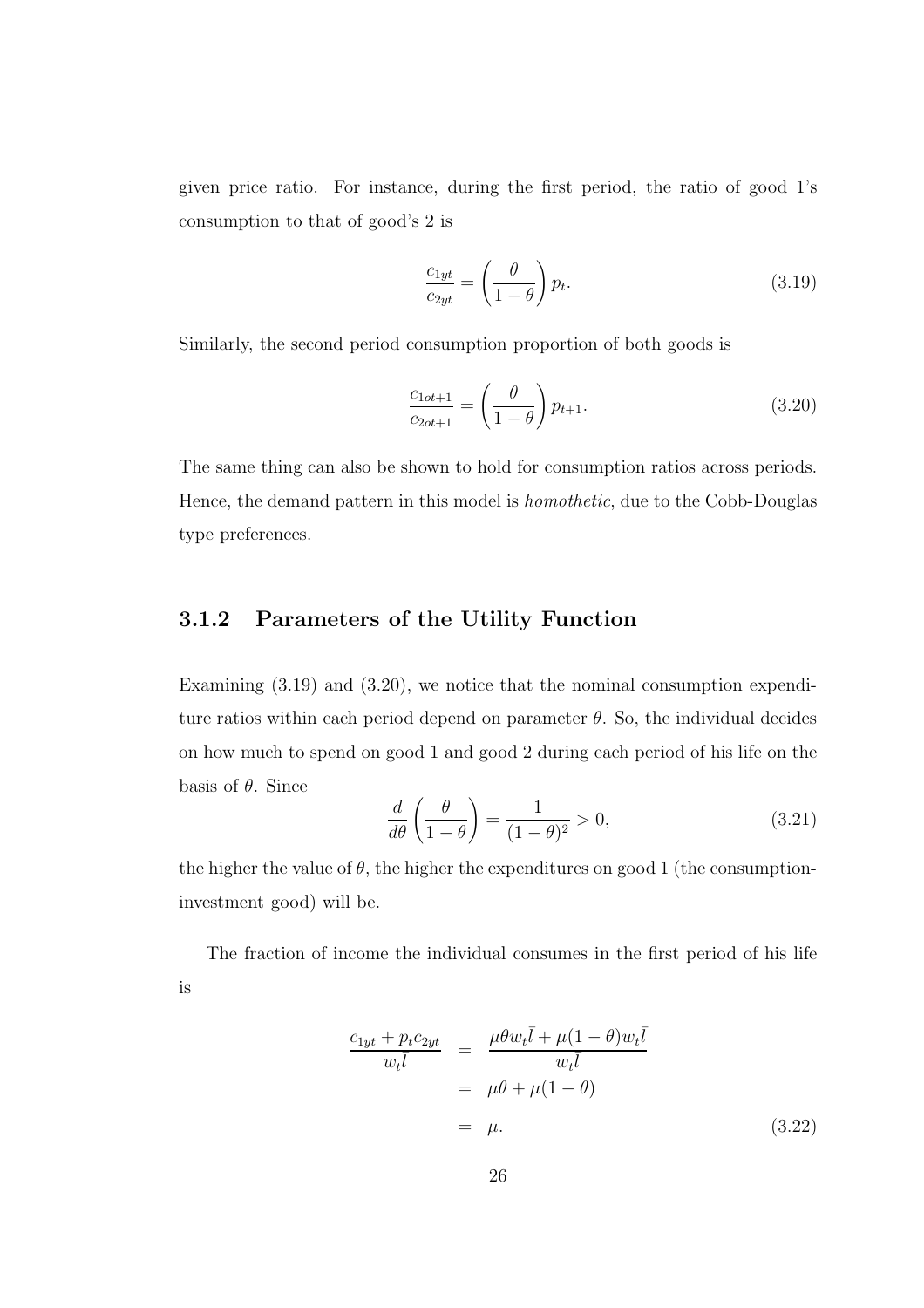Thus, the fraction of income saved is  $(1 - \mu)$ . The fraction of income spent on good 1 during the first period is

$$
\frac{c_{1t}}{w_t \overline{l}} = \frac{\mu \theta w_t \overline{l}}{w_t \overline{l}}
$$
  
=  $\mu \theta,$  (3.23)

and the fraction of income spent on good 2 during the first period is

$$
\frac{c_{2t}}{w_t \bar{l}} = \frac{\mu (1 - \theta) w_t \bar{l}}{w_t \bar{l}}
$$
  
=  $\mu (1 - \theta).$  (3.24)

Therefore,  $\mu$  determines the saving rate of this economy. In particular  $(1 - \mu)$  is the saving rate, which is constant and exogenously given.  $\theta$ , on the other hand, determines the pattern of first period consumption. In particular,  $\theta$  specifies the allocation of consumption expenditures during the first period, over the two goods.

## 3.2 Production

### 3.2.1 Profit Maximization Problem

Both the investment-consumption good and the consumption good are produced according to constant returns to scale Cobb-Douglas production technologies by using capital,  $K$ , and Labor,  $L$ . The output of the good 1, and that of good 2 at time  $t$ ,  $X_{1t}$  and  $X_{2t}$ , are given by

$$
X_{1t} = K_{1t}^{\alpha} L_{1t}^{1-\alpha}, \qquad (3.25)
$$

$$
X_{2t} = K_{2t}^{\beta} L_{2t}^{1-\beta}.
$$
\n(3.26)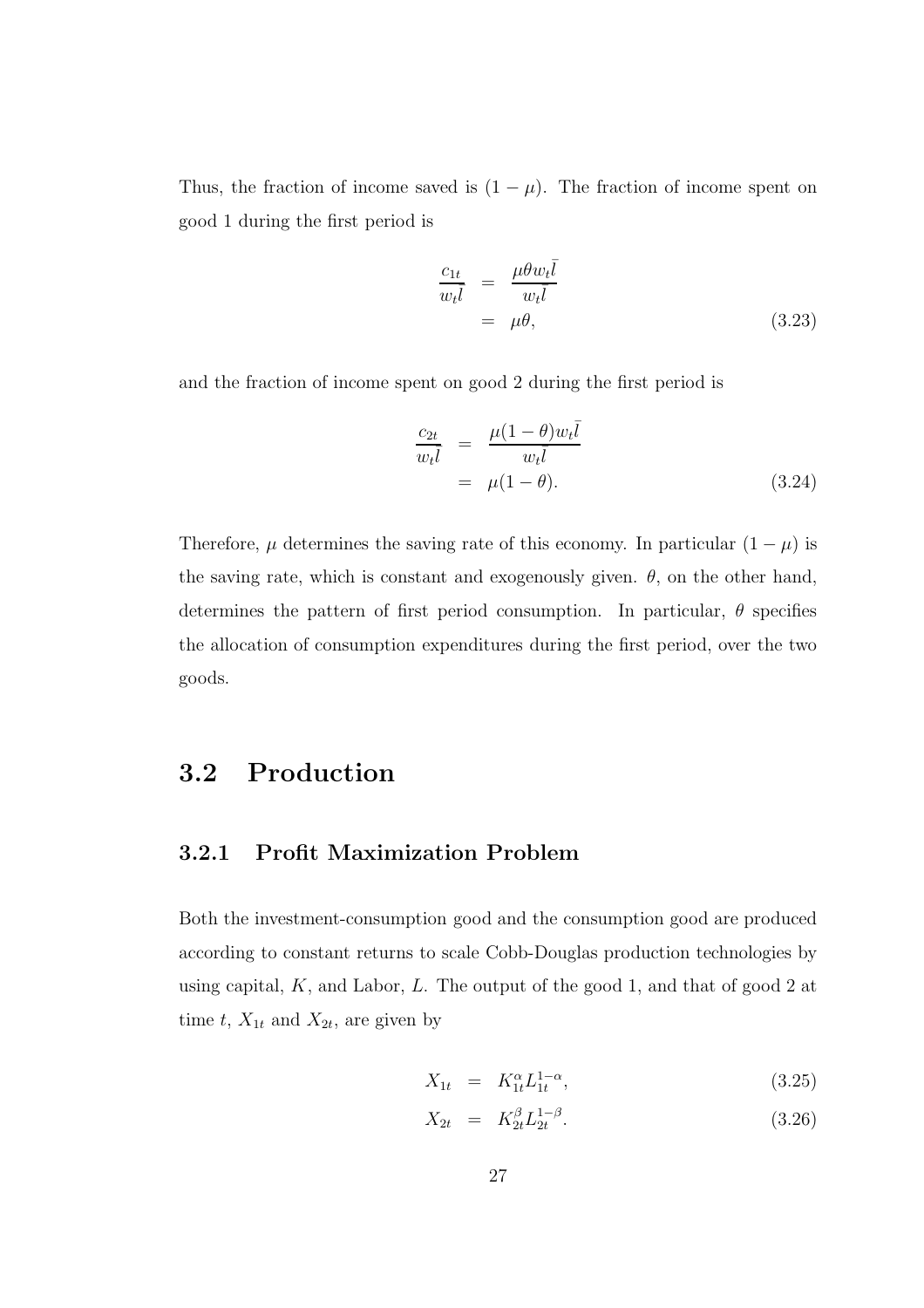In per capita terms

$$
x_{1t} = k_{1t}^{\alpha} l_{1t}^{1-\alpha}, \qquad (3.27)
$$

$$
x_{2t} = k_{2t}^{\beta} l_{2t}^{1-\beta}, \tag{3.28}
$$

where

$$
x_{it} = \frac{X_{it}}{N_t},
$$
  
\n
$$
k_{it} = \frac{K_{it}}{N_t},
$$
  
\n
$$
l_{it} = \frac{L_{it}}{N_t},
$$
 for  $i = 1, 2.$ 

 $l_{it}$  is the proportion of labor force employed in sector i, at time t. Total labor supplied at time  $t$  is

$$
L_t = N_t \bar{l},
$$

where  $\overline{l}$  is exogenously given and represents the level of labor supplied by an individual. When  $\bar{l} = 1$ , the per capita and the per worker transformations of the output functions are the same. Thus,  $l_{it} \in [0,1]$  is the proportion of the labor force employed in sector  $i$  at time  $t$ . Clearance of factor markets requires that

$$
k_{1t} + k_{2t} = k_t, \t\t(3.29)
$$

and

$$
l_{1t} + l_{2t} = \bar{l}.\tag{3.30}
$$

The properties of the sectoral production technologies in association with the competitive nature of the economy imply that the demand for labor and capital in each sector is determined by first order conditions for profit maximization. If labor and capital are perfectly mobile across sectors and if both goods are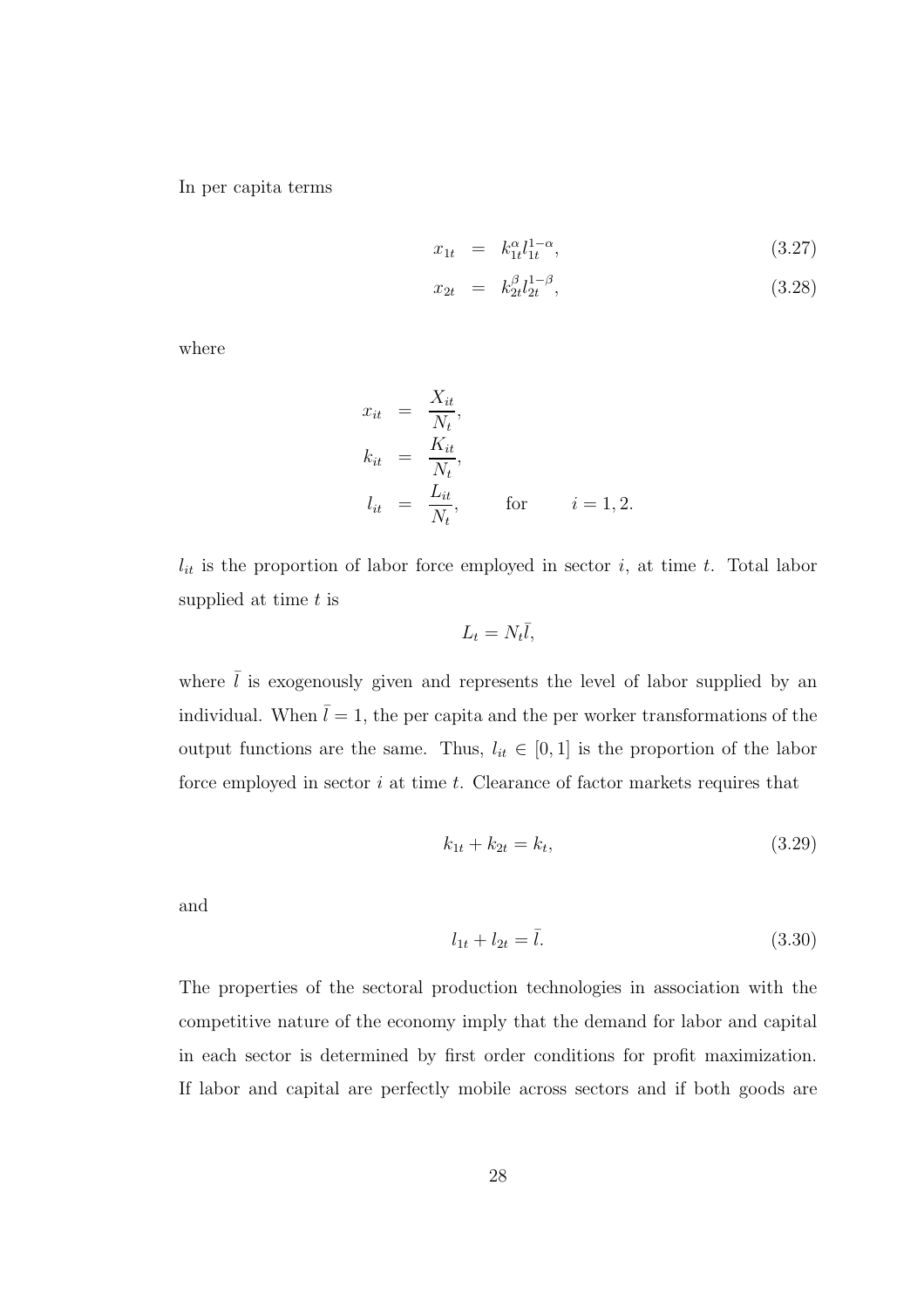produced, then

$$
r_t = \alpha k_{1t}^{\alpha - 1} l_{1t}^{1 - \alpha}
$$
  
=  $p_t \beta k_{2t}^{\beta - 1} l_{2t}^{1 - \beta}$ , (3.31)

$$
w_t = (1 - \alpha)k_{1t}^{\alpha} l_{1t}^{-\alpha}
$$
  
=  $p_t(1 - \beta)k_{2t}^{\beta} l_{2t}^{-\beta}$ . (3.32)

Where  $r_t$  is the rental rate on capital,  $w_t$  is the wage rate, and  $p_t$  is the price of the consumption good (good 2) in terms of the consumption-investment good  $(good 1)$ , at time t. The consumption-investment good  $(good 1)$  is the numeraire. Side by side division of (3.31) and (3.32), results in

$$
k_{1t} = \left(\frac{\alpha}{1-\alpha}\right) \left(\frac{1-\beta}{\beta}\right) \frac{l_{1t}}{l_{2t}} k_{2t}.
$$
 (3.33)

Using  $(3.31)$  and  $(3.33)$ , we obtain

$$
k_{1t} = p_t^{\frac{1}{\alpha - \beta}} \left(\frac{\beta}{\alpha}\right)^{\frac{\beta}{\alpha - \beta}} \left(\frac{1 - \beta}{1 - \alpha}\right)^{\frac{1 - \beta}{\alpha - \beta}} l_{1t}.
$$
 (3.34)

Now, rearranging terms of (3.33) to obtain the expression of  $k_{2t}$  in terms of  $k_{1t}$ , and plugging in the expression for  $k_{1t}$  given by (3.34) yields

$$
k_{2t} = p_t^{\frac{1}{\alpha-\beta}} \left(\frac{\beta}{\alpha}\right)^{\frac{\alpha}{\alpha-\beta}} \left(\frac{1-\beta}{1-\alpha}\right)^{\frac{1-\alpha}{\alpha-\beta}} l_{2t}.
$$
 (3.35)

Let

$$
\epsilon = \left(\frac{\beta}{\alpha}\right)^{\frac{\beta}{\alpha-\beta}} \left(\frac{1-\beta}{1-\alpha}\right)^{\frac{1-\beta}{\alpha-\beta}},\tag{3.36}
$$

and

$$
\delta = \left(\frac{\beta}{\alpha}\right)^{\frac{\alpha}{\alpha-\beta}} \left(\frac{1-\beta}{1-\alpha}\right)^{\frac{1-\alpha}{\alpha-\beta}}.\tag{3.37}
$$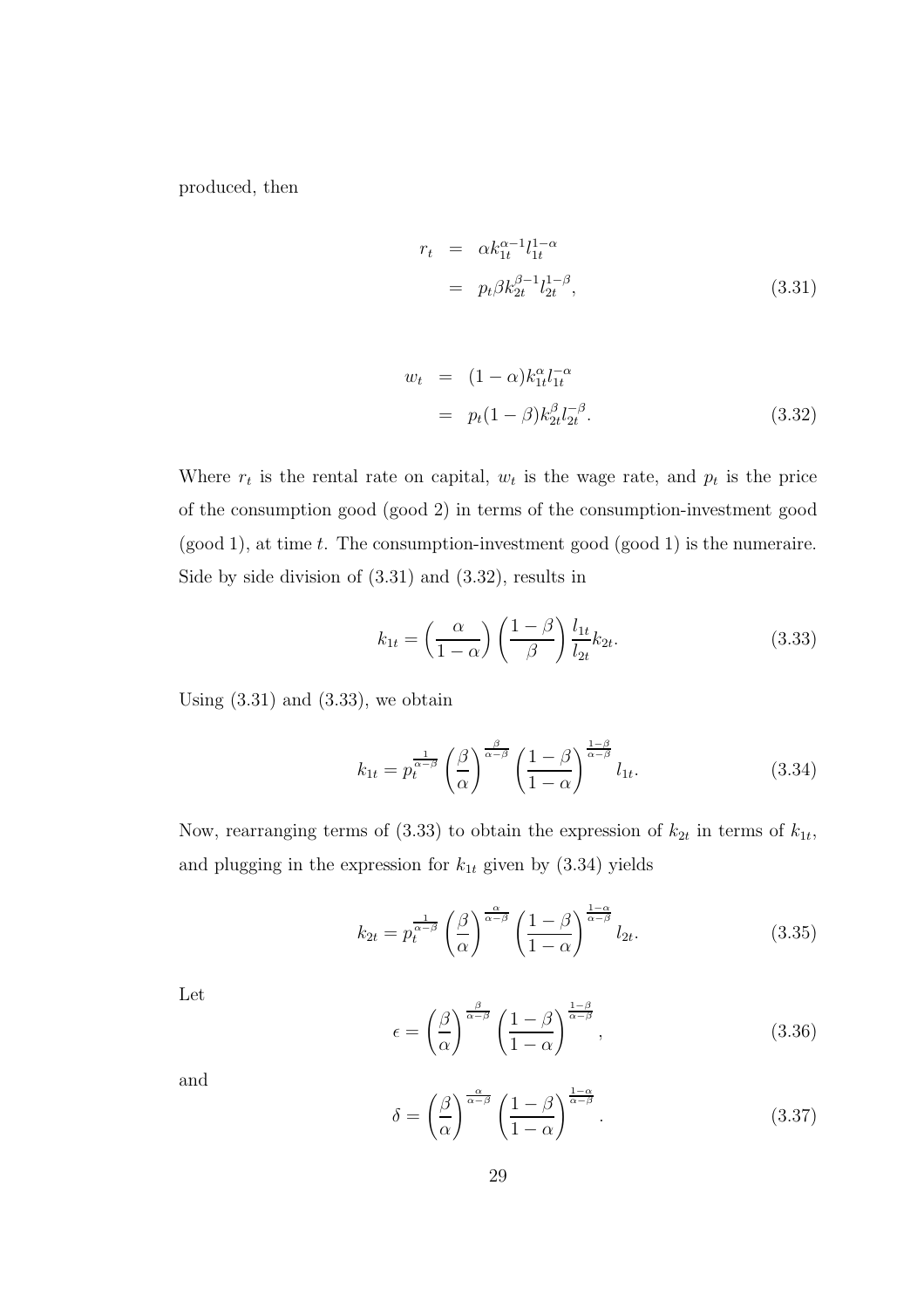Hence,

$$
k_{1t} = \epsilon l_{1t} p_t^{\frac{1}{\alpha - \beta}},\tag{3.38}
$$

and

$$
k_{2t} = \delta l_{2t} p_t^{\frac{1}{\alpha - \beta}}.
$$
\n
$$
(3.39)
$$

Now, substituting (3.38) and (3.39) in the factor market clearing conditions; (3.29) and (3.30), yields

$$
\begin{cases}\n\epsilon l_{1t} p_t^{\frac{1}{\alpha-\beta}} + \delta l_{2t} p_t^{\frac{1}{\alpha-\beta}} = k_t \\
l_{1t} + l_{2t} = \bar{l}.\n\end{cases} \tag{3.40}
$$

Thus,

$$
l_{1t} = \frac{\delta \bar{l}}{\delta - \epsilon} - \frac{1}{\delta - \epsilon} k_t p_t^{\frac{1}{\beta - \alpha}}, \tag{3.41}
$$

$$
l_{2t} = -\frac{\epsilon \bar{l}}{\delta - \epsilon} + \frac{1}{\delta - \epsilon} k_t p_t^{\frac{1}{\beta - \alpha}}.
$$
\n(3.42)

Now, substituting (3.41) and (3.42) in (3.38) and (3.39) respectively, we get

$$
k_{1t} = -\frac{\epsilon}{\delta - \epsilon} k_t + \frac{\delta \epsilon \bar{l}}{\delta - \epsilon} p_t^{\frac{1}{\alpha - \beta}}, \tag{3.43}
$$

$$
k_{2t} = \frac{\delta}{\delta - \epsilon} k_t - \frac{\delta \epsilon l}{\delta - \epsilon} p_t^{\frac{1}{\alpha - \beta}}.
$$
\n(3.44)

Now, using (3.31) and (3.38) the rental rate is given by

$$
r_t = \alpha \epsilon^{\alpha - 1} p_t^{\frac{\alpha - 1}{\alpha - \beta}}
$$
  
=  $\beta \delta^{\beta - 1} p_t^{\frac{\alpha - 1}{\alpha - \beta}},$  (3.45)

and using (3.32) and (3.39) the wage rate is given by

$$
w_t = (1 - \alpha)\epsilon^{\alpha} p_t^{\frac{\alpha}{\alpha - \beta}}
$$
  
= 
$$
(1 - \beta)\delta^{\beta} p_t^{\frac{\alpha}{\alpha - \beta}}.
$$
 (3.46)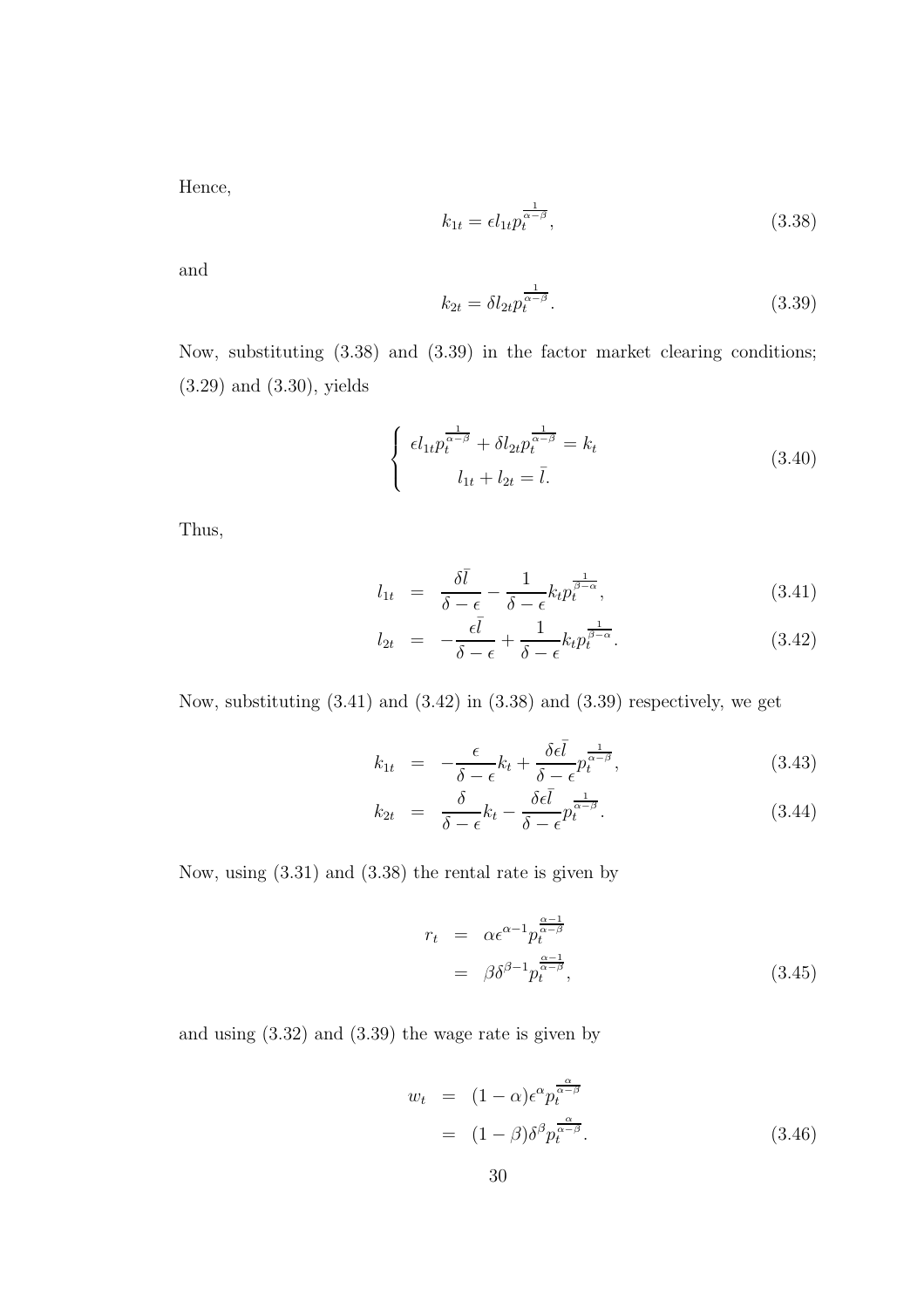The expressions for output of good 1 is therefore determined by substituting (3.38) into (3.27) giving

$$
x_{1t} = l_{1t} \epsilon^{\alpha} p_t^{\frac{\alpha}{\alpha - \beta}}, \tag{3.47}
$$

and that of output of good 2 is determined by substituting (3.39) into (3.28) resulting in

$$
x_{2t} = l_{2t} \delta^{\beta} p_t^{\frac{\beta}{\alpha - \beta}}.
$$
\n(3.48)

Substituting (3.41) into (3.47), we get an expression for the output of good 1 in terms of the per capita capital and price ratio as follows

$$
x_{1t} = \left(\frac{\delta \bar{l}}{\delta - \epsilon} - \frac{1}{\delta - \epsilon} k_t p_t^{\frac{1}{\beta - \alpha}}\right) \epsilon^{\alpha} p_t^{\frac{\alpha}{\alpha - \beta}}.
$$
 (3.49)

Similarly, substituting (3.42) into (3.48), we get that expression of the output of good 2 in terms of the per capita capital and the price ratio as follows,

$$
x_{2t} = \left(-\frac{\epsilon \bar{l}}{\delta - \epsilon} + \frac{1}{\delta - \epsilon} k_t p_t^{\frac{1}{\beta - \alpha}}\right) \delta^{\beta} p_t^{\frac{\beta}{\alpha - \beta}}.
$$
 (3.50)

### 3.2.2 Parameters of the Production Technology

The sectoral constant returns to scale production technology is solely determined by the parameter  $\alpha$  for sector 1 and  $\beta$  for sector 2. Since

$$
\alpha = \frac{\partial x_{1t}(k_{1t}, l_{1t})}{\partial k_{1t}} \frac{k_{1t}}{x_{1t}},\tag{3.51}
$$

and

$$
\beta = \frac{\partial x_{2t}(k_{2t}, l_{2t})}{\partial k_{2t}} \frac{k_{2t}}{x_{2t}},\tag{3.52}
$$

(3.51) and (3.52) respectively give the elasticities of output of good 1 and good 2 with respect to capital used. So,  $\alpha$  ( $\beta$ ) shows the change in output of good 1 (good 2) to result from a marginal change in capital used. Similarly,  $(1 - \alpha)$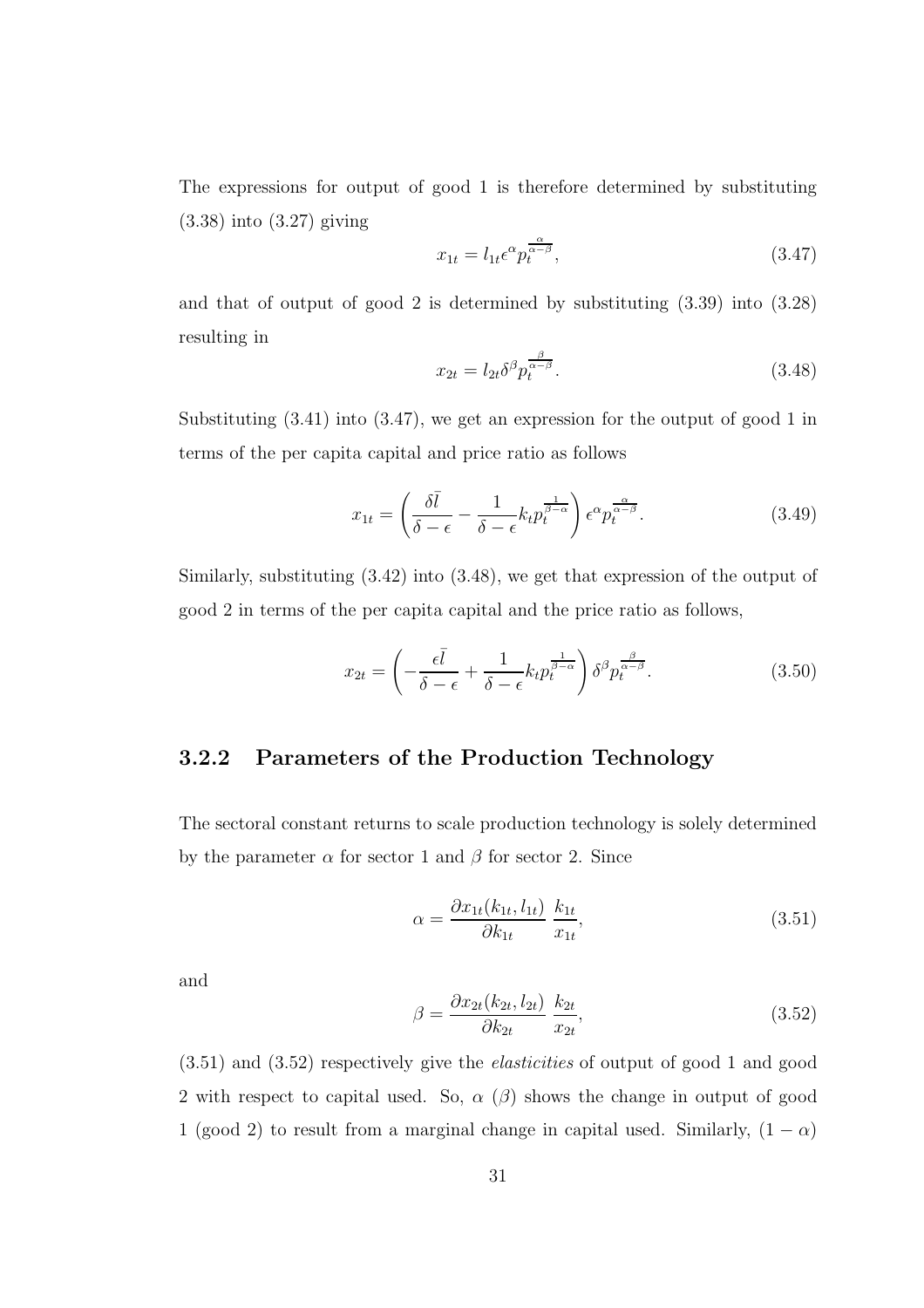and  $(1 - \beta)$  gives respectively, the *elasticities* of output of good 1 and good 2 with respect to labor used. Alternatively, these parameters can be viewed as the shares of respective factors of production in total cost.

## 3.3 The Autarky Economy

A perfect-foresight equilibrium is a sequence  $\{k_t, p_t\}_{t=0}^{\infty}$  that clears the goods' markets at every period  $t$  while satisfying the dynamics of the capital stock at time  $t + 1$ . The individual saves only during the first period of life. During the second period of life, the individual gets old and retires to consume all his wealth. The fraction of income saved during the first period of life is  $(1 - \mu)$ . Thus the evolution of the per capita capital is governed by

$$
k_{t+1} = \frac{(1-\mu)w_t\bar{l}}{(1+n)}.\t(3.53)
$$

The clearance of the goods' market in period t requires that per capita supply of each good be equal to its respective per capita demand. Hence, for good 1

$$
x_{1t} + k_t = c_{1yt} + \frac{1}{(1+n)}c_{1ot} + (1+n)k_{t+1},
$$
\n(3.54)

and for good 2

$$
x_{2t} = c_{2yt} + \frac{1}{(1+n)}c_{2ot}.
$$
\n(3.55)

Applying Walras' Law allows us to focus on only one of the goods markets. So, we consider the market clearance condition for the consumption good (good 2).

Substituting  $(3.16)$  and  $(3.18)$  at t, in  $(3.55)$  yields

$$
x_{2t} = \mu(1-\theta)\frac{w_t\bar{l}}{p_t} + \frac{(1-\mu)(1-\theta)}{1+n}(1+r_t)\frac{w_{t-1}\bar{l}}{p_t}.
$$
 (3.56)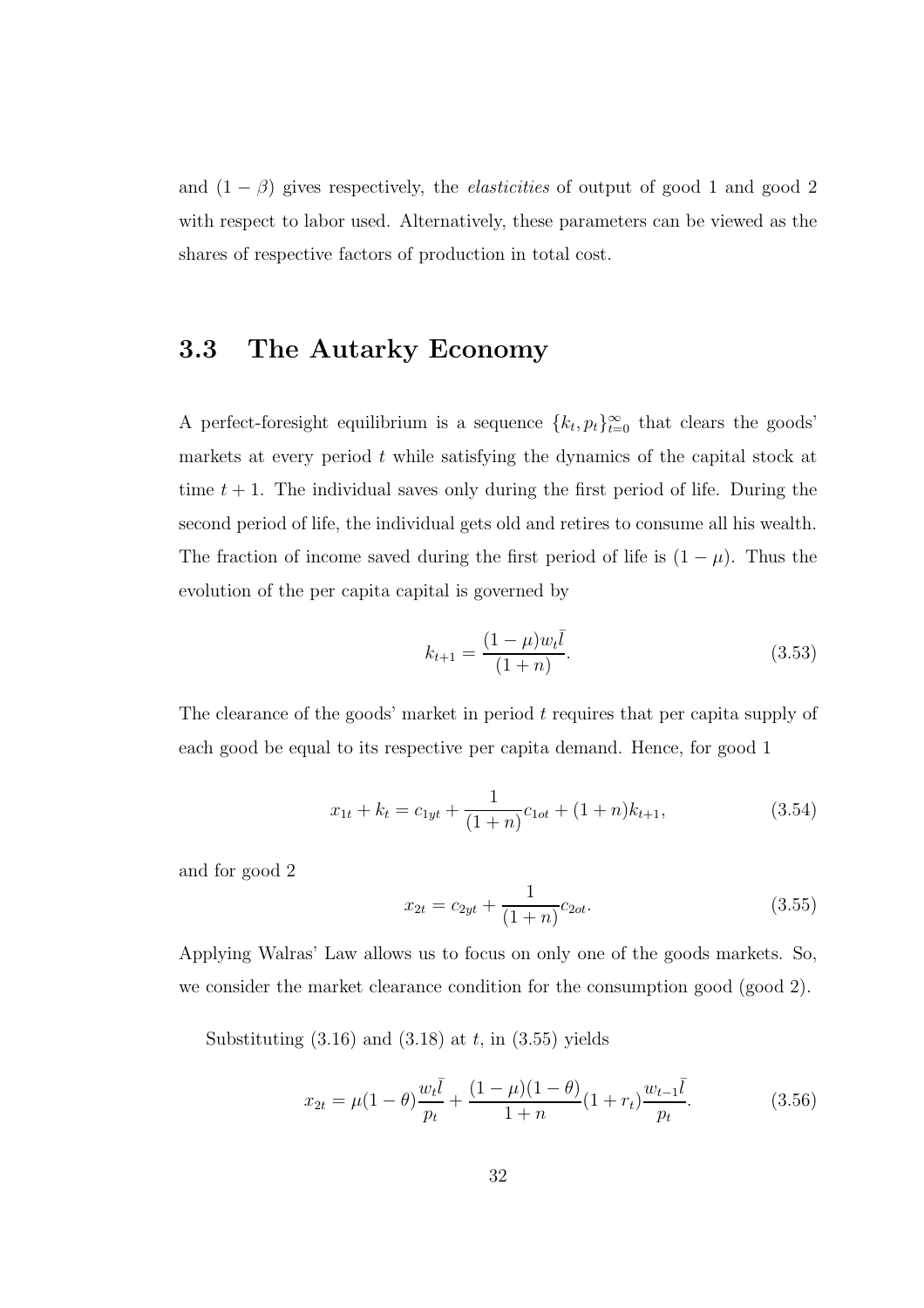Substituting  $(3.45)$  and  $(3.46)$  at time  $t - 1$  in  $(3.56)$  yields

$$
x_{2t} = \mu (1 - \theta)(1 - \beta)\bar{l}\delta^{\beta} p_t^{\frac{\beta}{\alpha - \beta}} + \frac{(1 - \mu)(1 - \beta)\bar{l}}{1 + n} (1 + \beta \delta^{\beta - 1} p_t^{\frac{\alpha - 1}{\alpha - \beta}}) \frac{1}{p_t} \delta^{\beta} p_{t-1}^{\frac{\alpha}{\alpha - \beta}}.
$$
 (3.57)

Substituting (3.48) in (3.57) and rearranging terms yield

$$
l_{2t} = \mu(1-\theta)(1-\beta)\bar{l} + \frac{1}{1+n}(1-\mu)(1-\theta)(1-\beta)\bar{l}p_{t-1}^{\frac{\alpha}{\alpha-\beta}}p_t^{\frac{-\alpha}{\alpha-\beta}} + \frac{1}{1+n}(1-\mu)(1-\theta)(1-\beta)\bar{\beta}\bar{l}\delta^{\beta-1}p_t^{\frac{-\alpha}{\alpha-\beta}}p_t^{\frac{-1}{\alpha-\beta}}.
$$
(3.58)

Rearranging terms of (3.58) yields

$$
l_{2t} = \mu(1-\theta)(1-\beta)\bar{l} + \frac{1}{1+n}(1-\mu)(1-\theta)(1-\beta)\bar{l} \left(\frac{p_{t-1}}{p_t}\right)^{\frac{\alpha}{\alpha-\beta}} + \frac{1}{1+n}(1-\mu)(1-\theta)(1-\beta)\beta\bar{l}\delta^{\beta-1}p_{t-1}^{\frac{\alpha}{\alpha-\beta}}p_t^{\frac{-1}{\alpha-\beta}} \qquad (3.59)
$$

Remembering (3.42)

$$
l_{2t} = -\frac{\epsilon \bar{l}}{\delta - \epsilon} + \frac{1}{\delta - \epsilon} k_t p_t^{\frac{1}{\beta - \alpha}}
$$
(3.60)

and substituting it in (3.59) leads to

$$
k_t = \left\{ \mu(1-\theta)(1-\beta)(\delta-\epsilon) + \epsilon \right\} \bar{l}p_t^{\frac{1}{\alpha-\beta}}
$$
(3.61)  
+ 
$$
\frac{1}{1+n}(1-\mu)(1-\theta)(1-\beta)(\delta-\epsilon)\bar{l}p_{t-1}^{\frac{\alpha}{\alpha-\beta}}p_t^{\frac{1-\alpha}{\alpha-\beta}}
$$
  
+ 
$$
\frac{1}{1+n}(1-\mu)(1-\theta)(1-\beta)(\delta-\epsilon)\beta\bar{l}\delta^{\beta-1}p_{t-1}^{\frac{\alpha}{\alpha-\beta}}.
$$

Let

$$
\phi_1 = \{\mu(1-\theta)(1-\beta)(\delta-\epsilon) + \epsilon\} \bar{l}, \tag{3.62}
$$

$$
\phi_2 = \frac{1}{1+n}(1-\mu)(1-\theta)(1-\beta)(\delta-\epsilon)\bar{l} \tag{3.63}
$$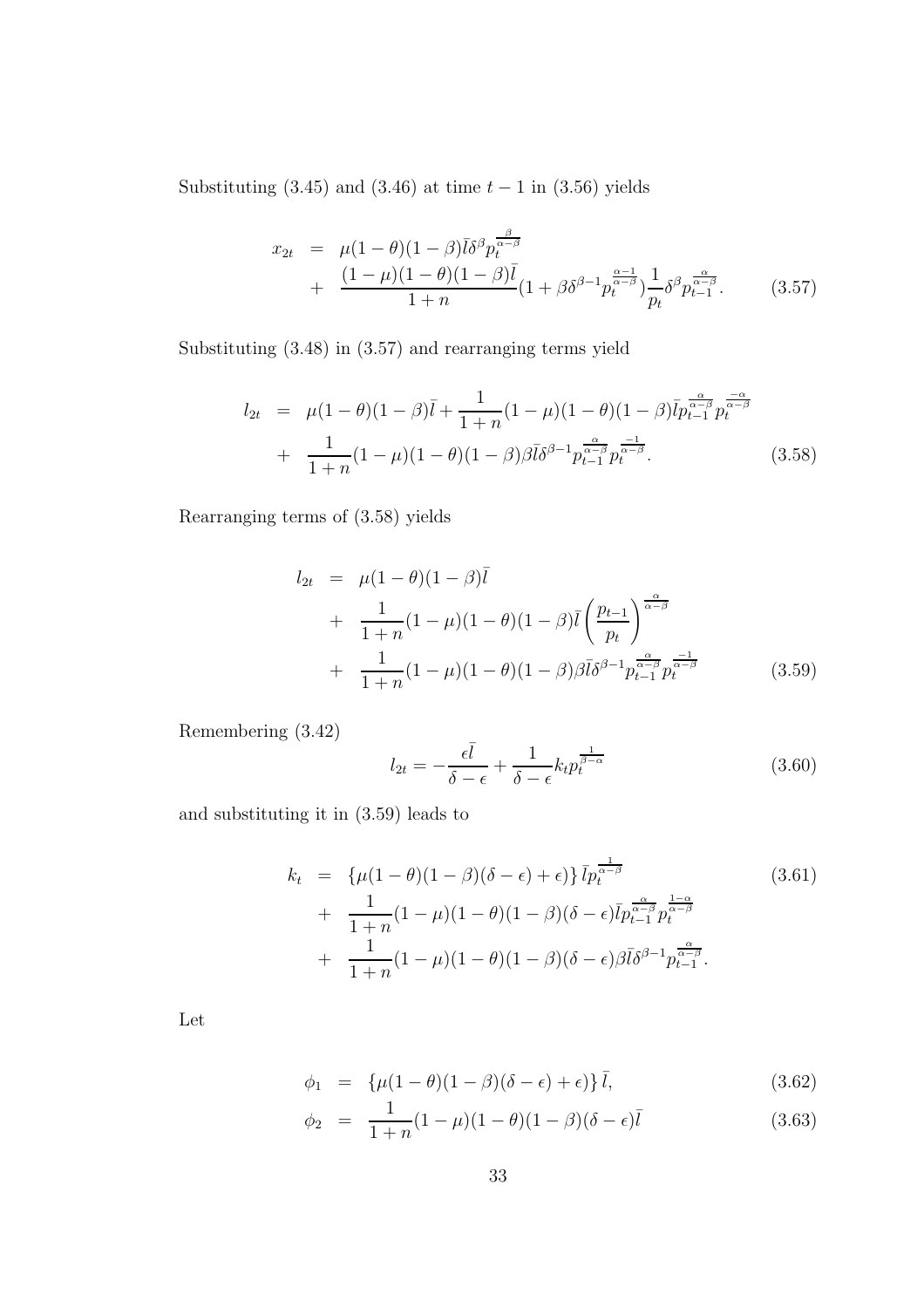$$
\phi_3 = \frac{1}{1+n}(1-\mu)(1-\theta)(1-\beta)(\delta-\epsilon)\beta\bar{l}\delta^{\beta-1}.
$$
 (3.64)

Hence,

$$
k_t = \phi_1 p_t^{\frac{1}{\alpha - \beta}} + \phi_2 p_{t-1}^{\frac{\alpha}{\alpha - \beta}} p_t^{\frac{1 - \alpha}{\alpha - \beta}} + \phi_3 p_{t-1}^{\frac{\alpha}{\alpha - \beta}}.
$$
\n(3.65)

Now substituting the wage rate given by (3.46) into per capita capital dynamics given by (3.53) yields

$$
k_{t+1} = \frac{1}{1+n}(1-\mu)(1-\beta)\bar{l}\delta^{\beta}p_t^{\frac{\alpha}{\alpha-\beta}}.
$$
\n(3.66)

Let

$$
\phi_4 = \frac{1}{1+n}(1-\mu)(1-\beta)\bar{l}\delta^{\beta}.
$$
\n(3.67)

Thus,

$$
k_{t+1} = \phi_4 p_t^{\frac{\alpha}{\alpha - \beta}}.\t(3.68)
$$

Writing  $(3.65)$  at time  $t + 1$  gives

$$
k_{t+1} = \phi_1 p_{t+1}^{\frac{1}{\alpha-\beta}} + \phi_2 p_t^{\frac{\alpha}{\alpha-\beta}} p_{t+1}^{\frac{1-\alpha}{\alpha-\beta}} + \phi_3 p_t^{\frac{\alpha}{\alpha-\beta}}.
$$
 (3.69)

Now substituting (3.68) into (3.69) gives a nonlinear difference equation in terms of prices only that characterizes the dynamics of this economy:

$$
(\phi_4 - \phi_3) p_t^{\frac{\alpha}{\alpha - \beta}} = \phi_1 p_{t+1}^{\frac{1}{\alpha - \beta}} + \phi_2 p_t^{\frac{\alpha}{\alpha - \beta}} p_{t+1}^{\frac{1 - \alpha}{\alpha - \beta}}.
$$
\n(3.70)

The dynamics of this model can also be characterized by a single nonlinear difference equation in terms of per capita capital only. The per capita capital dynamics given by  $(3.68)$  can be rewritten for  $p_t$  in terms of  $k_{t+1}$ , thus

$$
p_t = \left(\frac{1}{\phi_4}\right)^{\frac{\alpha-\beta}{\alpha}} k_{t+1}^{\frac{\alpha-\beta}{\alpha}}.\tag{3.71}
$$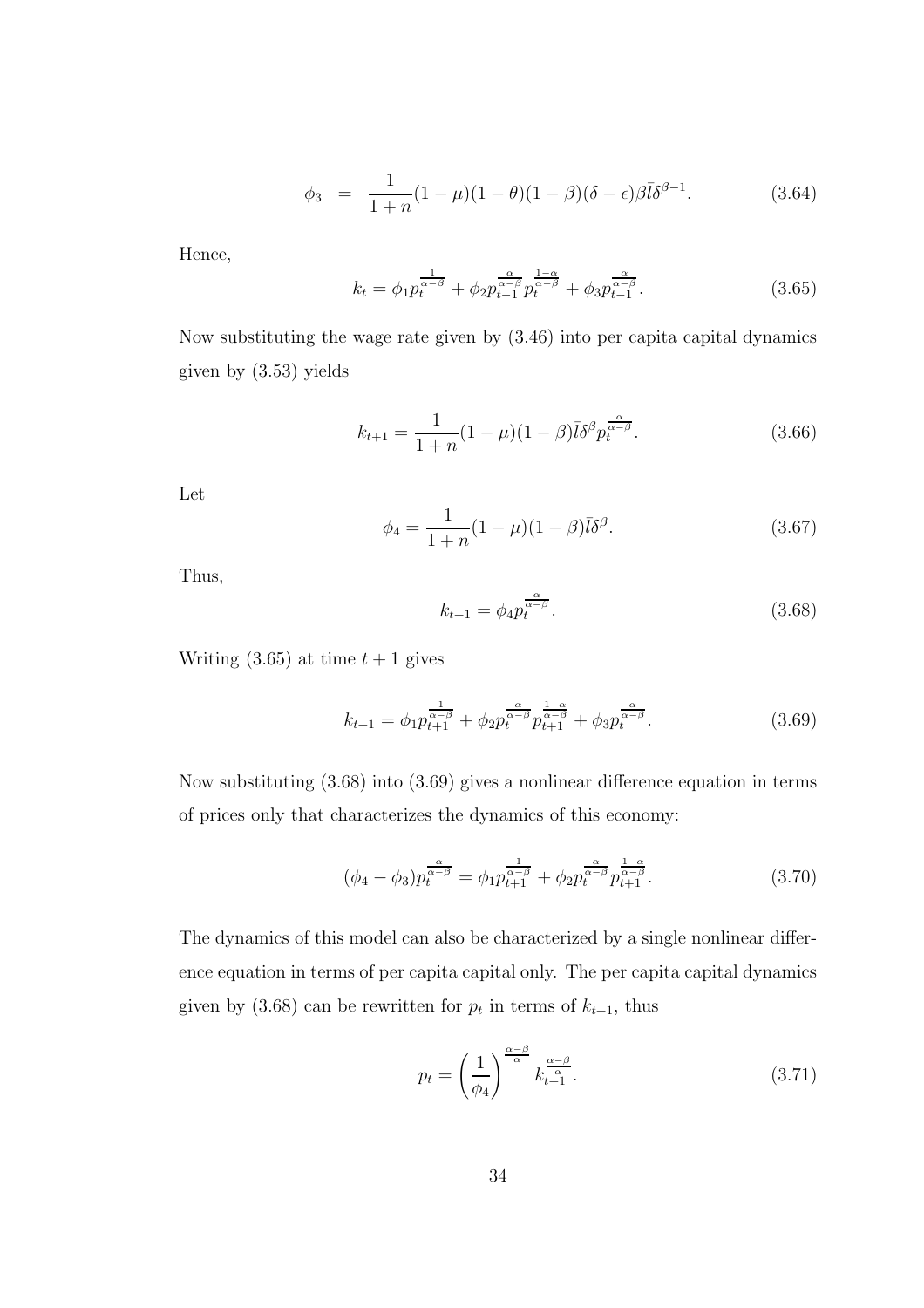Hence, using (3.71) and substituting in (3.65), one can obtain

$$
(\phi_4 - \phi_3)k_t = \phi_1 \phi_4^{\frac{\alpha - 1}{\alpha}} k_{t+1}^{\frac{1}{\alpha}} + \phi_2 \phi_4^{\frac{\alpha - 1}{\alpha}} k_t k_{t+1}^{\frac{1 - \alpha}{\alpha}}.
$$
 (3.72)

### 3.3.1 The Dynamic Equilibrium for the Autarky Economy

The dynamics of this economy can either be characterized by (3.70) or by (3.72). Considering only the price ratio dynamics governing this system in (3.70), we can start by solving for the steady state price ratio and determine the steady state magnitudes of the rest of variables. Now, (3.70) can be rewritten in such a way to facilitate the determination of the equilibrium price ratio. Since

$$
\phi_4 - \phi_3 = \phi_1 \left( \frac{p_{t+1}^{\frac{1}{\alpha-\beta}}}{p_t^{\frac{\alpha}{\alpha-\beta}}} \right) + \phi_2 p_{t+1}^{\frac{1-\alpha}{\alpha-\beta}}
$$
\n
$$
= \phi_1 \left( \frac{p_{t+1}^{\frac{1}{\alpha-\beta}}}{p_t^{\frac{\alpha}{\alpha-\beta}}} \right) \left( \frac{p_{t+1}^{\frac{-\alpha}{\alpha-\beta}}}{p_{t+1}^{\frac{-\alpha}{\alpha-\beta}}} \right) + \phi_2 p_{t+1}^{\frac{1-\alpha}{\alpha-\beta}}
$$
\n
$$
= \left( \phi_1 \left( \frac{p_{t+1}}{p_t} \right)^{\frac{\alpha}{\alpha-\beta}} + \phi_2 \right) p_{t+1}^{\frac{1-\alpha}{\alpha-\beta}},
$$

it follows that

$$
p_{t+1} = \left(\frac{\phi_4 - \phi_3}{\phi_1 \left(\frac{p_{t+1}}{p_t}\right)^{\frac{\alpha}{\alpha-\beta}} + \phi_2}\right)^{\frac{\alpha-\beta}{1-\alpha}}.\tag{3.73}
$$

Now, an equilibrium price ratio  $p_s$  (steady state value) is such that  $p_{t+1} = p_t = p_s$ and satisfies (3.73). Then,

$$
p_s = \left(\frac{\phi_4 - \phi_3}{\phi_1 + \phi_2}\right)^{\frac{\alpha - \beta}{1 - \alpha}}.\tag{3.74}
$$

Letting

$$
\Phi = \frac{\phi_4 - \phi_3}{\phi_1 + \phi_2},\tag{3.75}
$$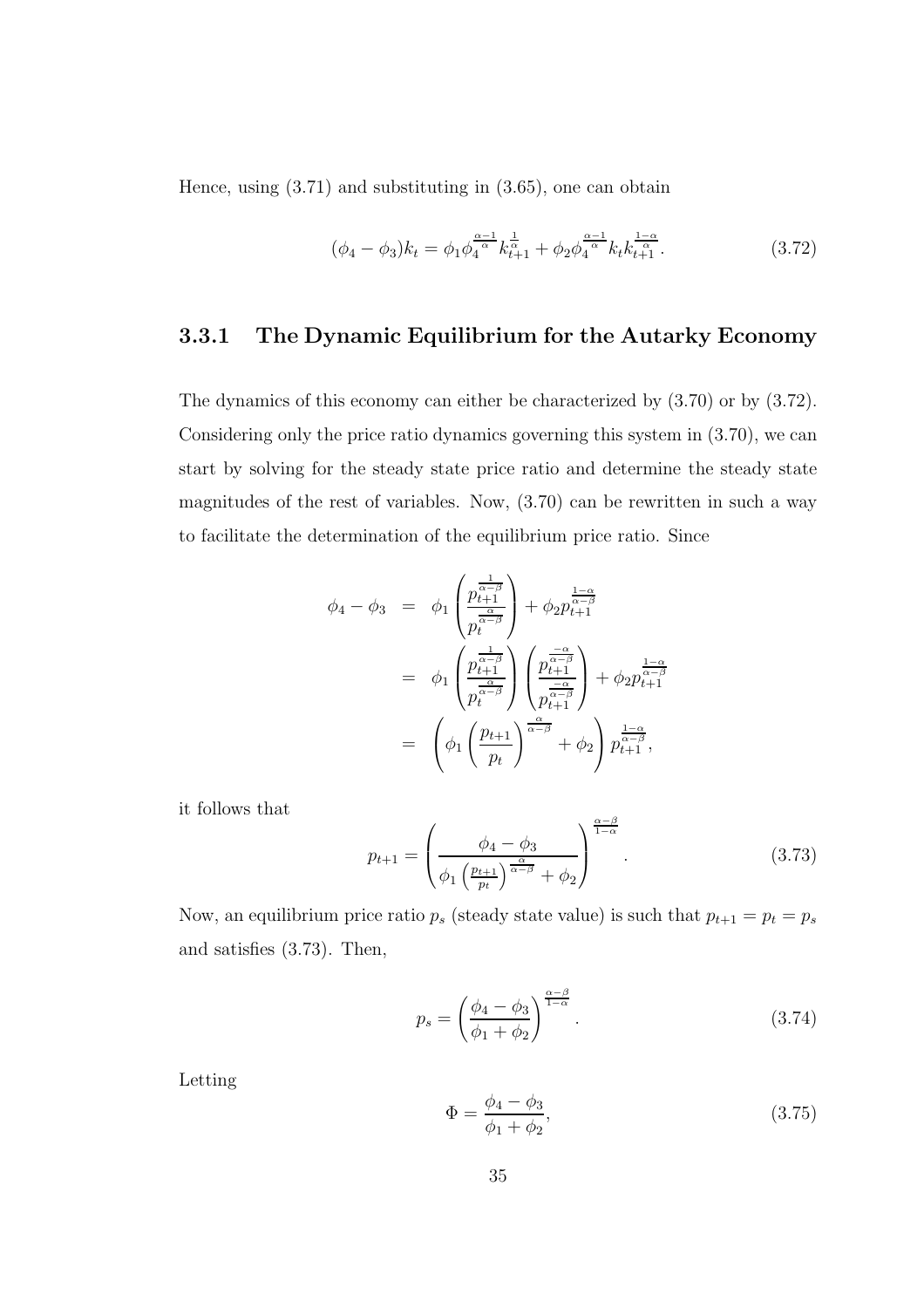one obtains

$$
p_s = \Phi^{\frac{\alpha-\beta}{1-\alpha}}.\tag{3.76}
$$

Similarly, considering (3.72) we can easily proceed to solve for the steady state magnitude of per capita capital  $k_s$ . Rearranging terms of  $(3.72)$ , we have,

$$
\phi_4 - \phi_3 = \phi_1 \phi_4^{\frac{\alpha - 1}{\alpha}} \left( \frac{k_{t+1}^{\frac{1}{\alpha}}}{k_t} \right) + \phi_2 \phi_4^{\frac{\alpha - 1}{\alpha}} k_{t+1}^{\frac{1 - \alpha}{\alpha}}
$$
  
\n
$$
= \phi_1 \phi_4^{\frac{\alpha - 1}{\alpha}} \left( \frac{k_{t+1}^{\frac{1}{\alpha}}}{k_t} \right) \left( \frac{k_{t+1}}{k_{t+1}} \right) + \phi_2 \phi_4^{\frac{\alpha - 1}{\alpha}} k_{t+1}^{\frac{1 - \alpha}{\alpha}}
$$
  
\n
$$
= \phi_4^{\frac{\alpha - 1}{\alpha}} \left( \phi_1 \left( \frac{k_{t+1}}{k_t} \right) + \phi_2 \right) k_{t+1}^{\frac{1 - \alpha}{\alpha}}.
$$

Hence,

$$
k_{t+1} = \phi_4 \left( \frac{\phi_4 - \phi_3}{\phi_1 \left( \frac{k_{t+1}}{k_t} \right) + \phi_2} \right)^{\frac{\alpha}{1-\alpha}}.
$$
 (3.77)

Now, an equilibrium  $k_s$  (steady state magnitude) is such that  $k_{t+1} = k_t = k_s$  and satisfies (3.77). Then,

$$
k_s = \phi_4 \left( \frac{\phi_4 - \phi_3}{\phi_1 + \phi_2} \right)^{\frac{\alpha}{1 - \alpha}}
$$
  
=  $\phi_4 \Phi^{\frac{\alpha}{1 - \alpha}}.$  (3.78)

So, it is clear that the dynamics of this economy where production and utility are of the Cobb-Douglas type, are characterized by a single nonlinear difference equation in terms of either price ratio or per capita capital. This follows from the fact that savings are not affected by the rental rate  $(Ga)$  (1992a)) making it possible for either of the difference equations characterizing the dynamics to be easily solved for the steady state magnitudes of relevant variables.

**Proposition 1** The equilibrium price ratio,  $p_s$ , for this perfect foresight overlapping-generations general equilibrium model with constant returns to scale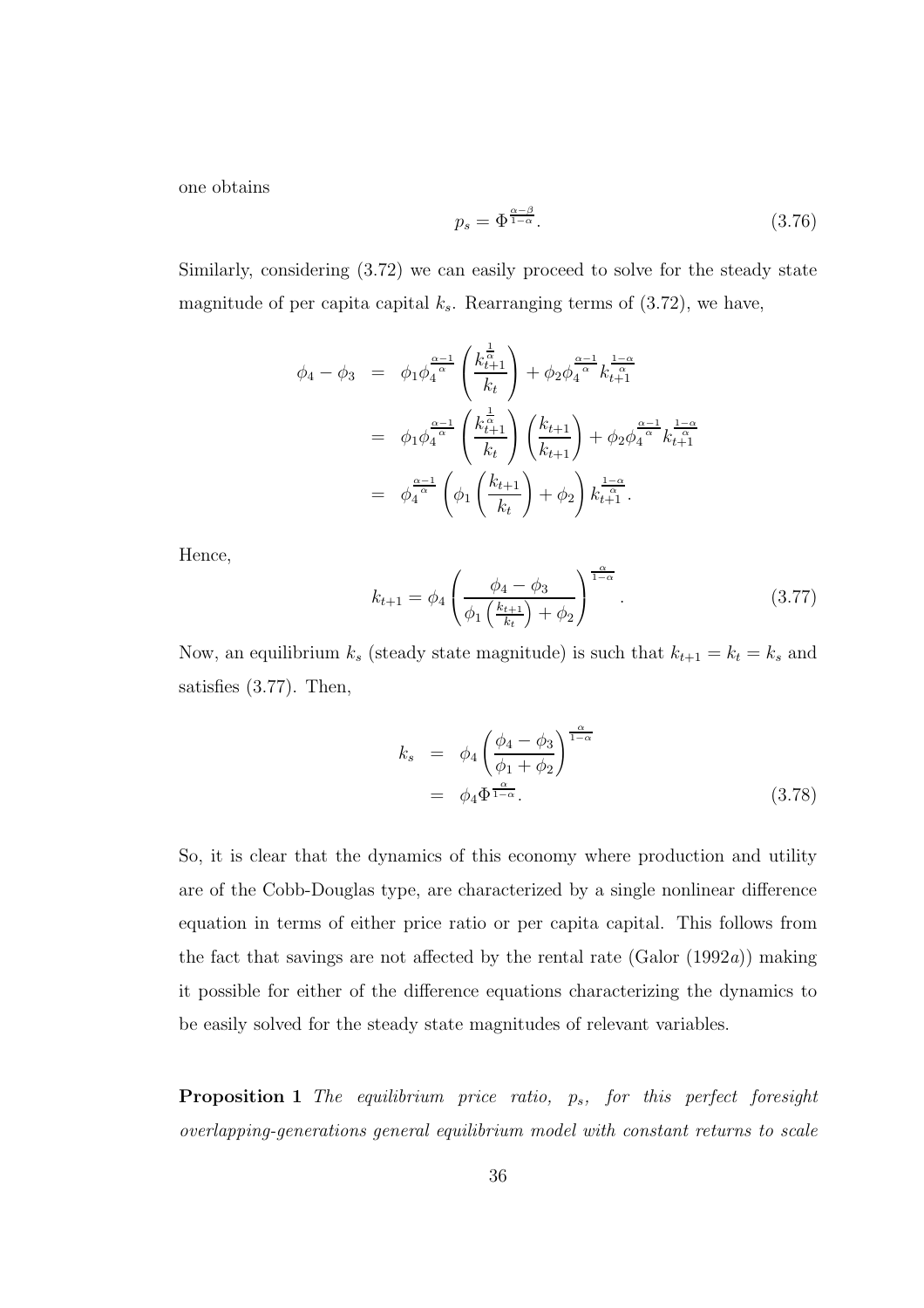production exists and is unique for all values of  $-1 < n$ ,  $\overline{l} > 0$  and for any given values of  $\alpha$ ,  $\beta$ ,  $\mu$ ,  $\theta$  that lie strictly between 0 and 1 such that  $\alpha \neq \beta$  and initial per capita capital magnitude allowing for the attainment of the transition path.

#### Proof:

The long-run closed form solution given in  $(3.74)$  shows that  $p_s$  is unique. However, existence must be assured by showing that  $p_s$  is positive for any  $\alpha$ ,  $\beta$ ,  $\mu$ ,  $\theta$ ,  $n$  and  $\overline{l}$ .

For  $p_s$  to be positive,  $\Phi$  must be positive.  $\Phi = \frac{\phi_4 - \phi_3}{\phi_1 + \phi_2} > 0$  if and only if  $\phi_4 - \phi_3 > 0$ and  $\phi_1 + \phi_2 > 0$  or  $\phi_4 - \phi_3 < 0$  and  $\phi_1 + \phi_2 < 0$ .

Now,  $\phi_4 - \phi_3 > 0 \Leftrightarrow$ 

$$
\frac{1}{1+n}(1-\mu)(1-\beta)\overline{l}\delta^{\beta} > \frac{1}{1+n}(1-\mu)(1-\theta)(1-\beta)\overline{\beta}\overline{l}(\delta-\epsilon)\delta^{\beta-1}
$$

$$
\delta^{\beta} > (1-\theta)\beta(\delta-\epsilon)\delta^{\beta-1}
$$

$$
1 > (1-\theta)\beta(1-\frac{\epsilon}{\delta})
$$

$$
1 > (1-\theta)\beta\left(1-\left(\frac{1-\beta}{1-\alpha}\right)\left(\frac{\alpha}{\beta}\right)\right)
$$

$$
1 > \frac{(1-\theta)(\beta-\alpha)}{(1-\alpha)}
$$

$$
(1-\alpha) + \alpha(1-\theta) > (1-\theta)\beta
$$

$$
\frac{1-\alpha\theta}{1-\theta} > \beta.
$$

Since  $\frac{1-\alpha\theta}{1-\theta} > 1$ , and  $0 < \beta < 1$ ,

$$
\frac{1-\alpha\theta}{1-\theta} > \beta
$$

holds for any given  $\alpha$ ,  $\beta$ , and  $\theta$ . Thus  $\phi_4 - \phi_3 > 0$  for any given  $\alpha$ ,  $\beta$ ,  $\mu$ ,  $\theta$ ,  $n$  and  $\overline{l}$ . Similarly  $\phi_1 + \phi_2 > 0$  can be shown as follows: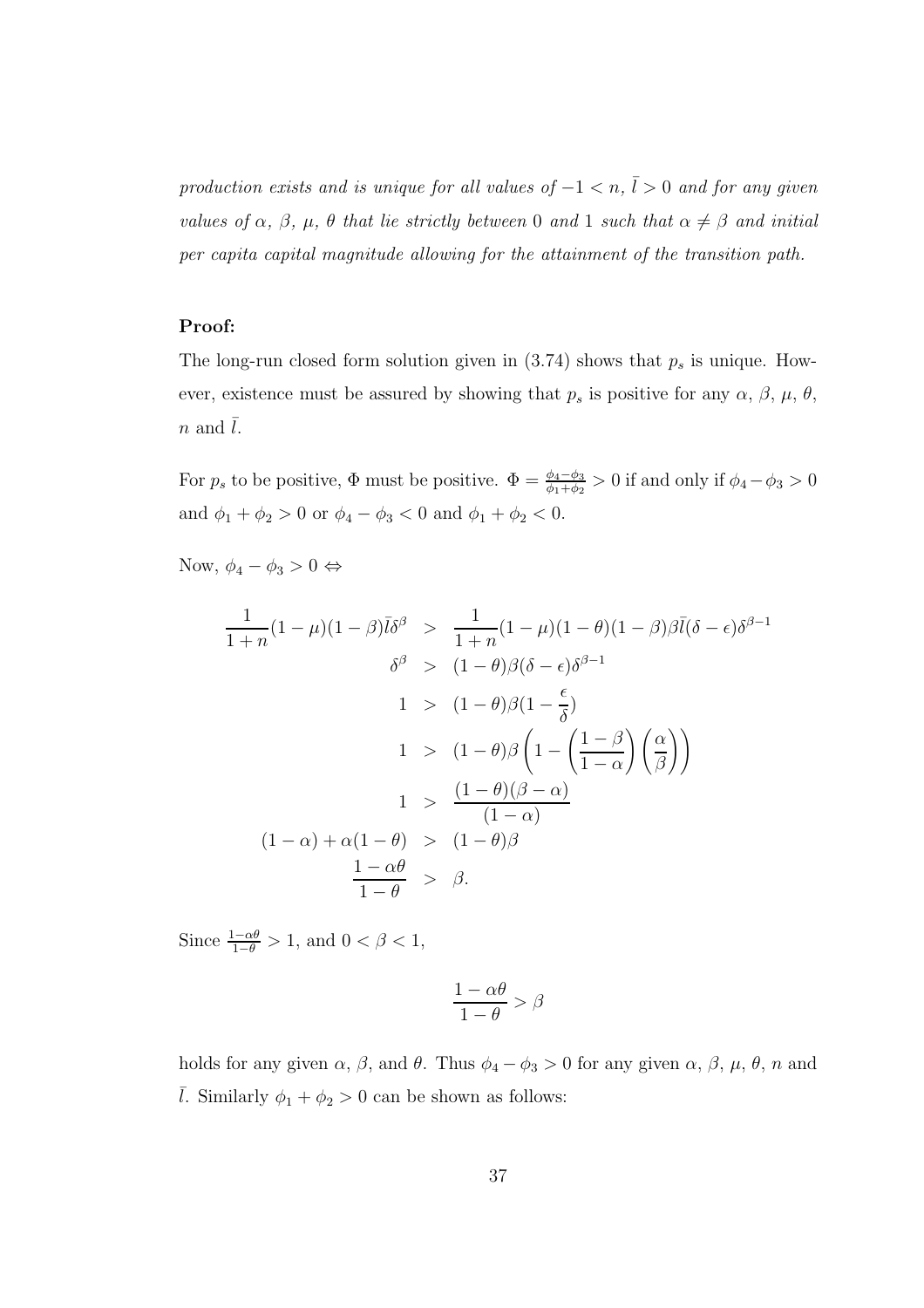$\phi_1 + \phi_2 > 0 \Leftrightarrow$ 

$$
\mu(1-\theta)(1-\beta)\overline{l}(\delta-\epsilon) + \epsilon \overline{l} + \frac{1}{1+n}(1-\mu)(1-\theta)(1-\beta)\overline{l}(\delta-\epsilon) > 0
$$
  

$$
(\delta-\epsilon)\left(\mu(1-\theta)(1-\beta) + \frac{1}{1+n}(1-\mu)(1-\theta)(1-\beta)\right) + \epsilon > 0
$$
  

$$
\left(\frac{\delta}{\epsilon} - 1\right)(1-\theta)(1-\beta)\left(\mu + \frac{1-\mu}{1+n}\right) > -1
$$
  

$$
\left(\frac{\beta-\alpha}{\alpha}\right)(1-\theta)\left(\frac{1+\mu n}{1+n}\right) > -1
$$
  

$$
-\frac{1+n}{(1+\mu n)(1-\theta)} < \frac{\beta-\alpha}{\alpha}
$$
  

$$
1 - \frac{1+n}{(1+\mu n)(1-\theta)} < \frac{\beta}{\alpha}.
$$

Since

$$
\frac{1+n}{(1+\mu n)(1-\theta)} > 1,
$$

$$
1 - \frac{1+n}{(1+\mu n)(1-\theta)} < 0.
$$

Given that  $\frac{\beta}{\alpha} > 0$ ,

$$
\frac{\beta}{\alpha} > 1 - \frac{1+n}{(1+\mu n)(1-\theta)}
$$

holds for any given values of  $\alpha$ ,  $\beta$ ,  $\mu$ ,  $\theta$ ,  $\overline{l}$ , and n.

Hence  $\phi_1 + \phi_2 > 0$  for any given  $\alpha$ ,  $\beta$ ,  $\mu$ ,  $\theta$ ,  $n$  and  $\overline{l}$ .

Therefore,  $\Phi > 0$  and hence  $p_s > 0$  for any given  $\alpha$ ,  $\beta$ ,  $\mu$ ,  $\theta$ ,  $n$  and  $\bar{l}$ , where 0 <  $\alpha$  < 1, 0 <  $\beta$  < 1, 0 <  $\mu$  < 1, 0 <  $\theta$  < 1, 0 <  $\bar{l}$ , and −1 < n.  $\blacksquare$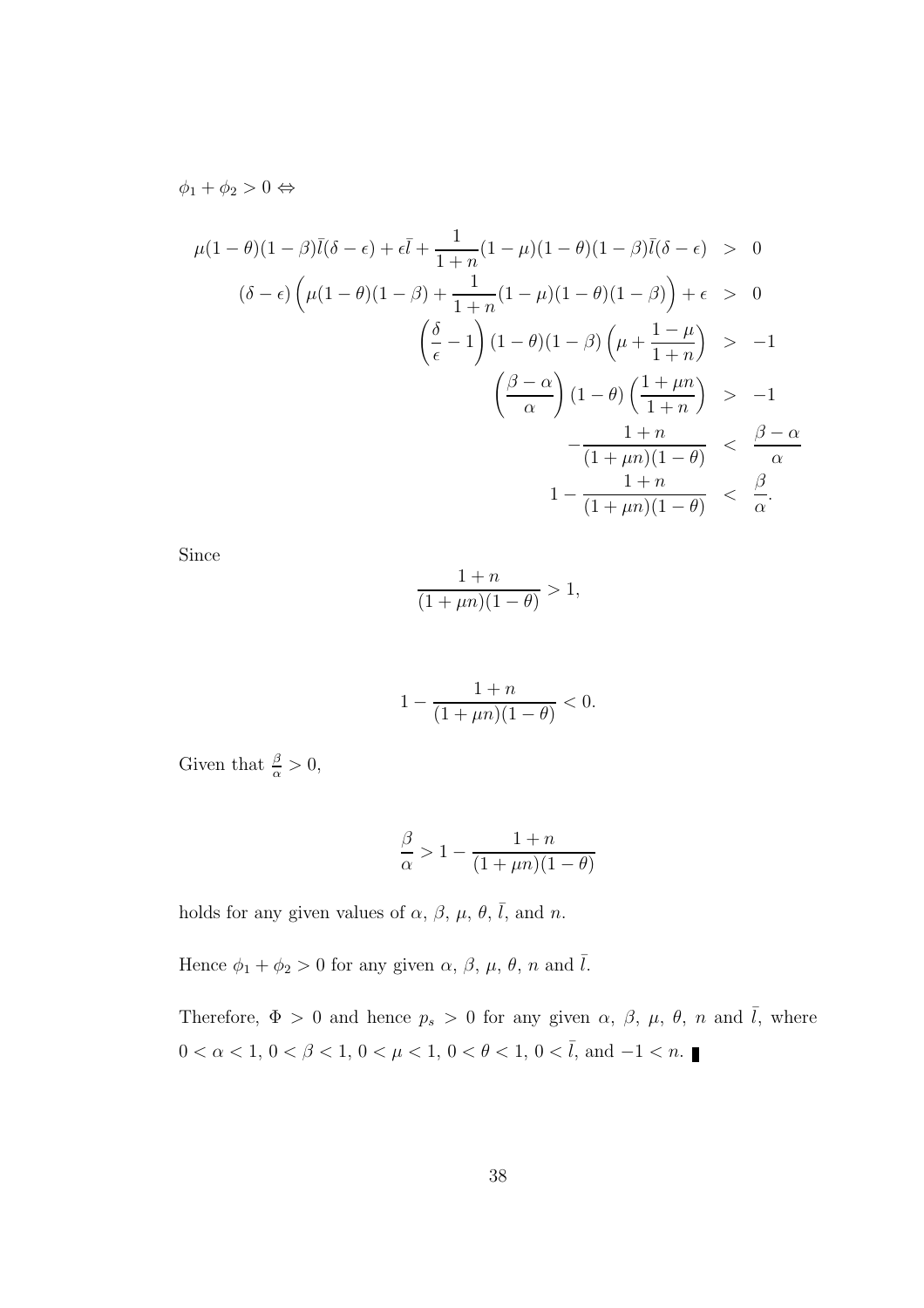It must be noted that for (3.74) to hold, it suffices to set  $\alpha \neq \beta$ , without specifying whether  $\alpha > \beta$  or  $\alpha < \beta$ . In other words, it is not necessary to restrict  $\alpha$  to be greater than  $\beta$  so as to let the production of good 1 be relatively capital intensive. This is an important finding complementing the restrictive set of conditions put forth by Galor  $(1992a)$  who states that the perfect-foresight equilibrium of a two sector overlapping-generations model is globally unique if all of the following hold:

- 1. the investment good is capital intensive,
- 2. first and second period consumption are gross substitutes (i.e., the saving is an increasing function of the real rate of return to capital), and
- 3. second period consumption is a normal good.

Our solutions to the model we develop by allowing the investment good to serve for consumption purposes as well, demonstrate therefore that neither the first nor the second item is required to guarantee the existence of a unique global steady state solution.

## 3.3.2 Long-run Closed Form Solutions for the Autarky Economy

Now, given the price ratio  $p_s$  we can easily proceed to find out the closed form solutions for the steady state magnitudes of other model variables. Alternatively, one can use  $(3.68)$  to obtain the steady state magnitude  $k_s$  of per capital capital and proceed to solve for other variables:

$$
k_{t+1} - k_t = \phi_4 p_t^{\frac{\alpha}{\alpha - \beta}} - k_t.
$$
 (3.79)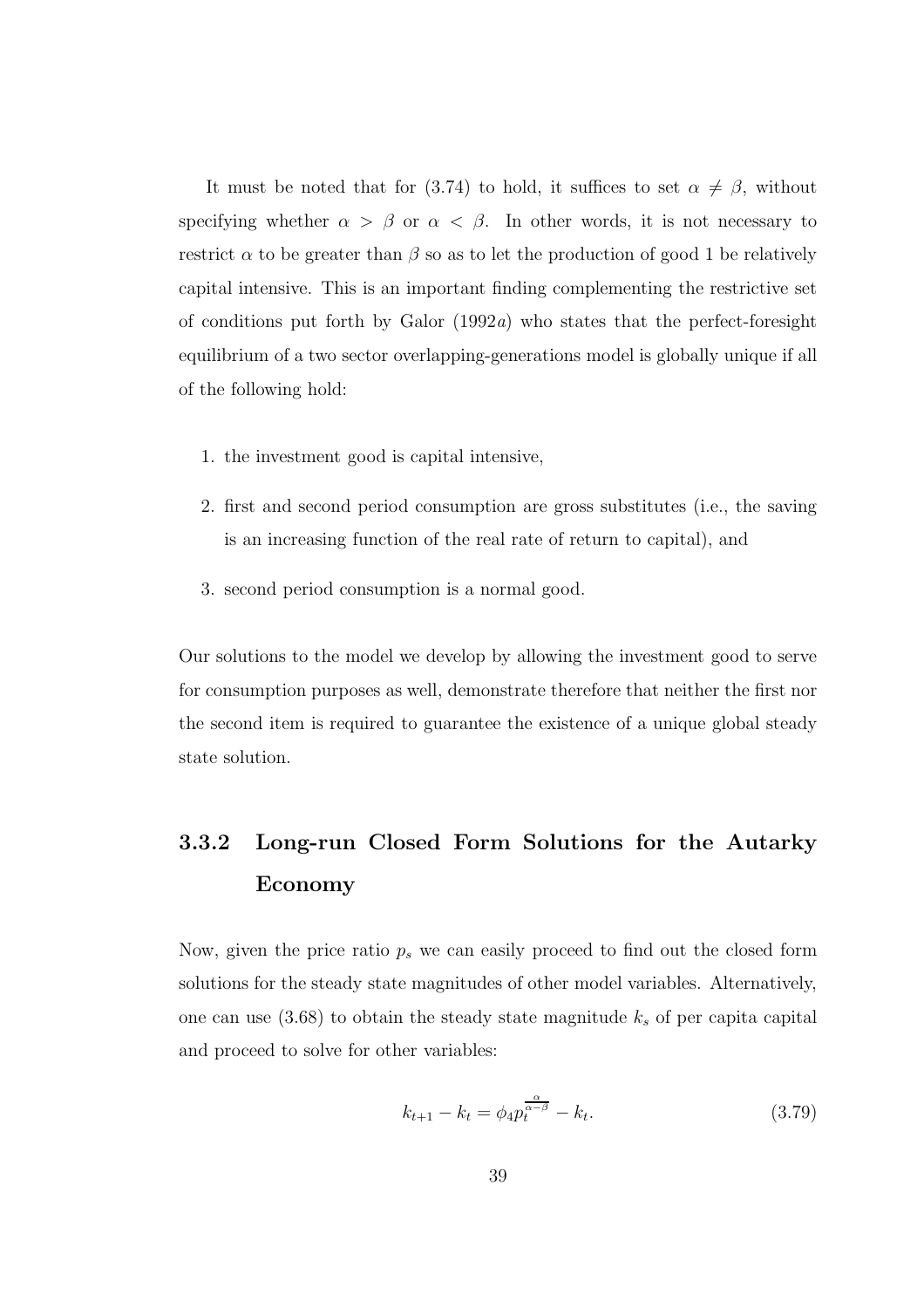The steady state magnitude  $k_s$  is such that  $k_{t+1} - k_t = 0$ . Hence,

$$
k_s = \phi_4 p_s^{\frac{\alpha}{\alpha - \beta}}.\tag{3.80}
$$

Thus, the steady state per capita capital is

$$
k_s = \phi_4 \left( \frac{\phi_4 - \phi_3}{\phi_1 + \phi_2} \right)^{\frac{\alpha}{1 - \alpha}}
$$
  
=  $\phi_4 \Phi^{\frac{\alpha}{1 - \alpha}}$  (3.81)

Using  $(3.46)$ , one can obtain the following expression for  $w_s$ ,

$$
w_s = (1 - \alpha)\epsilon^{\alpha} p_s^{\frac{\alpha - 1}{\alpha - \beta}}.\tag{3.82}
$$

Substituting (3.76) into (3.82), we easily obtain the expression for the steady state wage rate  $w_s$ ,

$$
w_s = (1 - \alpha)\epsilon^{\alpha} \Phi^{\frac{\alpha}{\alpha - \beta}}.\tag{3.83}
$$

Using (3.45), we can obtain the following expression for  $r_s$ 

$$
r_s = \alpha \epsilon^{\alpha - 1} p_s^{\frac{\alpha - 1}{\alpha - \beta}}.
$$
\n(3.84)

Substituting (3.76) into (3.84), we obtain the steady state rental rate as

$$
r_s = \alpha \epsilon^{\alpha - 1} \frac{1}{\Phi}.
$$
\n(3.85)

The steady state expression for the output of good 1 is determined by substituting (3.76) and (3.81) into (3.49) giving

$$
x_{1s} = \frac{\delta \bar{l}}{\delta - \epsilon} \epsilon^{\alpha} \Phi^{\frac{\beta}{1 - \alpha}} + \frac{1}{\delta - \epsilon} \delta^{\beta} \phi_4 \Phi^{\frac{2\alpha - 1}{1 - \alpha}}.
$$
 (3.86)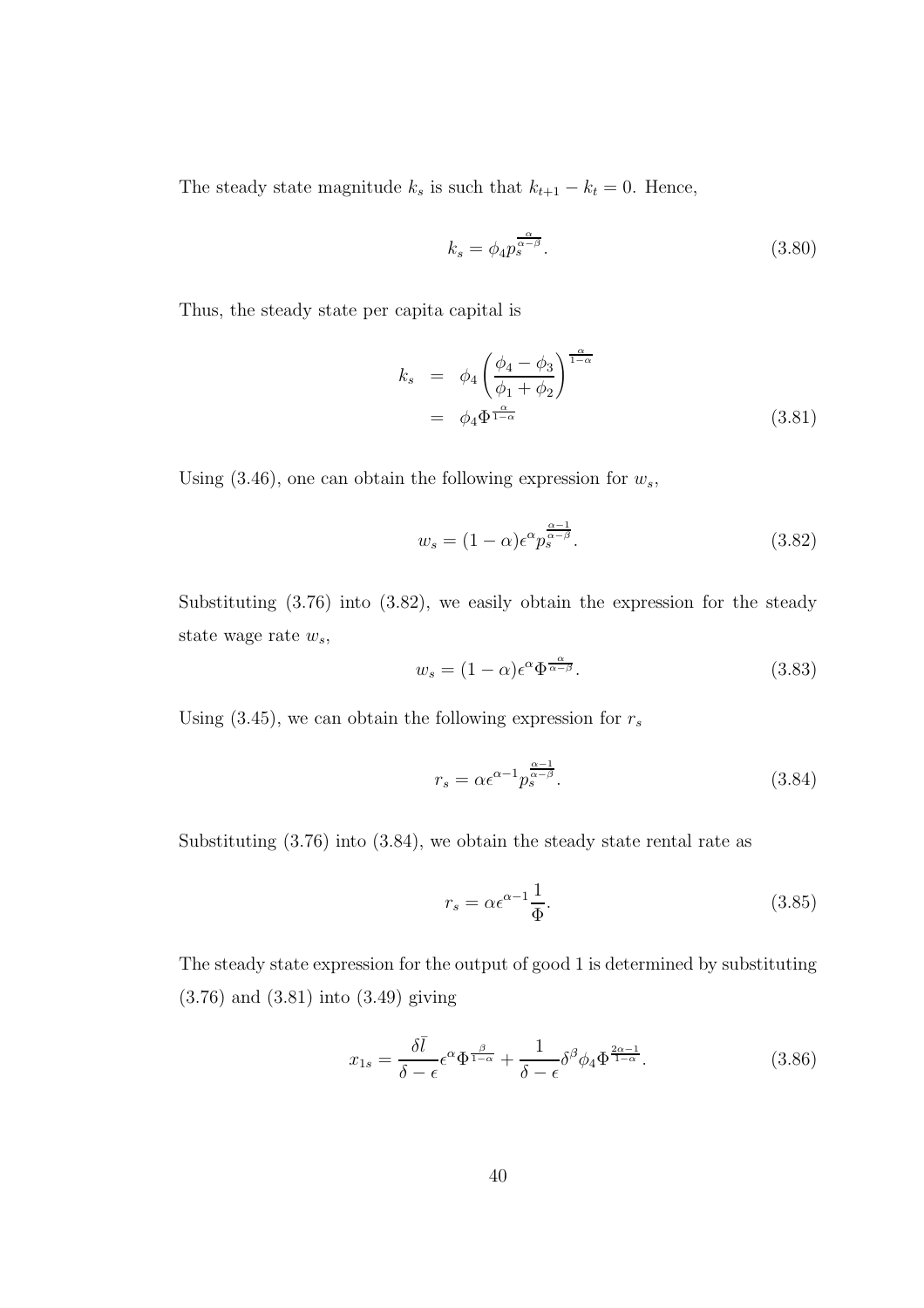The steady state expression for the output of good 2 is determined by substituting (3.76) and (3.81) into (3.50) giving

$$
x_{2s} = -\frac{\epsilon \bar{l}}{\delta - \epsilon} \delta^{\beta} \Phi^{\frac{\beta}{1-\alpha}} + \frac{1}{\delta - \epsilon} \delta^{\beta} \phi_4 \Phi^{\frac{\alpha+\beta-1}{1-\alpha}}.
$$
 (3.87)

The steady state real consumption by young can be obtained once the steady state wage rate is determined. Using (3.15), we have

$$
c_{1ys} = \mu \theta w_s \bar{l}.\tag{3.88}
$$

Hence, substituting (3.83) into (3.88) yields

$$
c_{1ys} = \mu\theta(1-\alpha)\bar{l}\epsilon^{\alpha}\Phi^{\frac{\alpha}{1-\alpha}}.\tag{3.89}
$$

(3.16) evaluated at the steady state leads to

$$
c_{2ys} = \mu(1 - \theta) \frac{w_s \bar{l}}{p_s}.
$$
\n(3.90)

Substituting (3.76) and (3.83) into (3.90) yields

$$
c_{2ys} = \mu(1 - \theta)(1 - \alpha)\bar{l}\epsilon^{\alpha}\Phi^{\frac{\beta}{1 - \alpha}}.
$$
\n(3.91)

The steady state real consumption by old can be determined once the steady state price ratio, the steady state wage rate and the steady state rental rate are determined. Using (3.17), we have

$$
c_{1os} = (1 - \mu)\theta(1 + r_s)w_s\bar{l}.
$$
\n(3.92)

Substituting (3.83) into (3.92), we get

$$
c_{1os} = (1 - \mu)\theta(1 - \alpha)\bar{l}\epsilon^{\alpha}(1 + \alpha\epsilon^{\alpha - 1}\frac{1}{\Phi})\Phi^{\frac{\alpha}{1 - \alpha}}.
$$
 (3.93)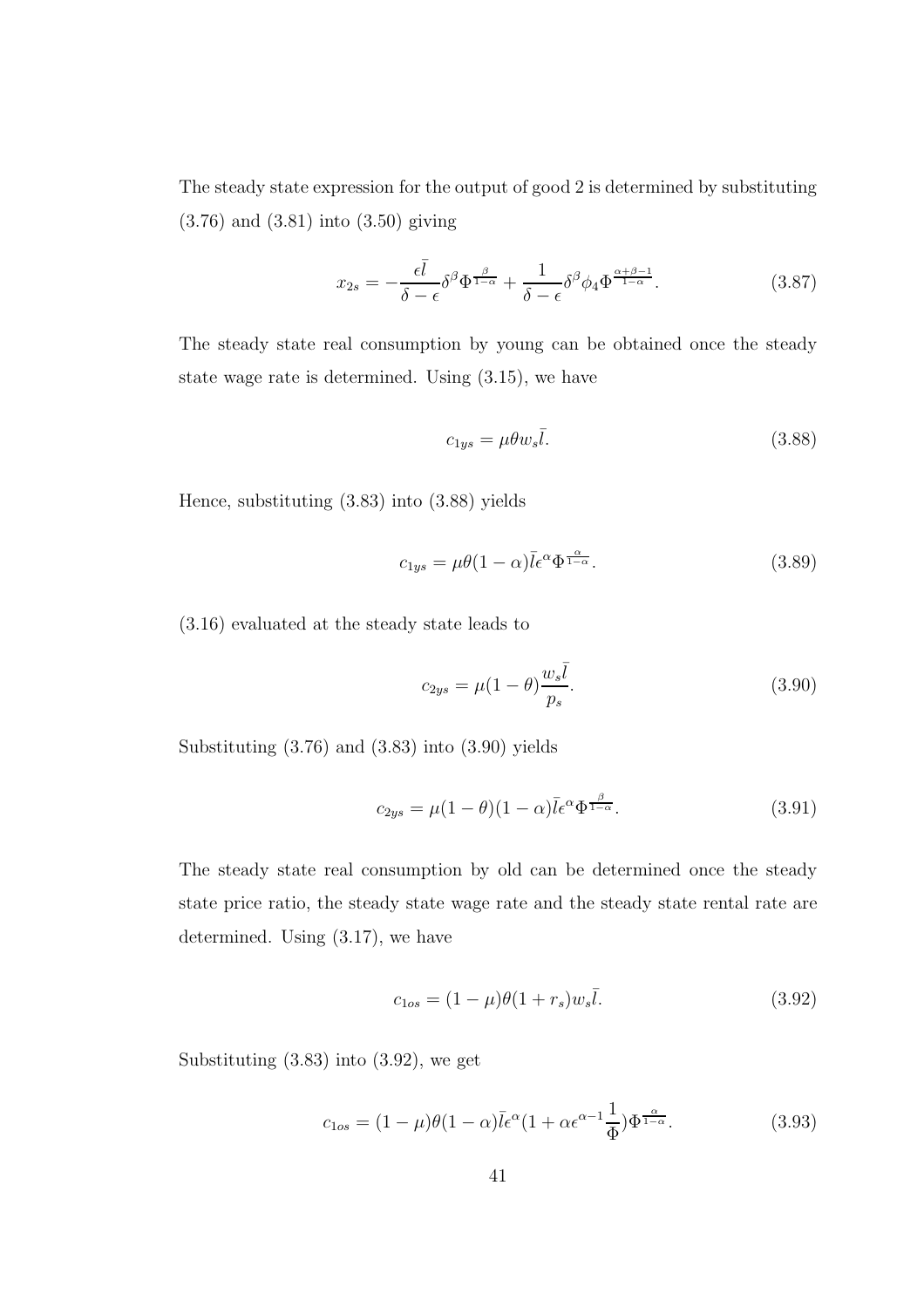Using (3.18), we have

$$
c_{2os} = (1 - \mu)(1 - \theta)(1 + r_s) \frac{w_s \bar{l}}{p_s}.
$$
\n(3.94)

Substituting (3.76) and (3.83) into (3.94), we get

$$
c_{2os} = (1 - \mu)(1 - \theta)(1 - \alpha)\bar{l}\epsilon^{\alpha}(1 + \alpha \epsilon^{\alpha - 1}\frac{1}{\Phi})\Phi^{\frac{\beta}{1 - \alpha}}.
$$
 (3.95)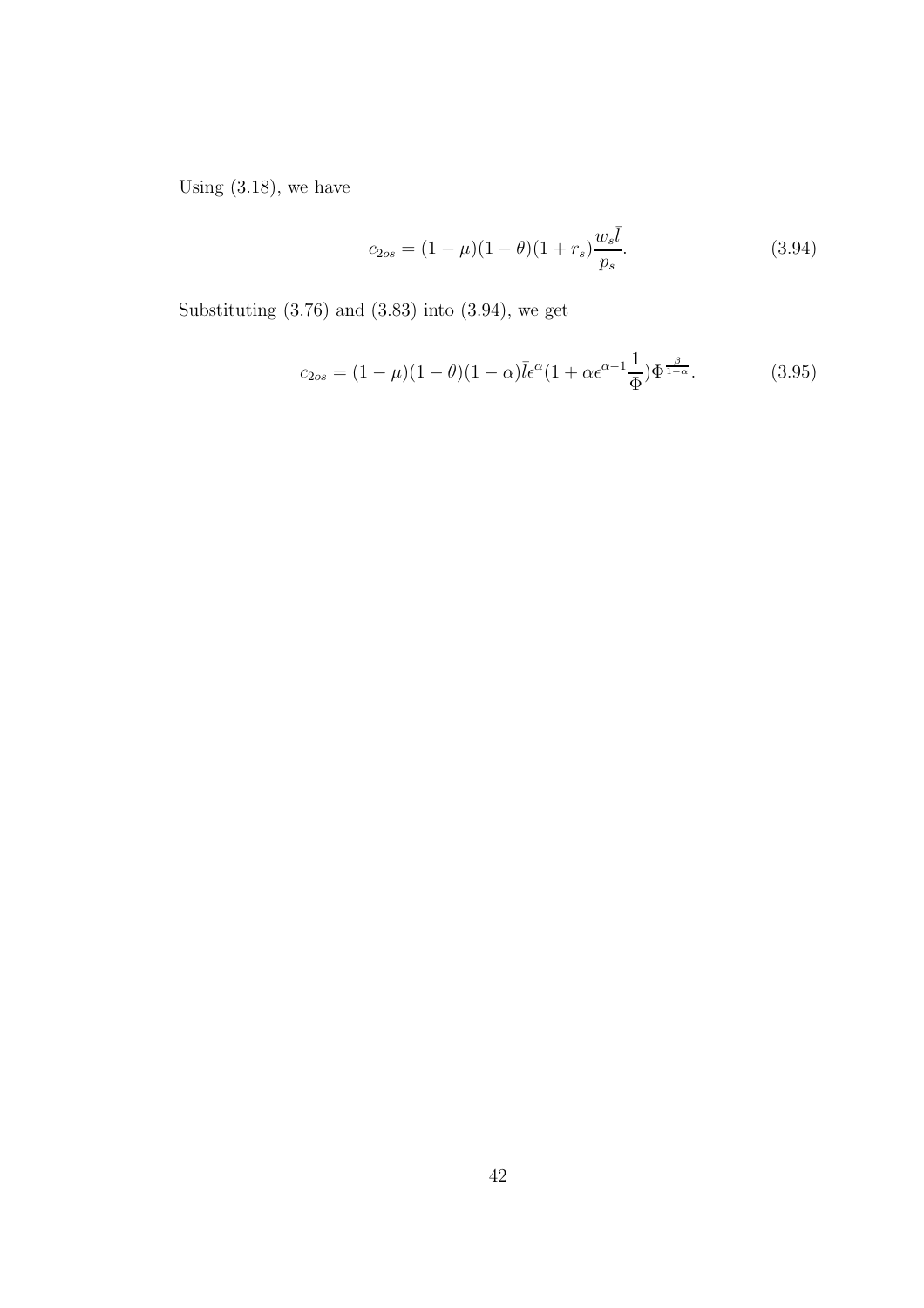# CHAPTER IV

# THE BASIC MODEL AT WORK

In order to visualize the dynamics of our model economy, a numerical exercise is worth undertaking. Such an exercise is likely to produce results that help us understand the significance and implications for growth of different initial conditions and parameter values. We begin by assigning numerical values to parameters and consider a set of initial magnitudes for per capita capital and price ratios. The numerical solutions enable us to observe paths that different variables would follow over time until the steady state magnitudes analytically derived in the previous chapter are reached (asymptotically with a convergence margin smaller than  $10^{-6}$ ). We also discuss the possibility of non-convergence observed under certain initial values and try to generalize our results to establish conditions for such non-convergence. More precisely, we have noticed that for some initial values the economy stays stack in its initial variable magnitudes, but once the transition path is reached, the long-run equilibrium magnitudes are reachable.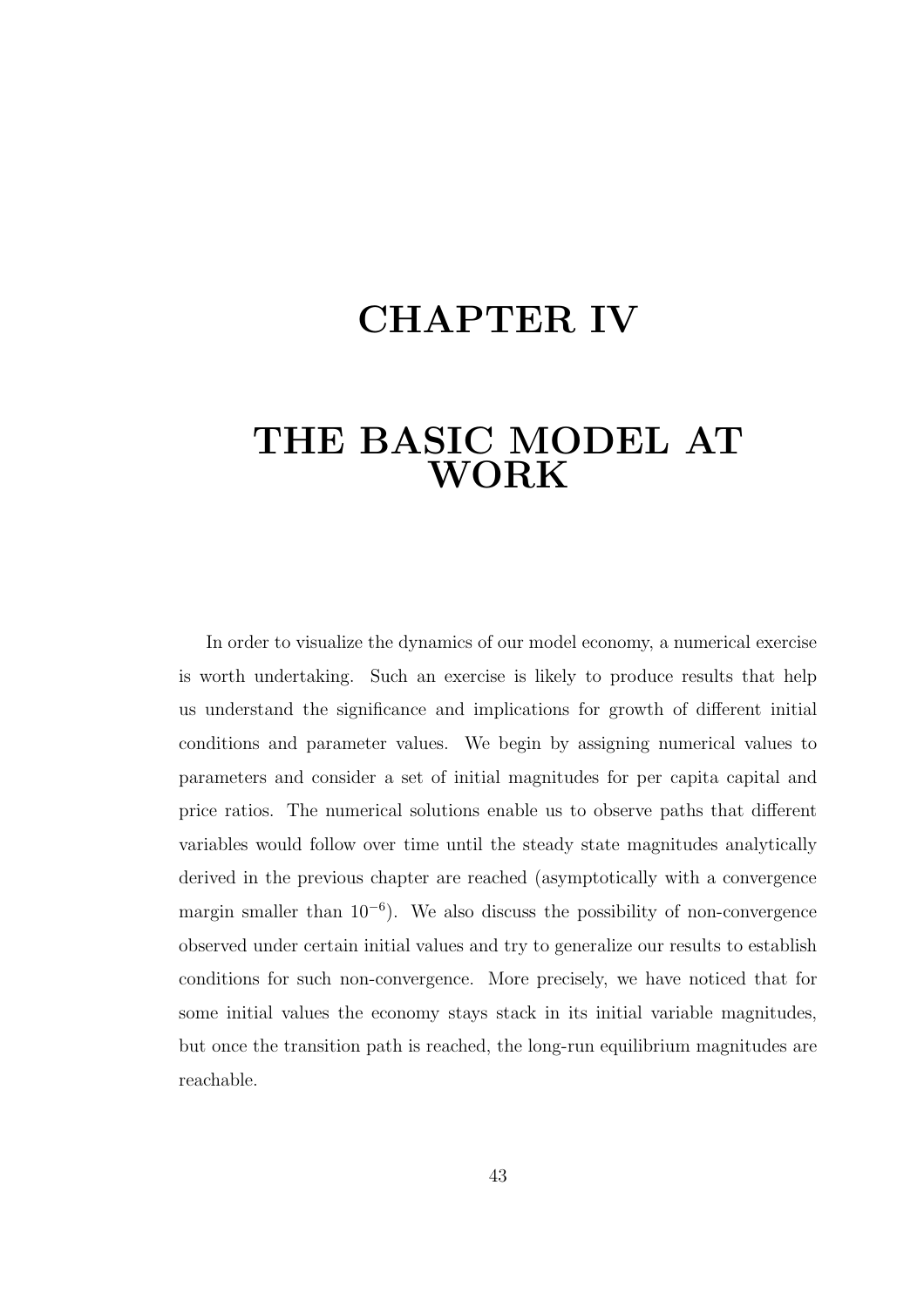Production parameters are chosen such that the production of commodity 1 is relatively capital-intensive, and that of commodity 2 is relatively labor-intensive as suggested by Galor (1992b). Hence, the condition

$$
\frac{K_{1t}}{L_{1t}} > \frac{K_{2t}}{L_{2t}},
$$

must be satisfied at any time t, where  $K_{it}$  and  $L_{it}$  for  $i = 1, 2$ , are respectively the amounts of capital and the labor employed in the production of good i. Because markets are competitive, both capital and labor earn their marginal products. Since capital and labor are perfectly mobile across sectors, the rental rate and the wage rate are equalized across sectors. Hence, marginal product of each factor in sector 1 needs to be equated to its marginal product in sector 2.

So,

$$
\frac{\partial X_{1t}(K_{1t}, L_{1t})}{\partial K_{1t}} = \frac{\partial X_{2t}(K_{2t}, L_{2t})}{\partial K_{2t}},
$$
  
\n
$$
\Rightarrow \alpha K_{1t}^{\alpha - 1} L_{1t}^{1 - \alpha} = p_t \beta K_{2t}^{\beta - 1} L_{2t}^{1 - \beta}.
$$
\n(4.1)

Similarly,

$$
\frac{\partial X_{1t}(K_{1t}, L_{1t})}{\partial L_{1t}} = \frac{\partial X_{2t}(K_{2t}, L_{2t})}{\partial L_{2t}}, \n\Rightarrow (1 - \alpha)K_{1t}^{\alpha}L_{1t}^{-\alpha} = p_t(1 - \beta)K_{2t}^{\beta}L_{2t}^{-\beta}.
$$
\n(4.2)

Side-by-side division of (4.2) and (4.1) yields

$$
\frac{K_{1t}}{L_{1t}} = \left(\frac{\alpha}{\beta}\right) \left(\frac{1-\beta}{1-\alpha}\right) \frac{K_{2t}}{L_{2t}}.
$$
\n(4.3)

In order to have

$$
\frac{K_{1t}}{L_{1t}} > \frac{K_{2t}}{L_{2t}}
$$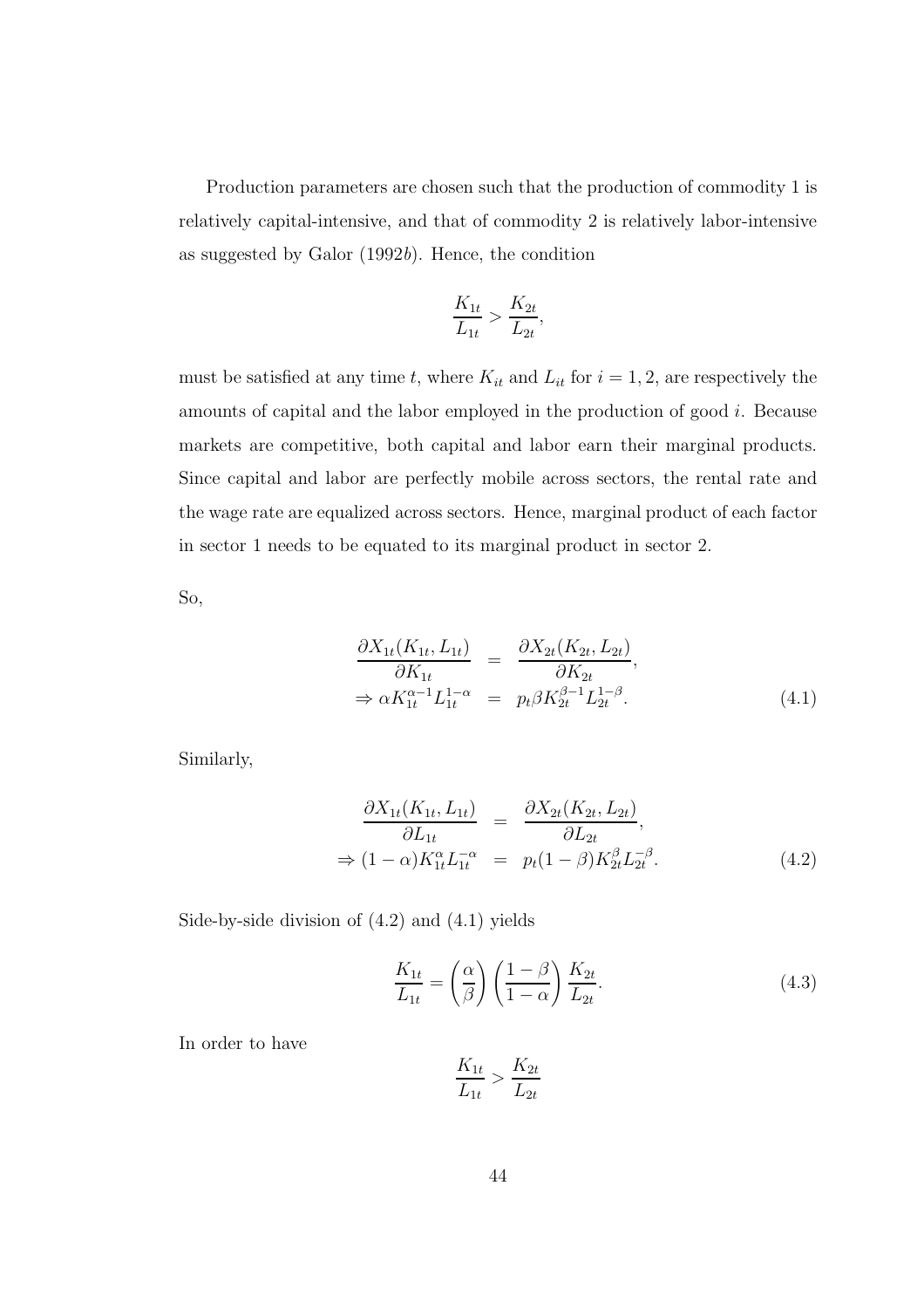Table 4.1: Autarky Model Parameter Values

| $0.50^{\circ}$ | $-0.30$ | $\mid$ 0.80 | 11. ZH |  |
|----------------|---------|-------------|--------|--|

holding at any time  $t$ , we need to have

$$
\left(\frac{\alpha}{\beta}\right)\left(\frac{1-\beta}{1-\alpha}\right) > 1
$$
  
\n
$$
\Rightarrow \alpha > \beta.
$$
 (4.4)

Therefore, having (4.4) satisfied guarantees that sector 1 is relatively capital intensive while sector 2 is relatively labor intensive in line with Galor (1992b). The parameter values chosen for numerical solution of the model are displayed in Table 4.1.

The population growth rate is taken to be  $n = 0.16$ , the equivalent of a 0.05 annual population growth rate, compounded over a 30 years period. By these numbers, the share of capital in the production of good 1 is 0.50 and that in the production of good 2 is 0.30. In a study conducted by Chenery (1986), the estimates of capital share vary considerably across countries ranging from 26% for Hundaras to more than 60% for Singapore. He also derived an estimate for the unweighted average of capital share for industrial countries, which is found to be about 30%. The fraction of wage income that is saved is assumed to be 0.20 following Loayza, Lopez and Serven (1998) who found that the unweighted average of the private saving rate for industrial countries is about 20%. These values imply that the fraction of wage income spent on first period consumption of good 1 is 0.32, and the fraction of income spent on first period consumption of good 2 is 0.48.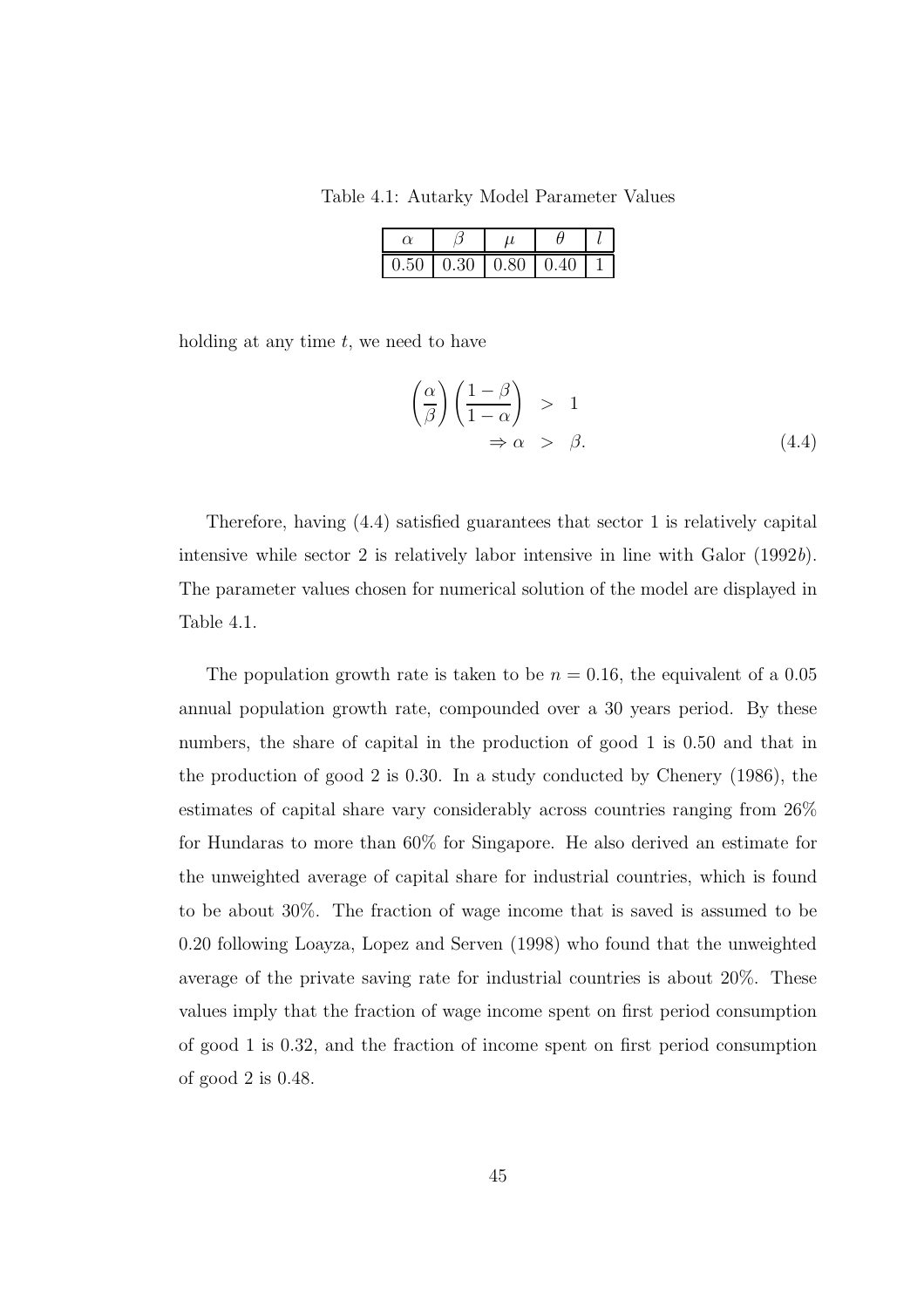These parameter values imply the following values for  $\phi_1$  to  $\phi_4$ .  $\phi_1 = 1.2192$ ;  $\phi_2 = -0.0624; \, \phi_3 = -0.0254; \, \phi_4 = 0.1059.$ 

The resulting dynamics can be analyzed by considering (3.70). Figure 4.1 shows  $p_{t+1}$  as a function of  $p_t$ . This is derived from  $(3.70)$  as follows: First remembering (3.70), we have

$$
(\phi_4 - \phi_3) p_t^{\frac{\alpha}{\alpha - \beta}} = \phi_1 p_{t+1}^{\frac{1}{\alpha - \beta}} + \phi_2 p_t^{\frac{\alpha}{\alpha - \beta}} p_{t+1}^{\frac{1 - \alpha}{\alpha - \beta}}.
$$

We can rewrite this as

$$
\left(\phi_4 - \phi_3 - \phi_2 p_{t+1}^{\frac{1-\alpha}{\alpha-\beta}}\right) p_t^{\frac{\alpha}{\alpha-\beta}} = \phi_1 p_{t+1}^{\frac{1}{\alpha-\beta}},
$$

or,

$$
p_{t} = \left(\frac{\phi_{1}p_{t+1}^{\frac{1}{\alpha-\beta}}}{\phi_{4}-\phi_{3}-\phi_{2}p_{t+1}^{\frac{1-\alpha}{\alpha-\beta}}}\right)_{\alpha}^{\frac{\alpha-\beta}{\alpha}}
$$

$$
= \left(\frac{\phi_{4}-\phi_{3}-\phi_{2}p_{t+1}^{\frac{1-\alpha}{\alpha-\beta}}}{\phi_{1}p_{t+1}^{\frac{1}{\alpha-\beta}}}\right)_{\alpha}^{\frac{\beta-\alpha}{\alpha}}
$$

$$
= \left(\frac{\phi_{4}-\phi_{3}}{\phi_{1}}p_{t+1}^{\frac{1}{\alpha-\alpha}}-\frac{\phi_{2}}{\phi_{1}}p_{t+1}^{\frac{\alpha}{\alpha-\alpha}}\right)_{\alpha}^{\frac{\beta-\alpha}{\alpha}}.
$$
(4.5)

The relationship between  $p_{t+1}$  and  $p_t$  captured through (4.5) is plotted in Figure 4.1 for given values of parameters.

At the point of intersection between  $p_{t+1}$  and the 45-degree line,  $p_{t+1}$  equals  $p_t$ . It is clear that there is a unique equilibrium level of  $p_t$  (aside from  $p = 0$ ), which we denote by  $p_s$ . The steady state price ratio  $p_s$  is globally stable: wherever the price ratio p starts (other than at 0), it converges to  $p_s$ . Suppose, for example, that the initial price ratio is  $p_0$  which is less than  $p_s$  (i.e., to the left of  $p_s$ ). Because  $p_{t+1}$  is greater than  $p_t$  when  $p_t$  is less than  $p_s$ ,  $p_1$  is greater than  $p_0$ . In the next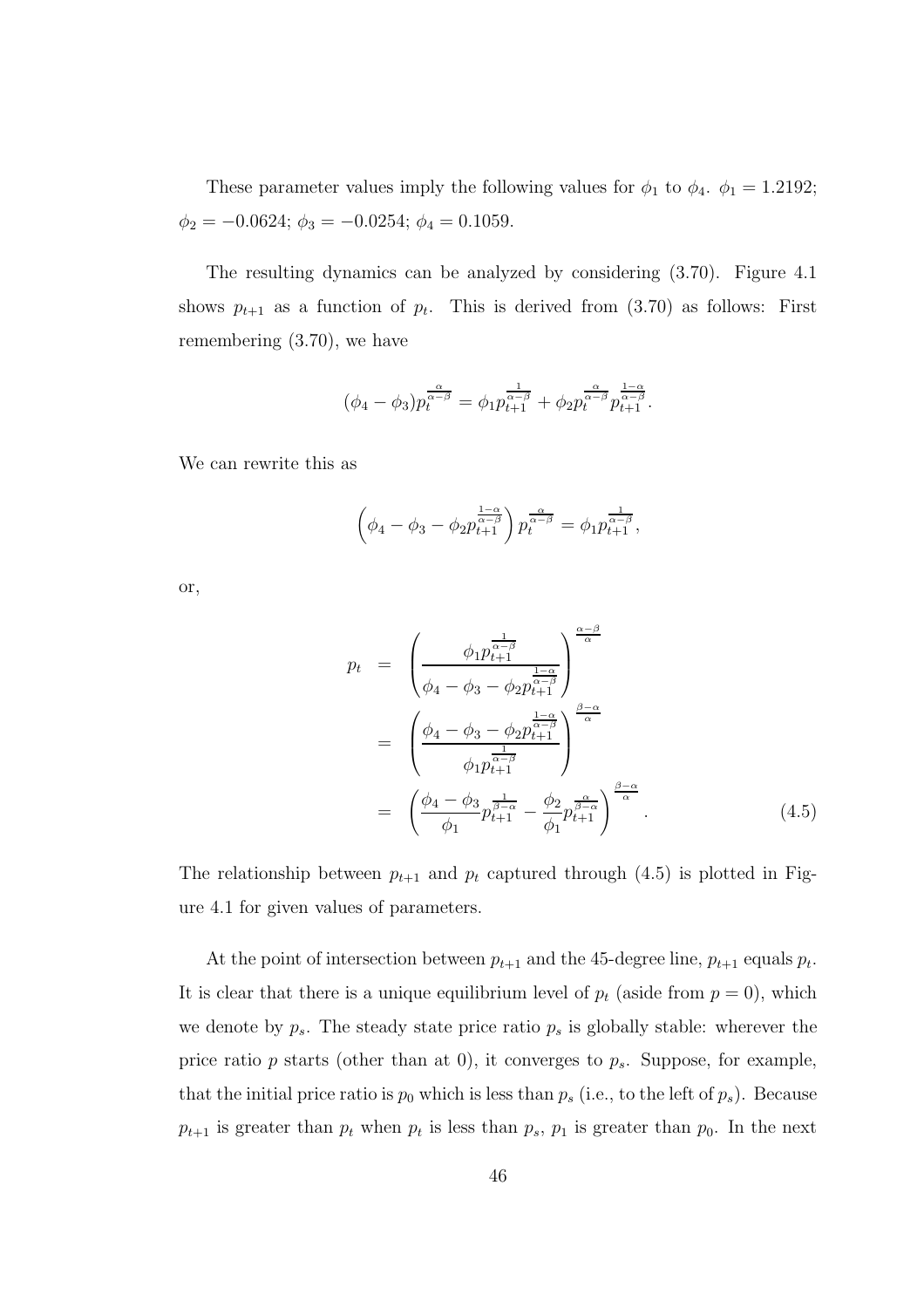

Figure 4.1: Dynamics of the Price Ratio

period,  $p_1$  becomes the current period price.  $(4.5)$  indicates that the price must continue to increase. Since  $p_2 \neq p_1$ ,  $p_1$  can not be equal to  $p_s$ . Furthermore, since  $p_2 > p_1$ ,  $p_1$  must lie to the left of  $p_s$ , or  $p_1 < p_s$ . So,  $p_0 < p_1 < p_s$ implying that the movement from  $p_0$  to  $p_1$  represents a part way step towards  $p_s$ . This process is repeated each period, and  $p$  converges smoothly to  $p_s$ . A similar analysis applies for initial price ratios greater than  $p_s$  such as  $p'_s$  $'_0$  (i.e., to the right of  $p_s$ ). Hence, the initial price ratio affects only the transition path, but not the equilibrium magnitudes. Hence, the steady state price ratio exists and is unique as analytically shown in the previous chapter. Moreover, the equilibrium price sequence is unique and stationary.

Similarly, analyzing the model economy's dynamics through (3.72) results in the same conclusions in terms of per capita capital as it is displayed in Figure 4.2.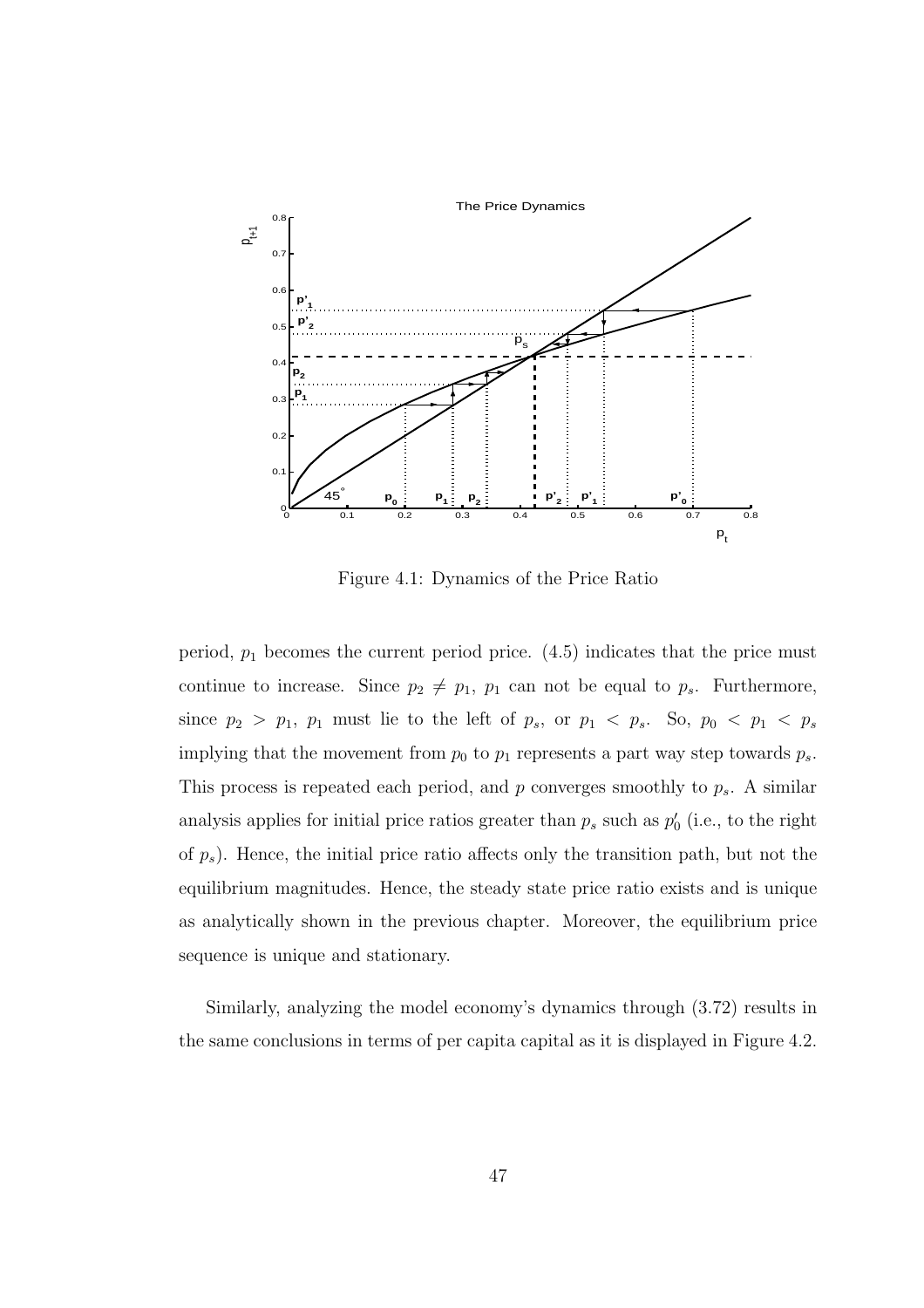The relationship between  $k_{t+1}$  and  $k_t$  plotted in Figure 4.2 is derived through the following steps. Remembering (3.72)

$$
(\phi_4 - \phi_3)k_t = \phi_1 \phi_4^{\frac{\alpha - 1}{\alpha}} k_{t+1}^{\frac{1}{\alpha}} + \phi_2 \phi_4^{\frac{\alpha - 1}{\alpha}} k_t k_{t+1}^{\frac{1 - \alpha}{\alpha}}.
$$
\n(4.6)

Rewriting the above as

$$
\left(\phi_4 - \phi_3 - \phi_2 \phi_4^{\frac{\alpha - 1}{\alpha}} k_{t+1}^{\frac{1 - \alpha}{\alpha}}\right) k_t = \phi_1 \phi_4^{\frac{\alpha - 1}{\alpha}} k_{t+1}^{\frac{1}{\alpha}},
$$

one obtains

$$
k_{t} = \left(\frac{\phi_{1}\phi_{4}^{\frac{\alpha-1}{\alpha}}k_{t+1}^{\frac{1}{\alpha}}}{\phi_{4} - \phi_{3} - \phi_{2}\phi_{4}^{\frac{\alpha-1}{\alpha}}k_{t+1}^{\frac{1-\alpha}{\alpha}}}\right)
$$
  
\n
$$
= \left(\frac{\phi_{4} - \phi_{3} - \phi_{2}\phi_{4}^{\frac{\alpha-1}{\alpha}}k_{t+1}^{\frac{1-\alpha}{\alpha}}}{\phi_{1}\phi_{4}^{\frac{\alpha-1}{\alpha}}k_{t+1}^{\frac{1}{\alpha}}}\right)^{-1}
$$
  
\n
$$
= \left(\frac{\phi_{4} - \phi_{3}}{\phi_{1}\phi_{4}^{\frac{\alpha-1}{\alpha}}k_{t+1}^{\frac{1}{\alpha}} - \frac{\phi_{2}}{\phi_{1}}k_{t+1}^{-1}}\right)^{-1}, \qquad (4.7)
$$

which is what is plotted in Figure 4.2.

 $k<sub>s</sub>$  is globally stable: wherever k starts (other than 0), it converges to  $k<sub>s</sub>$ . Suppose that k is initially at a magnitude such as  $k_0$ <sup>'</sup>  $v_0$ , greater than  $k_s$  (i.e., to the right of  $k_s$ ). Because  $k_{t+1}$  is less than  $k_t$  when  $k_t$  exceeds  $k_s$ ,  $k'_1$  $'_{1}$  is less than  $k'_{0}$  $\frac{\prime}{0}$ . By a similar line of reasoning to that employed in the context of the relationship between  $p_{t+1}$  and  $p_t$ ,  $k'_1$ <sup>'</sup><sub>1</sub> should lie between  $k_s$  and  $k'_0$  $\int_0$ . Thus, at every step k moves part way towards  $k_s$ . This process gets repeated in each period resulting in k converging smoothly to  $k_s$ . A similar analysis applies when the initial per capita capital magnitude is less than  $k_s$  such as  $k_0$ .

In order to analyze the global dynamics of our system, the phase diagram in Figure 4.3 is developed.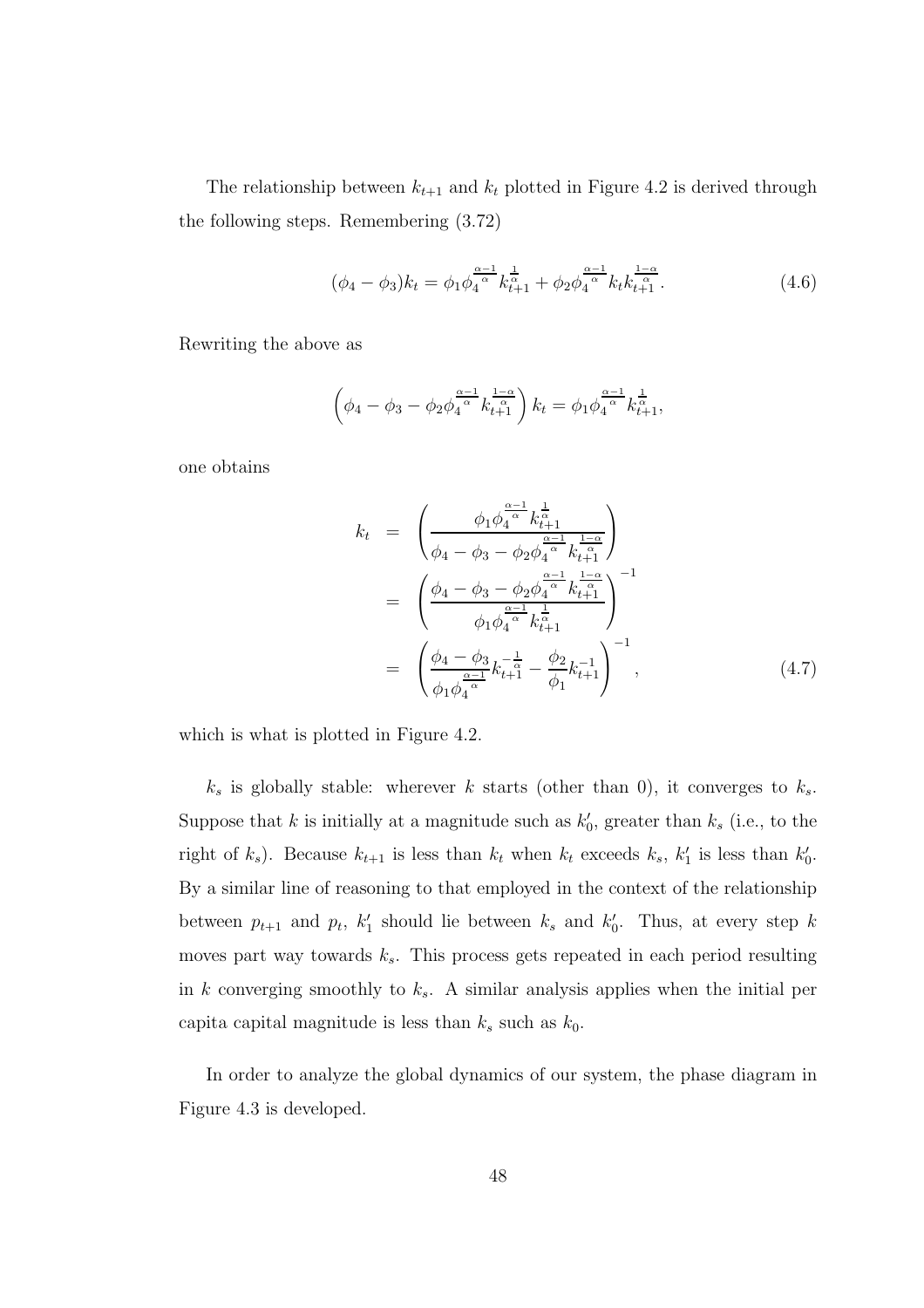

Figure 4.2: The Dynamics of Per Capita Capital

The phase diagram in Figure 4.3 locates  $(k_t, p_t)$  pairs at which per capita capital or the price ratio stop changing over time.

Per capital at period  $t+1$  is equal to savings at period t which is given by  $(3.66)$ . Thus subtracting  $k_t$  from both sides of  $(3.66)$  yields

$$
k_{t+1} - k_t = \phi_4 p_t^{\frac{\alpha}{\alpha - \beta}} - k_t.
$$

When  $k_{t+1} - k_t = 0$ ,  $k_t = \phi_4 p_t^{\frac{\alpha}{\alpha - \beta}}$ . Thus, this equation captures the relationship between  $p_t$  and  $k_t$  when  $k_{t+1} - k_t = 0$ , and is plotted as the  $\Delta k_t = 0$  curve in Figure 4.3. This curve shows possible steady state magnitudes of per capita capital for a given price ratio. Points lying to the right of (below) the curve show that  $k_t$  is greater than the steady state magnitude implied by the given price ratio. As Figure 4.2 shows when  $k_t$  is greater than  $k_s$ ,  $k_{t+1} < k_t$  or  $\Delta k_t < 0$ , implying that  $k$  would be declining over time. Similarly, for points lying to the left of (above) this curve,  $k_{t+1} > k_t$  or  $\Delta k_t > 0$ .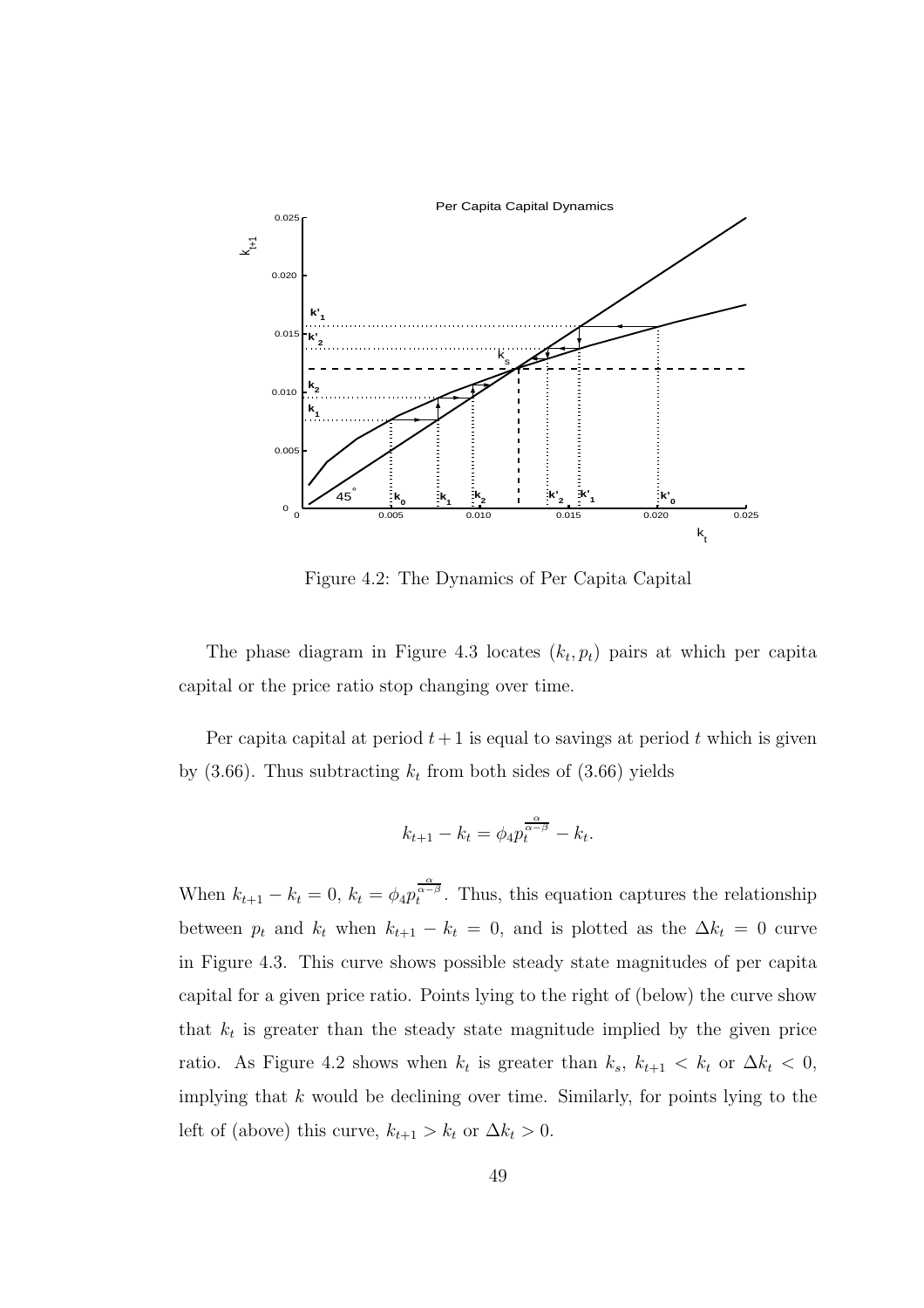

Figure 4.3: Phase Diagram for Per Capita Capital and the Price Ratio

The locus of  $(k_t, p_t)$  pairs at which the price ratio is at its steady state, is given by  $p_s$  from (3.76). This is the constant  $\Delta p_t = 0$  plot in Figure 4.3. Points lying below this horizontal line correspond to price ratios smaller than  $p_s$  for which  $p_{t+1} > p_t$  or  $\Delta p_t > 0$  by Figure 4.1. Likewise, points above this line indicate that  $p_{t+1} < p_t$  by the same figure.

Region I of the phase diagram contains points below both the  $\Delta k_t = 0$  and the  $\Delta p_t = 0$  loci. Hence,  $\Delta k_t < 0$  and  $\Delta p_t > 0$ , implying that this is the region where  $k_t$  is falling and  $p_t$  is rising. Points in Region II are above the  $\Delta k_t = 0$ locus but below the  $\Delta p_t = 0$  locus. Hence,  $\Delta k_t > 0$  and  $\Delta p_t > 0$  or, both  $k_t$ and  $p_t$  are rising. Points in Region III are above both the  $\Delta k_t = 0$  locus and the  $\Delta p_t = 0$  locus. With  $\Delta k_t > 0$  and  $\Delta p_t < 0$ ,  $k_t$  is rising and  $p_t$  is falling. Finally, region IV includes points below  $\Delta k_t = 0$  and above the  $\Delta p_t = 0$  locus. Hence,  $\Delta k_t$  < 0 and  $\Delta p_t$  < 0. Thus, both  $k_t$  and  $p_t$  are falling. Therefore, whatever magnitudes per capita capital and the price ratio initially take, the same steady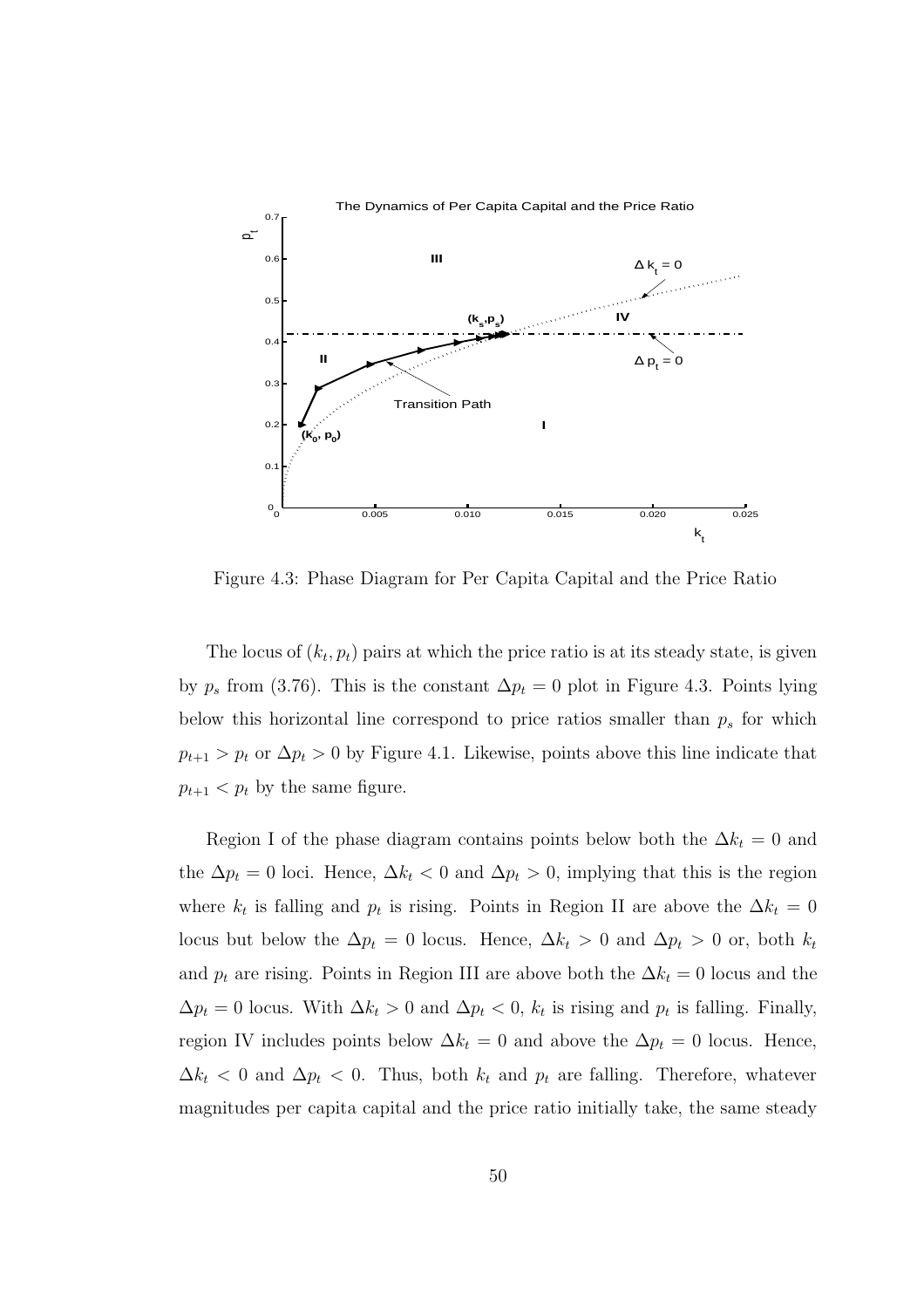state  $(k_s, p_s)$  is reached.

The numerical values behind Figure 4.1 and Figure 4.2 (reported in Table 4.1) initially places the economy in region II of the phase diagram in Figure 4.3. These values are chosen to make sure that the initial price ratio and the initial per capita capital magnitude would put the economy on its transition path towards the steady state. Under these circumstances, per capita capital and the price ratio would steadily increase until the steady state is reached. Yet, the same would not necessarily be valid for all initial price ratios and initial per capita capital magnitudes. In general, the ability of the economy to converge towards the long-run equilibrium would depend on these initial values.

To investigate the effects of initial values on convergence, different initial per capital magnitudes  $(k)$  and different initial price ratios  $(p)$  were considered and the associated number of iterations required for the numerical steady state solution to be reached were computed. The results are reported below.

|         | $k_0$  | $p_0$  | $i^*$ |                        |
|---------|--------|--------|-------|------------------------|
| $I_0$   | 0.0200 | 0.3000 | 11    | Region I               |
| $I_1$   | 0.0050 | 0.1000 | 13    |                        |
| $I_2$   | 0.0030 | 0.2500 | 11    |                        |
| $I_3$   | 0.0010 | 0.2700 | 11    | Region II              |
| $I_4$   | 0.0035 | 0.3500 | 10    |                        |
| $I_{5}$ | 0.0085 | 0.4187 | 1     | $\Delta p_t = 0$ locus |
| $I_6$   | 0.0120 | 0.4500 | 8     | Region III             |
| $I_7$   | 0.0200 | 0.4187 | 8     | Region IV              |
| $I_{8}$ | 0.0200 | 0.4500 | 10    |                        |
| $I_9$   | 0.0200 | 0.4900 | 1     | $\Delta p_t = 0$ locus |

Table 4.2: Initial Price Ratios and Per Capita Capital

\* *i* is the number of moves from the initial values to the steady state.

For different initial price ratios and per capita capital magnitudes considered, the transition paths of the economy are plotted in Figure 4.4 through Figure 4.7.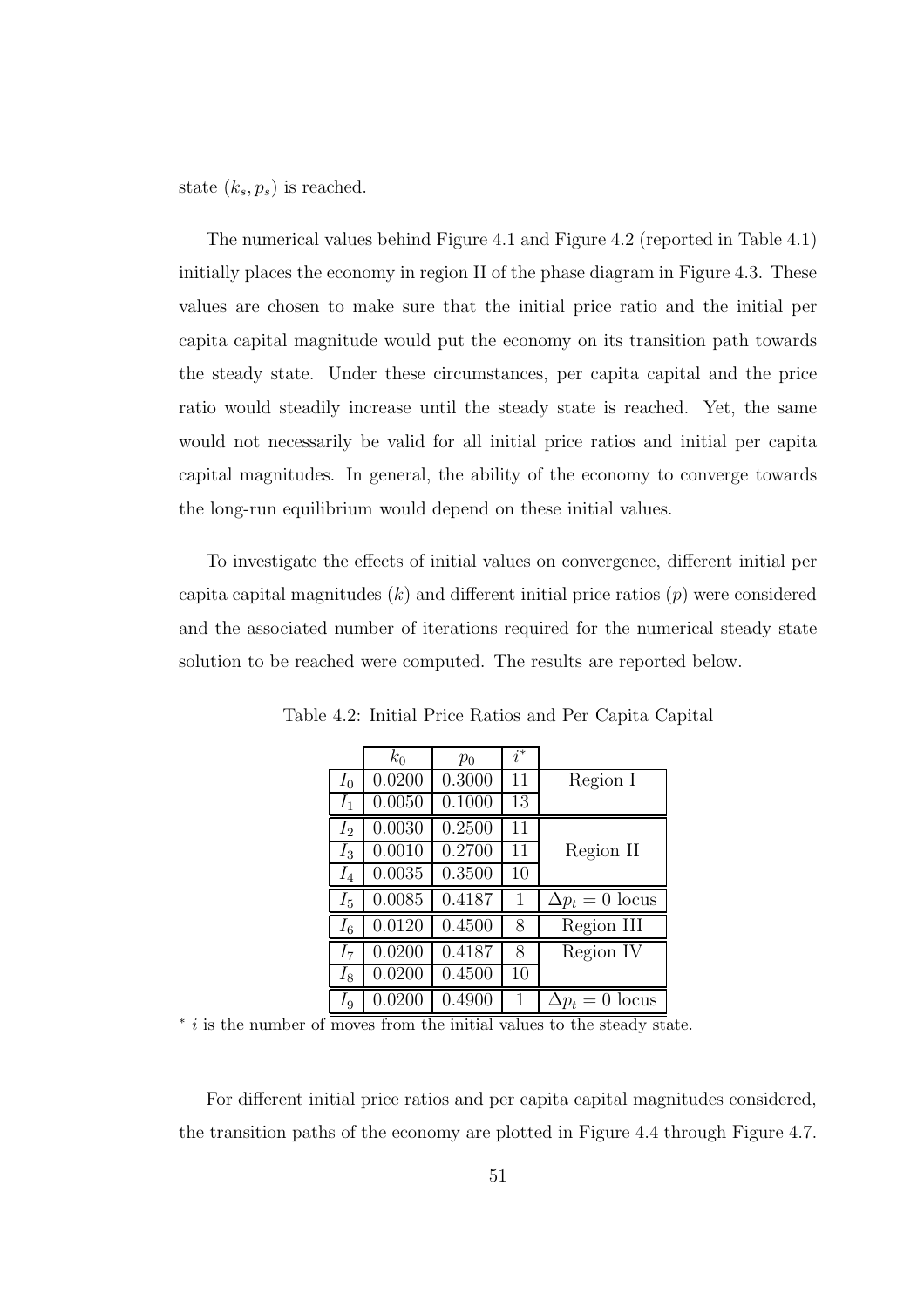

Figure 4.4: Phase Diagram for Per Capita Capital and the Price Ratio for Different Initial Values in Region I

It is clearly observed that these transition paths have a common part which leads the economy towards the steady state. For any initial  $(k_0, p_0)$  pair, the economy converges to the steady state, if the transition curve is reachable from those initial values while respecting the dynamics.

According to Figure 4.3, the economy can initially be in one of four different regions. If the economy starts from a point in region I, such as point  $I_0$  or  $I_1$  in Figure 4.4, then a one period move occurs in the price ratio causing per capita capital to cross the  $\Delta k_t = 0$  locus, and the economy settles in region I after which the economy moves gradually to the steady state with the price ratio as well as per capita capital increasing. Hence, for any initial values in region I, the economy converges to its steady state solution.

If the economy starts from a point in region II, such as point  $I_2$  or  $I_3$  in Figure 4.5, then the economy moves gradually towards the steady state solution.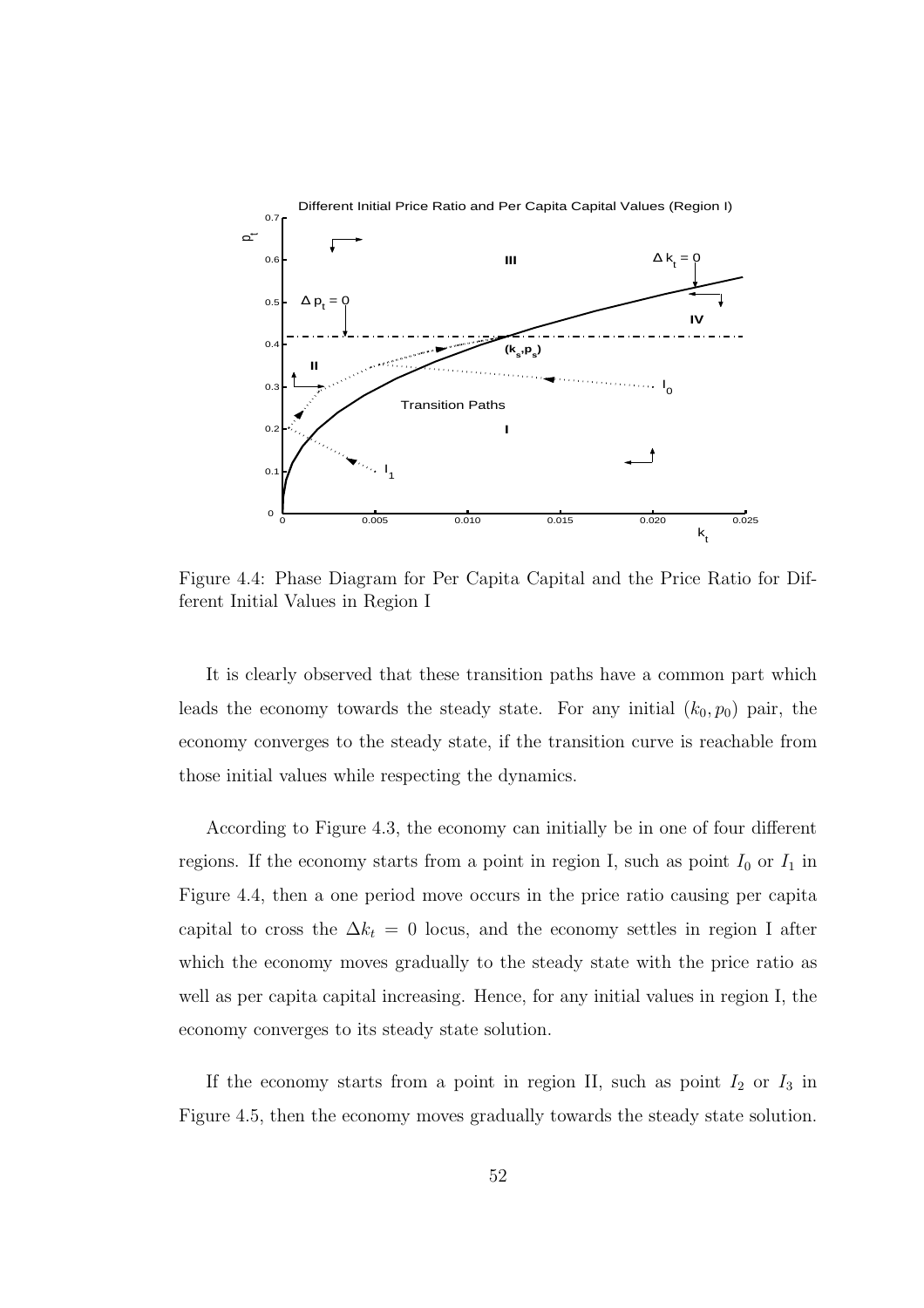

Figure 4.5: Phase Diagram for Per Capita Capital and the Price Ratio for Different Initial Values in Region II

However, for other points of region II that lie above the transition curve, the steady state solution is not always reachable and the economy stays stuck in its initial conditions. More precisely, starting with such points as point  $I_4$  from which the economy can be put on the transition curve by an increase in both the price ratio and per capita capital magnitude, the steady state solution will be reachable. Otherwise, steady state solution will be impossible to reach. Hence, for all initial values in region II that lie below the transition curve, the economy converges to its steady state solution. However, for only some other points that lie above the transition curve, the economy converges to its steady state solution.

If the economy starts from a point in region III, then it may not always converge to its steady state solution, staying stuck in its initial conditions instead. In fact, in this region per capita capital is increasing while the price ratio is decreasing. So, an increase in per capita capital is needed in order to put the economy on the transition curve. However, this is not allowed because of the autarkic nature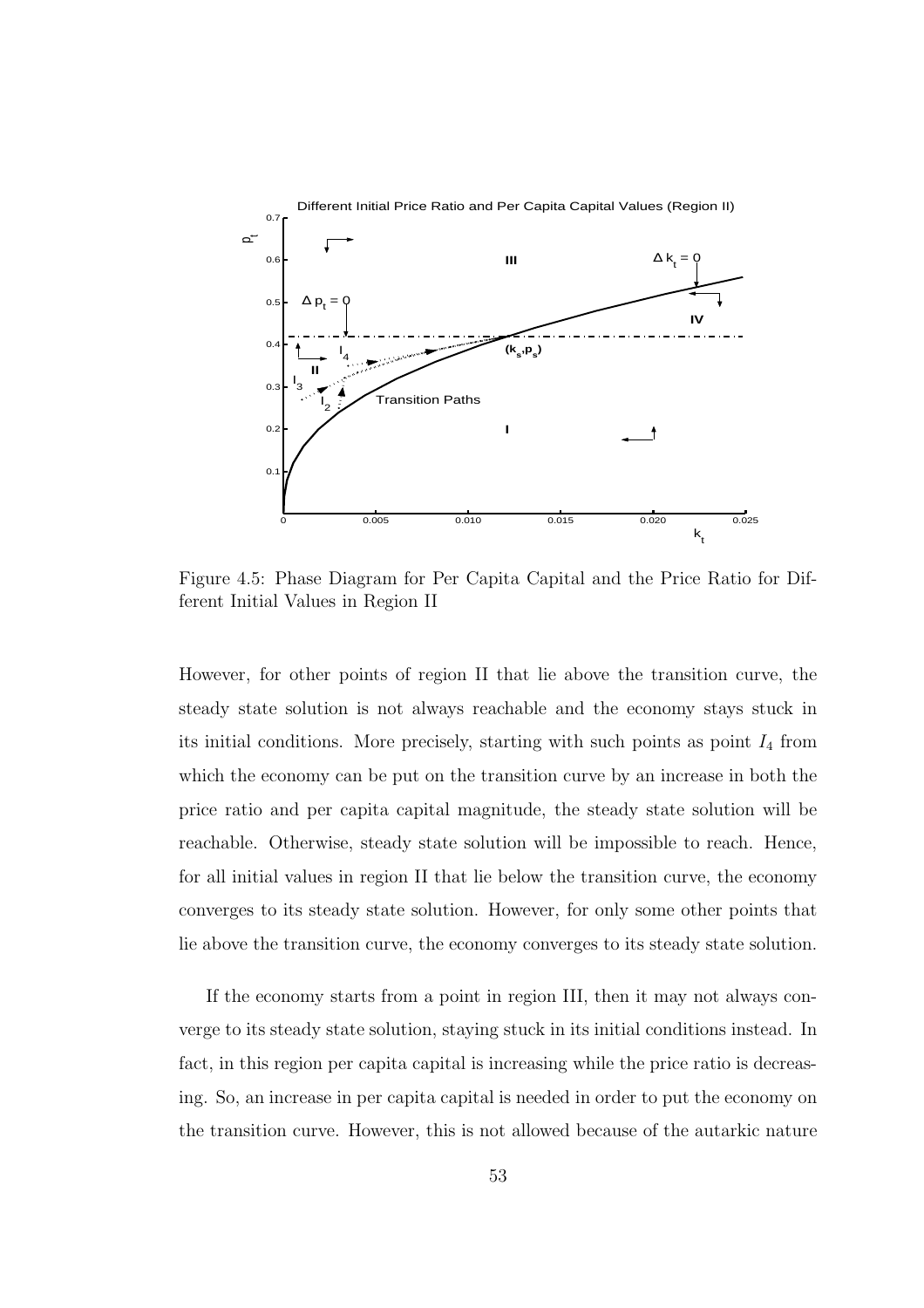

Figure 4.6: Phase Diagram for Per Capita Capital and the Price Ratio for Different Initial Values in Region III

of the economy which rules out the possibility of capital inflows from the outside world. In other words, since the only source of capital is the savings of the young, capital initially available to the economy may not be sufficient to put it on the transition curve. The only points of region III from which the economy can converge to its steady state are those that are close enough to  $(k_s, p_s)$ , such as  $I_6$  in Figure 4.6. So, initially per capita capital increases and price ratio decreases and puts the economy in region IV. Then, the economy is governed by the dynamics of region IV where per capita capital decreases and the price ratio deceases, until the steady state is reached. For some other points of region III that lie just a little bit above the steady state price ratio the economy converges, if the available capital is sufficient to allow for the existence of a general equilibrium solution.

If the economy starts from some point lying to the left of  $(k_s, p_s)$  and on the  $\Delta p_t = 0$  locus, such as point  $I_5$  in Figure 4.6, then it is not always the case that the economy converges. From points to the right of  $I_5$ , the economy converges in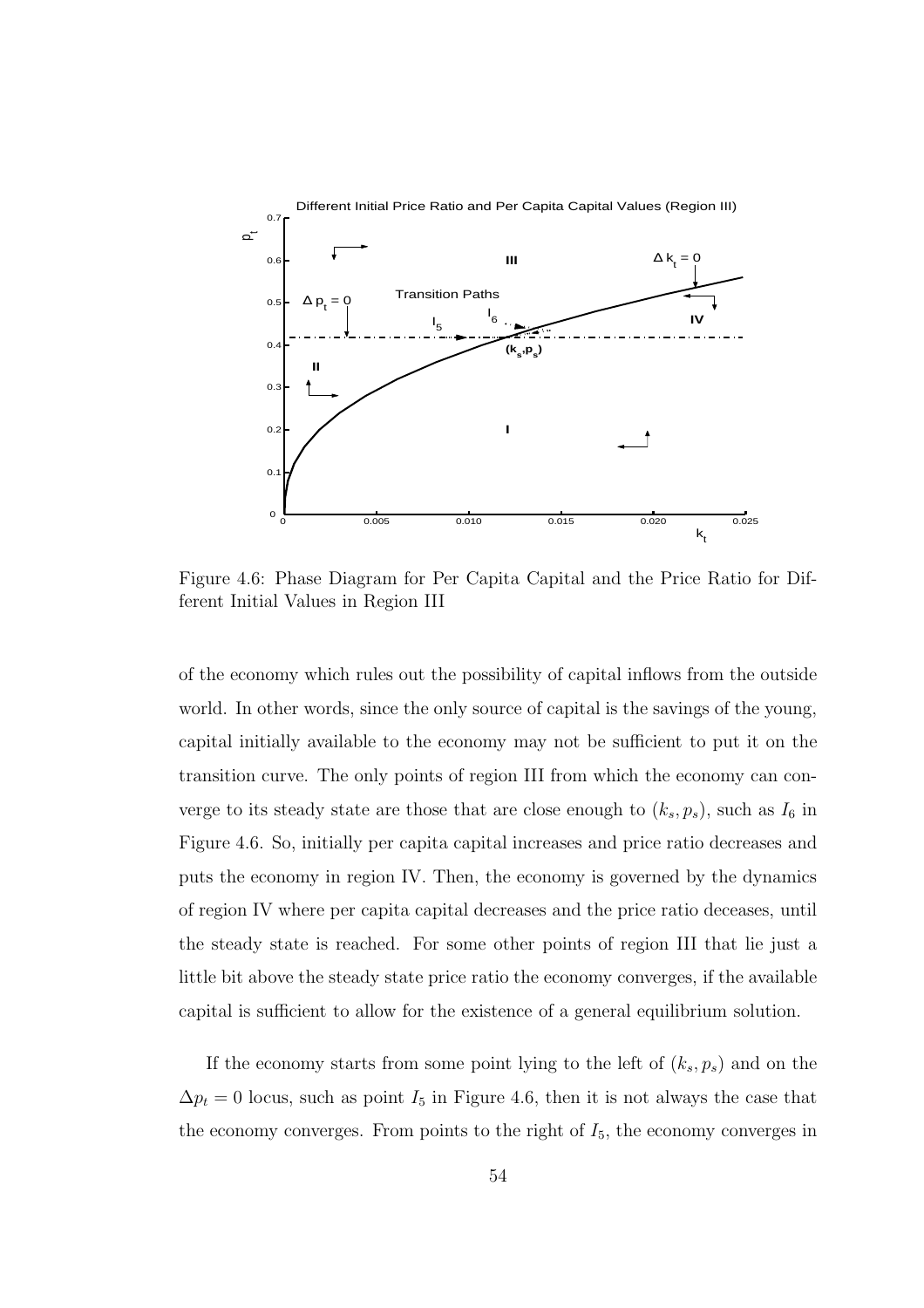a one period move to the steady state. From points to the left of  $I_5$ , on the other hand, the economy can not converge since the available capital is not sufficient and there are no additional means of accumulating extra capital. Hence, the economy gets stuck in its initial conditions where a general equilibrium solution does not exist.



Figure 4.7: Phase Diagram for Per Capita Capital and the Price Ratio for Different Initial Values in Region IV

If the economy starts from a point in region IV, such as point  $I_8$  or  $I_9$  in Figure 4.7, then the economy moves gradually towards the steady state solution by a decrease in both the price ratio and per capita capital. In fact, for all points of region IV, the economy converges to the steady state solution. In fact, in this region more capital is available than enough to have producers maximizing profits, consumers maximizing utility and markets cleared.

If the economy starts from some point lying to the right of  $(k_s, p_s)$  and on the  $\Delta p_t = 0$  locus, such as point  $I_7$  in Figure 4.7, then it is always the case that the economy converges to the steady state, since there is already enough capital.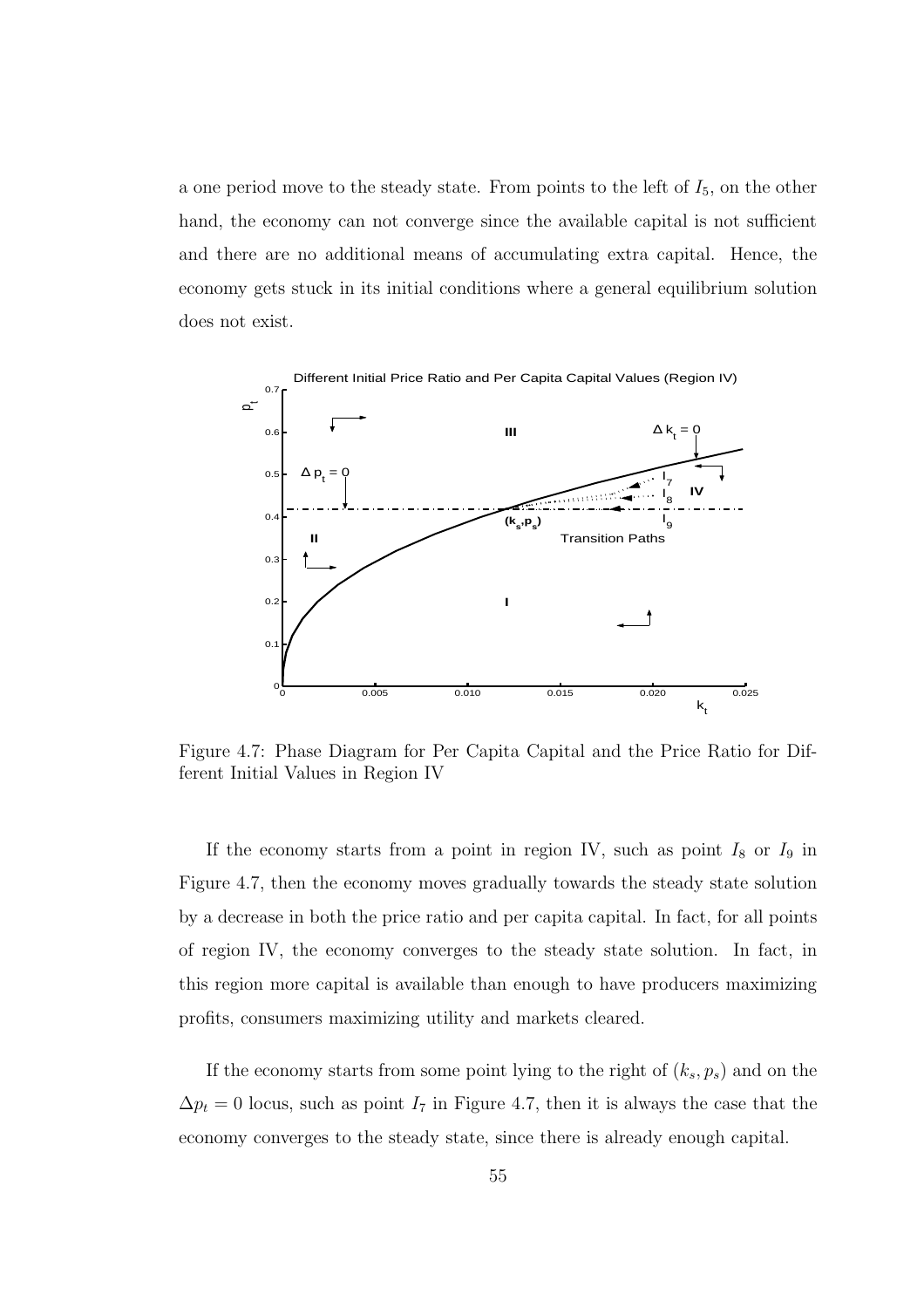Returning to the numerical values we considered in Table4.1, the time paths of per capita capital and the price ratio are given in Figure 4.8. As it is clearly seen, per capita capital starts increasing until stabilizing at its steady state magnitude. A similar observation holds for the price ratio.



Figure 4.8: Time Paths for Per Capita Capital and the Price Ratio

Table 4.3: Steady State of  $k$  and  $p$ 

| Nυ |                                           |  |
|----|-------------------------------------------|--|
|    | $0.0010$   $0.2000$   $0.0120$   $0.4187$ |  |

The long-run equilibrium magnitude of per capita capital and the price ratio for this numerical example are given in Table 4.3.

The time paths of the rental and wage rates are given in Figure 4.9. Since per capita capital is increasing, it is expected that the rental rate will be decreasing and the wage rate will be increasing. This is exactly what is observed from Figure 4.9.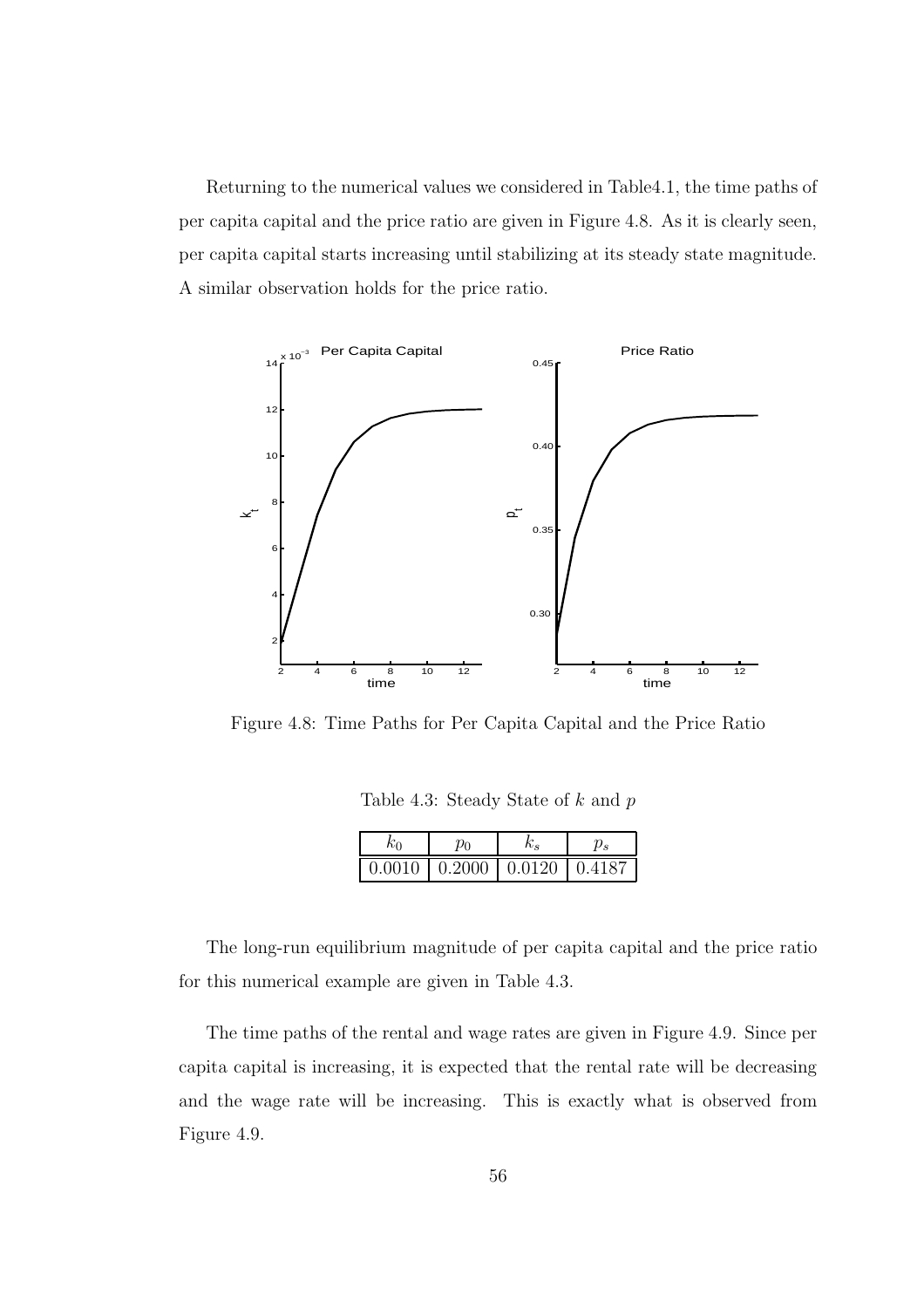

Figure 4.9: Time Paths for the Rental Rate and the Wage Rate

The long-run equilibrium factor prices are given in Table 4.4.

Table 4.4: Equilibrium Factor Prices

|                | $w_{s}$ |  |
|----------------|---------|--|
| $3.58^{\circ}$ | 0.0697  |  |

Hence, the rental rate is clearly seen to be decreasing over time until converging to its steady state value, whereas the wage rate follows an increasing path over time until stabilizing at its steady state value.

The time paths of the first period consumption are given in Figure 4.10. The consumption of both goods are increasing over time until the steady state is reached. Thus, during the transition to the steady state, each new generation enjoys more of both goods to consume during the first period of their lives. The time paths of second period consumption of both goods are given in Figure 4.10. Similarly to the case with first period consumption, it can be noted that each new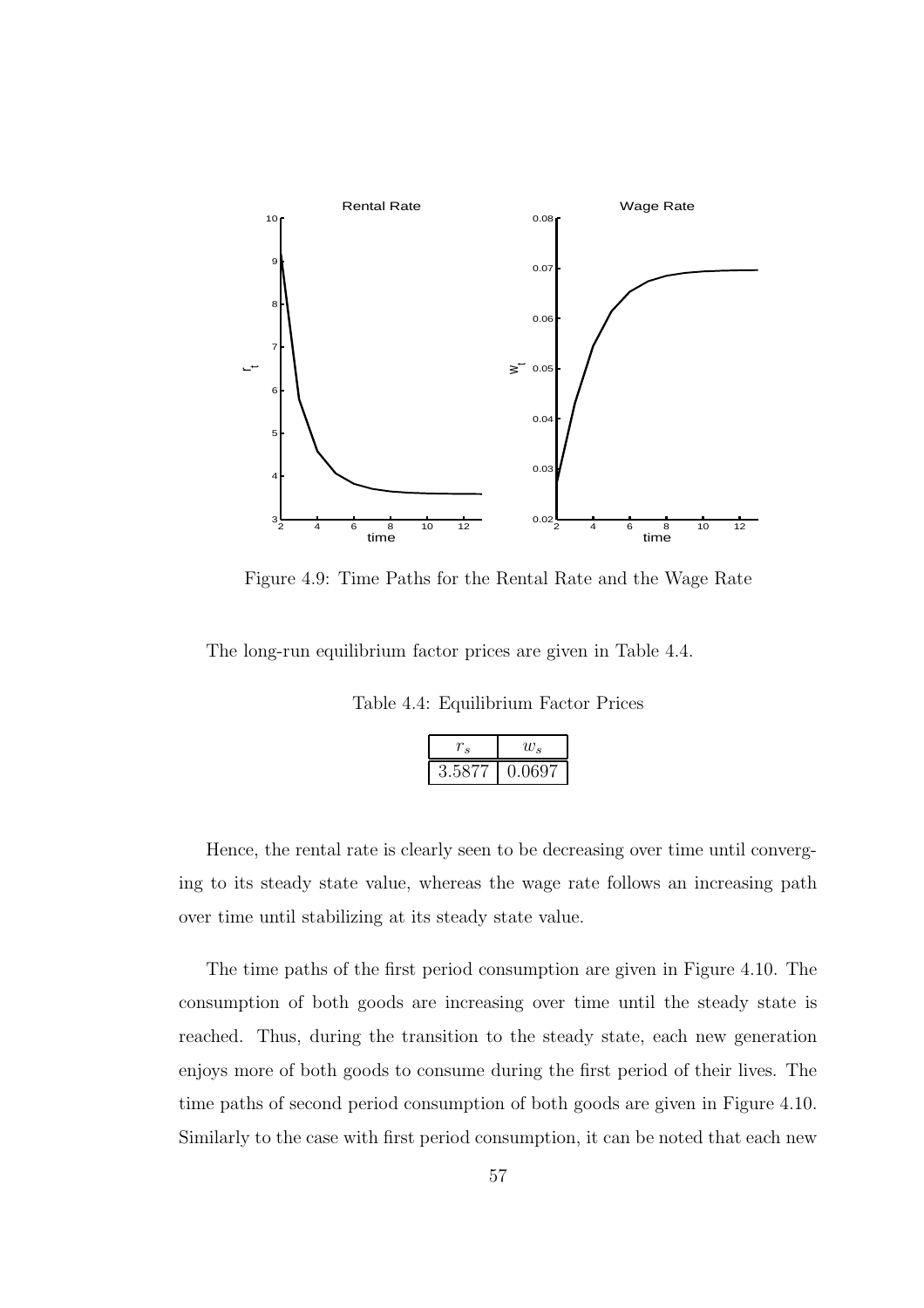generation enjoys a higher consumption of each good during their second period of life, until the steady state is reached. Whether future generations are at least as well off as the current generations depends on the position of the economy while moving to the steady state.



Figure 4.10: Time Paths for Per Capita Consumptions

If the steady state is still far to be reached, then the new generation is strictly better off than the previous generation in terms of the amount of the commodities consumed. If the steady state is already reached, then the future generation will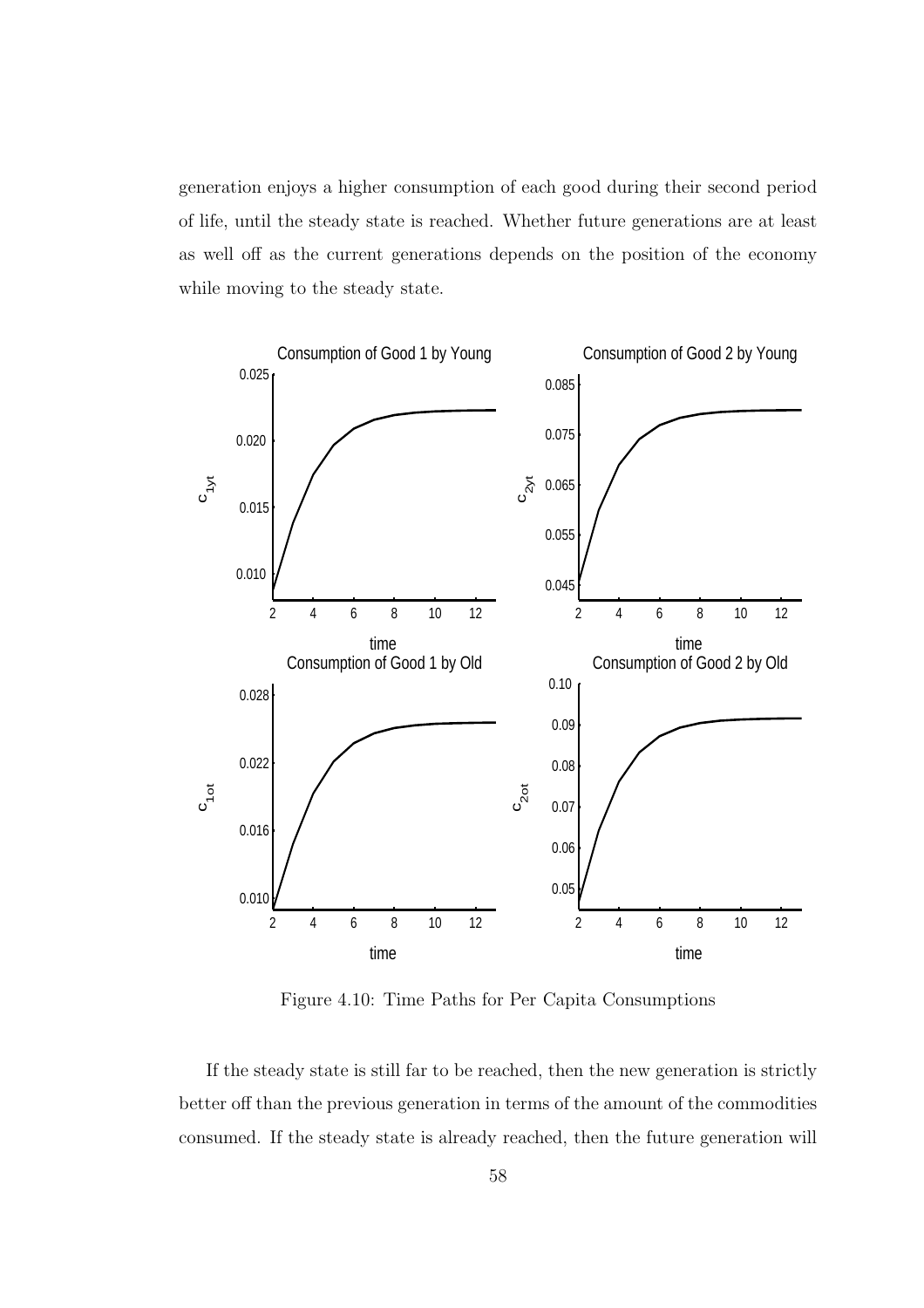enjoy the same level of consumption as the previous one. This fact is obviously captured by the individual's life time utility too.



Figure 4.11: Time Path for the Individual's Utility

As it can be seen from Figure 4.11, the time path of the individual's utility is steadily rising over time until the steady state is reached after which all generations face the same welfare level.

Table 4.5: Equilibrium Real Per Capita Consumptions

| $c_{1us}$ | $c_{2us}$ | $c_{1os}$                                                             | $c_{2os}$ |  |
|-----------|-----------|-----------------------------------------------------------------------|-----------|--|
|           |           | $\mid$ 0.0223 $\mid$ 0.0799 $\mid$ 0.0256 $\mid$ 0.0916 $\mid$ 0.0493 |           |  |

The long-run equilibrium of real per capita consumptions of each good and utility are given in Table 4.5.

In the long-run, per capita magnitudes of all variables would be constant but, the levels of the variables would grow at a constant rate that is equal to population growth rate, n. On the balanced growth path, capital stock as well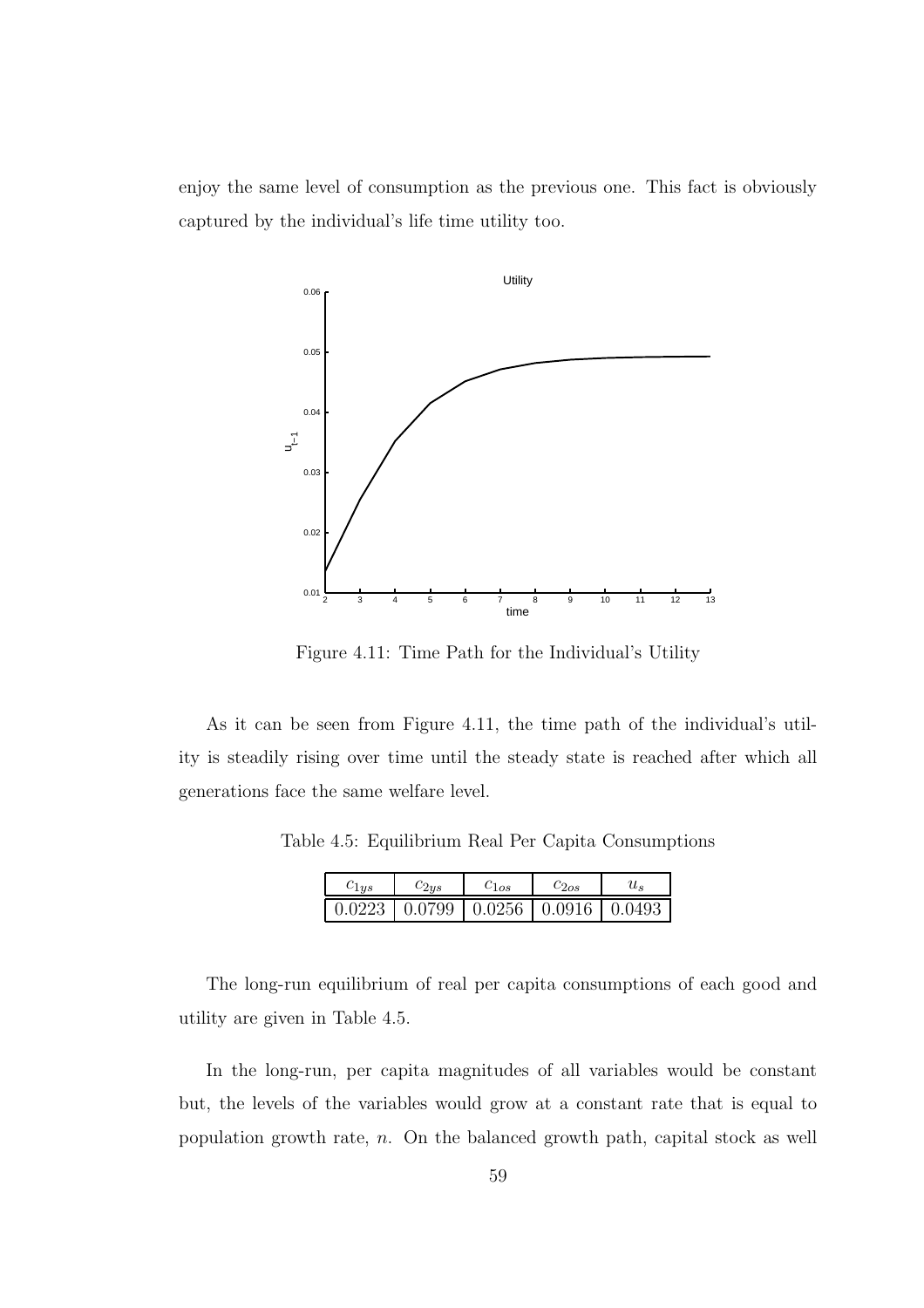as total output grow at this natural growth rate of population. Similarly, on the steady state, the total consumption of both goods grow at the population growth rate. The growth rate of total capital stock, total output, and total consumption of each good are plotted in Figure 4.12.



Figure 4.12: Total Capital Stock and Output Growth Rates

It is clearly displayed that all these variables initially grow at a high rate as the economy starts moving from its initial conditions. However, the rate at which the levels of the variables grow, decreases as the economy moves along its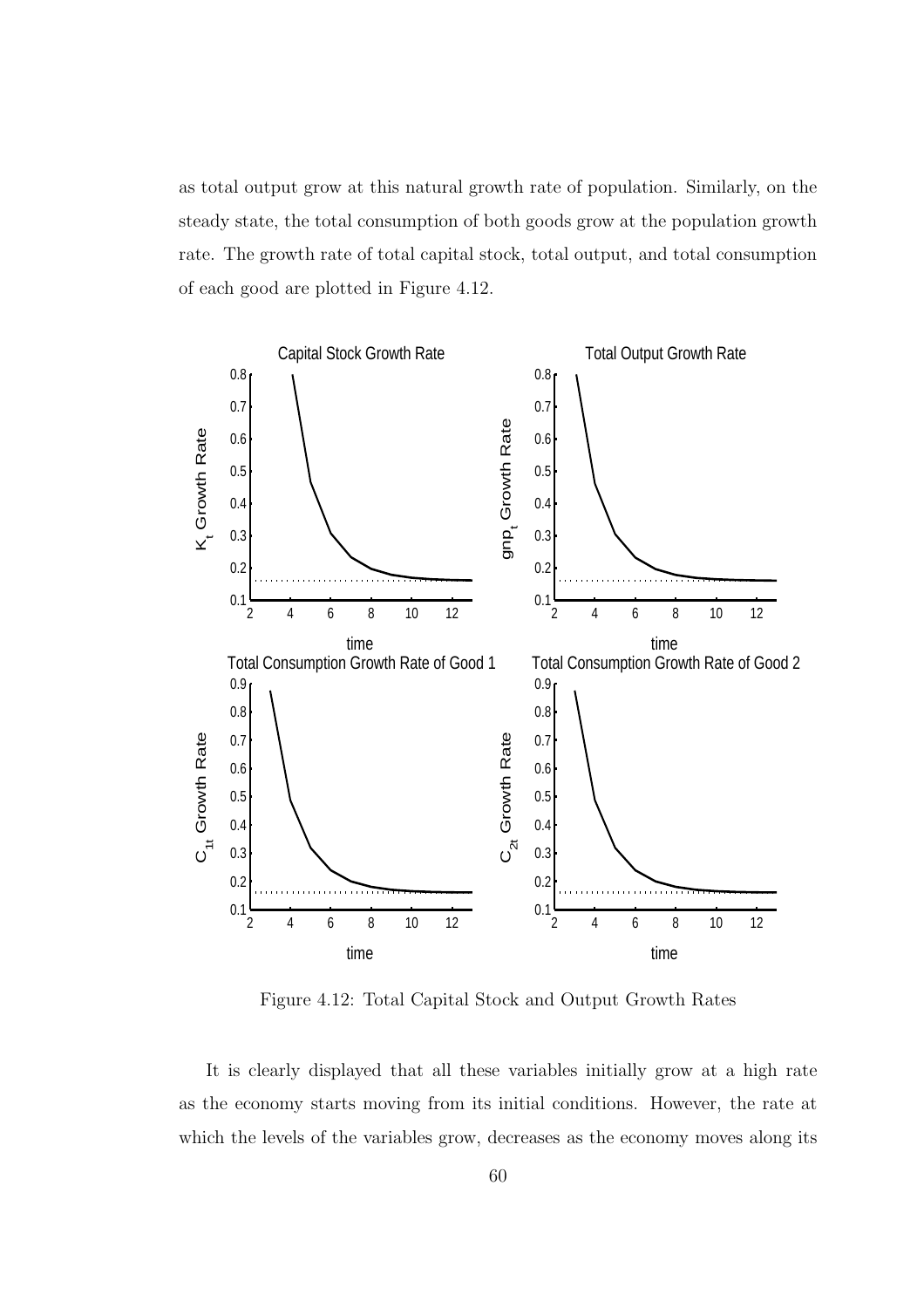transition path until it settles at the natural rate of growth which is equal to the population growth rate.

# 4.1 The Effect of an Increase in the Population Growth Rate on Long-Run Equilibrium

The effect of population growth rate on  $\Delta k_t = 0$  and  $\Delta p_t = 0$  loci is plotted in Figure 4.13.



Figure 4.13: The Effects of an Increase in the Population Growth Rate

To create the plots in this figure, we consider first an economy with zero population growth rate that is on its long-run equilibrium, i.e., at point  $E - 0$ . Then, we suppose that that there is a permanent increase in the population growth rate to  $n = 0.16$ .

Initially, the economy is at point  $E_0$  in Figure 4.13. As a result of the increase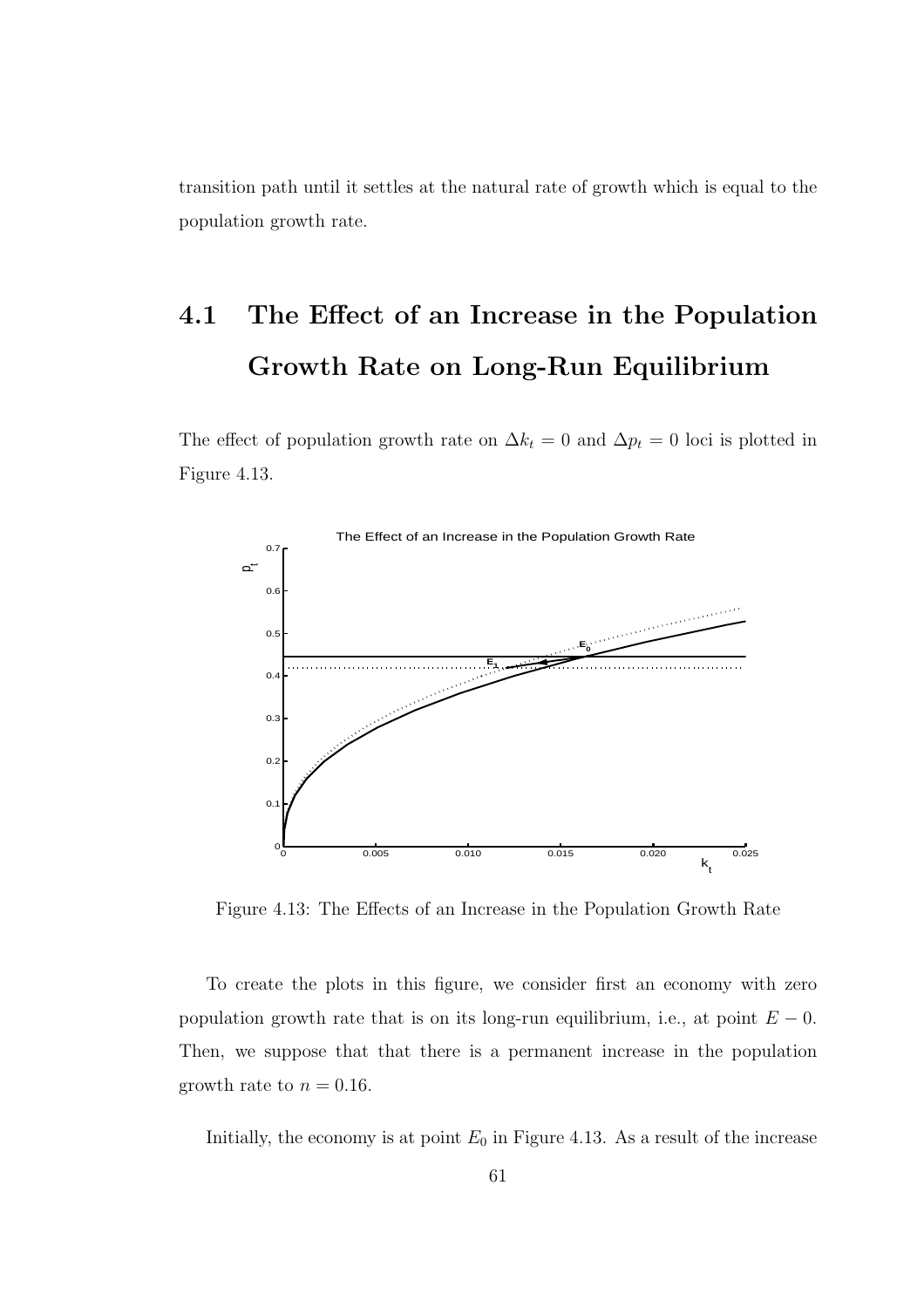in the population growth rate both  $\Delta k_t = 0$  and  $\Delta p_t = 0$  loci are affected.  $\Delta k_t = 0$  locus moves up and the  $\Delta p_t = 0$  locus moves down resulting in a lower long-run equilibrium given by point  $E_1$ . The path followed by the economy moving from  $E_0$  to  $E_1$  is also plotted in Figure 4.13. The price ratio as well as per capita capital decrease gradually until reaching lower long-run equilibrium values. This establishes that a permanent increase in the population growth rate leads in the long-run to lower equilibrium magnitude of per capita capital and the price ratio.

### 4.2 The Effect of an Increase in the Saving Rate



The effect of a permanent increase in the saving rate is given in Figure 4.14.

Figure 4.14: The Effects of an Increase in the Saving Rate

First, we consider our positive population growth rate  $(n = 0.16)$  economy on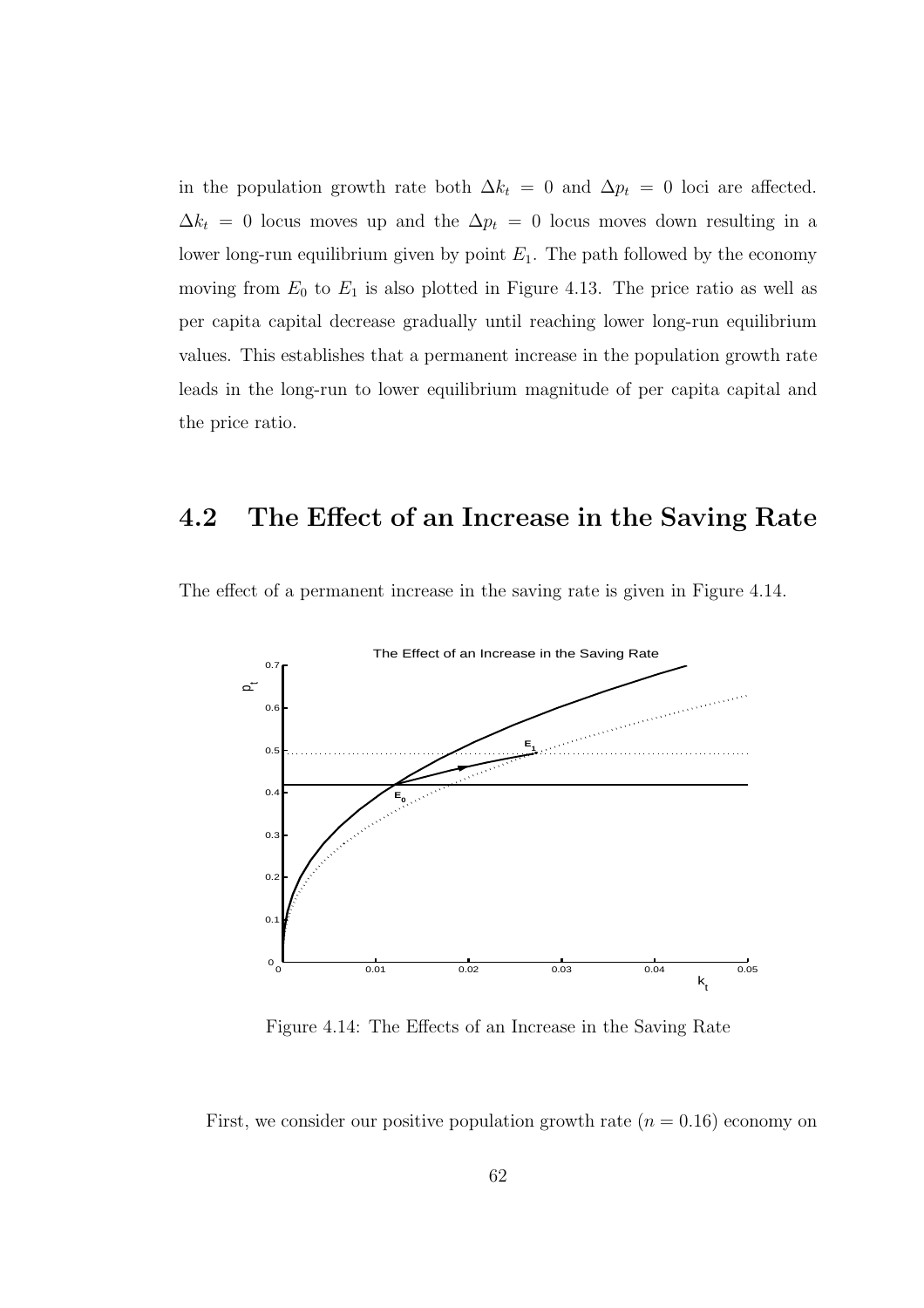its balanced growth path, and suppose that there is a permanent increase in the saving rate. That is, a decrease in the parameter  $\mu$ . Initially,  $\mu_0 = 0.8$  (saving rate = 0.2), and suppose that  $\mu_1$  becomes equal to 0.7 (saving rate = 0.3).

Initially, the economy is on point  $E_0$  in Figure 4.14. As a result of an increase in the saving rate, both  $\Delta k_t = 0$  and  $\Delta p_t = 0$  loci are affected.

 $\Delta k_t = 0$  locus pivots down and  $\Delta p_t = 0$  locus shifts up, resulting in a higher intersection point given by  $E_1$ . While our economy's initial endowments and initial price ratio are given by point  $E_0$ , at the time of the increase in the saving rate its dynamics are now governed by the new  $\Delta k_t = 0$  and  $\Delta p_t = 0$  loci. Under these circumstances,  $k$  and  $p$  rise gradually to their new balanced growth path values given by  $E_1$  at higher than their values on the original balanced growth path given by  $E_0$ , implying that a permanent increase in the saving rate leads in the long-run to higher equilibrium magnitude of per capita capital and the price ratio.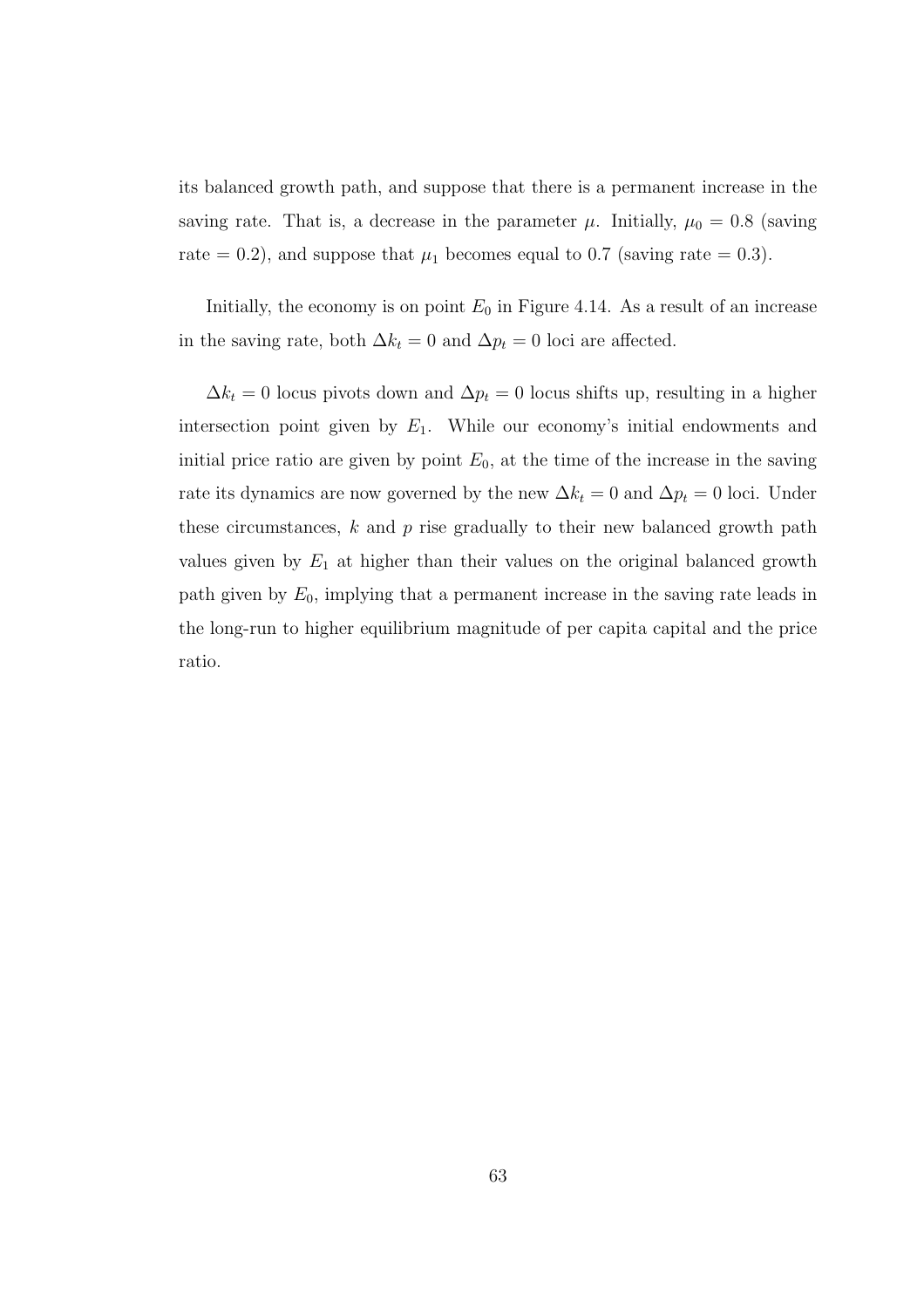# CHAPTER V

### POPULATION GROWTH RATE DIFFERENCES

This chapter looks into the role that the differences in the population growth rates across nations could play as a determinant of long-run comparative advantages, and discusses the validity of welfare predictions of the static HO model in the long-run.

The effect of population growth rate,  $n$ , on steady state magnitudes of key variables is identified, by examining long-run closed form solutions of the autarkic economy. Simulation exercises are also performed to have an idea about the time paths of the model variables for specific model parameter values.

Remembering that the equilibrium steady state price ratio  $p_s$  is given by

$$
p_s = \Phi^{\frac{\alpha - \beta}{1 - \alpha}},\tag{5.1}
$$

where

$$
\Phi = \frac{\phi_4 - \phi_3}{\phi_1 + \phi_2},
$$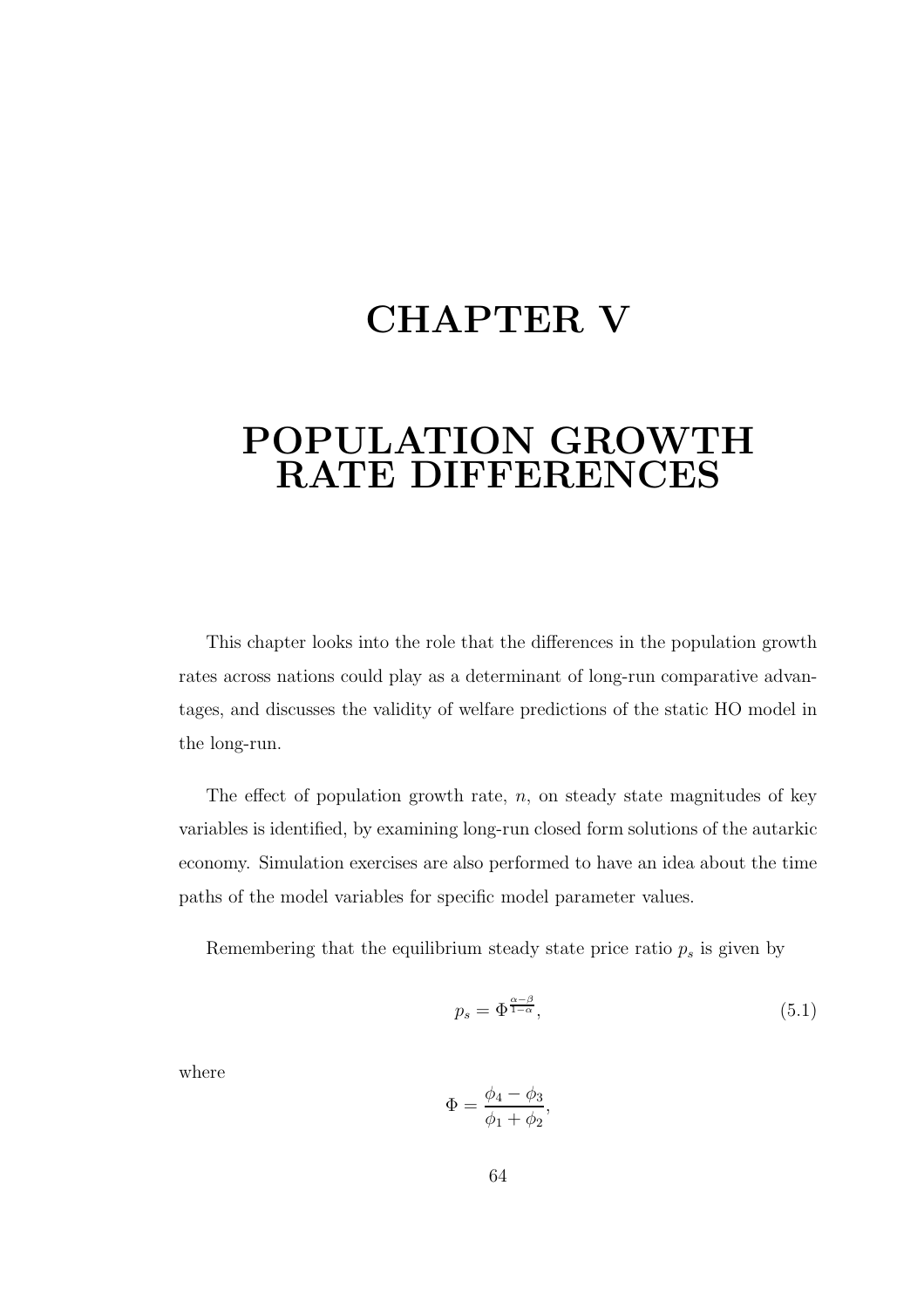the long-run closed form solutions for the steady state per capita magnitudes are obtained as

$$
k_s = \phi_4 \Phi^{\frac{\alpha}{1-\alpha}}, \tag{5.2}
$$

$$
w_s = (1 - \alpha)\epsilon^{\alpha} \Phi^{\frac{\alpha}{1 - \alpha}}, \tag{5.3}
$$

$$
r_s = \alpha \epsilon^{\alpha - 1} \frac{1}{\Phi}.
$$
\n
$$
(5.4)
$$

$$
x_{1s} = \frac{\delta \bar{l}}{\delta - \epsilon} \epsilon^{\alpha} \Phi^{\frac{\beta}{1-\alpha}} + \frac{1}{\delta - \epsilon} \delta^{\beta} \phi_4 \Phi^{\frac{2\alpha - 1}{1-\alpha}}
$$
(5.5)

$$
x_{2s} = -\frac{\epsilon \bar{l}}{\delta - \epsilon} \delta^{\beta} \Phi^{\frac{\beta}{1-\alpha}} + \frac{1}{\delta - \epsilon} \delta^{\beta} \phi_4 \Phi^{\frac{\alpha+\beta-1}{1-\alpha}}
$$
(5.6)

$$
c_{1ys} = \mu\theta(1-\alpha)\bar{l}\epsilon^{\alpha}\Phi^{\frac{\alpha}{1-\alpha}}, \qquad (5.7)
$$

$$
c_{2ys} = \mu (1 - \theta)(1 - \alpha)\bar{l}\epsilon^{\alpha}\Phi^{\frac{\beta}{1 - \alpha}}, \qquad (5.8)
$$

$$
c_{1os} = 1 - \mu)\theta(1 - \alpha)\bar{l}\epsilon^{\alpha}(1 + \alpha\epsilon^{\alpha - 1}\frac{1}{\Phi})\Phi^{\frac{\alpha}{1 - \alpha}}, \qquad (5.9)
$$

$$
c_{2os} = (1 - \mu)(1 - \theta)(1 - \alpha)\bar{l}\epsilon^{\alpha}(1 + \alpha \epsilon^{\alpha - 1}\frac{1}{\Phi})\Phi^{\frac{\beta}{1 - \alpha}}.
$$
 (5.10)

# 5.1 The Effect of the Population Growth Rate on the Long-run Model Variables

Corollary 1 The equilibrium price ratio,  $p_s$ , is decreasing in the population growth rate n, if the relatively capital-intensive sector is sector 1, and is increasing in the population growth rate, if it is sector 2.

The effect of the population growth rate  $n$  on the steady state price ratio is given by

$$
\frac{\partial p_s}{\partial n} = \left( \frac{\alpha - \beta}{1 - \alpha} \right) \Phi^{\frac{\alpha - \beta}{1 - \alpha} - 1} \frac{\partial \Phi}{\partial n}.
$$
\n(5.11)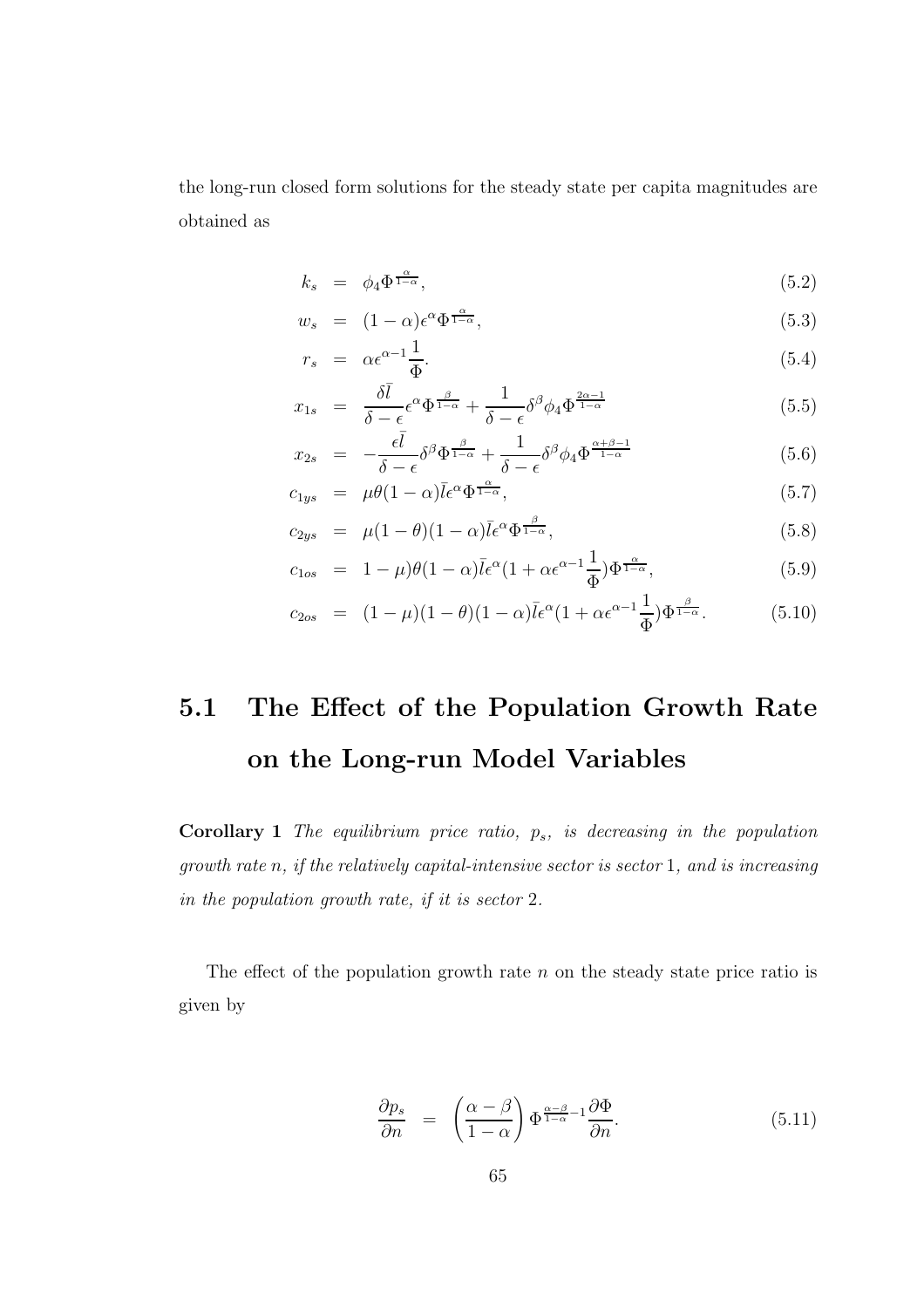In order to evaluate the sign of the above expression, we need to find out the sign of  $\frac{\partial \Phi}{\partial n}$ .

First of all,

$$
\phi_4 - \phi_3 = \frac{1}{1+n}(1-\mu)(1-\beta)\overline{l}(\delta^{\beta} - (1-\theta)\beta(\delta - \epsilon)\delta^{\beta-1}),
$$
  

$$
\phi_1 + \phi_2 = (1-\theta)(1-\beta)\overline{l}(\delta - \epsilon)\left(\mu + \frac{1-\mu}{1+n}\right) + \epsilon\overline{l}.
$$

So,

$$
\Phi = \frac{\phi_4 - \phi_3}{\phi_1 + \phi_2} = \frac{(1 - \mu)(1 - \beta)\bar{l}(\delta^{\beta} - (1 - \theta)\beta(\delta - \epsilon)\delta^{\beta - 1})}{(1 + n)((1 - \theta)(1 - \beta)\bar{l}(\delta - \epsilon)(\mu + \frac{1 - \mu}{1 + n}) + \epsilon\bar{l})}
$$

$$
= \frac{(1 - \mu)(1 - \beta)\delta^{\beta}[1 - (1 - \theta)\beta(1 - \frac{\epsilon}{\delta})]}{(1 - \theta)(1 - \beta)(\delta - \epsilon)(1 + n\mu) + (1 + n)\epsilon}.
$$

Taking the derivative of the above with respect to  $n$  results in

$$
\frac{\partial \Phi}{\partial n} = \frac{-(1-\mu)(1-\beta)\delta^{\beta}[1-(1-\theta)\beta(1-\frac{\epsilon}{\delta})][(1-\theta)(1-\beta)(\delta-\epsilon)\mu+\epsilon]}{[(1-\theta)(1-\beta)(\delta-\epsilon)(1+n\mu)+(1+n)\epsilon]^{2}}
$$

$$
= \frac{-(1-\mu)(1-\beta)\frac{\delta^{\beta}}{\epsilon}[1-(1-\theta)\beta(1-\frac{\epsilon}{\delta})][(1-\theta)(1-\beta)(\frac{\delta}{\epsilon}-1)\mu+1]}{[(1-\theta)(1-\beta)(\frac{\delta}{\epsilon}-1)(1+n\mu)+(1+n)]^{2}}.
$$

Since the denominator of the above expression is positive, we need to find out the sign of the numerator. Now, given the first expression between the squared brackets in the numerator

$$
1 - (1 - \theta)\beta(1 - \frac{\epsilon}{\delta}) = 1 - \frac{(1 - \theta)(\beta - \alpha)}{(1 - \alpha)}.
$$

We have

$$
\frac{\beta-\alpha}{1-\alpha}<1,
$$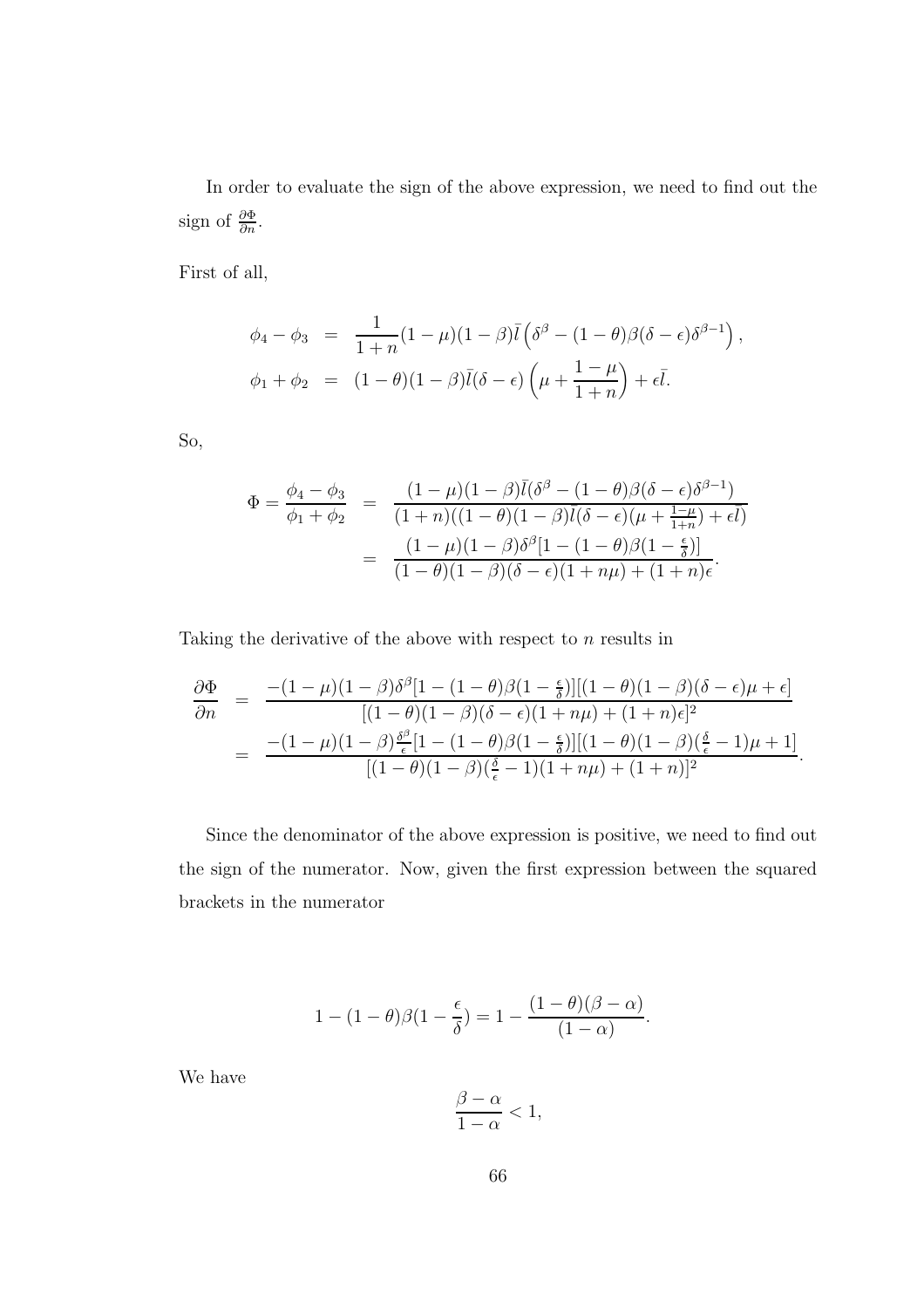and

$$
0<1-\theta<1.
$$

So, multiplying the previous inequality by the above results in

$$
\frac{(1-\theta)(\beta-\alpha)}{(1-\alpha)} < (1-\theta) < 1.
$$

Thus,

$$
0<1-\frac{(1-\theta)(\beta-\alpha)}{1-\alpha}.
$$

Similarly, the second expression between the squared brackets in the numerator is

$$
(1 - \theta)(1 - \beta)\left(\frac{\delta}{\epsilon} - 1\right)\mu + 1 = (1 - \theta)(\beta - \alpha)\frac{\mu}{\alpha} + 1. \tag{5.12}
$$

Since

$$
0<\beta<1,
$$

and

$$
0 < \alpha < 1,
$$

we have

$$
-\alpha < \beta - \alpha < 1 - \alpha.
$$

We also have

$$
0<(1-\theta)\frac{\mu}{\alpha}.
$$

So, multiplying the sides of the previous inequality by the above results in

$$
-\alpha(1-\theta)\frac{\mu}{\alpha}<(\beta-\alpha)(1-\theta)\frac{\mu}{\alpha}.
$$

Thus,

$$
-(1-\theta)\mu < (1-\theta)(\beta-\alpha)\frac{\mu}{\alpha}.
$$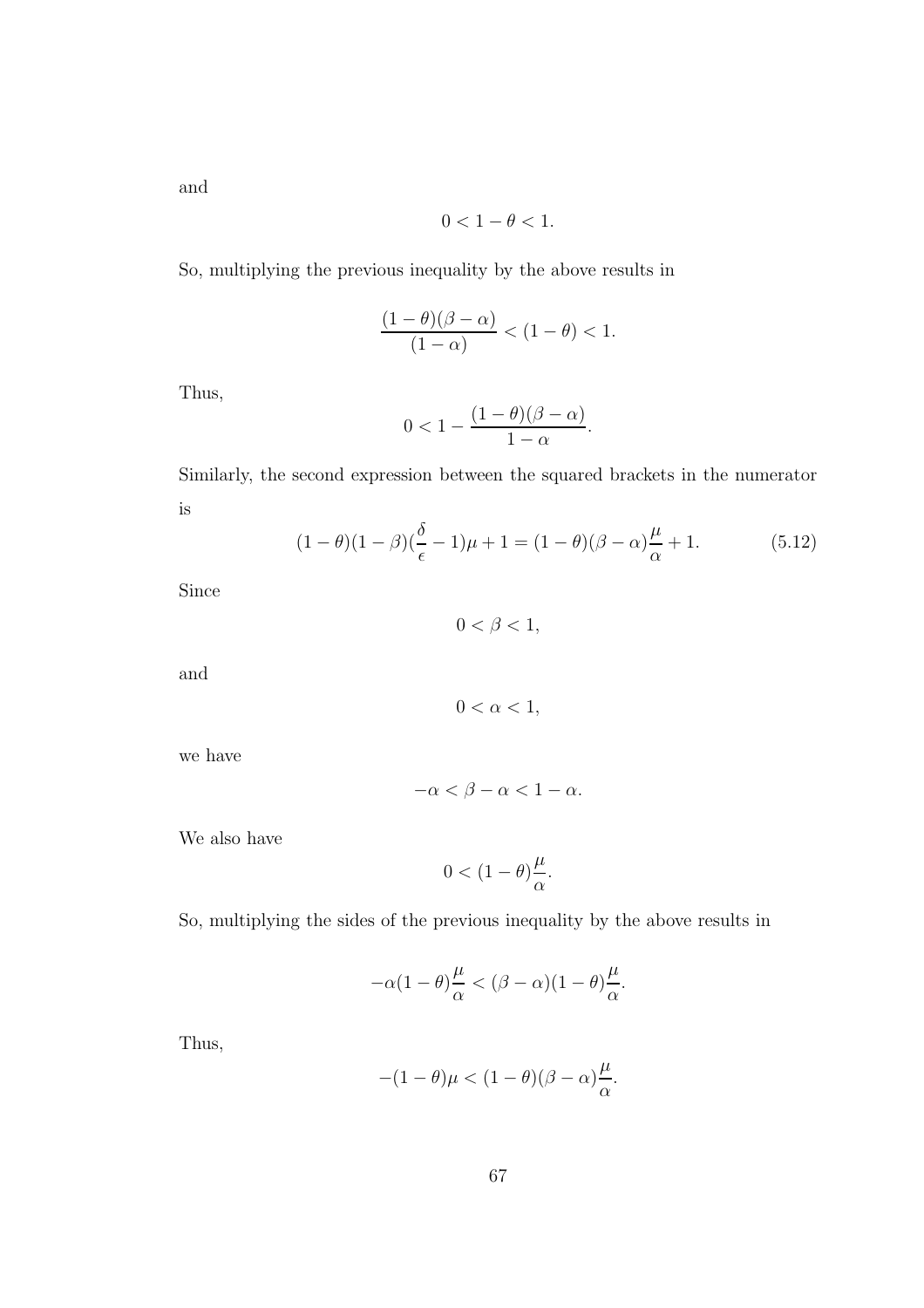But since

$$
(1 - \theta)\mu < 1,
$$

we obtain

$$
0<(1-\theta)(\beta-\alpha)\frac{\mu}{\alpha}+1,
$$

establishing that

$$
\frac{\partial \Phi}{\partial n} < 0.
$$

Now, the sign of  $\frac{\partial p_s}{\partial n}$  depends on the sign of  $-\left(\frac{\alpha-\beta}{1-\alpha}\right)$  $\frac{\alpha-\beta}{1-\alpha}$ . Therefore,

$$
\frac{\partial p_s}{\partial n} \begin{cases} < 0 \quad \text{for } \alpha > \beta \\ > 0 \quad \text{for } \alpha < \beta. \end{cases} \tag{5.13}
$$

Thus, the equilibrium price of a good decreases with  $n$ , if the production of that good is relatively labor-intensive, and increases, if the production of that good is relatively capital-intensive. This implies that countries with a rapidly growing population will have a relative cost advantage in the production of laborintensive commodities, whereas countries with a slowly growing population will have a relative cost advantage in the production of capital-intensive commodities. In other words, if we start with two countries/regions that are identical in every respect except the population growth rates, the high(low) population growth ratecountry will become labor-(capital-)abundant over time, and have a comparative advantage/specialise in the production of labor-(capital) intensive commodity, just as predicted by the HO model.

**Corollary 2** The steady state magnitudes of per capita capital,  $k_s$ , and the wage rate,  $w_s$ , are decreasing in the population growth rate n, whereas that of the rental rate,  $r_s$ , is increasing in the population growth rate n.

The effect of the population growth rate  $n$  on the steady state per capita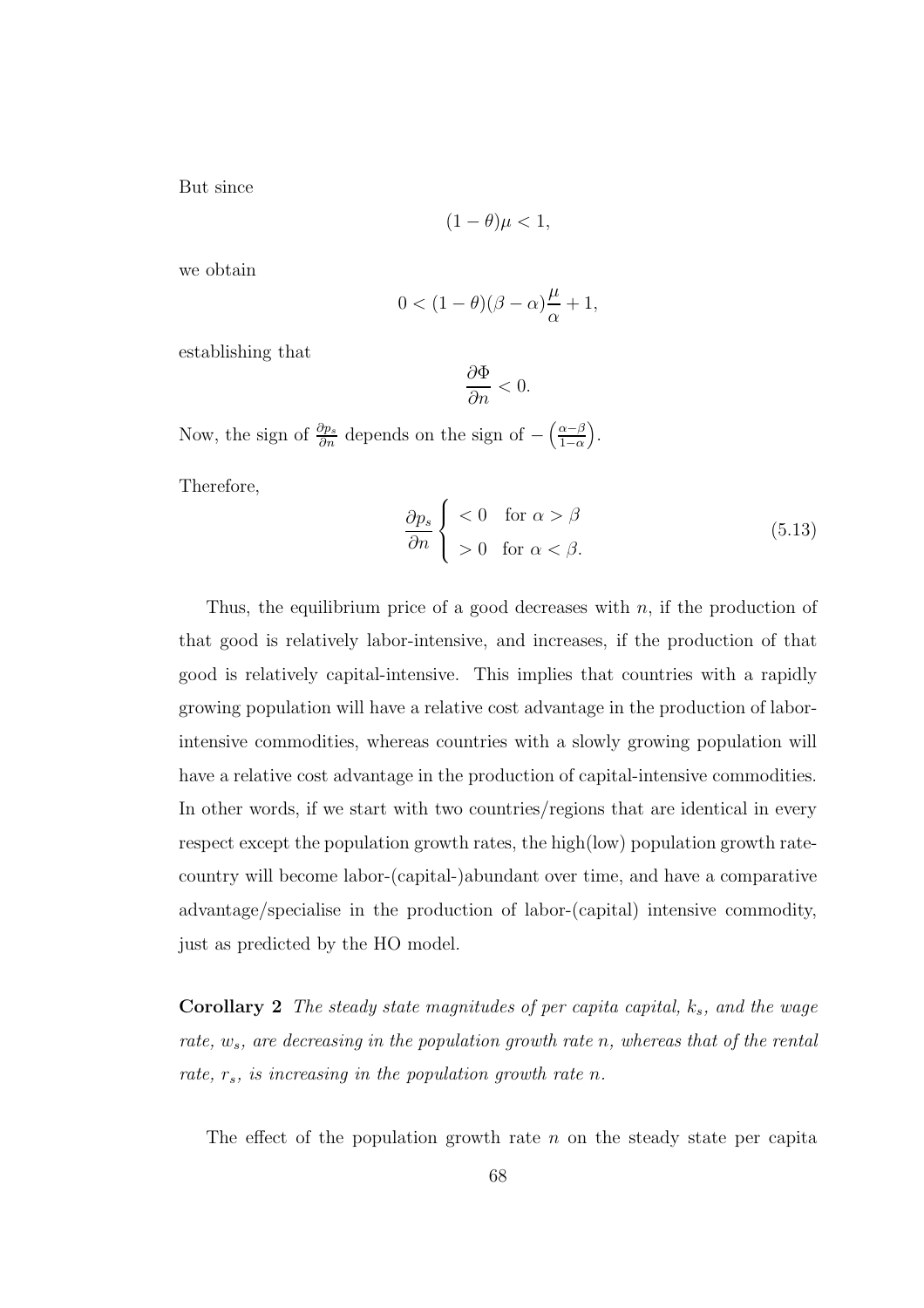capital is

$$
\frac{\partial k_s}{\partial n} = \Phi^{\frac{\alpha}{1-\alpha}} \frac{\partial \phi_4}{\partial n} + \phi_4 \left( \frac{\alpha}{1-\alpha} \right) \Phi^{\frac{\alpha}{1-\alpha} - 1} \frac{\partial \Phi}{\partial n}.
$$
 (5.14)

Since

$$
\frac{\partial \phi_4}{\partial n} = -\frac{\phi_4}{1+n} \quad < \quad 0,
$$

and since

$$
\Phi > 0,
$$
  

$$
\frac{\partial \Phi}{\partial n} < 0.
$$

Then,

$$
\frac{\partial k_s}{\partial n} < 0
$$

So, the prediction of the neoclassical economic growth models by Solow (1956), Swan (1956) and in particular the one-sector OLG model by Diamond (1965) concerning the population growth rate is also captured by our two-sector model.

The effect of the population growth rate  $n$  on the steady state wage rate is

$$
\frac{\partial w_s}{\partial n} = (1 - \alpha)\epsilon^{\alpha} \left(\frac{\alpha}{1 - \alpha}\right) \Phi^{\frac{\alpha}{1 - \alpha} - 1} \frac{\partial \Phi}{\partial n}
$$
(5.15)

Then,

$$
\frac{\partial w_s}{\partial n} < 0.
$$

Thus, low-population growth countries tend to have a higher wage rate than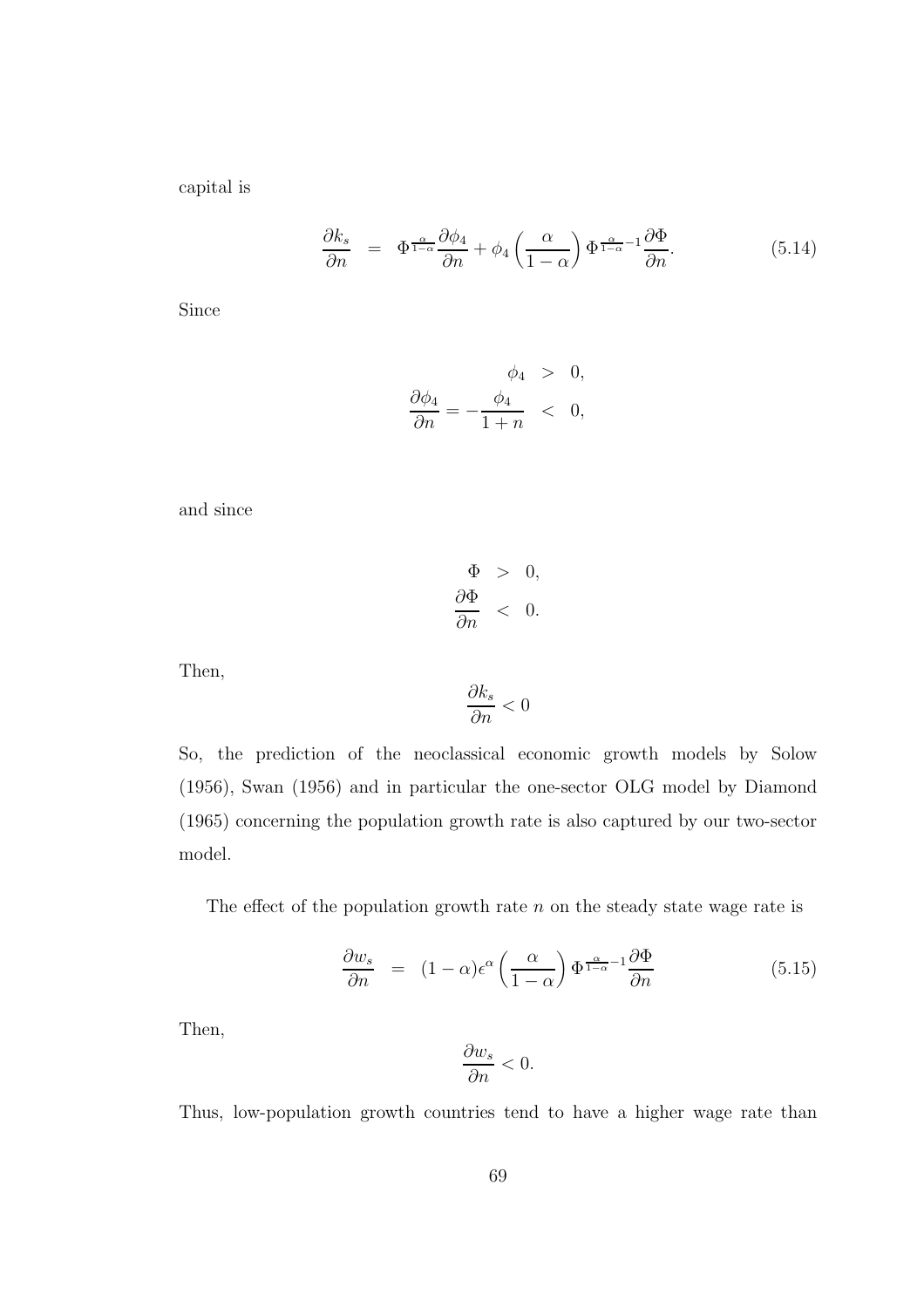high-population growth countries, explaining why they would have a comparative disadvantage in the production of labor-intensive commodities. This also implies that unequal population growth rates could induce labor-migration from high- to low-population growth nations in the absence of barriers to labor mobility.

The effect of the population growth rate  $n$  on the steady state rental rate is

$$
\frac{\partial r_s}{\partial n} = \alpha \epsilon^{\alpha - 1} \frac{\partial}{\partial n} \left( \frac{1}{\Phi} \right). \tag{5.16}
$$

In order to find out the sign of the above expression, we need to look at the sign of  $\frac{\partial}{\partial n} \left( \frac{1}{\Phi} \right)$  $\frac{1}{\Phi}$ .

We have

$$
\frac{1}{\Phi} = \frac{(1-\theta)(1-\beta)(\delta-\epsilon)(1+n\mu) + (1+n)\epsilon}{(1-\mu)(1-\beta)\delta^{\beta}[1-(1-\theta)\beta(1-\frac{\epsilon}{\delta})]}
$$
(5.17)

So,

$$
\frac{\partial}{\partial n} \left( \frac{1}{\Phi} \right) = \frac{\left[ (1 - \theta)(1 - \beta)(\delta - \epsilon)\mu + \epsilon \right] (1 - \mu)(1 - \beta)\delta^{\beta} [1 - (1 - \theta)\beta(1 - \frac{\epsilon}{\delta})]}{\left[ (1 - \mu)(1 - \beta)\delta^{\beta} (1 - (1 - \theta)\beta(1 - \frac{\epsilon}{\delta})) \right]^{2}}
$$
\n
$$
= \frac{\epsilon [(1 - \theta)(1 - \beta)(\frac{\delta}{\epsilon} - 1)\mu + 1]}{(1 - \mu)(1 - \beta)\delta^{\beta} [1 - (1 - \theta)\beta(1 - \frac{\epsilon}{\delta})]}
$$

It was previously shown that

$$
(1 - \theta)(1 - \beta)(\frac{\delta}{\epsilon} - 1)\mu + 1 = (1 - \theta)(\beta - \alpha)\frac{1}{\alpha}\mu + 1 > 0
$$

and

$$
1 - (1 - \theta)\beta(1 - \frac{\epsilon}{\delta}) = 1 - \frac{(1 - \theta)(\beta - \alpha)}{1 - \alpha} > 0.
$$

In fact,

$$
\frac{\partial}{\partial n}\left(\frac{1}{\Phi}\right) \;\;=\;\;-\frac{1}{\Phi^2}\frac{\partial\Phi}{\partial n}.
$$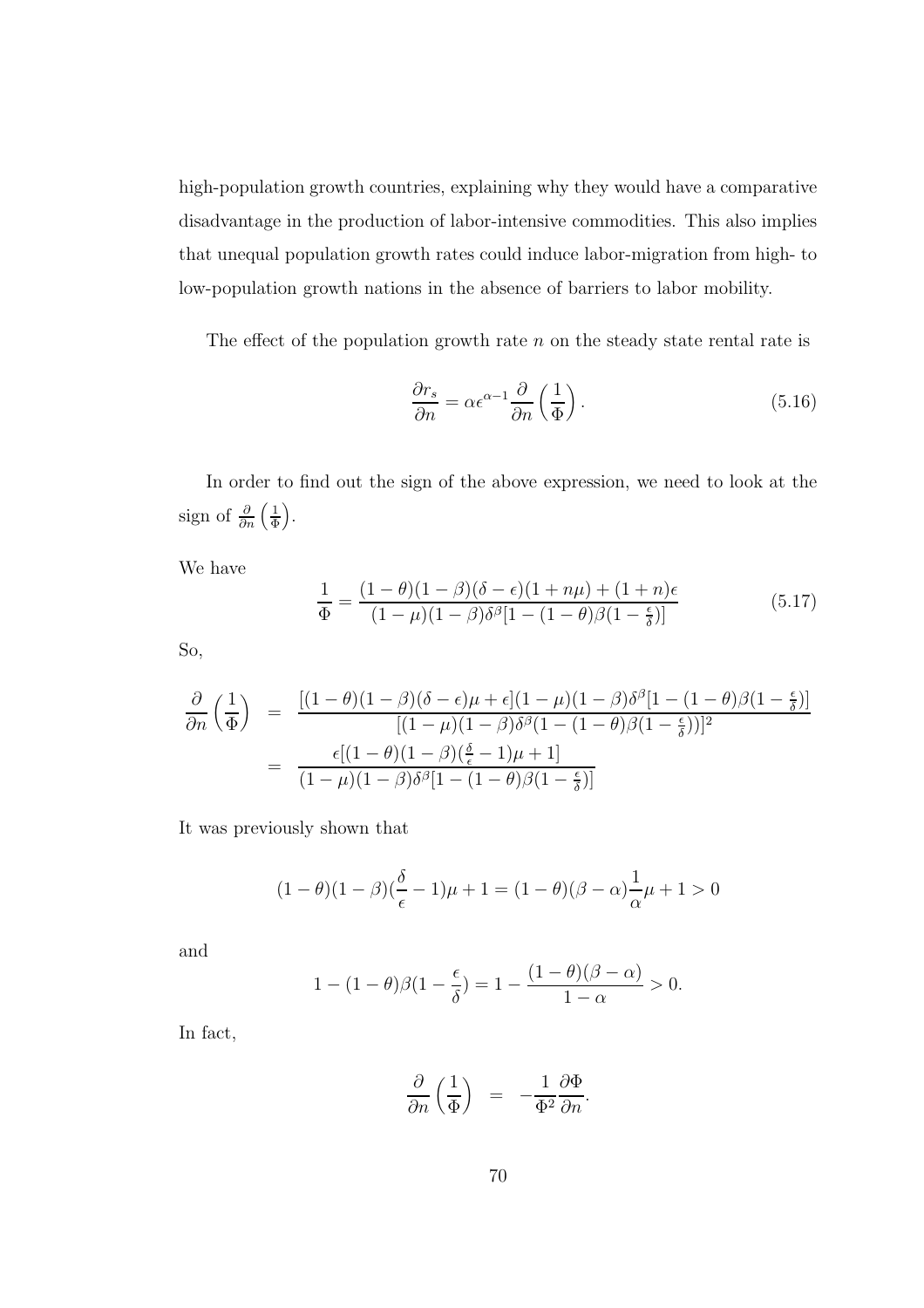Hence,

$$
\frac{\partial}{\partial n}\left(\frac{1}{\Phi}\right) > 0.
$$

Thus,

$$
\frac{\partial r_s}{\partial n} > 0.
$$

Hence, countries with a slowly growing population tend to have a lower rental rate on capital than countries with a rapidly growing population. This is what gives these countries a comparative advantage in the production of capital-intensive commodities, and, in the absence of restrictions to capital mobility, would encourage flows of capital from capital-abundant countries to labor-abundant countries. Furthermore, capital flows induced by population aging in one region of the world can transmit the growth and reduce allocation effects of aging globally, as suggested before by Tosun  $(2003)$  and Kenç and Sayan  $(2001)$ .

**Corollary 3** The equilibrium per capita consumptions by youngs of good 1,  $c_{1ys}$ , and good 2,  $c_{2ys}$ , are decreasing in the population growth rate n, whereas the equilibrium per capita consumptions by the elderly of both goods are ambiguous in the population growth rate, n.

The first period equilibrium consumptions of both goods decrease in the population growth rate. This inverse relationship between  $n$  and equilibrium magnitudes of young generation's consumption follows from the negative relationship between the wage rate and  $n$  in the case of good 1, and from the fact that the population growth rate elasticity of the price ratio is higher than the population growth rate elasticity of the wage rate in the case of good 2.

We have

$$
\frac{\partial c_{1ys}}{\partial n} = \mu \theta \bar{l} \frac{\partial w_s}{\partial n}.
$$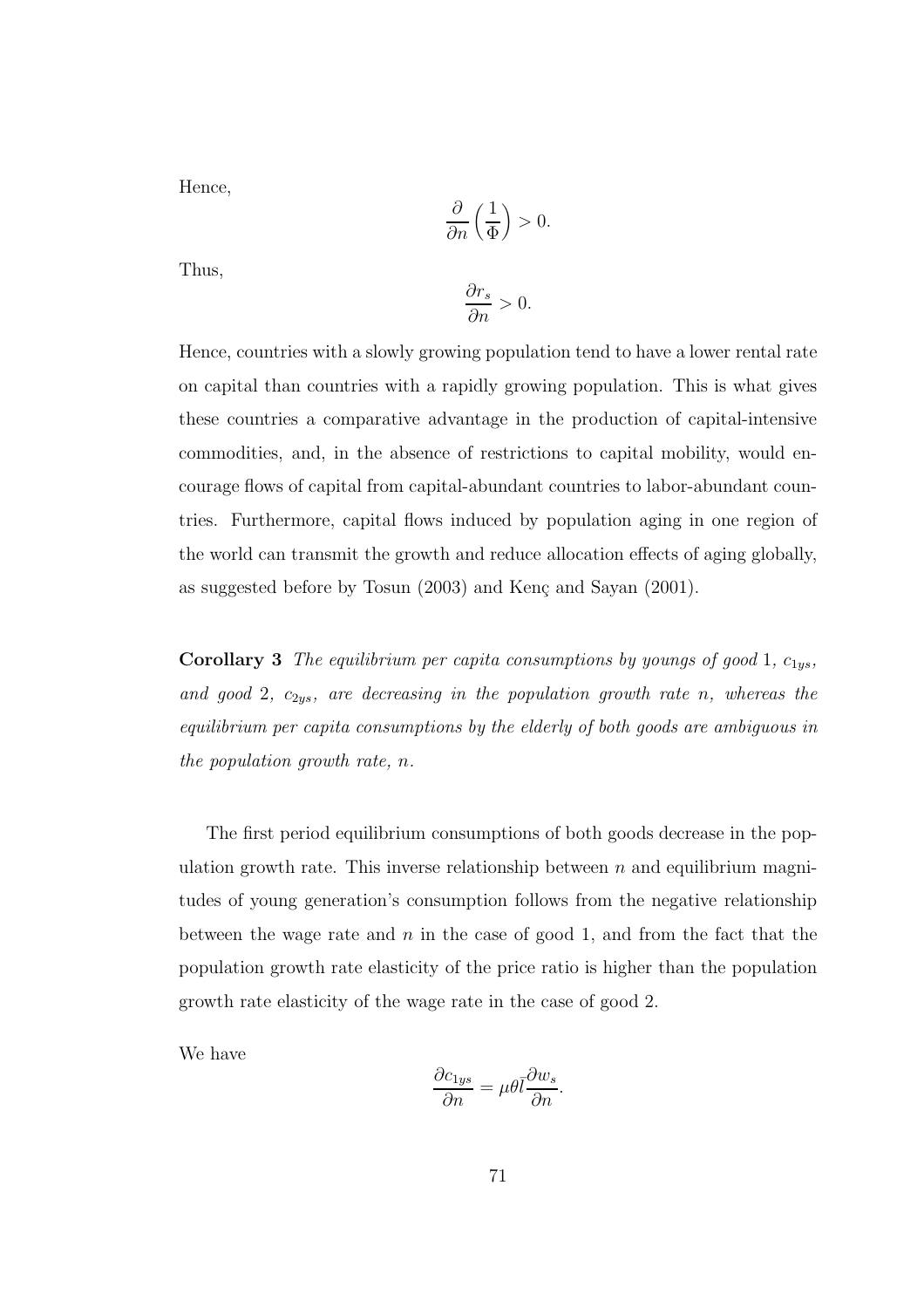Since

$$
\frac{\partial w_s}{\partial n} < 0,
$$
\n
$$
\frac{\partial c_{1ys}}{\partial n} < 0.
$$

As for the first period equilibrium per capita consumption of good 2, we have

$$
c_{2ys}=\mu(1-\theta)\bar{l}\frac{w_s}{p_s}.
$$

Plugging in the expressions for  $w_s$  and  $p_s$  in the above gives (5.8), then taking the derivative with respect to the population growth rate  $n$  results in

$$
\frac{\partial c_{2ys}}{\partial n} = \mu (1 - \theta)(1 - \alpha)\bar{l}\epsilon^{\alpha} \left(\frac{\beta}{1 - \alpha}\right) \Phi^{\frac{\beta}{1 - \alpha} - 1} \frac{\partial \Phi}{\partial n},\tag{5.18}
$$

Since

$$
\frac{\partial \Phi}{\partial n} < 0,
$$
\n
$$
\frac{\partial c_{2ys}}{\partial n} < 0.
$$

Then,

$$
\frac{\partial c_{2ys}}{\partial n} = \mu (1 - \theta) \bar{l} \frac{1}{p_s^2} \left( p_s \frac{\partial w_s}{\partial n} - w_s \frac{\partial p_s}{\partial n} \right) < 0,
$$

implying that

$$
\frac{n}{w_s} \frac{\partial w_s}{\partial n} < \frac{n}{p_s} \frac{\partial p_s}{\partial n}.
$$

Thus, the population growth rate elasticity of the wage rate is less than the population growth rate elasticity of the price ratio.

The second period equilibrium per capita consumption of good 1 is decreasing in *n* if  $\frac{1}{r_s} > \frac{1-2\alpha}{\alpha}$  $\frac{-2\alpha}{\alpha}$  and is increasing in *n* if  $\frac{1}{r_s} < \frac{1-2\alpha}{\alpha}$  $\frac{-2\alpha}{\alpha}$ , where  $r_s$  is the steady state rental rate.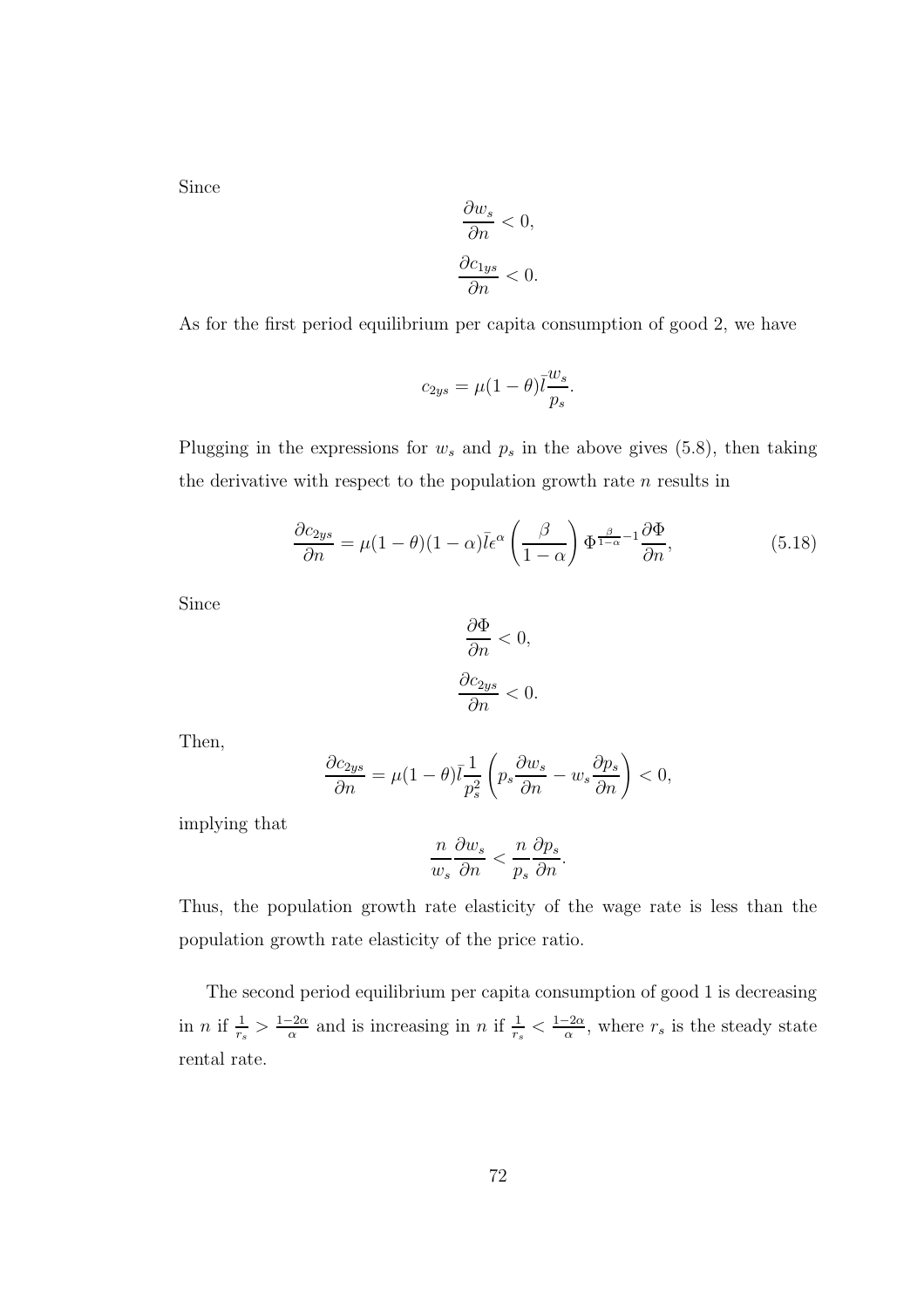We have

$$
c_{1os} = (1 - \mu)\theta \overline{I} w_s (1 + r_s).
$$

Substituting the long-run closed form solutions of  $w_s$  and  $r_s$  in the above expression results in

$$
c_{1os} = (1+n)\theta \phi_4 \Phi^{\frac{\alpha}{1-\alpha}} \left(1 + \alpha \epsilon^{\alpha-1} \frac{1}{\Phi}\right).
$$

Taking the derivative of the above expression with respect to the population growth rate leads to

$$
\frac{\partial c_{1os}}{\partial n} = \theta \phi_4 \Phi^{\frac{\alpha}{1-\alpha}} \n+ (1+n)\theta \Phi^{\frac{\alpha}{1-\alpha}} \frac{\partial \phi_4}{\partial n} \n+ (1+n)\theta \phi_4 \left(\frac{\alpha}{1-\alpha}\right) \Phi^{\frac{\alpha}{1-\alpha}-1} \frac{\partial \Phi}{\partial n} \n+ \theta \phi_4 \Phi^{\frac{\alpha}{1-\alpha}-1} \alpha \epsilon^{\alpha-1} \n+ (1+n)\theta \Phi^{\frac{\alpha}{1-\alpha}-1} \alpha \epsilon^{\alpha-1} \frac{\partial \phi_4}{\partial n} \n+ (1+n)\theta \phi_4 \alpha \epsilon^{\alpha-1} \left(\frac{\alpha}{1-\alpha}-1\right) \Phi^{\frac{\alpha}{1-\alpha}-2} \frac{\partial \Phi}{\partial n}
$$

Plugging in

$$
\frac{\partial \phi_4}{\partial n} = -\frac{\phi_4}{1+n}
$$

in the above expression results in

$$
\frac{\partial c_{\text{lo}s}}{\partial n} = (1+n)\theta \phi_4 \left(\frac{\alpha}{1-\alpha}\right) \Phi^{\frac{\alpha}{1-\alpha}-1} \frac{\partial \Phi}{\partial n} \n+ (1+n)\theta \phi_4 \alpha \epsilon^{\alpha-1} \left(\frac{\alpha}{1-\alpha}-1\right) \Phi^{\frac{\alpha}{1-\alpha}-2} \frac{\partial \Phi}{\partial n}.
$$

So, rewriting the above expression we obtain

$$
\frac{\partial c_{\text{los}}}{\partial n} = (1+n)\theta \phi_4 \left(\frac{1}{1-\alpha}\right) \Phi^{\frac{\alpha}{1-\alpha}-1} \frac{\partial \Phi}{\partial n} (\alpha + (2\alpha - 1)r_s),
$$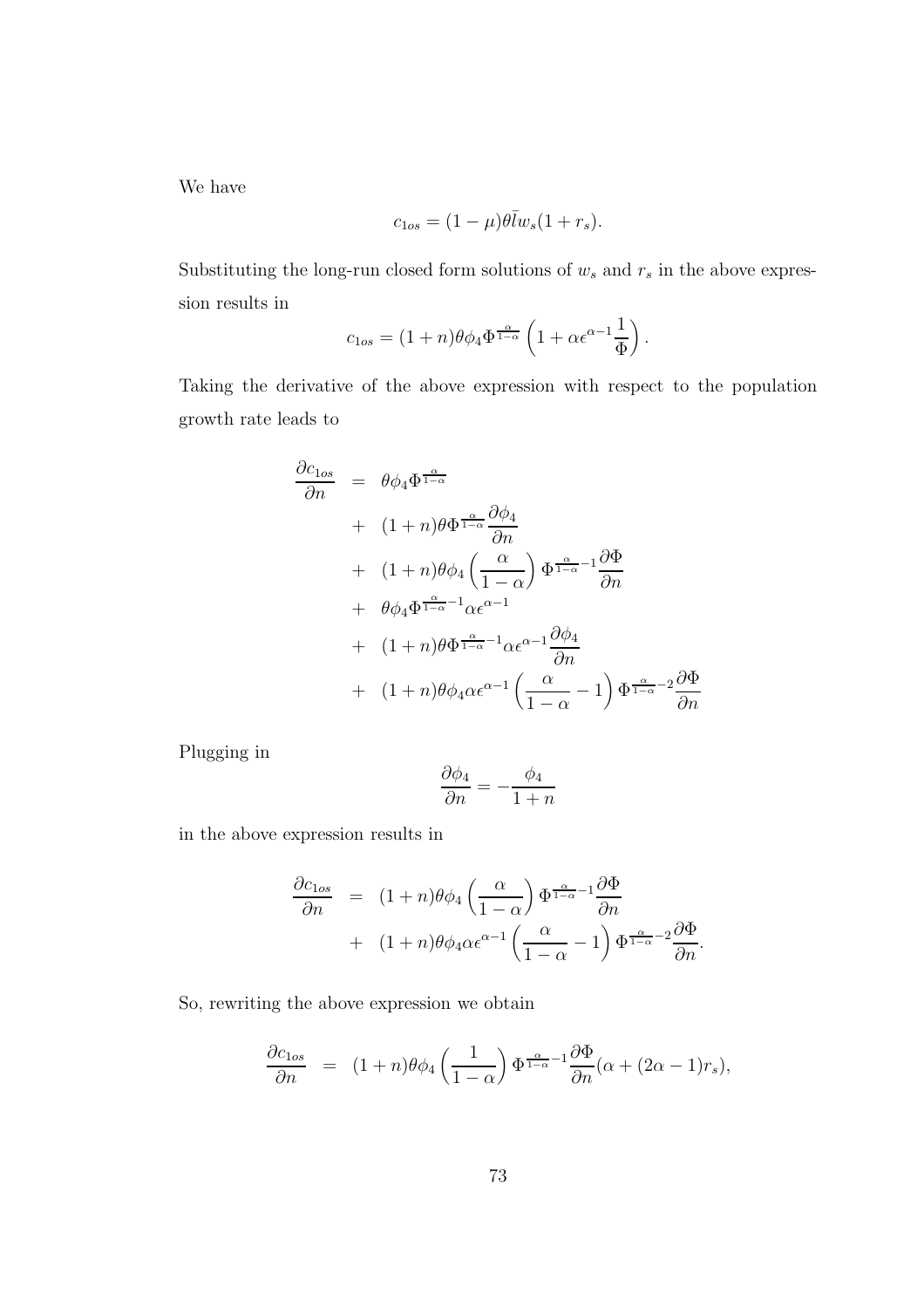where

$$
r_s = \alpha \epsilon^{\alpha - 1} \left(\frac{1}{\Phi}\right).
$$

Since

$$
\frac{\partial \Phi}{\partial n} < 0,
$$
\n
$$
\frac{\partial c_{\text{los}}}{\partial n} \begin{cases} < 0 \quad \text{if } \alpha + (2\alpha - 1)r_s > 0 \\ > 0 \quad \text{if } \alpha + (2\alpha - 1)r_s < 0. \end{cases} \tag{5.19}
$$

Alternatively,

$$
\frac{\partial c_{\text{los}}}{\partial n} \begin{cases} < 0 \quad \text{if } \frac{1}{r_s} > \frac{1-2\alpha}{\alpha} \\ > 0 \quad \text{if } \frac{1}{r_s} < \frac{1-2\alpha}{\alpha} . \end{cases} \tag{5.20}
$$

The effect of the population growth rate  $n$  on  $c_{1os}$  can also be written in terms of the system's parameters as follows:

$$
\frac{\partial c_{\text{los}}}{\partial n} \begin{cases} < 0 \quad \text{if } \Phi > (1 - 2\alpha)\epsilon^{\alpha - 1} \\ > 0 \quad \text{if } \Phi < (1 - 2\alpha)\epsilon^{\alpha - 1} . \end{cases} \tag{5.21}
$$

Similarly the second period per capita consumption of good 2 is decreasing in  $n \text{ if } \frac{1}{r_s} > \frac{1-(\alpha+\beta)}{\beta}$  $\frac{\alpha+\beta}{\beta}$  and is increasing in n if  $\frac{1}{r_s} < \frac{1-(\alpha+\beta)}{\beta}$  $\frac{\alpha+\rho)}{\beta}$ .

We have

$$
c_{2os} = (1 - \mu)(1 - \theta)\bar{t}\frac{w_s}{p_s}(1 + r_s).
$$

Substituting the long-run closed form solutions of  $w_s$ ,  $p_s$  and  $r_s$  in the above expression results in

$$
c_{2os} = (1+n)(1-\theta)\phi_4\Phi^{\frac{\beta}{1-\alpha}}\left(1+\epsilon^{\alpha-1}\frac{1}{\Phi}\right).
$$

Taking the derivative of the above expression with respect to the population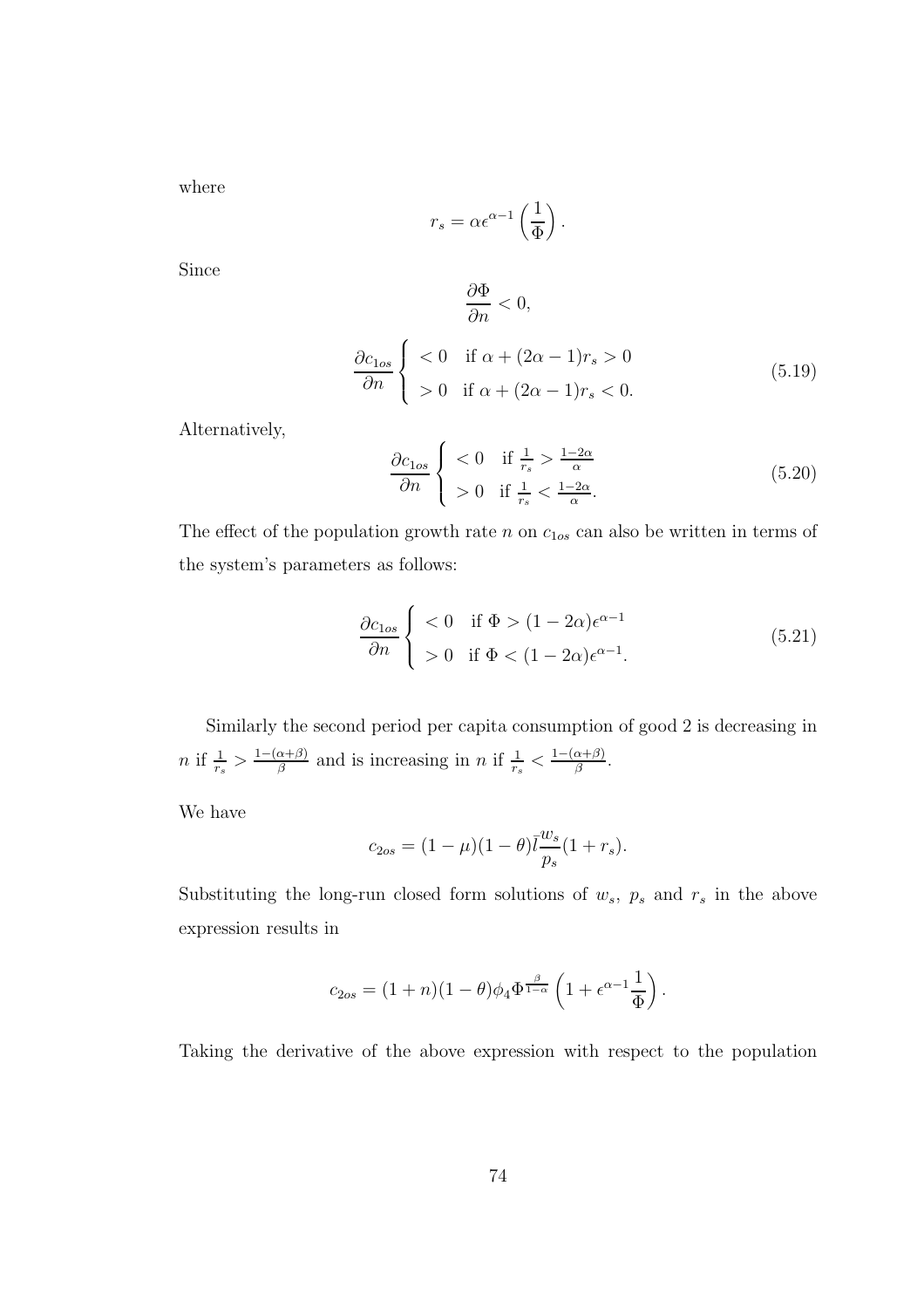growth rate leads to

$$
\frac{\partial c_{2os}}{\partial n} = (1 - \theta)\phi_4 \Phi^{\frac{\beta}{1 - \alpha}} \n+ (1 + n)(1 - \theta)\Phi^{\frac{\beta}{1 - \alpha}} \frac{\partial \phi_4}{\partial n} \n+ (1 + n)(1 - \theta)\phi_4 \left(\frac{\beta}{1 - \alpha}\right) \Phi^{\frac{\beta}{1 - \alpha} - 1} \frac{\partial \Phi}{\partial n} \n+ (1 - \theta)\phi_4 \Phi^{\frac{\beta}{1 - \alpha} - 1} \alpha \epsilon^{\alpha - 1} \n+ (1 + n)(1 - \theta)\Phi^{\frac{\beta}{1 - \alpha} - 1} \alpha \epsilon^{\alpha - 1} \frac{\partial \phi_4}{\partial n} \n+ (1 + n)(1 - \theta)\phi_4 \alpha \epsilon^{\alpha - 1} \left(\frac{\beta}{1 - \alpha} - 1\right) \Phi^{\frac{\beta}{1 - \alpha} - 2} \frac{\partial \Phi}{\partial n}.
$$

Plugging in

$$
\frac{\partial \phi_4}{\partial n} = -\frac{\phi_4}{1+n}
$$

in the above expression results in

$$
\frac{\partial c_{2os}}{\partial n} = (1+n)(1-\theta)\phi_4\left(\frac{\beta}{1-\alpha}\right)\Phi^{\frac{\beta}{1-\alpha}-1}\frac{\partial \Phi}{\partial n} \n+ (1+n)(1-\theta)\phi_4\alpha\epsilon^{\alpha-1}\left(\frac{\beta}{1-\alpha}-1\right)\Phi^{\frac{\beta}{1-\alpha}-2}\frac{\partial \Phi}{\partial n}.
$$

So, rewriting the above expression we obtain

$$
\frac{\partial c_{2os}}{\partial n} = (1+n)(1-\theta)\phi_4\left(\frac{1}{1-\alpha}\right)\Phi^{\frac{\beta}{1-\alpha}-1}\frac{\partial \Phi}{\partial n}(\beta+(\beta+\alpha-1)r_s),
$$

where

$$
r_s = \alpha \epsilon^{\alpha - 1} \left(\frac{1}{\Phi}\right).
$$

Since

$$
\frac{\partial \Phi}{\partial n}<0,
$$

$$
\frac{\partial c_{2os}}{\partial n} \begin{cases} < 0 \quad \text{if } \beta + (\beta + \alpha - 1)r_s > 0 \\ > 0 \quad \text{if } \beta + (\beta + \alpha - 1)r_s < 0. \end{cases} \tag{5.22}
$$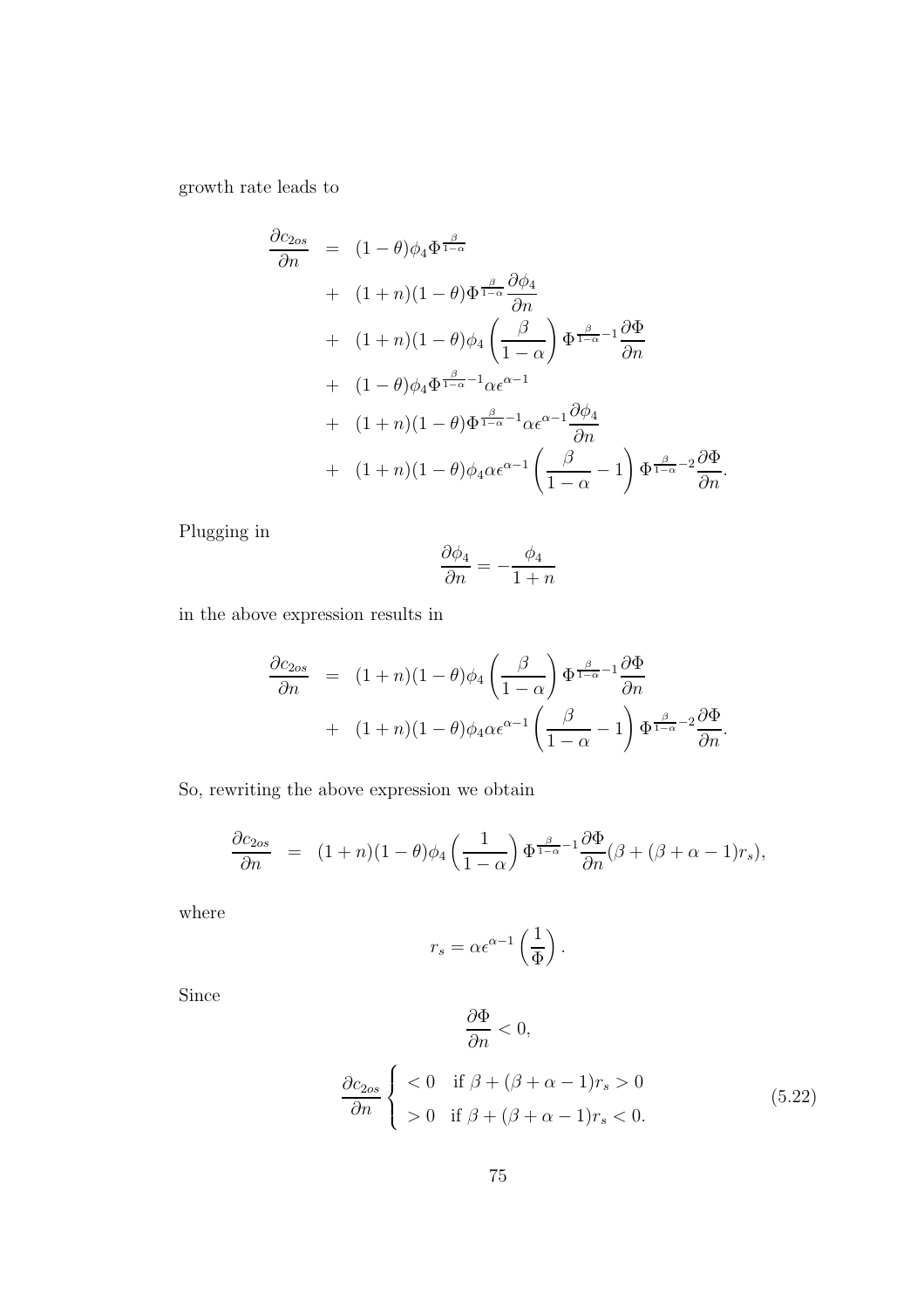Equivalently,

$$
\frac{\partial c_{2os}}{\partial n} \begin{cases} < 0 & \text{if } \frac{1}{r_s} > \frac{1 - (\alpha + \beta)}{\beta} \\ > 0 & \text{if } \frac{1}{r_s} < \frac{1 - (\alpha + \beta)}{\beta}. \end{cases} \tag{5.23}
$$

The effect of the population growth rate  $n$  on  $c_{2os}$  can also be written in terms of the system's parameters as follows,

$$
\frac{\partial c_{2os}}{\partial n} \begin{cases} < 0 \quad \text{if } \Phi > \frac{\alpha}{\beta} (1 - \alpha - \beta) \epsilon^{\alpha - 1} \\ > 0 \quad \text{if } \Phi < \frac{\alpha}{\beta} (1 - \alpha - \beta) \epsilon^{\alpha - 1}. \end{cases} \tag{5.24}
$$

This implies that the trade effects on the welfare of the two countries would not be as straightforward to predict as in the case of the static HO model. The welfare results under autarky are driven by the relationship between the values of production parameters and the rental rate  $r_s$  which itself varies with n as shown by (5.1). Given that trade will lead to the establishment of a common rental rate between the autarky rentals of trading nations distinguished solely by their population growth rates, the welfare level of each nation may change in either direction, depending on how different consumption variables are affected by the trade-induced change in rentals on capital. Results indicating that trade would not necessarily lead to welfare gains for both countries and might not even be Pareto-superior to autarky have been presented in previous studies based on OLG models with stationary populations (see, for example, Fried (1980), Mountford  $(1998)$ .

### 5.2 Summary

Our discussion of the closed-form solutions to the 2x2 OLG model in this chapter has shown that of the two countries/regions that are identical in every respect except the population growth rates, the high(low) population growth rate-country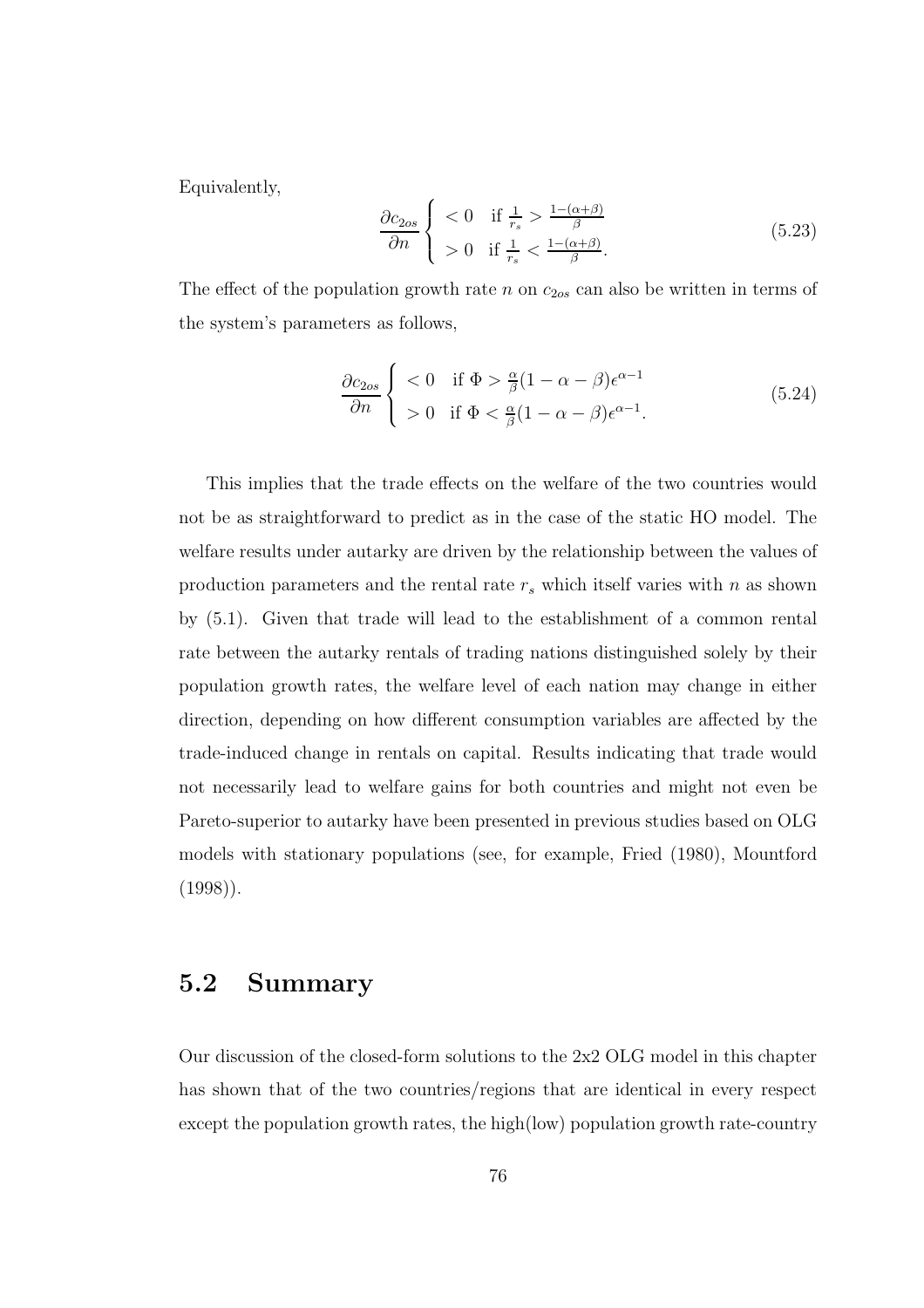will become labor-(capital-) abundant over time, and must be expected to have a comparative advantage in the production of labor-(capital-) intensive commodity, as suggested by the static HO model. The welfare effects of trade between two countries, however, were found to depend on the values of system parameters, and hence, were ambiguous, adding unequal population growth rates to the list of previously suggested reasons explaining why trade may not improve welfare for both parties in a dynamic, OLG set-up.

### 5.3 A Numerical Example

The simulation exercise performed in this section does not only complement the analytical findings in the previous section, but also helps to visualize the time paths of the model variables under study. The model parameters are chosen as follows:

Table 5.1: Model Parameter Values

| $0.50 \mid 0.30 \mid 0.80$ | 0.40 |  |
|----------------------------|------|--|

Two values for the population growth rate  $n$  are chosen and each is compared to the case of zero population growth rate  $(n = 0)$ :  $n = 0.16$  (roughly the equivalent of a 0.05% annual population growth rate, the unweighted average of the population growth rate for the high income countries between 1980 − 2002 and the projected values from  $2002 - 2015$ , WDI (2004)), and  $n = 0.7$  (the equivalent of a 1.8% annual population growth rate, the unweighted average of the population growth rate for the low income countries between 1980−2002 and the projected values from  $2002 - 2015$ , WDI  $(2004)$ )

The time paths of per capita capital and the price ratio for the different values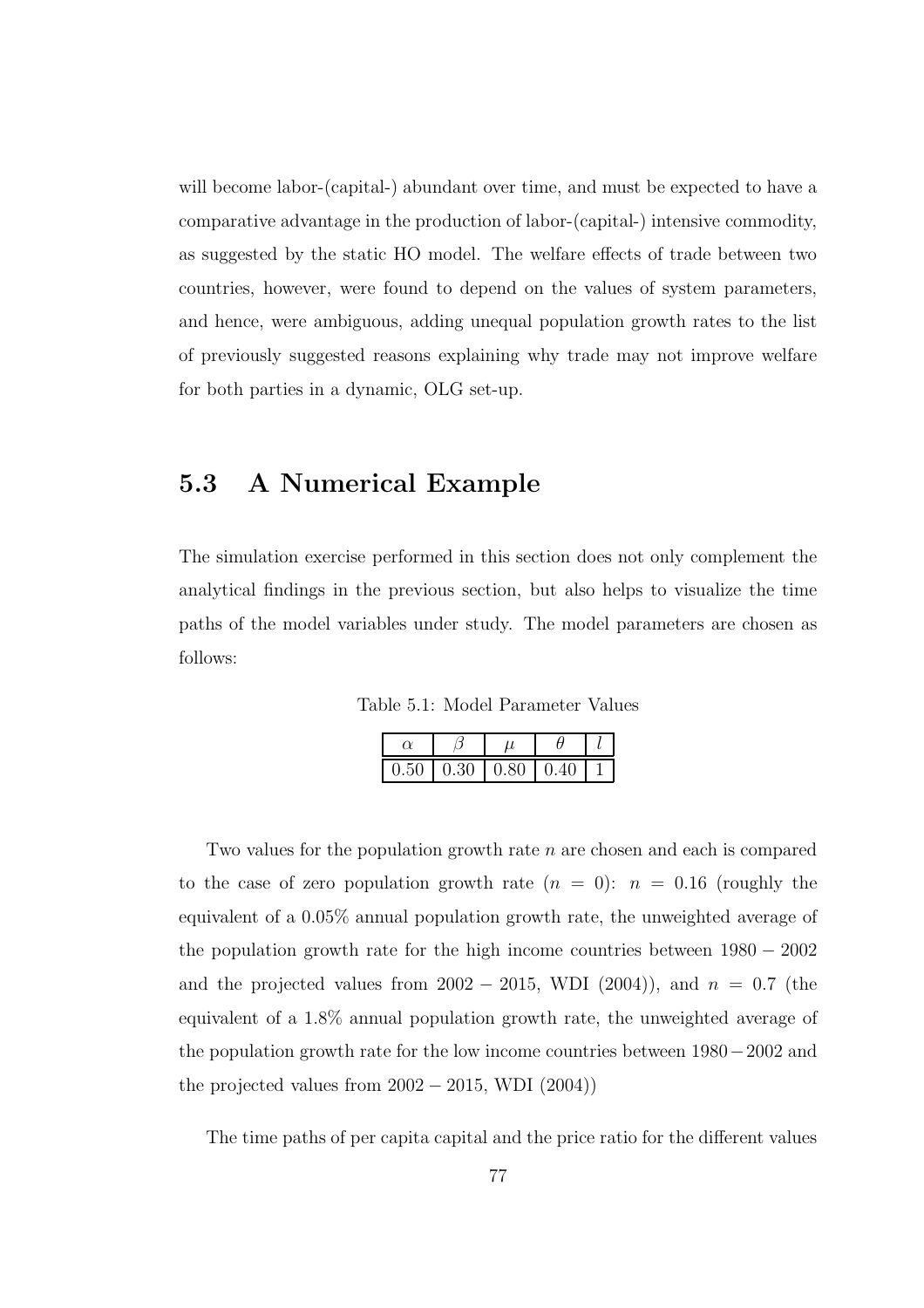

Figure 5.1: Time Paths for Per Capita Capital and the Price Ratio

of the population growth rates are given in Figure 5.1. As it was shown analytically, the long-run equilibrium per capita capital magnitude is decreasing in the population growth rate. The long-run equilibrium price ratio is also decreasing in the population growth rate, since the relatively capital intensive sector is sector 1, or equivalently  $\alpha > \beta$ .

It must also be noted that the path for per capita capital in the higher population growth rate-country lies below that for the lower population growth ratecountry along the transition as well as the long-run equilibrium. This also holds for the path of the price ratio.

The equilibrium magnitudes of per capita capital and the price ratio for this numerical example are given in Table 5.2.

The time paths of the rental rate and the wage rate are given in Figure 5.2. The time path of the rental rate for the higher population growth rate lies above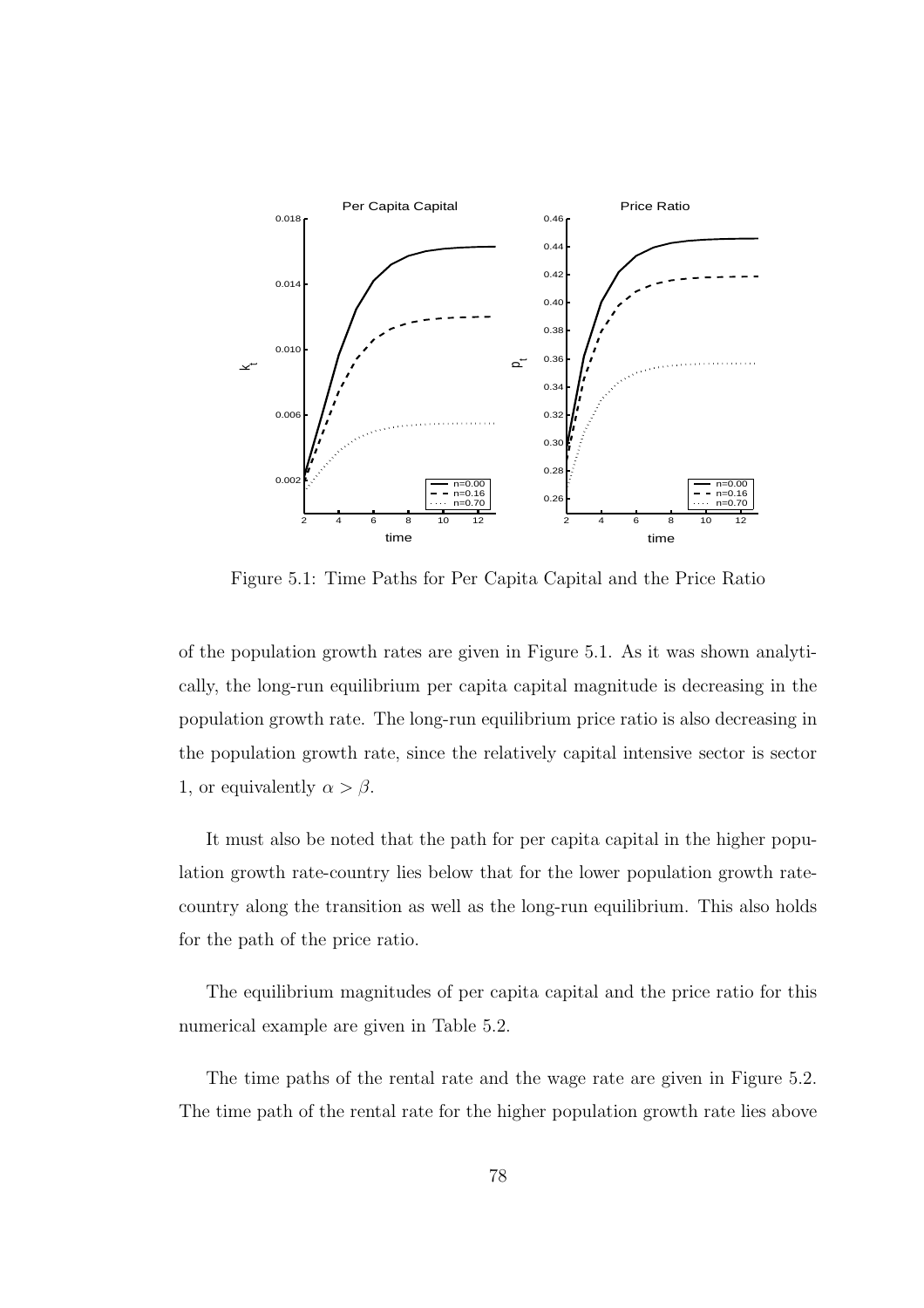Table 5.2: Equilibrium of  $k$  and  $p$  for Given Values of  $n$ 

| n     |        | 0.16   | (1.70) |
|-------|--------|--------|--------|
|       | 0.0163 | 0.0120 | 0.0055 |
| $v_s$ | 0.4459 | 0.4187 | 0.3568 |

that for the lower population growth rate. The time path of the wage rate associated with the higher population growth rate lies below that associated with the lower population growth rate. It is clearly seen that the long-run equilibrium rental rate is increasing in the population growth rate, whereas the long-run equilibrium wage rate is decreasing in the population growth rate.



Figure 5.2: Time Paths for the Rental Rate and the Wage Rate

The production sector's long-run equilibrium factor prices are given in Table 5.3.

The time paths of per capita production of both goods are given in Figure 5.3. It is clearly seen that the higher the population growth rate is, the lower the per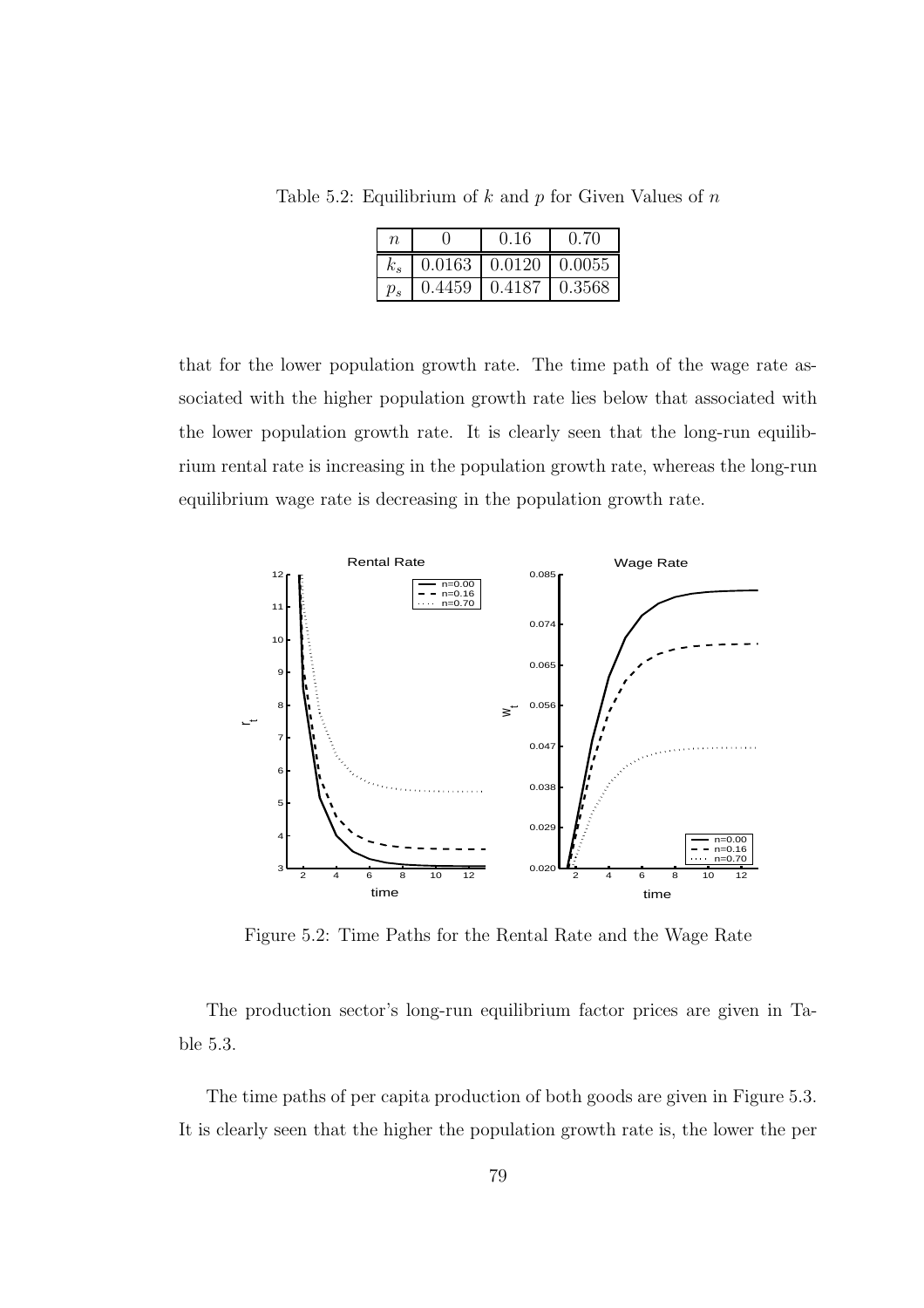Table 5.3: Equilibrium Factor Prices for some Values of  $n$ 

| $\, n$  |        | 0.16   | 0.70   |
|---------|--------|--------|--------|
|         | 3.0656 | 3.5880 | 5.3541 |
| $w_{s}$ | 0.0816 | 0.0697 | 0.0467 |

capita production of both goods. In the long-run, per capita production settles on a lower magnitude for the higher population growth rate-country.



Figure 5.3: Time Paths for Per Capita Production

The time paths of per capita consumption of both goods is given in Figure 5.4. As it was shown analytically, the higher the population growth rate is, the lower the long-run equilibrium magnitude of per capita consumption of both goods by young will be. It is also clear that the path of per capita consumption by young of both goods under the higher population growth rate lies below that under the lower population growth rate. Hence, every new larger generation is worse off when young as it has less to consume from both goods than the previous generation. In particular, if the population growth rate is positive than the new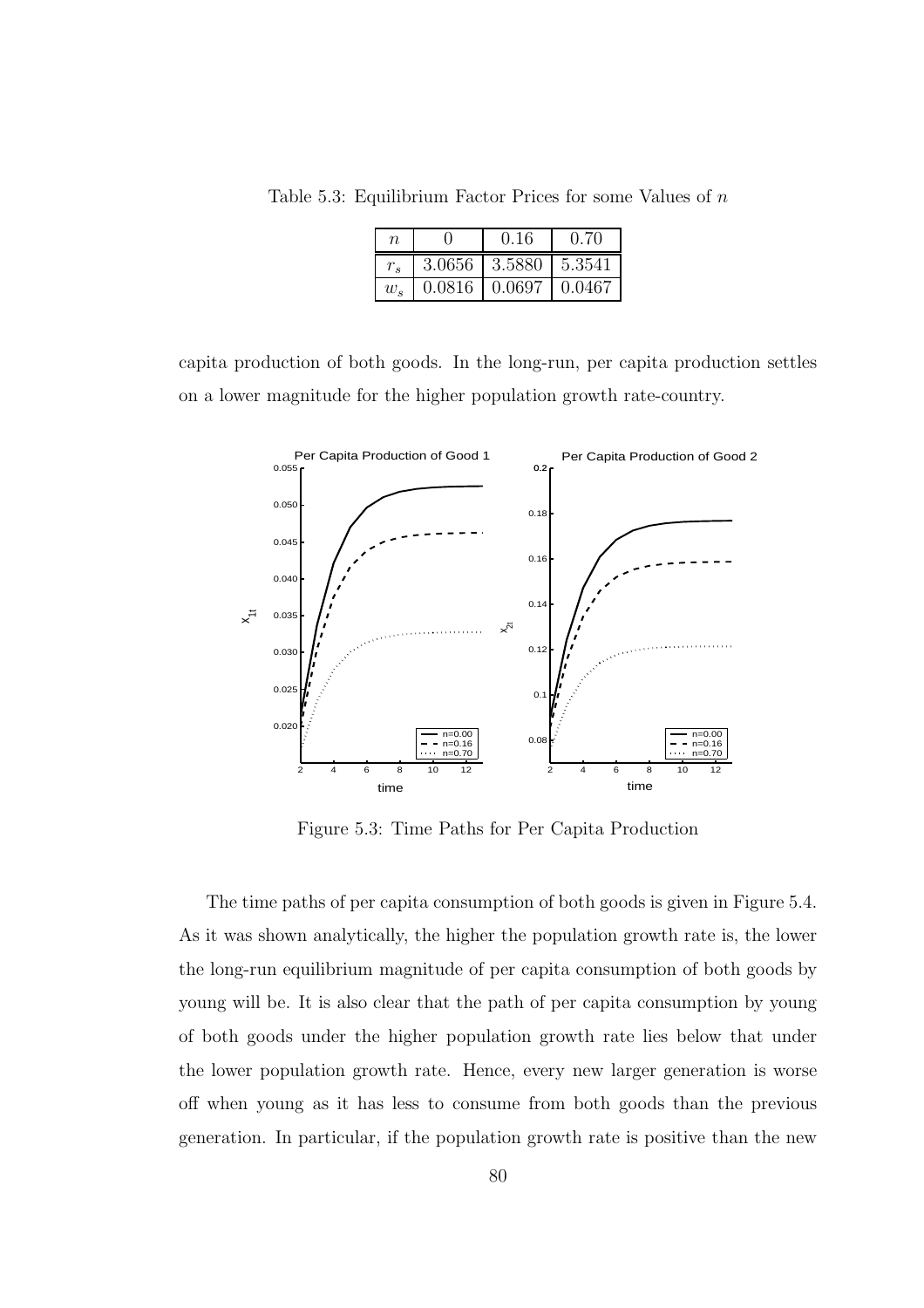

young generation is worse off, otherwise it is better off.

Figure 5.4: Time Paths for Per Capita Consumptions

However, the effect of the population growth rate on per capita consumption by old of both goods does not obey a uniform pattern. In fact, it can be noticed that per capita consumption of good 1 by old corresponding to the high population growth rate is temporarily and slightly higher than that corresponding to the lower population growth rate at the early stages of transition. Later, as the economy moves towards the steady state, it becomes lower and settles on a lower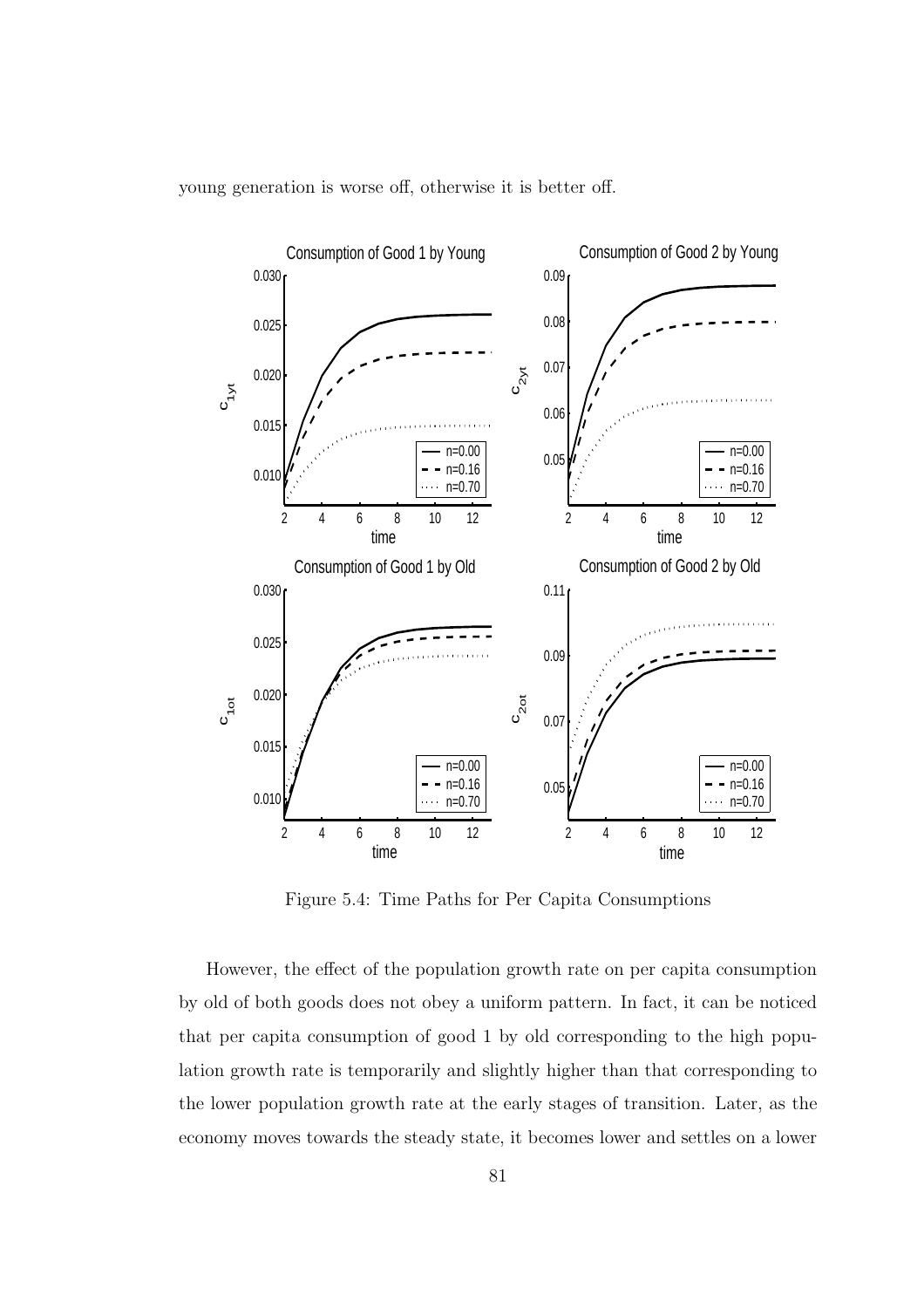long-run equilibrium.

The consumption side's long-run equilibrium consumption and utility are given in Table 5.4.

| $\, n$    | $\mathbf{I}$ | 0.16   | 0.70   |
|-----------|--------------|--------|--------|
| $c_{1ys}$ | 0.0261       | 0.0223 | 0.0149 |
| $c_{2ys}$ | 0.0878       | 0.0799 | 0.0628 |
| $c_{1os}$ | 0.0265       | 0.0256 | 0.0237 |
| $c_{2os}$ | 0.0892       | 0.0916 | 0.0996 |
| $u_{s}$   | 0.0542       | 0.0493 | 0.0387 |

Table 5.4: Equlibrium Values of Per Capita Consumptions for some Values of n

The per capita consumption of good 2 by old though obeys a uniform pattern but with a population growth rate effect opposite in direction to that of per capita consumption by young.

In fact, the time path of per capita consumption of good 2 by old for the high population growth rate lies below that for the low population growth rate. Hence, the higher the population growth rate, the lower the magnitude of the long-run per capita consumption of good 2 by old. So, the overall effect of the population growth rate on per capita consumption by old is ambiguous.

It can be noticed for the case of a positive population growth rate that not only does each new generation enjoys at worse, the same consumption of good 2 during their second period of life compared to the previous generation but also the larger the new generation is, the more per capita consumption of good 2 is enjoyed when old.

So, the higher the population growth rate is, the lower the long-run per capita consumption of both goods when young, the lower the long-run per capita consumption of good 1 when old, but the higher the long-run per capita consumption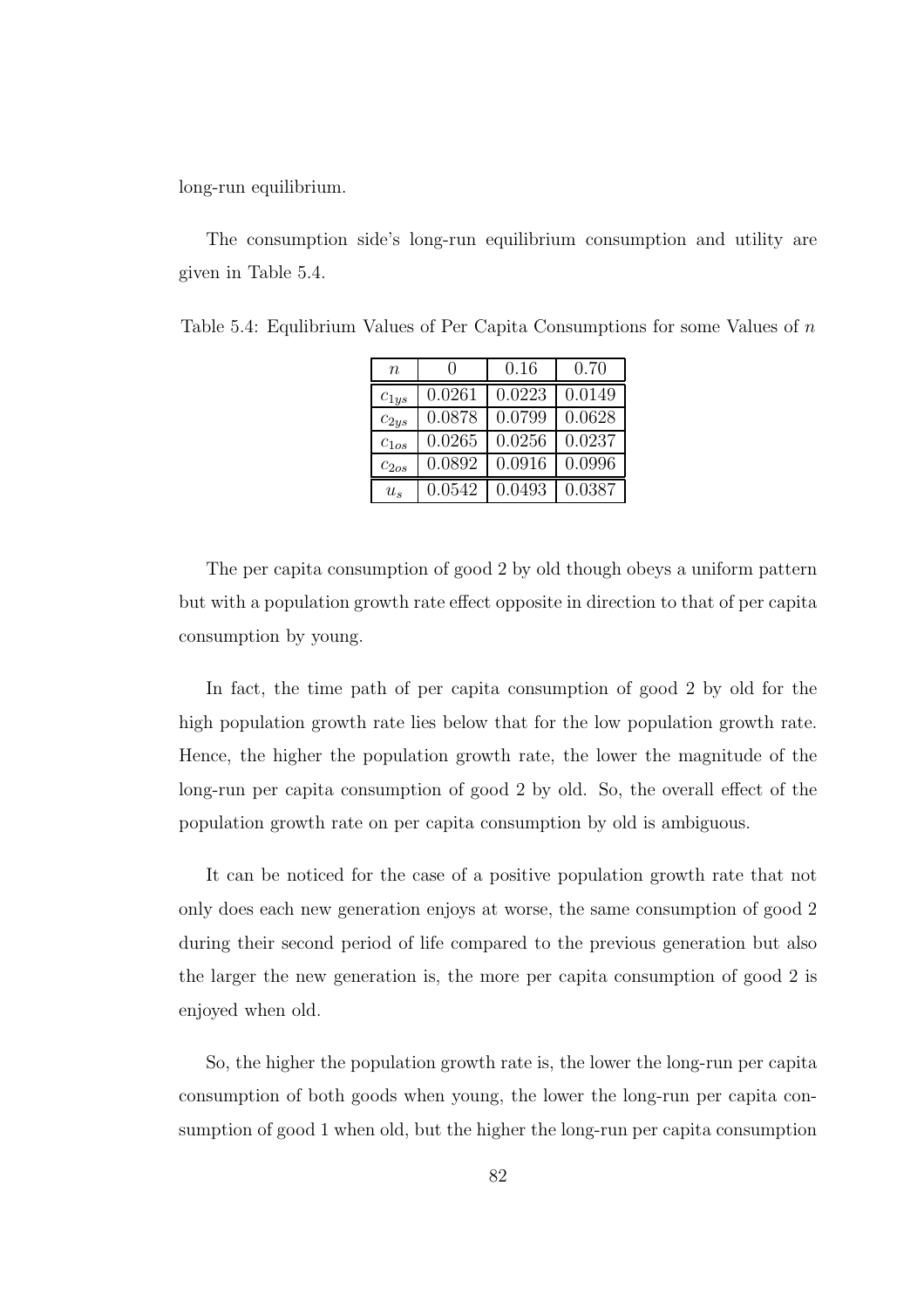of good 2 when old. In other words, for high population growth rates the new generation is worse off when young and may be better off when old.



Figure 5.5: Time Paths for the Individual's Utility

The overall effect on welfare is given by the individual's utility as it can be seen from Figure 5.5. It turned out for this case that the higher the population growth rate is the lower the individual's long-run equilibrium utility. Hence, the higher the population growth rate is, the worse off the individual gets.

The behavior of the economy once it has converged to the balanced growth path  $(k_s, p_s)$  is characterized by the stationarity of all per capita variables. In other words, capital, output, and consumption in per capita terms become constant, whereas total capital stock, total output, and total consumption grow at the natural rate of growth which is the population growth rate,  $n$ .

On the balanced growth path, capital stock as well as total output grow at the natural rate of growth, the population growth rate. This is given by Figure 5.6.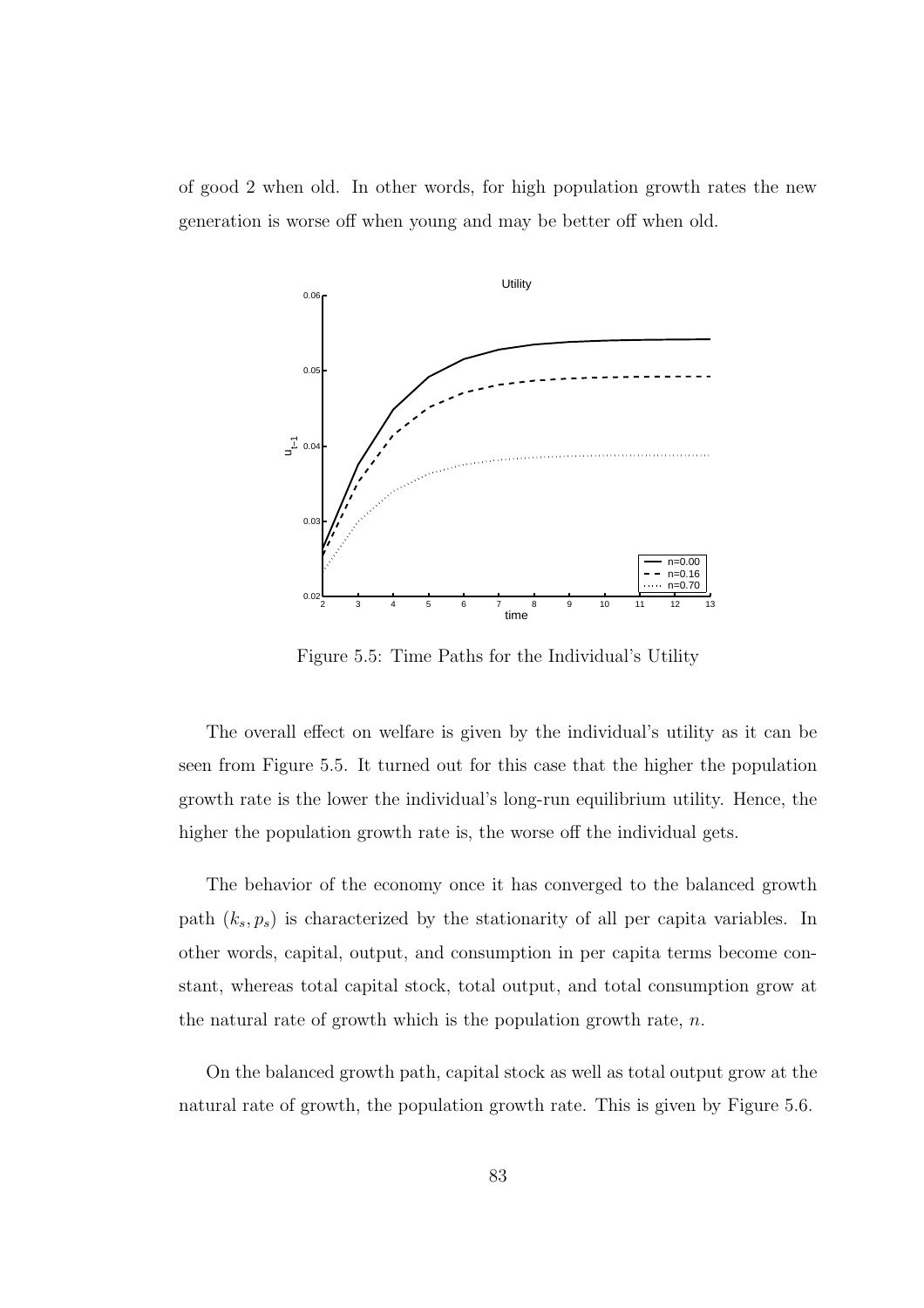Similarly, on the steady state, the total consumption of good 1 as well as that of good 2 grow at the population growth rate.



Figure 5.6: Growth Rates of Total Consumption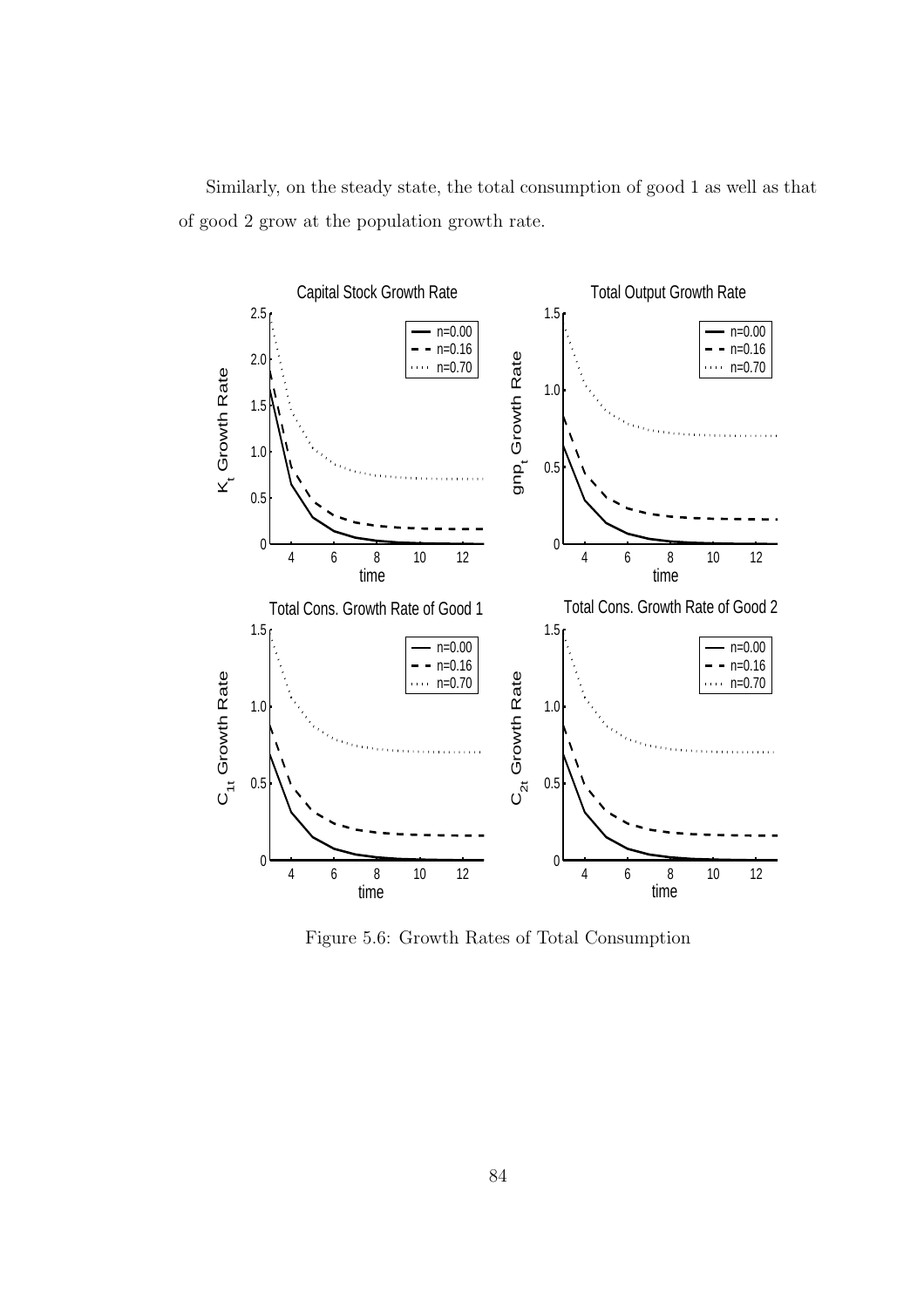## CHAPTER VI

### TRADE BETWEEN EQUAL SIZED COUNTRIES

By the static  $2x2x2$  Heckscher-Ohlin (HO) model of international trade, differences in relative factor endowments across countries suffice to render trade Pareto-superior to autarky, as long as the factor intensity of production is different for each commodity. While this model has proved to be a very popular starting point for many theoretical and empirical studies, only a few studies in the literature have investigated the validity of predictions of the standard HO model in a dynamic framework. This lack of interest was possibly due to the fact that trade itself would, in the long-run, eliminate the initial differences between relative factor endowments of countries that are assumed to be identical in every other respect, thereby leaving no further incentives for partners to continue trading (Chen (1992)).

This chapter argues that trade may continue to occur in the long-run if there are additional differences to make factor proportions evolve over time, and shows that differential speed of population growth across nations is one of the attributes that could lead to such an evolution in relative factor endowments, allowing for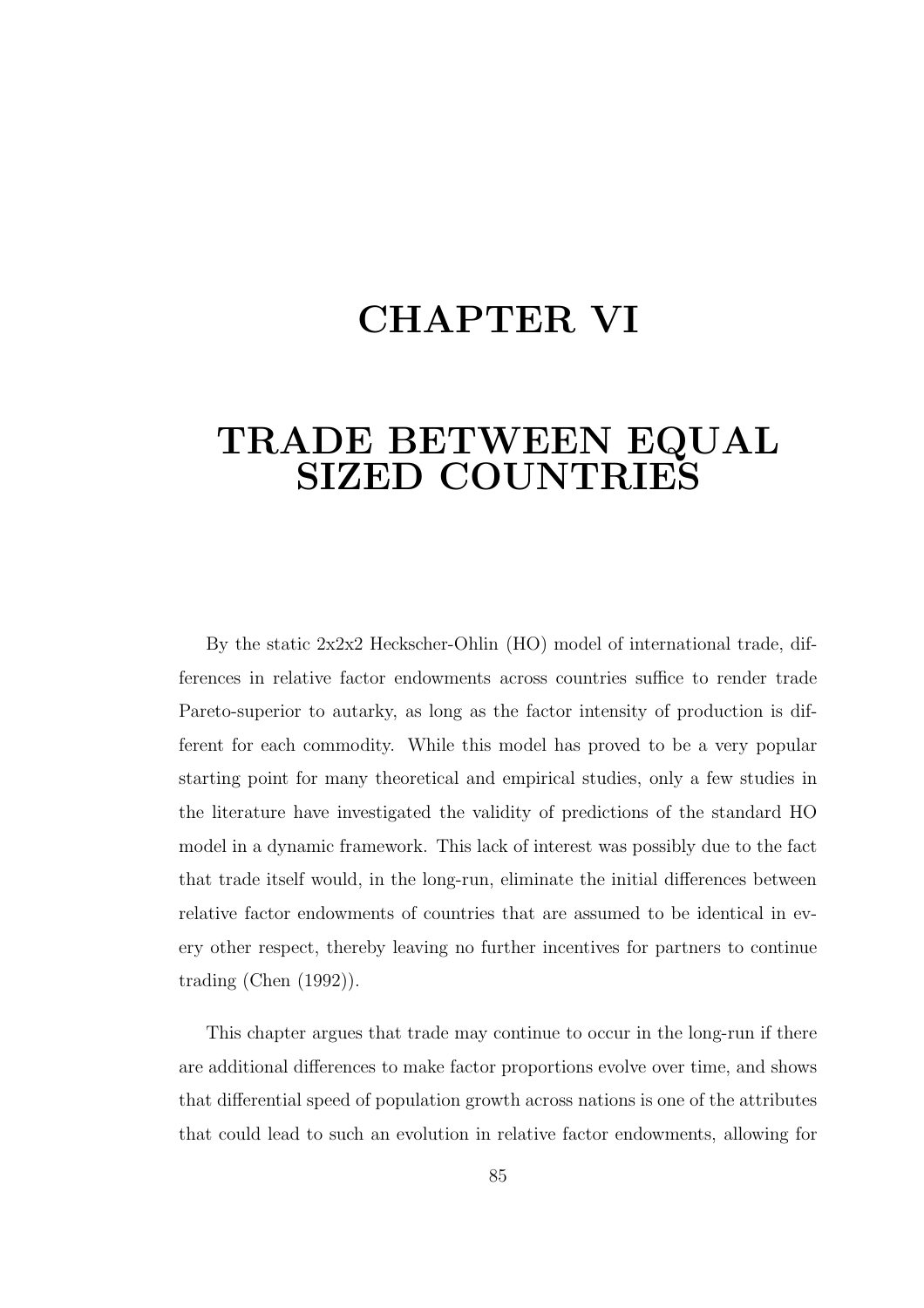the continuation of trade in the long-run by the criteria set forth in the Heckscher-Ohlin framework. Yet, results in the study also indicate that in the absence of additional differences such as variations in the speed of technological progress or human capital formation, differences in relative endowments of factors will not be sufficient to render trade mutually beneficial in the long-run.

Although changes in relative factor endowments arising due to the differential speed of demographic transition in developing and developed parts of the world are gradually becoming a major factor to affect future patterns of trade, the dynamic trade literature has largely overlooked this issue so far (Sayan (2002)).

This chapter aims to contribute to the literature by extending the static HO model into a dynamic, overlapping generations set-up to look into the role that the differences in the population growth rates across nations could play as a determinant of long-run comparative advantages and to discuss the validity of welfare predictions of the static HO model in the long-run.<sup>3</sup>

For this purpose, we consider a world that is made up of two countries/regions each producing two commodities by using capital and labor. We assume that countries are identical in every other respect than the rates of population growth, and study the implications of this for trade by using the closed-form solutions for the autarky model in Chapter 3 and by solving the trade model analytically. The economies we consider are populated by individuals that live for two periods, and the population in each is allowed to grow constantly at a distinct and exogenously given rate. Such an overlapping generations (OLG) structure capturing the changing savings behavior of individuals over the working and retirement phases of the life cycle implicitly allows the share of savings in national incomes

<sup>3</sup>The results in this chapter are generally consistent with and complement those in Galor and Lin (1997) where the authors establish dynamic micro foundations of the HO model by considering differences in time preference rates across two nations with stationary, rather than growing, populations.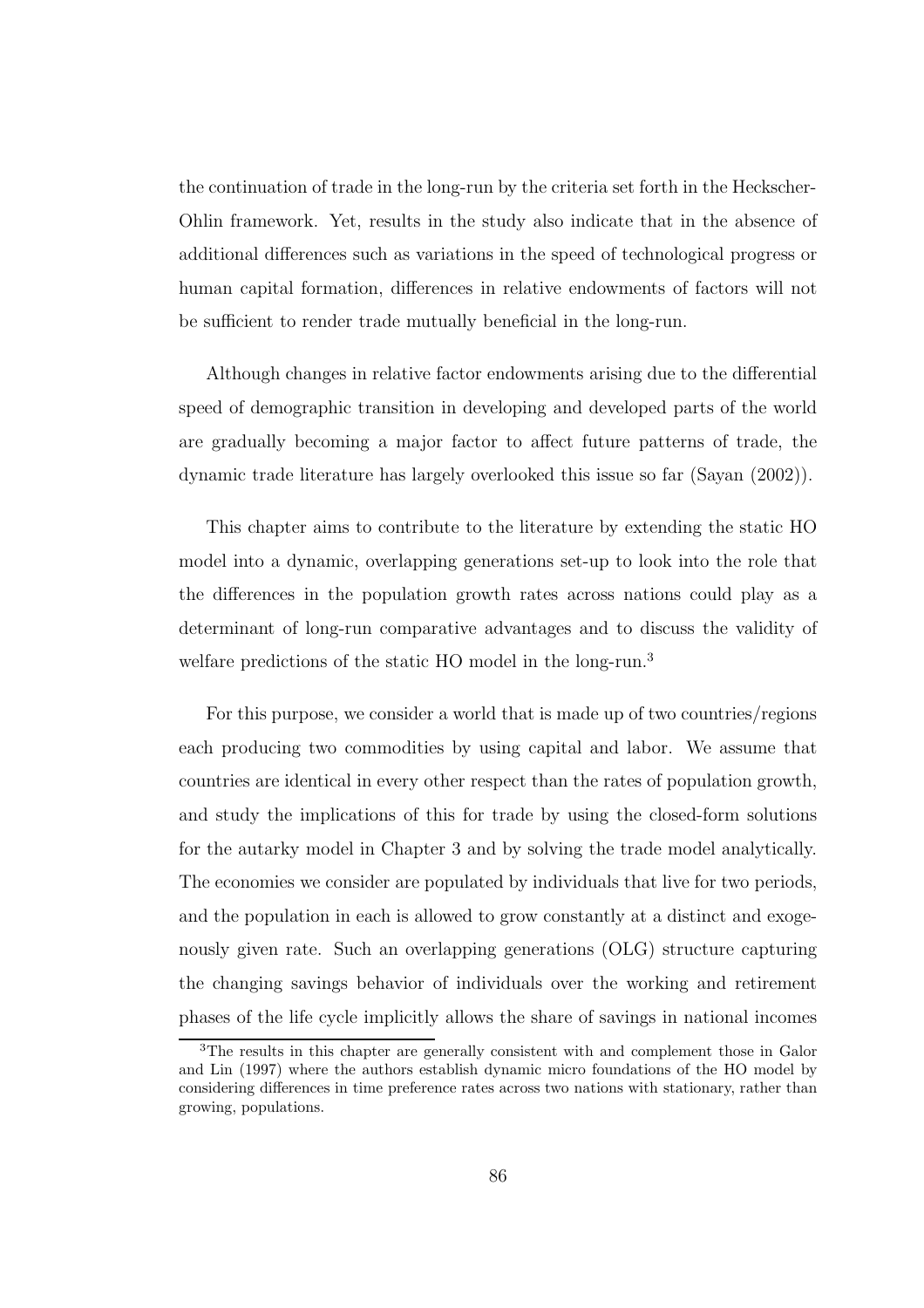to differ across countries, as differences in the speed of population growth induce variations in relative shares of different age groups in populations. Thus, relative factor endowments evolve, due not only to the changes in labor supply, but also to the changes in capital accumulation resulting from the changing age profiles of populations.

Investigation of the welfare implications of trade in the long-run within this set-up is particularly interesting, as a number of studies based on OLG models with stationary populations have previously suggested that trade would not necessarily lead to mutual welfare gains, and might not even be Pareto-superior to autarky in the long-run (e.g., Fried  $(1980)$ , Galor  $(1988b)$  and Galor  $(1988a)$ , Mountford (1998); see also Sayan (2002) for a more detailed discussion).

### 6.1 Free Trade Scenario

Let  $L$  and  $H$  denote the low-population growth rate and the high-population growth rate countries, respectively. Let the population growth rate of country L be  $n^L$  and that of country L be  $n^H$ . Incorporating trade requires that the world-wide supply for both goods is equal to the world-wide demand. Hence, the market clearing condition for good 1 is now given by,

$$
\sum_{i} X_{1t}^{i} = \sum_{i} (K_{t+1}^{i} - K_{t}^{i}) + \sum_{i} (C_{1yt}^{i} + C_{1ot}^{i}), \quad \text{for} \quad i = L, H. \quad (6.1)
$$

and the market clearing condition for good 2 is given by,

$$
\sum_{i} X_{2t}^{i} = \sum_{i} (C_{2yt}^{i} + C_{2ot}^{i}), \quad \text{for} \quad i = L, H. \tag{6.2}
$$

where  $X_{jt}^i$  is total output of sector  $j$   $(j = 1, 2)$  in country  $i$   $(i = L, H)$ ;  $K_t^i$  is capital stock in country *i*;  $C_{jyt}^{i}$  is total consumption of good *j* by the young in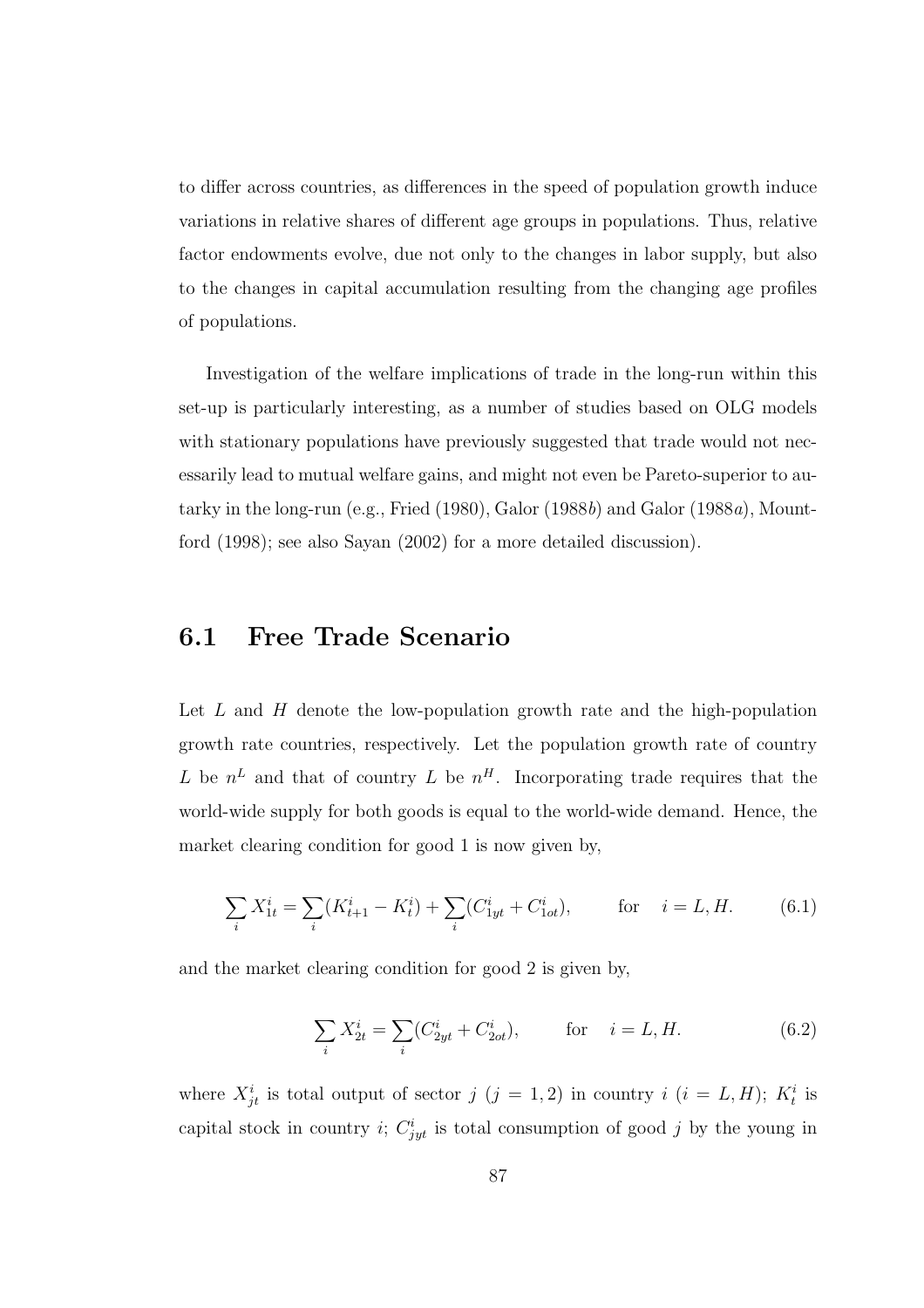country *i*, and  $C_{jot}^i$  is total consumption of good *j* by the old in country *i*, all at time t.

Walras' law allows us to focus on the market clearance condition for the consumption good (good 2) alone. Rewriting (6.2) in per capita terms results in

$$
N_t^L \bar{x}_{2t}^L + N_t^H \bar{x}_{2t}^H = N_t^L \bar{c}_{2yt}^L + N_{t-1}^L \bar{c}_{2ot}^L + N_t^H \bar{c}_{2yt}^H + N_{t-1}^H \bar{c}_{2ot}^H,
$$
(6.3)

where the variables with overbars standing for the variables under trade.  $N_t^i$  is population size of the young at time t in country i, and  $N_{t-1}^i$  is population size of the old at time  $t$  in country  $i$ . Given that free trade will lead to an equalization of  $\bar{p}_t^i$ , the price of good 2 in terms of good 1, in both countries in each period,

$$
\bar{p}_t = \bar{p}_t^L = \bar{p}_t^H,\tag{6.4}
$$

must hold true for every  $t$ . Consequently, factor price equalization theorem will hold and result in

$$
\bar{w}_t^L = \bar{w}_t^H = \bar{w}_t \tag{6.5}
$$

$$
\bar{r}_t^L = \bar{r}_t^H = \bar{r}_t \tag{6.6}
$$

 $(6.5)$  and  $(6.6)$  follow because

$$
\bar{w}_t = (1 - \beta)\delta^{\beta}\bar{p}_t^{\frac{\alpha}{\alpha - \beta}} = (1 - \alpha)\epsilon^{\alpha}\bar{p}_t^{\frac{\alpha}{\alpha - \beta}},\tag{6.7}
$$

$$
\bar{r}_t = \beta \delta^{\beta - 1} \bar{p}_t^{\frac{\alpha - 1}{\alpha - \beta}} = \alpha \epsilon^{\alpha - 1} \bar{p}_t^{\frac{\alpha - 1}{\alpha - \beta}}, \tag{6.8}
$$

as previously shown in (3.45) and (3.46). Hence, optimal consumption amounts will be equated across two countries. Focusing on good 2 only, we have

$$
\bar{c}_{2yt}^L = \bar{c}_{2yt}^H = \bar{c}_{2yt} = \mu(1-\theta)\bar{l}\frac{\bar{w}_t}{\bar{p}_t}
$$
\n(6.9)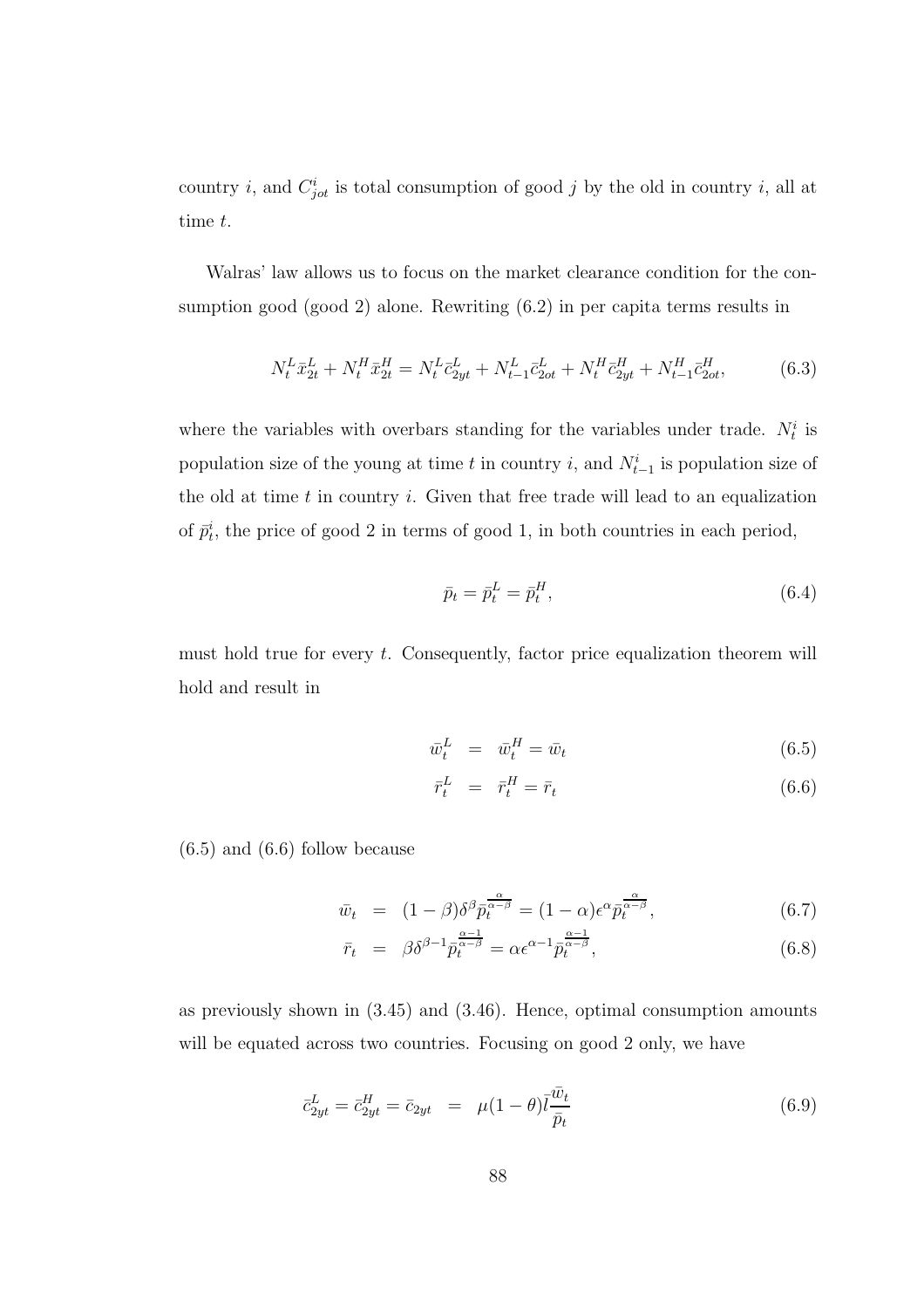$$
\bar{c}_{2ot}^L = \bar{c}_{2ot}^H = \bar{c}_{2ot} = (1 - \mu)(1 - \theta)(1 + \bar{r}_t)\bar{l}\frac{\bar{w}_{t-1}}{\bar{p}_t}
$$
(6.10)

Substituting  $(6.9)$ ,  $(6.10)$  in the right hand side  $(RHS)$  of  $(6.3)$  we get

$$
(N_t^L + N_t^H)\bar{c}_{2yt} + (N_{t-1}^L + N_{t-1}^H)\bar{c}_{2ot} = (N_t^L + N_t^H)\mu(1-\theta)\bar{l}\frac{\bar{w}_t}{\bar{p}_t}
$$
(6.11)  
+ 
$$
(N_{t-1}^L + N_{t-1}^H)(1-\mu)(1-\theta)(1+\bar{r}_t)\bar{l}\frac{\bar{w}_{t-1}}{\bar{p}_t}
$$

Substituting  $(6.7)$  and  $(6.8)$  in  $(6.11)$  we observe that the RHS of  $(6.11)$  equals

$$
(N_t^L + N_t^H)\mu(1 - \theta)(1 - \beta)\bar{l}\delta^{\beta}\bar{p}_t^{\frac{\beta}{\alpha - \beta}}\n+ (N_{t-1}^L + N_{t-1}^H)(1 - \mu)(1 - \theta)(1 - \beta)\bar{l}\delta^{\beta}(1 + \beta\delta^{\beta - 1}\bar{p}_t^{\frac{\alpha - 1}{\alpha - \beta}}) \bar{p}_{t-1}^{\frac{\alpha}{\alpha - \beta}}\bar{p}_t^{-\frac{\alpha}{\alpha - \beta}}\n\tag{6.12}
$$

Remembering from (3.48) that,

$$
\bar{x}_{2t}^i = \bar{l}_{2t}^i \delta^\beta \bar{p}_t^{\frac{\beta}{\alpha-\beta}} \qquad \text{for} \qquad i = L, H,
$$
\n(6.13)

and substituting this into the left hand side (LHS) of (6.3) we get

$$
N_t^L \bar{x}_{2t}^L + N_t^H \bar{x}_{2t}^H = (N_t^L l_{2t}^L + N_t^H l_{2t}^H) \delta^\beta \bar{p}_t^{\frac{\beta}{\alpha - \beta}}
$$
(6.14)

Given (3.42) and (3.44) showing that

$$
\bar{l}_{2t}^{i} = -\frac{\epsilon \bar{l}}{\delta - \epsilon} + \frac{1}{\delta - \epsilon} \bar{k}_t^{i} \bar{p}_t^{\frac{1}{\beta - \alpha}}, \qquad (6.15)
$$

$$
\bar{k}_{2t}^{i} = \frac{\delta}{\delta - \epsilon} \bar{k}_t^{i} - \frac{\delta \epsilon \bar{l}}{\delta - \epsilon} \bar{p}_t^{\frac{1}{\alpha - \beta}}, \qquad (6.16)
$$

we can write the following by substituting (6.15) in the RHS of (6.14) by

$$
\frac{1}{\delta - \epsilon} \left( (\bar{k}_t^L N_t^L + \bar{k}_t^H N_t^H) \bar{p}_t^{\frac{1}{\beta - \alpha}} - \epsilon \bar{l} (N_t^L + N_t^H) \right) \delta^\beta \bar{p}_t^{\frac{\beta}{\alpha - \beta}} \tag{6.17}
$$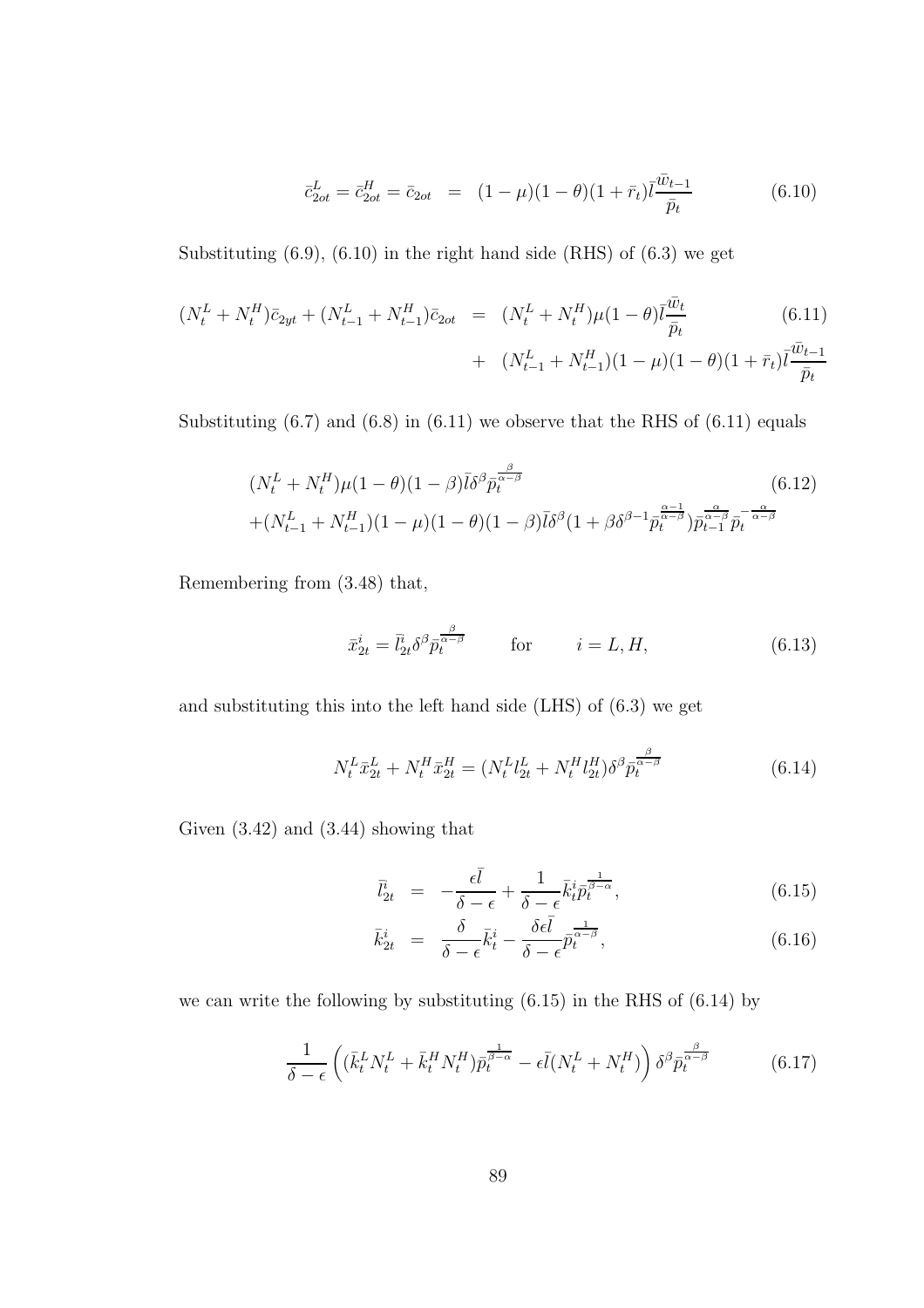Now, equating (6.17) and (6.12), we get

$$
\frac{1}{\delta - \epsilon} \left( (\bar{k}_t^L N_t^L + \bar{k}_t^H N_t^H) \bar{p}_t^{\frac{1}{\beta - \alpha}} - \epsilon \bar{l} (N_t^L + N_t^H) \right) \delta^\beta \bar{p}_t^{\frac{\beta}{\alpha - \beta}} \tag{6.18}
$$
\n
$$
= (N_t^L + N_t^H) \mu (1 - \theta) (1 - \beta) \bar{l} \delta^\beta \bar{p}_t^{\frac{\beta}{\alpha - \beta}}
$$
\n
$$
+ (N_{t-1}^L + N_{t-1}^H) (1 - \mu) (1 - \theta) (1 - \beta) \bar{l} \delta^\beta (1 + \beta \delta^{\beta - 1} \bar{p}_t^{\frac{\alpha - 1}{\alpha - \beta}}) \bar{p}_{t-1}^{\frac{\alpha}{\alpha - \beta}} \bar{p}_t^{-\frac{\alpha}{\alpha - \beta}}
$$

Rearranging terms,

$$
N_t^L \bar{k}_t^L + N_t^H \bar{k}_t^H = (N_t^L + N_t^H) \bar{l} (\mu (1 - \theta)(1 - \beta)(\delta - \epsilon) + \epsilon) \bar{p}_t^{\frac{1}{\alpha - \beta}} \qquad (6.19)
$$
  
+ 
$$
(N_{t-1}^L + N_{t-1}^H)(1 - \mu)(1 - \theta)(1 - \beta)(\delta - \epsilon) \bar{l} \bar{p}_{t-1}^{\frac{\alpha}{\alpha - \beta}} \bar{p}_t^{\frac{1 - \alpha}{\alpha - \beta}}
$$
  
+ 
$$
(N_{t-1}^L + N_{t-1}^H)(1 - \mu)(1 - \theta)(1 - \beta)(\delta - \epsilon) \bar{l} \beta \delta^{\beta - 1} \bar{p}_{t-1}^{\frac{\alpha}{\alpha - \beta}}
$$

Let

$$
\phi_1 = \mu(1-\theta)(1-\beta)(\delta-\epsilon)\bar{l} + \epsilon\bar{l} \tag{6.20}
$$

$$
\bar{\phi}_2 = (1 - \mu)(1 - \theta)(1 - \beta)(\delta - \epsilon)\bar{l} \tag{6.21}
$$

$$
\bar{\phi}_3 = (1 - \mu)(1 - \theta)(1 - \beta)(\delta - \epsilon)\bar{l}\beta\delta^{\beta - 1} \tag{6.22}
$$

Hence,

$$
N_t^L \bar{k}_t^L + N_t^H \bar{k}_t^H = (N_t^L + N_t^H) \phi_1 \bar{p}_t^{\frac{1}{\alpha - \beta}} + (N_{t-1}^L + N_{t-1}^H) \bar{\phi}_2 \bar{p}_{t-1}^{\frac{\alpha}{\alpha - \beta}} \bar{p}_t^{\frac{1 - \alpha}{\alpha - \beta}} + (N_{t-1}^L + N_{t-1}^H) \bar{\phi}_3 \bar{p}_{t-1}^{\frac{\alpha}{\alpha - \beta}}
$$
\n(6.23)

Per capita capital dynamics equation is given by

$$
\begin{array}{rcl}\n\bar{k}_{t+1}^i & = & \frac{1}{1+n^i}(1-\mu)\bar{l}\bar{w}_t \\
& = & \frac{1}{1+n^i}(1-\mu)(1-\beta)\bar{l}\delta^\beta p_t^{\frac{\alpha}{\alpha-\beta}}\n\end{array}
$$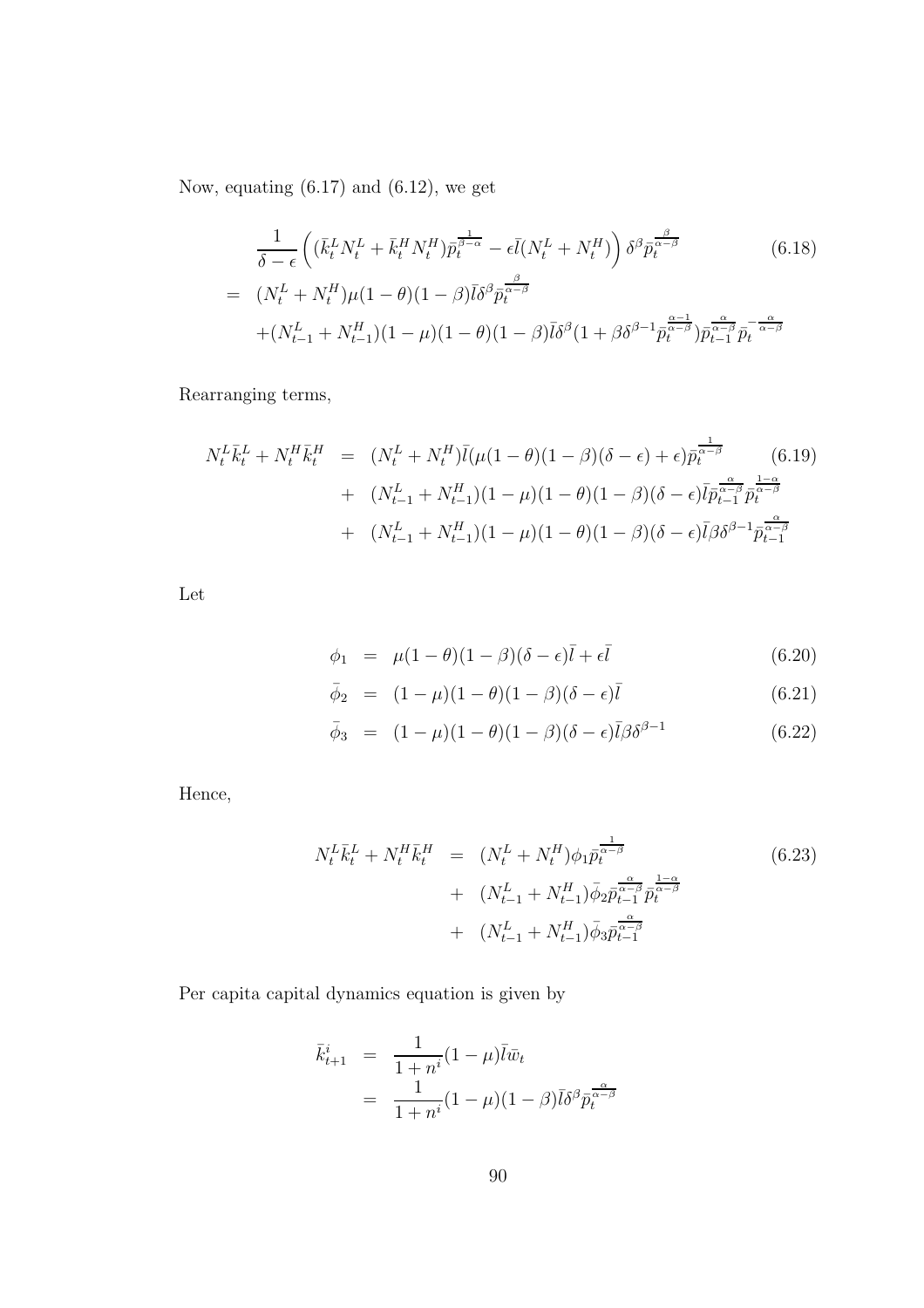$$
= \frac{1}{1+n^i} \bar{\phi}_4 \bar{p}_t^{\frac{\alpha}{\alpha-\beta}} \qquad \text{for} \qquad i = L, H,
$$
 (6.24)

where

$$
\bar{\phi}_4 = (1 - \mu)(1 - \beta)\bar{l}\delta^\beta. \tag{6.25}
$$

Writing (6.23) at time  $t + 1$ ,

$$
N_{t+1}^{L} \bar{k}_{t+1}^{L} + N_{t+1}^{H} \bar{k}_{t+1}^{H} = (N_{t+1}^{L} + N_{t+1}^{H}) \phi_{1} \bar{p}_{t+1}^{\frac{1}{\alpha - \beta}} + (N_{t}^{L} + N_{t}^{H}) \bar{\phi}_{2} \bar{p}_{t}^{\frac{\alpha}{\alpha - \beta}} \bar{p}_{t+1}^{\frac{1 - \alpha}{\alpha - \beta}} + (N_{t}^{L} + N_{t}^{H}) \bar{\Phi}_{3} \bar{p}_{t}^{\frac{\alpha}{\alpha - \beta}}
$$
\n(6.26)

and substituting (6.24) in (6.26), we get

$$
\left(\frac{1}{1+n^L}N_{t+1}^L + \frac{1}{1+n^H}N_{t+1}^H\right)\bar{\phi}_4\bar{p}_t^{\frac{\alpha}{\alpha-\beta}} = (N_{t+1}^L + N_{t+1}^H)\phi_1\bar{p}_{t+1}^{\frac{1}{\alpha-\beta}} \qquad (6.27)
$$
  
+ 
$$
(N_t^L + N_t^H)\bar{\phi}_2\bar{p}_t^{\frac{\alpha}{\alpha-\beta}}\bar{p}_{t+1}^{\frac{1-\alpha}{\alpha-\beta}}
$$
  
+ 
$$
(N_t^L + N_t^H)\bar{\phi}_3\bar{p}_t^{\frac{\alpha}{\alpha-\beta}}.
$$

Since

$$
N_{t+1} = (1+n)N_t,
$$

(6.27) becomes

$$
\left(N_t^L + N_t^H\right)\bar{\phi}_4\bar{p}_t^{\frac{\alpha}{\alpha-\beta}} = \left(N_{t+1}^L + N_{t+1}^H\right)\phi_1\bar{p}_{t+1}^{\frac{1}{\alpha-\beta}} + \left(N_t^L + N_t^H\right)\bar{\phi}_2\bar{p}_t^{\frac{\alpha}{\alpha-\beta}}\bar{p}_{t+1}^{\frac{1-\alpha}{\alpha-\beta}} + \left(N_t^L + N_t^H\right)\bar{\phi}_3\bar{p}_t^{\frac{\alpha}{\alpha-\beta}}.
$$
\n(6.28)

Rearranging terms of (6.28) we can easily get an expression for determining the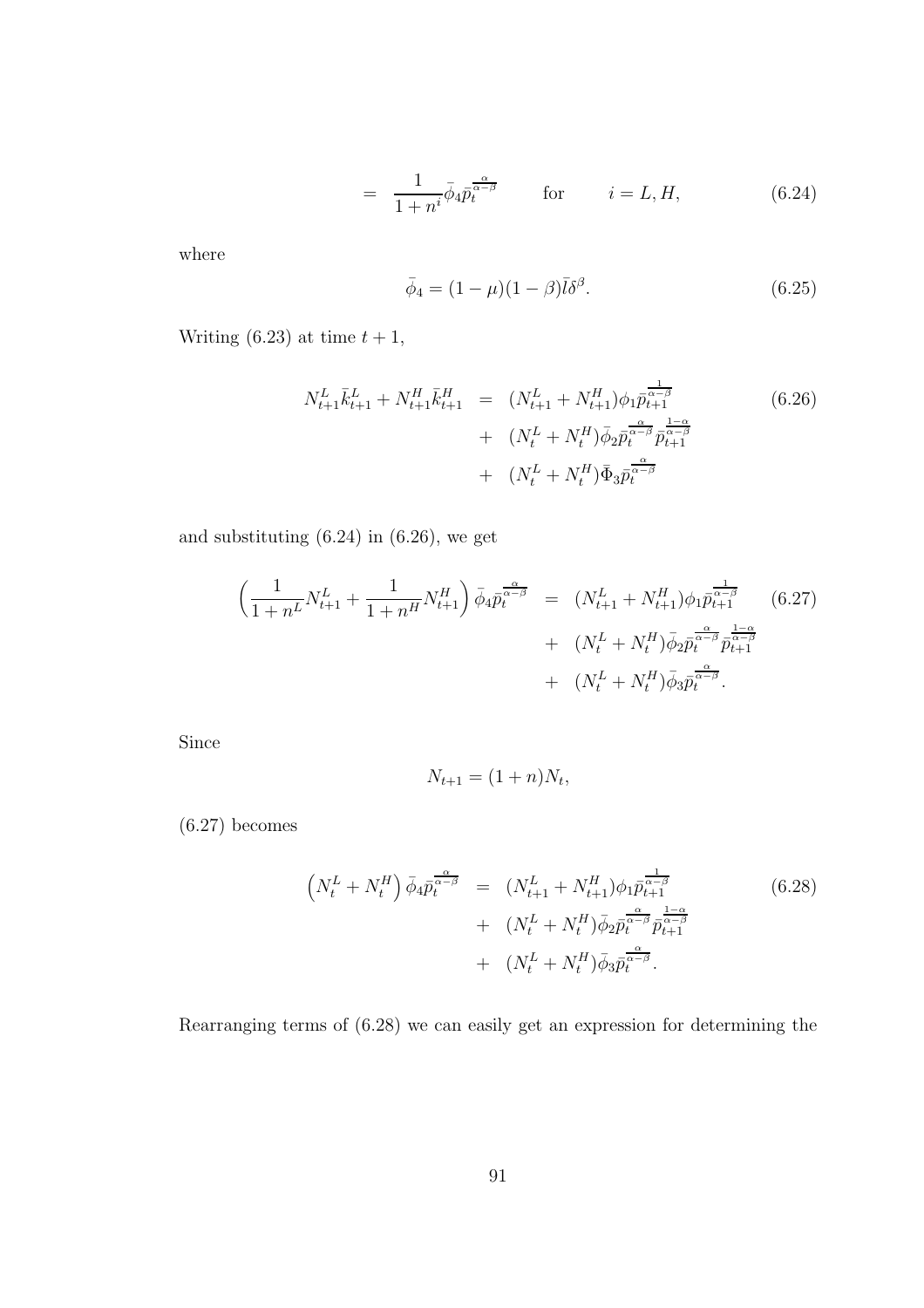steady state price ratio:

$$
\begin{split}\n\left(N_{t}^{L} + N_{t}^{H}\right)(\bar{\phi}_{4} - \bar{\phi}_{3}) &= (N_{t+1}^{L} + N_{t+1}^{H})\phi_{1}\left(\frac{\bar{p}_{t+1}^{\frac{1}{\alpha-\beta}}}{\bar{p}_{t}^{\frac{\alpha}{\alpha-\beta}}}\right)\left(\frac{\bar{p}_{t+1}^{-\frac{\alpha}{\alpha-\beta}}}{\bar{p}_{t+1}^{-\frac{\alpha}{\alpha-\beta}}}\right) \\
&+ (N_{t}^{L} + N_{t}^{H})\bar{\phi}_{2}\bar{p}_{t+1}^{\frac{1-\alpha}{\alpha-\beta}} \\
&= \left((N_{t+1}^{L} + N_{t+1}^{H})\phi_{1}\left(\frac{\bar{p}_{t+1}}{\bar{p}_{t}}\right)^{\frac{\alpha}{\alpha-\beta}} + (N_{t}^{L} + N_{t}^{H})\bar{\phi}_{2}\right)\bar{p}_{t+1}^{\frac{1-\alpha}{\alpha-\beta}}\n\end{split}
$$

Thus,

$$
\bar{p}_{t+1}^{\frac{1-\alpha}{\alpha-\beta}} = \frac{(N_t^L + N_t^H)(\bar{\phi}_4 - \bar{\phi}_3)}{(N_{t+1}^L + N_{t+1}^H)\phi_1 \left(\frac{\bar{p}_{t+1}}{\bar{p}_t}\right)^{\frac{\alpha}{\alpha-\beta}} + (N_t^L + N_t^H)\bar{\phi}_2}
$$
(6.29)

Therefore,

$$
\bar{p}_{t+1} = \left( \frac{(N_{t+1}^L + N_{t+1}^H)\phi_1 \left(\frac{\bar{p}_{t+1}}{\bar{p}_t}\right)^{\frac{\alpha}{\alpha - \beta}} + (N_t^L + N_t^H)\bar{\phi}_2}{(N_t^L + N_t^H)(\bar{\phi}_4 - \bar{\phi}_3)} \right)^{\frac{\beta - \alpha}{1 - \alpha}} \tag{6.30}
$$

Solving for the steady state equilibrium under trade requires that  $\bar{p}_t = \bar{p}_{t+1} = \bar{p}_s$ . So, (6.30) implies that there is a  $\bar{p}_s > 0$  such that we get

$$
\bar{p}_s = \left( \frac{(N_{s+1}^L + N_{s+1}^H)\phi_1 + (N_s^L + N_s^H)\bar{\phi}_2}{(N_s^L + N_s^H)(\bar{\phi}_4 - \bar{\phi}_3)} \right)^{\frac{\beta - \alpha}{1 - \alpha}} \n= \left( \frac{\bar{\phi}_2}{\bar{\phi}_4 - \bar{\phi}_3} + \frac{\phi_1}{\bar{\phi}_4 - \bar{\phi}_3} \left( \frac{N_{s+1}^L + N_{s+1}^H}{N_s^L + N_s^H} \right) \right)^{\frac{\beta - \alpha}{1 - \alpha}}.
$$
\n(6.31)

Let

$$
\bar{\Phi} = \frac{\bar{\phi}_2}{\bar{\phi}_4 - \bar{\phi}_3} + \frac{\phi_1}{\bar{\phi}_4 - \bar{\phi}_3} \left( \frac{N_{s+1}^L + N_{s+1}^H}{N_s^L + N_s^H} \right). \tag{6.32}
$$

Then,

$$
\bar{p}_s = \bar{\Phi}^{\frac{\beta - \alpha}{1 - \alpha}}.\tag{6.33}
$$

**Proposition 2** The common price ratio,  $\bar{p}_s$ , for this perfect foresight world economy model exists and is unique for all  $-1 < n^L < n^H$  and given values of  $\alpha$ ,  $\beta$ ,  $\mu$ ,  $\theta$  that lie strictly between 0 and 1 such that  $\alpha \neq \beta$ , and satisfies the interior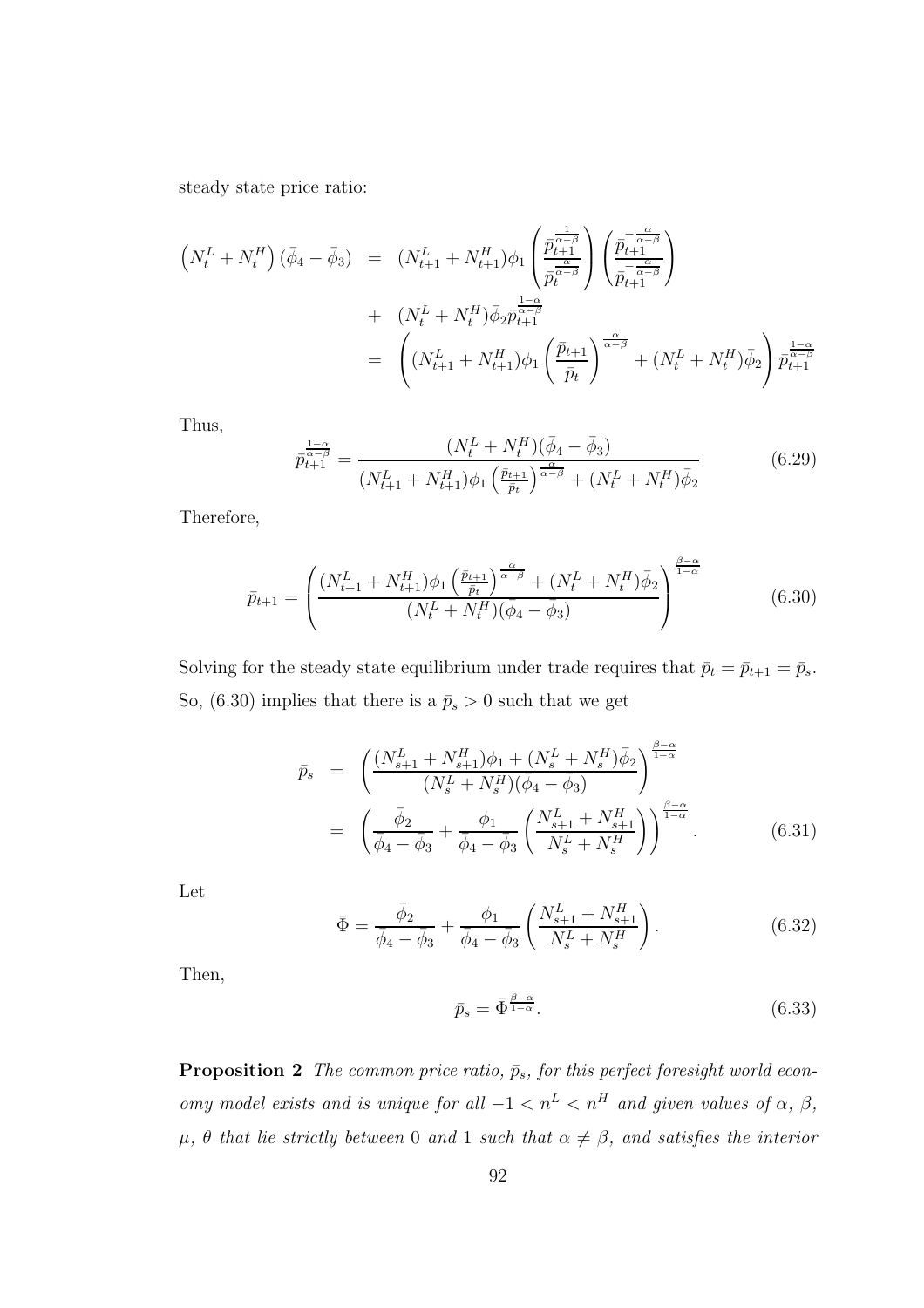solution condition.<sup>4</sup>

#### Proof:

Uniqueness follows from the long-run closed form solution for  $p_s$  in (6.31), and the existence is assured by showing that  $\bar{\phi}_4 - \bar{\phi}_3 > 0$ . An interior solution would require that  $\bar{x}_{1s}^i > 0$  and  $\bar{x}_{2s}^i > 0$  for  $i = L, H$ . Now,

$$
\bar{\phi}_4 - \bar{\phi}_3 = (1 - \mu)(1 - \beta)\bar{l}\delta^\beta - (1 - \mu)(1 - \theta)(1 - \beta)(\delta - \epsilon)\bar{l}\beta\delta^{\beta - 1}
$$
  
= 
$$
(1 - \mu)(1 - \beta)\bar{l}\delta^\beta \left(1 - (1 - \theta)\beta(1 - \frac{\epsilon}{\delta})\right)
$$
(6.34)

The sign of  $\bar{\phi}_4 - \bar{\phi}_3$  depends on the sign of  $1 - (1 - \theta)\beta(1 - \frac{\epsilon}{\delta})$  $\frac{\epsilon}{\delta}$ ). So,

$$
1 - (1 - \theta)\beta(1 - \frac{\epsilon}{\delta}) = 1 - \frac{(1 - \theta)(\beta - \alpha)}{(1 - \alpha)}.
$$
\n(6.35)

In fact,  $\bar{\phi}_4 - \bar{\phi}_3 > 0$  if and only if  $1 - \frac{(1-\theta)(\beta-\alpha)}{(1-\alpha)} > 0$ .

Now,

$$
1 - \frac{(1 - \theta)(\beta - \alpha)}{(1 - \alpha)} > 0
$$
  

$$
\frac{(1 - \theta)(\beta - \alpha)}{(1 - \alpha)} < 1
$$
  

$$
(1 - \alpha) + \alpha(1 - \theta) > (1 - \theta)\beta
$$
  

$$
\frac{1 - \alpha\theta}{1 - \theta} > \beta
$$

since  $\frac{1-\alpha\theta}{1-\theta} > 1$ , and  $0 < \beta < 1$ . Then,  $\frac{1-\alpha\theta}{1-\theta} > \beta$  holds for any given  $\alpha$ ,  $\beta$  and  $\theta$ . Thus  $\bar{\phi}_4 - \bar{\phi}_3 > 0$  for any given  $0 < \alpha < 1$ ,  $0 < \beta < 1$ ,  $0 < \mu < 1$ ,  $0 < \theta < 1$  and  $0<\bar{l}.$ 

However, for an interior solution,  $\bar{x}_{js}^i$  needs to be positive for any  $i = L, H$  and

<sup>&</sup>lt;sup>4</sup>The convergence of the steady state price ratio  $p_s$  as  $s \to \infty$  is carried out in section 6.3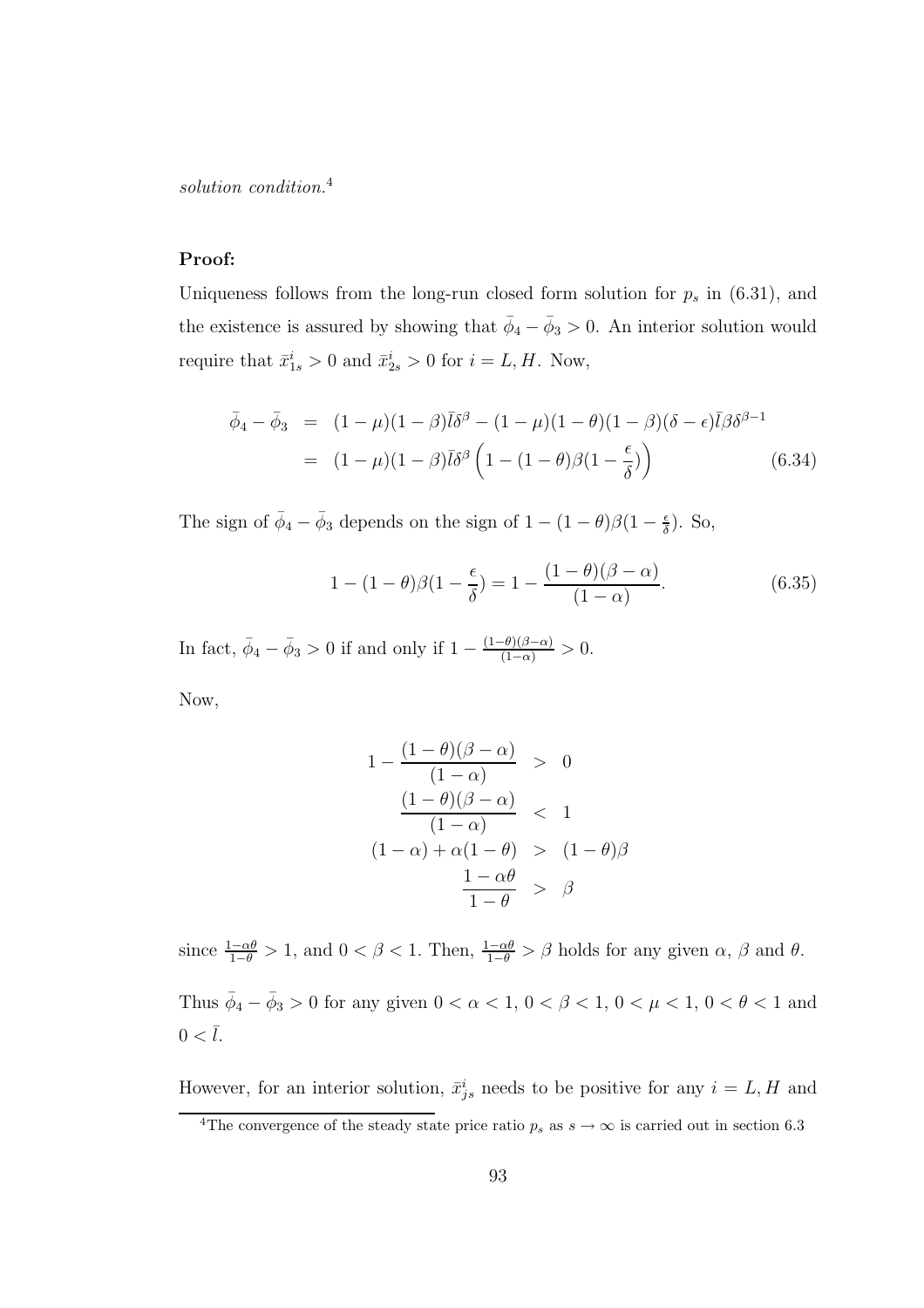$j = 1, 2.$ We have

$$
\bar{x}_{1s}^i = \bar{l}_{1s}^i \epsilon^\alpha \bar{p}_s^{\frac{\alpha}{\alpha - \beta}} \tag{6.36}
$$

$$
\bar{x}_{2s}^i = \bar{l}_{2s}^i \delta^\beta \bar{p}_s^{\frac{\alpha}{\alpha - \beta}} \tag{6.37}
$$

Using

$$
\bar{l}_{1s}^i = \frac{\delta}{\delta - \epsilon} - \frac{1}{\delta - \epsilon} \bar{k}_s^i \bar{p}_s^{\frac{1}{\beta - \alpha}},\tag{6.38}
$$

$$
\overline{l}_{2s}^i = -\frac{\epsilon}{\delta - \epsilon} + \frac{1}{\delta - \epsilon} \overline{k}_s^i \overline{p}_s^{\frac{1}{\beta - \alpha}}, \tag{6.39}
$$

$$
\frac{\delta}{\delta - \epsilon} = \frac{\beta(1 - \alpha)}{(\beta - \alpha)},\tag{6.40}
$$

$$
\frac{\epsilon}{\delta - \epsilon} = \frac{\alpha (1 - \beta)}{(\beta - \alpha)},\tag{6.41}
$$

$$
(1 - \beta)\delta^{\beta} = (1 - \alpha)\epsilon^{\alpha}, \qquad (6.42)
$$

$$
\beta \delta^{\beta - 1} = \alpha \epsilon^{\alpha - 1}, \tag{6.43}
$$

$$
\bar{k}_s^i = \frac{1}{1+n^i} \bar{\phi}_4 \bar{\Phi}^{-\frac{\alpha}{1-\alpha}}, \tag{6.44}
$$

$$
\bar{p}_s = \bar{\Phi}^{\frac{\beta - \alpha}{1 - \alpha}},\tag{6.45}
$$

we get

$$
\bar{x}_{1s}^i = \frac{\beta(1-\alpha)}{(\beta-\alpha)} \epsilon^{\alpha} \bar{\Phi}^{-\frac{\alpha}{1-\alpha}} \left(1 - \frac{\alpha}{\beta} \frac{(1-\beta)(1-\mu)}{1+n^i} \epsilon^{\alpha-1} \bar{\Phi}\right) \tag{6.46}
$$

$$
\bar{x}_{2s}^i = \frac{\alpha(1-\alpha)}{(\beta-\alpha)} \epsilon^{\alpha} \bar{\Phi}^{-\frac{\beta}{1-\alpha}} \left( -1 + \frac{(1-\alpha)(1-\mu)}{1+n^i} \epsilon^{\alpha-1} \bar{\Phi} \right)
$$
(6.47)

Therefore,  $\bar{x}_{1s}^i > 0$  if and only if

$$
\begin{cases} \bar{\Phi} > \frac{\beta}{\alpha} \frac{(1+n^{i})}{(1-\beta)(1-\mu)} \epsilon^{1-\alpha} & \text{for } \alpha > \beta, \\ \bar{\Phi} < \frac{\beta}{\alpha} \frac{(1+n^{i})}{(1-\beta)(1-\mu)} \epsilon^{1-\alpha} & \text{for } \alpha < \beta. \end{cases}
$$
 (6.48)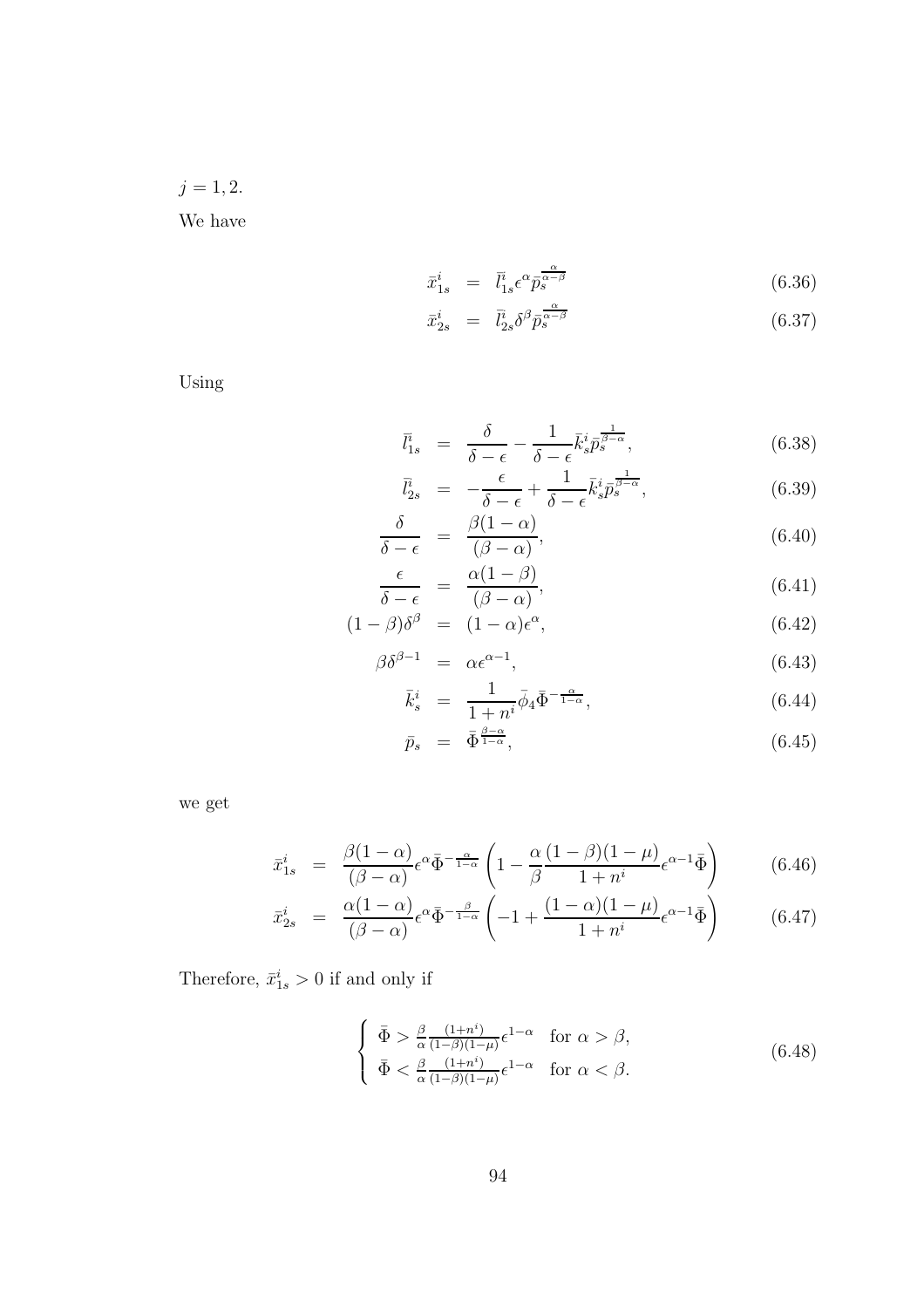and  $\bar{x}_{2s}^i > 0$  if and only if

$$
\begin{cases} \bar{\Phi} < \frac{(1+n^i)}{(1-\alpha)(1-\mu)} \epsilon^{1-\alpha} \quad \text{for } \alpha > \beta, \\ \bar{\Phi} > \frac{(1+n^i)}{(1-\alpha)(1-\mu)} \epsilon^{1-\alpha} \quad \text{for } \alpha < \beta. \end{cases} \tag{6.49}
$$

 $\blacksquare$ 

# 6.2 Long-run Closed Form Solutions under Trade

Once  $\bar{p}_s$  is determined, the steady state magnitudes of the rest of the macroeconomic variables will be straightforward to obtain. Since,

$$
\bar{k}_s^i = \frac{1}{1+n^i} \bar{\phi}_4 \bar{p}_s^{\frac{\alpha}{\alpha-\beta}} \qquad \text{for} \qquad i = H, L. \tag{6.50}
$$

the steady state expression of the per capita capital under trade is obtained as

$$
\bar{k}_s^i = \frac{1}{1+n^i} \bar{\phi}_4 \bar{\Phi}^{-\frac{\alpha}{1-\alpha}} \qquad \text{for} \qquad i = L, H. \tag{6.51}
$$

by substituting  $(6.31)$  in  $(6.50)$ .

As the wage rate is given by

$$
\bar{w}_s = (1 - \beta)\delta^{\beta} \bar{p}_s^{\frac{\alpha}{\alpha - \beta}}
$$
  
=  $(1 - \alpha)\epsilon^{\alpha} \bar{p}_s^{\frac{\alpha}{\alpha - \beta}},$  (6.52)

the steady state expression for the wage rate under trade is found to be

$$
\bar{w}_s = (1 - \beta)\delta^{\beta}\bar{\Phi}^{-\frac{\alpha}{1 - \alpha}}
$$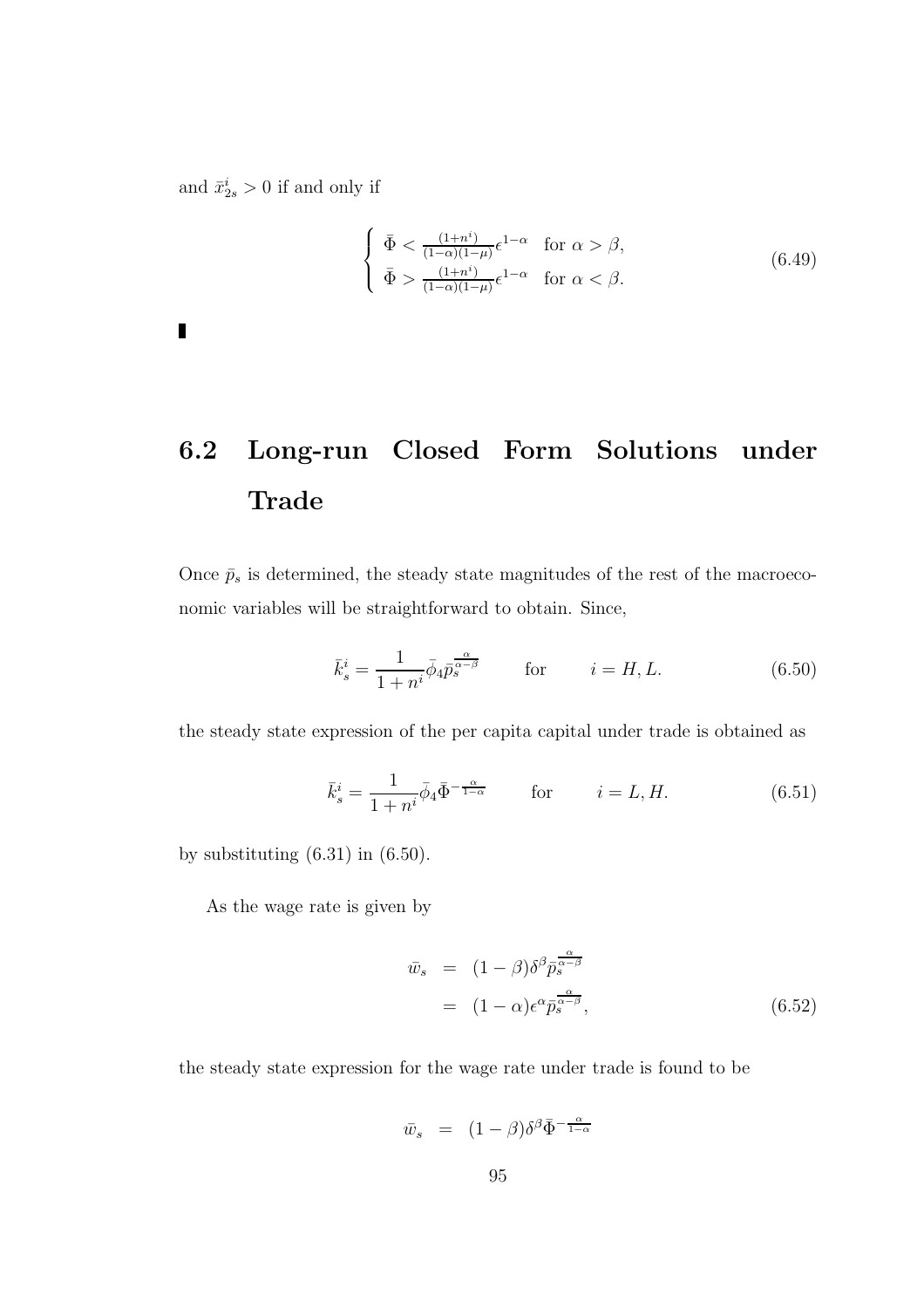$$
= (1 - \alpha)\epsilon^{\alpha}\bar{\Phi}^{-\frac{\alpha}{1 - \alpha}} \tag{6.53}
$$

by substituting  $(6.31)$  in  $(6.52)$ .

Likewise, given the expression for steady state rental rate:

$$
\begin{array}{rcl}\n\bar{r}_s & = & \beta \delta^{\beta - 1} \bar{p}_s^{\frac{\alpha - 1}{\alpha - \beta}} \\
& = & \alpha \epsilon^{\alpha - 1} \bar{p}_s^{\frac{\alpha - 1}{\alpha - \beta}},\n\end{array} \tag{6.54}
$$

the steady state rental rate under trade is obtained by substituting (6.31) in (6.54) as

$$
\begin{array}{rcl}\n\bar{r}_s & = & \beta \delta^{\beta - 1} \bar{\Phi} \\
& = & \alpha \epsilon^{\alpha - 1} \bar{\Phi}.\n\end{array} \tag{6.55}
$$

Finally, the long-run real per capita consumptions under trade are given by

$$
\bar{c}_{1ys} = \mu \theta (1 - \alpha) \epsilon^{\alpha} \bar{\Phi}^{-\frac{\alpha}{1 - \alpha}}, \tag{6.56}
$$

$$
\bar{c}_{2ys} = \mu (1 - \theta)(1 - \alpha) \epsilon^{\alpha} \bar{\Phi}^{-\frac{\beta}{1 - \alpha}}, \qquad (6.57)
$$

$$
\bar{c}_{1os} = (1 - \mu)\theta(1 - \alpha)\epsilon^{\alpha}(1 + \alpha\epsilon^{\alpha - 1}\bar{\Phi})\bar{\Phi}^{-\frac{\alpha}{1 - \alpha}}, \qquad (6.58)
$$

$$
\bar{c}_{2os} = (1 - \mu)(1 - \theta)(1 - \alpha)\epsilon^{\alpha}(1 + \alpha\epsilon^{\alpha - 1}\bar{\Phi})\bar{\Phi}^{-\frac{\beta}{1 - \alpha}}.
$$
 (6.59)

# 6.3 The Role of Population Growth Rate under Trade

In order to proceed with our analysis, let's assume without loss of generality that sector 1 is relatively capital intensive and thus sector 2 is relatively labor intensive. Hence  $\alpha > \beta$ . In line with the static Heckscher-Ohlin framework,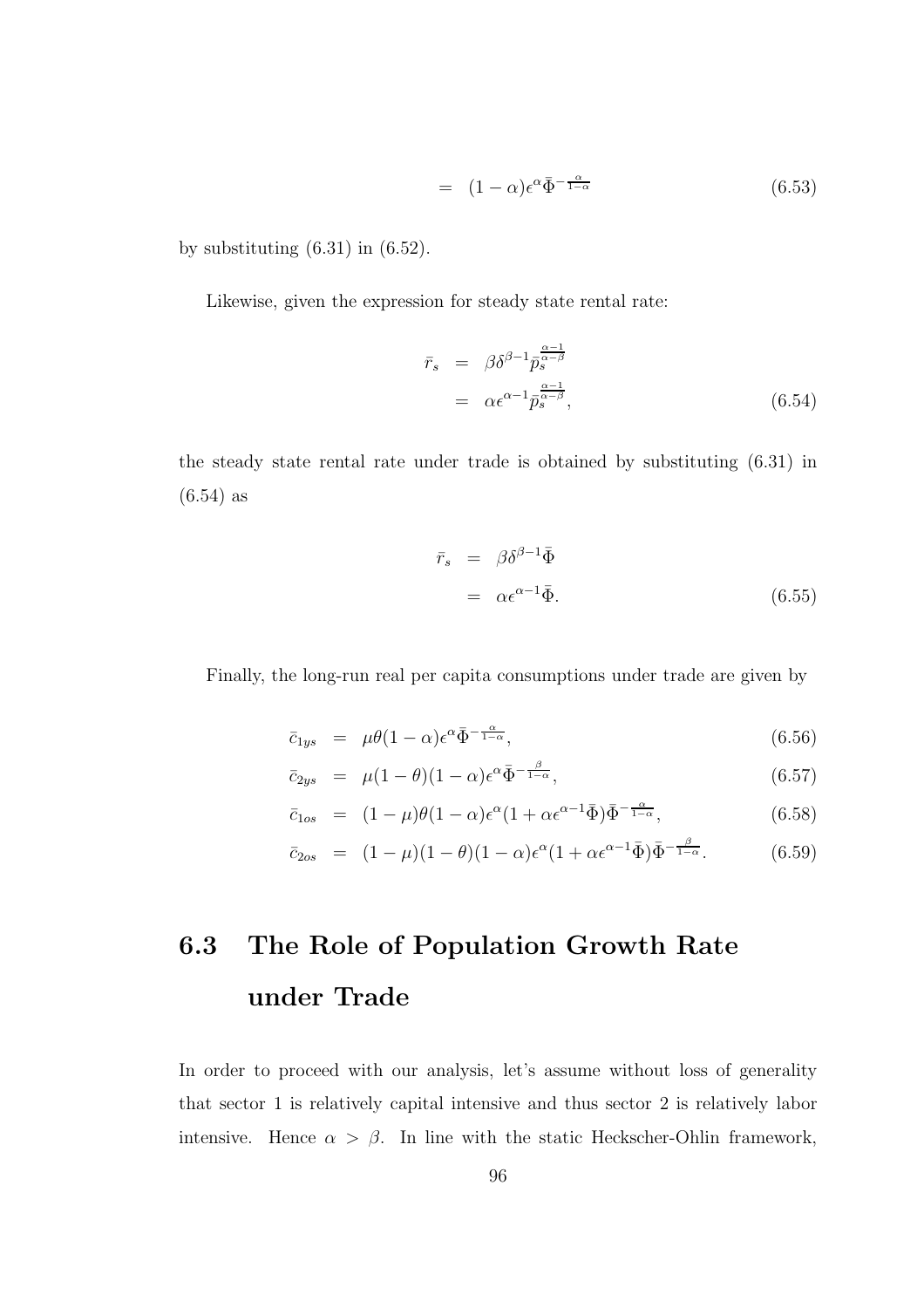our model suggests that the high population growth rate-country  $(H)$  must be expected to have a comparative advantage in the production of good 2 and the a low population growth rate-country  $(L)$  must be expected to have a comparative advantage in the production of good 1.

In the long-run,  $s \to \infty$ . Recalling that we consider differences in the population growth rates only, the initial population sizes of both countries are equal (that is  $N_1^H = N_1^L$ ). Hence, rewriting (6.31) we obtain

$$
\bar{p}_s = \left( \left( \frac{(1+n^L)^{s+1} + (1+n^H)^{s+1}}{(1+n^L)^s + (1+n^H)^s} \right) \frac{\phi_1}{\bar{\phi}_4 - \bar{\phi}_3} + \frac{\bar{\phi}_2}{\bar{\phi}_4 - \bar{\phi}_3} \right)^{\frac{\beta-\alpha}{1-\alpha}}, \tag{6.60}
$$

and

$$
\bar{\Phi} = \left( \frac{(1+n^L)^{s+1} + (1+n^H)^{s+1}}{(1+n^L)^s + (1+n^H)^s} \right) \frac{\phi_1}{\bar{\phi}_4 - \bar{\phi}_3} + \frac{\bar{\phi}_2}{\bar{\phi}_4 - \bar{\phi}_3}.
$$
 (6.61)

Hence, the expression of the steady state price ratio will simply be

$$
\bar{p}_s = \bar{\Phi}^{\frac{\beta - \alpha}{1 - \alpha}}.\tag{6.62}
$$

Now,  $\bar{p}_s$  will clearly converge as  $\bar{\Phi}$  will converge to

$$
\lim_{s \to \infty} \bar{\Phi} = (1 + n^H) \frac{\phi_1}{\bar{\phi}_4 - \bar{\phi}_3} + \frac{\bar{\phi}_2}{\bar{\phi}_4 - \bar{\phi}_3}.
$$
\n(6.63)

To see this, one can express the first term of  $\bar{\Phi}$  in (6.61) as

$$
1 + \frac{n^L \left(\frac{1+n^L}{1+n^H}\right)^s + n^H}{\left(\frac{1+n^L}{1+n^H}\right)^s + 1}.
$$
 (6.64)

Since

$$
\frac{1+n^L}{1+n^H} < 1,
$$

this ratio will approach to 0 as  $s \to \infty$ . Then the whole expression in (6.64) will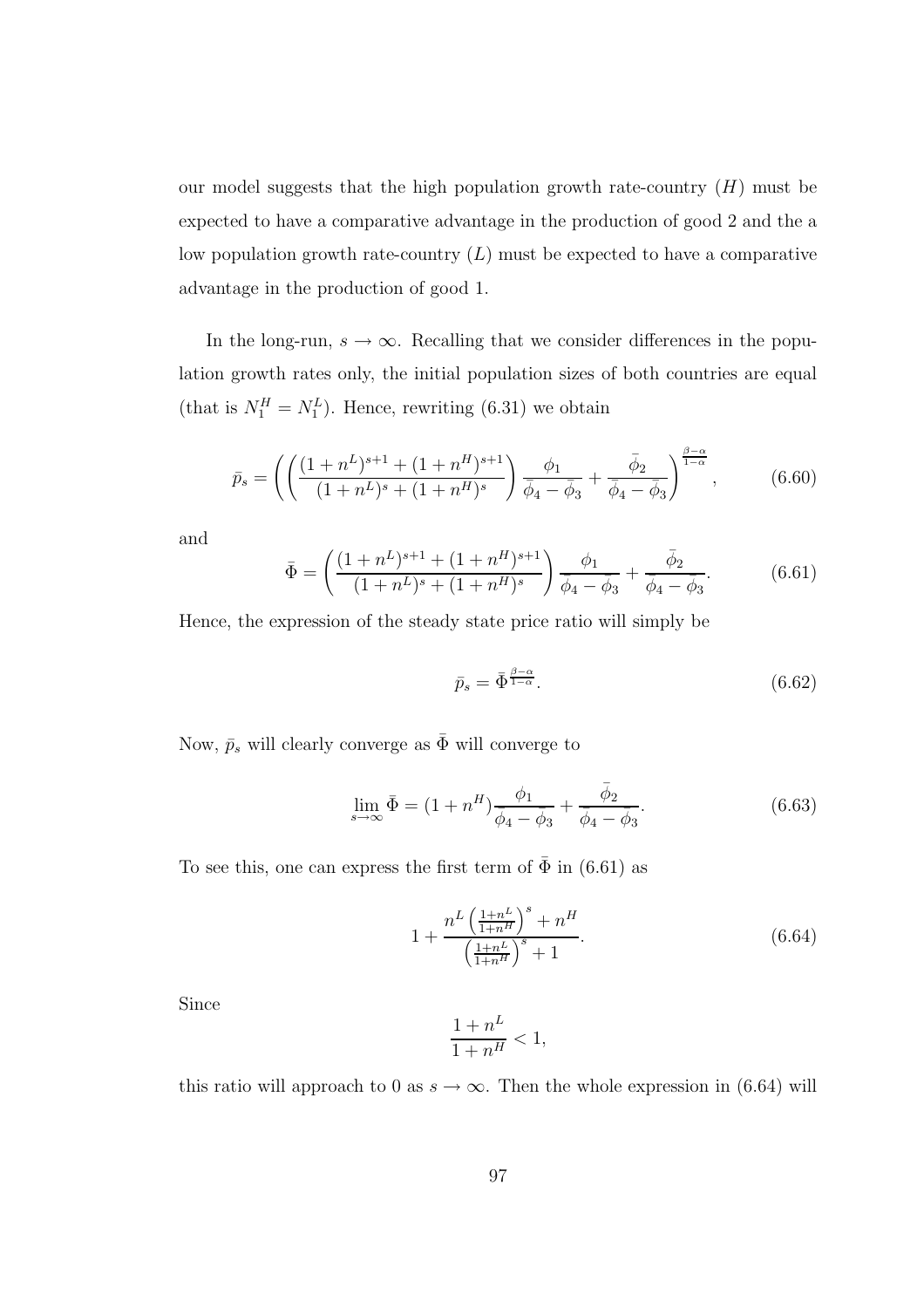converge to  $(1+n^H)$  yielding (6.63). Hence,

$$
\lim_{s \to \infty} \bar{p}_s = \left( (1 + n^H) \frac{\phi_1}{\bar{\phi}_4 - \bar{\phi}_3} + \frac{\bar{\phi}_2}{\bar{\phi}_4 - \bar{\phi}_3} \right)^{\frac{\beta - \alpha}{1 - \alpha}}, \tag{6.65}
$$

implying that the common steady state price ratio,  $\bar{p}_s$ , will be driven by  $n^H$ , the growth rate of faster growing population in H.

In fact, it could be observed that had there been no difference between population growth rates or had  $n^L$  been as high as  $n^H$ , steady state price ratio in (6.60) would have been the same as autarky relative price ratio in (3.74). Thus, as long as  $n^H > n^L$ , trade will cause common relative price ratio to be established at the autarky relative price of faster population growth country  $H$  in the long-run.

Corollary 4 Free trade decreases the relative price of labor-intensive commodity 2 in the slow-population growth (capital-abundant) country L, towards that of the fast-population growth (labor-abundant) country H.

First of all, by looking at the expressions of  $\phi$ 's given in  $(3.63),(3.64)$  and  $(3.67)$ and those given in  $(6.21),(6.22)$  and  $(6.25)$ , it is easily seen that

$$
\phi_2 = \frac{1}{1+n}\bar{\phi_2},\tag{6.66}
$$

$$
\phi_3 = \frac{1}{1+n}\bar{\phi_3},\tag{6.67}
$$

$$
\phi_4 = \frac{1}{1+n} \bar{\phi}_4. \tag{6.68}
$$

Now, the above corollary can be easily seen by using (6.66), (6.67), (6.68) to rewrite the expression for the steady state relative price under autarky from (3.74) as

$$
p_s^i = \left(\frac{\bar{\phi}_4 - \bar{\phi}_3}{(1+n^i)\phi_1 + \bar{\phi}_2}\right)^{\frac{\alpha-\beta}{1-\alpha}} \quad \text{for} \quad i = L, H,
$$
 (6.69)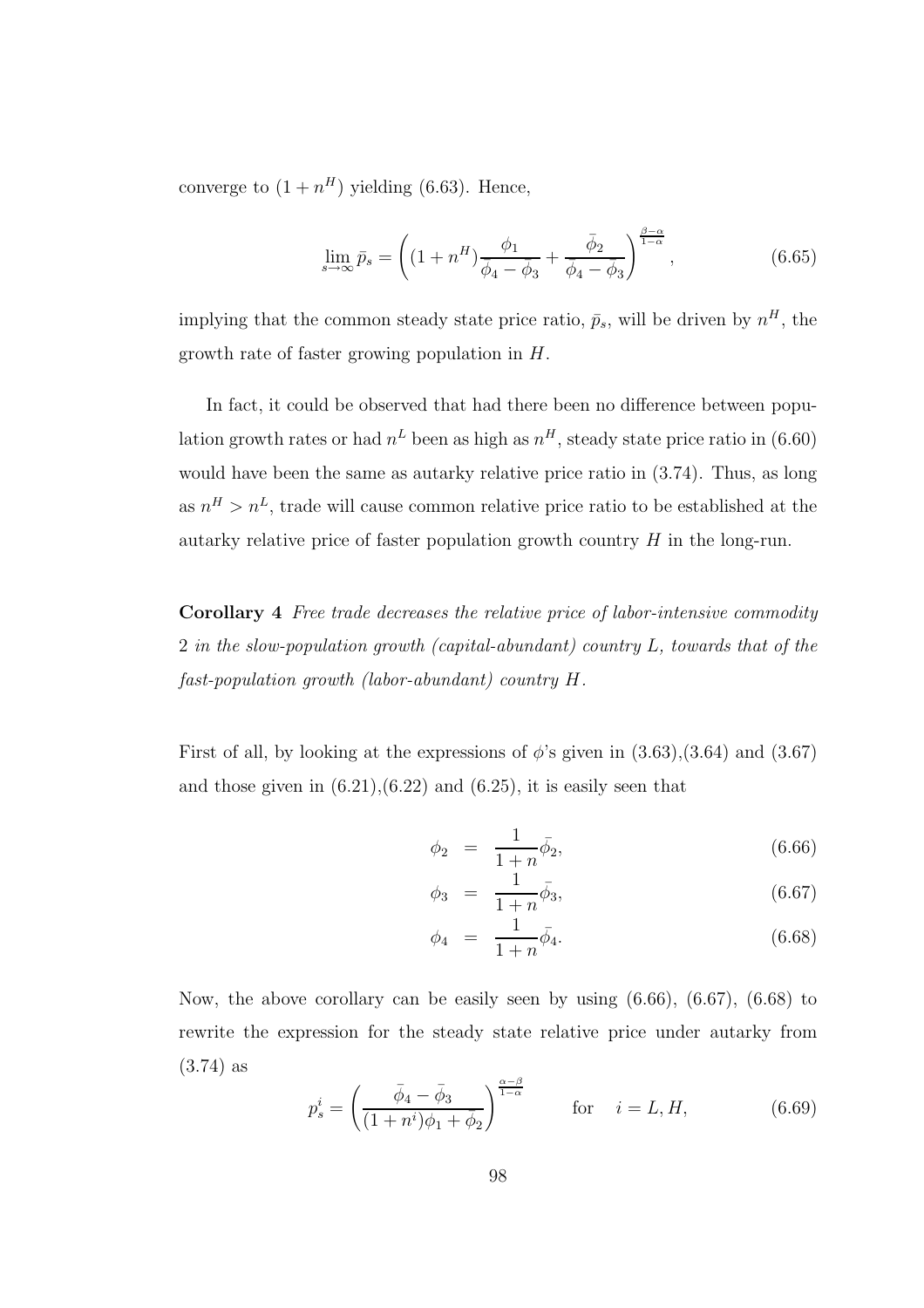Rewriting the common relative price ratio expression under trade from (6.65) in a similar form yields

$$
\bar{p}_s = \left(\frac{\bar{\phi}_4 - \bar{\phi}_3}{(1 + n^H)\phi_1 + \bar{\phi}_2}\right)^{\frac{\alpha - \beta}{1 - \alpha}}.
$$
\n(6.70)

Since  $n^H > n^L$  and  $\alpha > \beta$ ,  $p_s^L > \bar{p}_s = p_s^H$ . Given that  $(1+n^H)$  in the denominator of the ratio in (6.70) is nothing but

$$
\lim_{s \to \infty} 1 + \frac{n^L \left(\frac{1+n^L}{1+n^H}\right)^s + n^H}{\left(\frac{1+n^L}{1+n^H}\right)^s + 1},\tag{6.71}
$$

convergence of relative price ratio under trade to  $\bar{p}_s = p_s^H$  will be quicker, the higher the difference between  $n^L$  and  $n^H$  is (or the closer the ratio  $\frac{1+n^L}{1+n^H}$  is to 0). In other words, the higher the difference between the population growth rates is, the larger the decrease in the relative price of commodity 2 for the low population growth rate-country will be. This is a significant finding, since it implies that for a high enough difference between  $n^H$  and  $n^L$ , country H will quickly start acting as a large country that is capable of setting the terms of trade close to its autarky relative price ratio.

### Proof:

Let's rewrite the expressions of the price ratios under autarky, given in  $(6.69)$ , into the following

$$
p_s^i = (\bar{\phi}_4 - \bar{\phi}_3)^{\frac{\alpha - \beta}{1 - \alpha}} \left( \bar{\phi}_2 + \phi_1 (1 + n^i) \right)^{\frac{\beta - \alpha}{1 - \alpha}} \quad \text{for} \quad i = L, H, \quad (6.72)
$$

and the steady state expression of the price ratio under trade, given in (6.60), as

$$
\bar{p}_s = (\bar{\phi}_4 - \bar{\phi}_3)^{\frac{\alpha-\beta}{1-\alpha}} \left( \bar{\phi}_2 + \phi_1 \frac{(1+n^L)^{s+1} + (1+n^H)^{s+1}}{(1+n^L)^s + (1+n^H)^s} \right)^{\frac{\beta-\alpha}{1-\alpha}}.
$$
(6.73)

Now, in order to compare  $p_s^i$  and  $\bar{p}_s$ , it is sufficient to just compare the second terms within the second pair of parentheses. Considering first the case of  $i = L$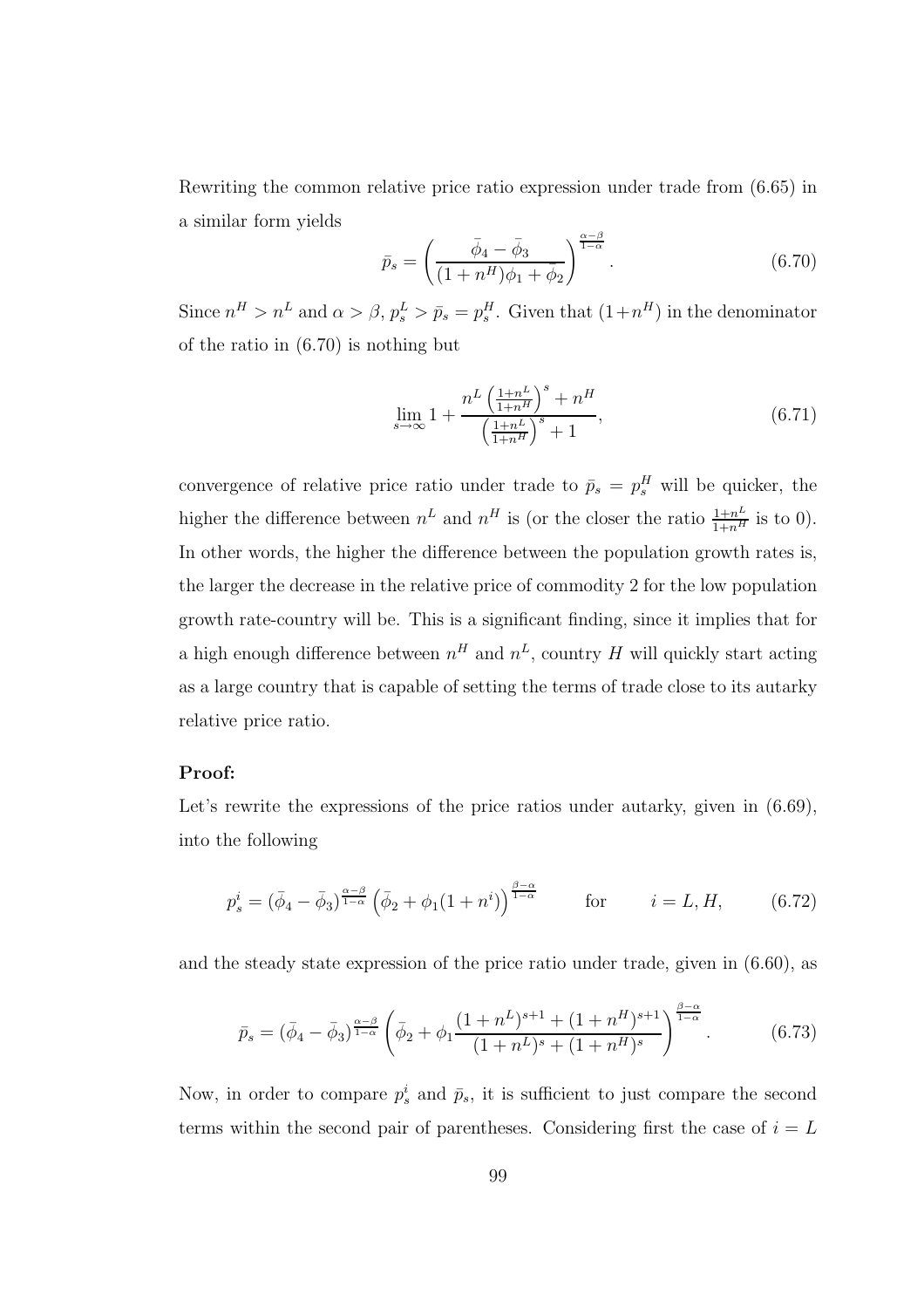in (6.72) and (6.73),

$$
(1+n^{L}) - \frac{(1+n^{H})^{s+1} + (1+n^{L})^{s+1}}{(1+n^{H})^{s} + (1+n^{L})^{s}} = \frac{(1+n^{H})^{s}(n^{L}-n^{H})}{(1+n^{H})^{s} + (1+n^{L})^{s}}.
$$

Since  $n^L < n^H$ , the RHS of this equation is negative. Then,

$$
(1+n^{L}) < \frac{(1+n^{H})^{s+1} + (1+n^{L})^{s+1}}{(1+n^{H})^{s} + (1+n^{L})^{s}}
$$

Thus,

$$
p_s^L < \bar{p}_s.
$$

Now,

$$
\lim_{s \to \infty} \frac{(1 + n^H)^s (n^L - n^H)}{(1 + n^H)^s + (1 + n^L)^s} = \lim_{s \to \infty} \frac{1(n^L - n^H)}{1 + \left(\frac{1 + n^L}{1 + n^H}\right)^s} = (n^L - n^H).
$$

So, it is clear from the above that the higher the difference between  $n^H$  and  $n^L$ , the smaller the ratio  $\left(\frac{1+n^L}{1+n^H}\right)$  $\frac{1+n^L}{1+n^H}$  is and the quicker the ratio  $\frac{(n^L-n^H)}{1+(1+n^L)}$  $\frac{\left(n^2-n^{\alpha}\right)}{1+\left(\frac{1+nL}{1+nH}\right)^s}$  converges to  $(n^L - n^H)$ . Hence, the higher the difference between the population growth rates, the quicker the price ratio of the low population growth rate-country converges to that of the high population growth rate-country.

Turning to the case of  $i = H$  in (6.72) now,

$$
(1+n^{H})-\frac{(1+n^{H})^{s+1}+(1+n^{L})^{s+1}}{(1+n^{H})^{s}+(1+n^{L})^{s}} = \frac{(1+n^{L})^{s}(n^{H}-n^{L})}{(1+n^{H})^{s}+(1+n^{L})^{s}}.
$$

Again,  $n^H > n^L$  implying that the RHS of this equation is positive. Thus,

$$
\frac{(1+n^H)^{s+1} + (1+n^L)^{s+1}}{(1+n^H)^s + (1+n^L)^s} < (1+n^H).
$$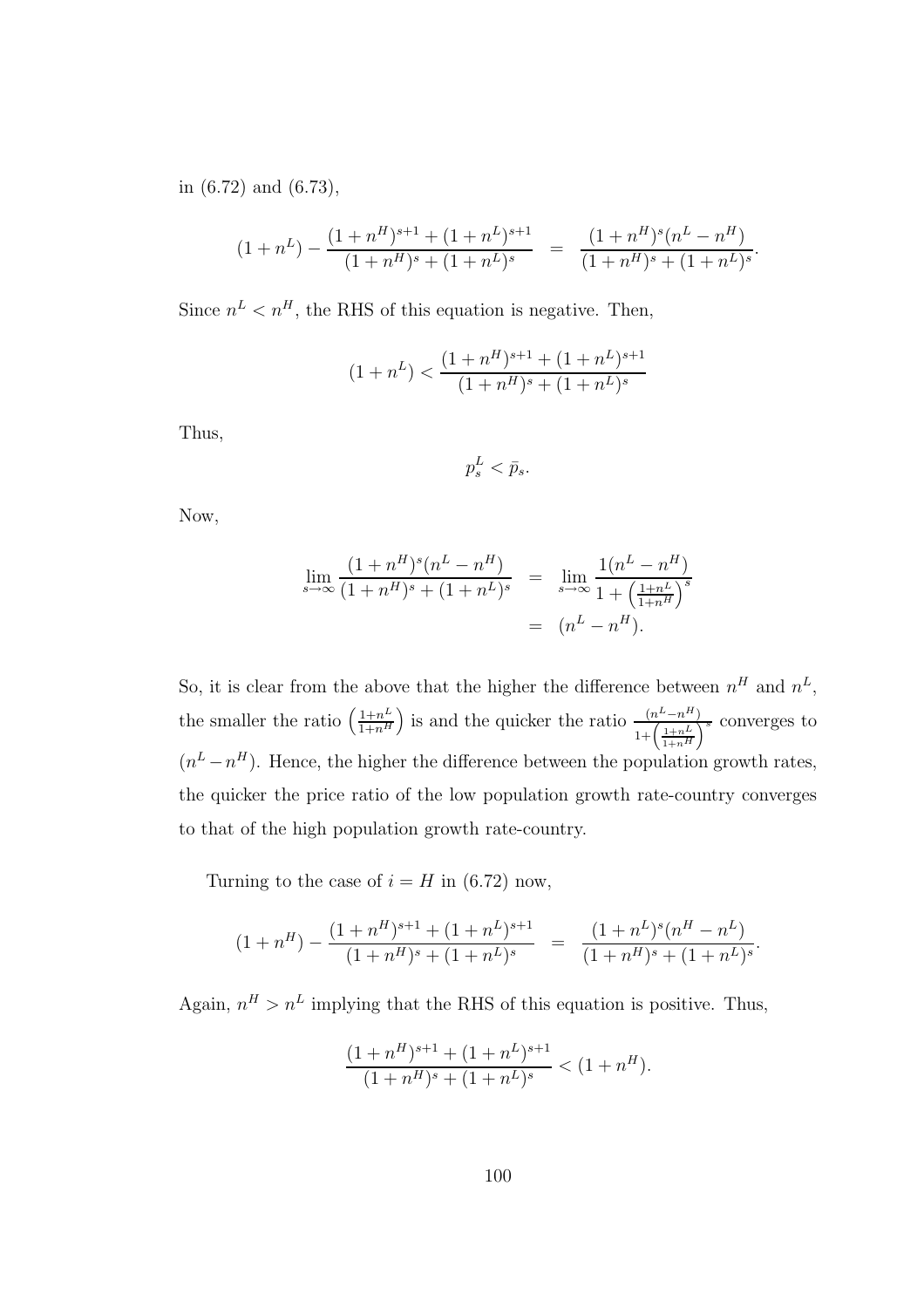implying that

$$
p_s^L < \bar{p}_s < p_s^H.
$$

Similarly,

$$
\lim_{s \to \infty} \frac{(1+n^L)^s (n^H - n^L)}{(1+n^H)^s + (1+n^L)^s} = \lim_{s \to \infty} \frac{\left(\frac{1+n^L}{1+n^H}\right)^s (n^H - n^L)}{1 + \left(\frac{1+n^L}{1+n^H}\right)^s} = 0.
$$

Hence, the higher the difference between the population growth rates, the quicker the price ratio under trade for the high population growth rate-country settles on its autarky level.  $\blacksquare$ 

Corollary 5 In the long-run, free trade

- reduces the steady state magnitude of per capita capital stock in the low population growth rate-country, without affecting it in the high population growth rate-country, and
- leads to a decrease in the steady state wage rate, and an increase in the steady state rental rate of the low population growth rate-country towards the steady state factor prices in the high population growth rate-country.

Using (3.81) and (6.66) through (6.67), the steady state expression for per capita capital under autarky can be rewritten as

$$
k_s^i = \frac{\bar{\phi}_4}{1+n^i} \left( \frac{\bar{\phi}_4 - \bar{\phi}_3}{(1+n^i)\phi_1 + \bar{\phi}_2} \right)^{\frac{\alpha}{1-\alpha}} \quad \text{for} \quad i = L, H, \quad (6.74)
$$

In a similar form, the steady state expression for per capita capital under trade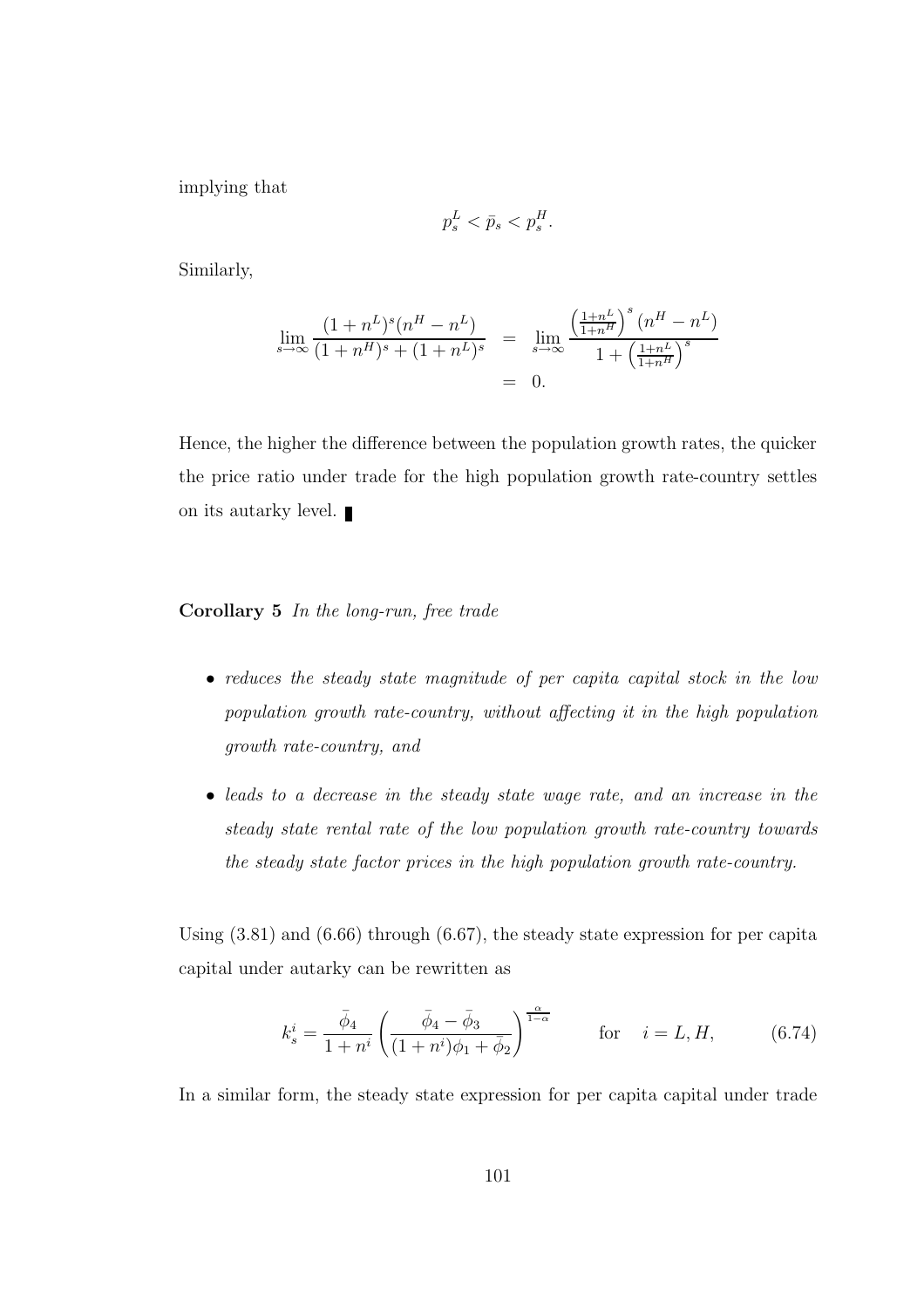from  $(6.51)$  can be rewritten using  $(6.63)$  as

$$
\bar{k}_{s}^{i} = \frac{\bar{\phi}_{4}}{1+n^{i}} \left( \frac{\bar{\phi}_{4} - \bar{\phi}_{3}}{(1+n^{H})\phi_{1} + \bar{\phi}_{2}} \right)^{\frac{\alpha}{1-\alpha}} \quad \text{for} \quad i = L, H,
$$
 (6.75)

under trade. Since  $n^H > n^L$ ,  $k_s^H < k_s^L$  by (6.74), and  $\bar{k}_s^L < k_s^L$ . In other words, trade will pull down per capita level of capital stock in  $L$ . Equations  $(6.74)$  and (6.75) further imply that the higher the difference between population growth rates is, the larger the effect on per capita capital stock of the low-population growth country L will be.

The steady state wage rate expression under autarky from (3.83) can be rewritten by using  $(6.66)$  through  $(6.67)$  as

$$
w_s^i = (1 - \alpha)\epsilon^{\alpha} \left(\frac{\bar{\phi}_4 - \bar{\phi}_3}{(1 + n^i)\phi_1 + \bar{\phi}_2}\right)^{\frac{\alpha}{1 - \alpha}} \quad \text{for} \quad i = L, H \quad (6.76)
$$

since  $n^H > n^L$ ,  $w_s^H < w_s^L$  as established by (6.76). The common wage rate under trade from  $(6.53)$ , on the other hand, is rewritten by using  $(6.63)$  and given by

$$
\bar{w}_s = (1 - \alpha)\epsilon^{\alpha} \left(\frac{\bar{\phi}_4 - \bar{\phi}_3}{(1 + n^H)\phi_1 + \bar{\phi}_2}\right)^{\frac{\alpha}{1 - \alpha}}\tag{6.77}
$$

clearly indicating that  $w_s^H = \bar{w}_s < w_s^L$ . In addition, equation (6.77) implies that the reduction in the autarky wage rate experienced by the slow-population growth country L will be relatively higher for a larger difference between  $n<sup>H</sup>$  and  $n<sup>L</sup>$ .

As for the rental rate, its steady state expression under autarky given in (3.85) can be shown to be equivalent to

$$
r_s^i = \alpha \epsilon^{\alpha - 1} \left( \frac{(1 + n^i)\phi_1 + \bar{\phi}_2}{\bar{\phi}_4 - \bar{\phi}_3} \right) \qquad \text{for} \quad i = L, H,
$$
 (6.78)

by using (6.66) through (6.67). The steady state rental rate expression under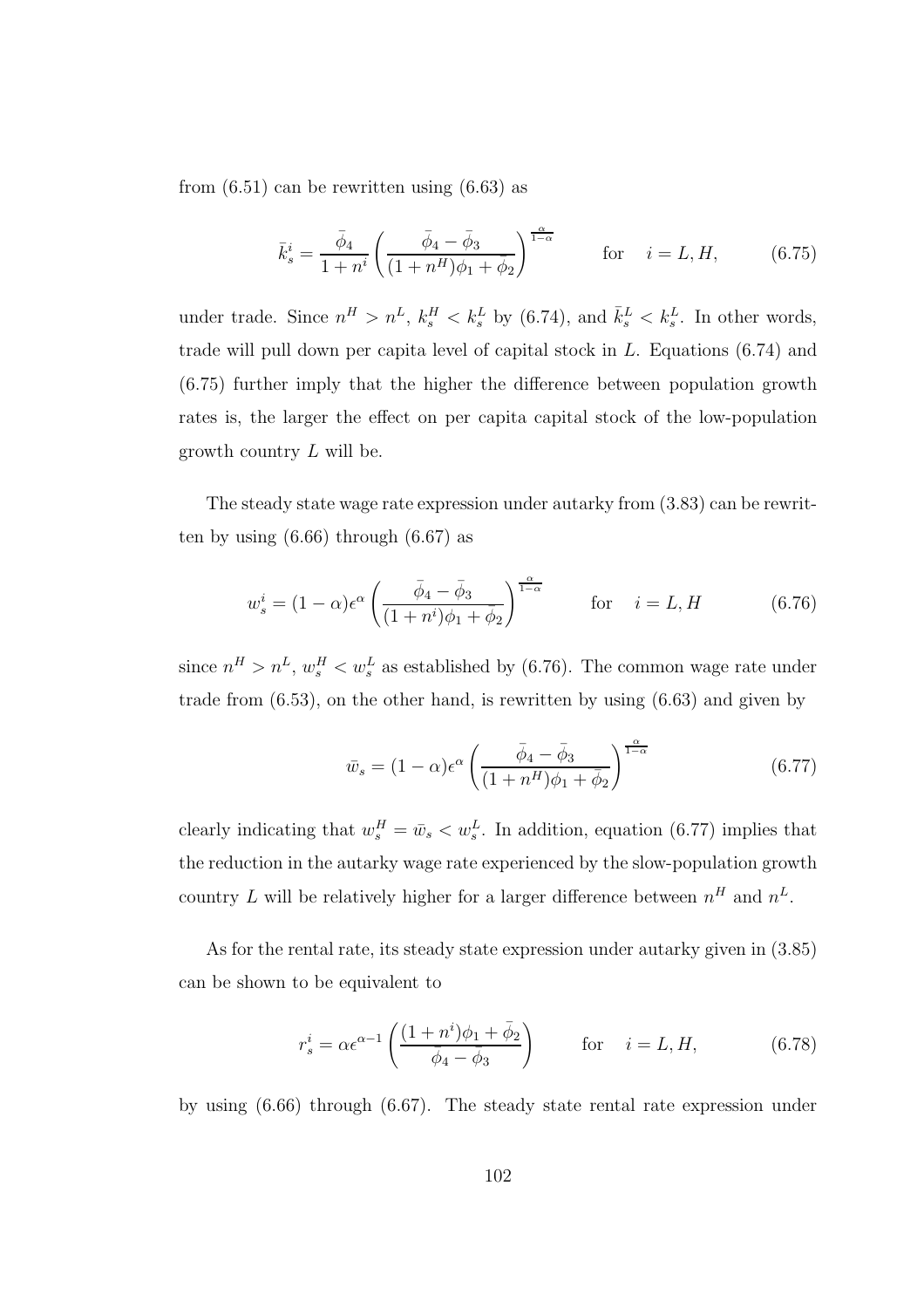trade given in  $(6.55)$  is now rewritten by using  $(6.63)$  as

$$
\bar{r}_s = \alpha \epsilon^{\alpha - 1} \left( \frac{(1 + n^H)\phi_1 + \bar{\phi}_2}{\bar{\phi}_4 - \bar{\phi}_3} \right). \tag{6.79}
$$

Since  $n<sup>H</sup> > n<sup>L</sup>$ ,  $r_s<sup>H</sup> > r_s<sup>L</sup>$ . Once again, the common rental rate after trade would settle at  $r_s^H = \bar{r}_s > r_s^L$ . It is now straightforward to see that the higher the difference in the population growth rates between the trading partners is, the higher the effect of trade on the rental rate of the low population growth ratecountry will be.

Thus, our model suggests, in line with the expectations based on the solution of the autarky model as discussed in the previous section, that the high population growth rate-country  $(H)$  will have a comparative advantage in the production of labor-intensive consumption good 2, and the low population growth rate-country (L) will have a comparative advantage in the production of capital-intensive good 1 that serves as both an investment good and a consumption good. Furthermore, relative commodity and factor prices under trade will initially lie between corresponding autarky prices just as in the static Heckscher-Ohlin framework, converging to the pre-trade prices for country  $H$  in the long-run. This implies that trade creates a tendency for the high population growth rate-country H to pull the magnitudes of all variables towards its own steady state autarky magnitudes in the long-run. In fact, the larger the difference between population growth rates is, the stronger this tendency will get, more quickly enabling country  $H$  to behave as the large country that sets the terms of trade.

The challenges that remain now are i) to show that trade may continue to occur in the long-run despite the equalization of these prices under trade, as long as population growth rates are different, and ii) to compare welfare levels across autarky and trade scenarios.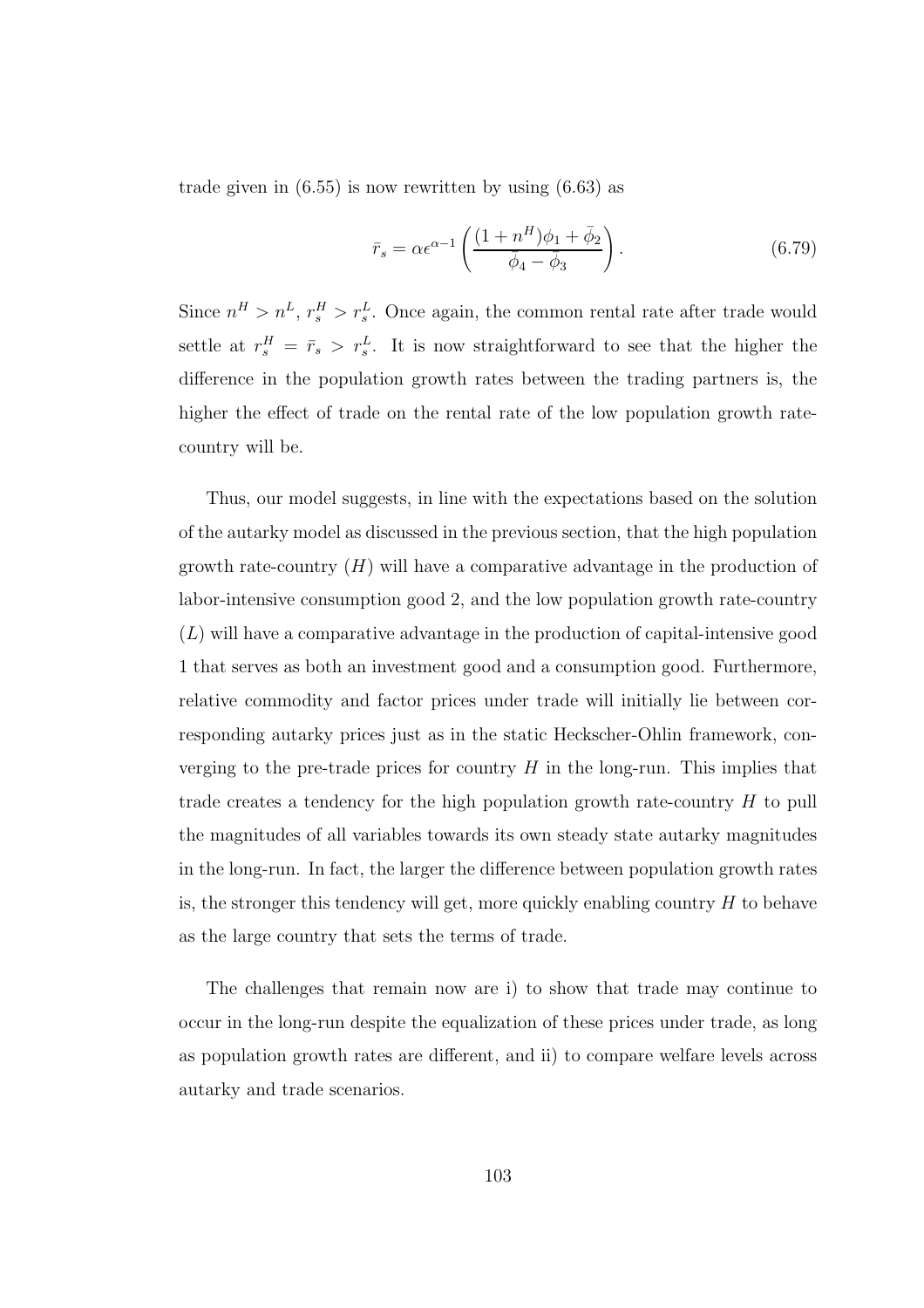Corollary 6 The nations considered may continue trading in the long-run as a result of the differences in population growth rates alone, as the initial pattern of comparative advantages are preserved at the steady state.

To prove Corollary 6, it suffices to show that domestic markets will not clear. Instead, each country will have an excess supply of one commodity (to be exported), and an excess demand for the other (to be satisfied through imports). Below, we show only the long-run expression for the excess supply of good 2 by country  $H$ .

#### Proof:

The steady state output of good 2 by country  $H$  is given by

$$
\bar{x}_{2s}^H = \bar{l}_{2s}^H \delta^\beta \bar{p}_s^{\frac{\beta}{\alpha - \beta}}.\tag{6.80}
$$

Now, using the following

$$
\frac{\delta}{\delta - \epsilon} = \frac{\beta(1 - \alpha)}{\beta - \alpha},
$$

$$
\frac{\epsilon}{\delta - \epsilon} = \frac{\alpha(1 - \beta)}{\beta - \alpha}
$$

$$
\alpha \epsilon^{\alpha - 1} = \beta \delta^{\beta - 1},
$$

$$
(1 - \alpha)\epsilon^{\alpha} = (1 - \beta)\delta^{\beta},
$$

and substituting (6.33), (6.15) and (6.16) evaluated at the steady state for country  $H$ , in  $(6.80)$  we get

$$
x_{2s}^H = -\left(\frac{\epsilon}{\delta - \epsilon}\right) \delta^\beta \bar{\Phi}^{-\frac{\beta}{1-\alpha}} + \left(\frac{\delta}{\delta - \epsilon}\right) \frac{(1-\mu)(1-\beta)}{(1+n^H)} \delta^{2\beta - 1} \bar{\Phi}^{\frac{1-\alpha-\beta}{1-\alpha}}
$$
  
\n
$$
= -\left(\frac{\alpha(1-\beta)}{\beta - \alpha}\right) \delta^\beta \bar{\Phi}^{-\frac{\beta}{1-\alpha}} + \left(\frac{\beta(1-\alpha)}{\beta - \alpha}\right) \frac{(1-\mu)(1-\beta)}{(1+n^H)} \delta^{2\beta - 1} \bar{\Phi}^{\frac{1-\alpha-\beta}{1-\alpha}}
$$
  
\n
$$
= -\frac{\alpha(1-\alpha)}{\beta - \alpha} \epsilon^\alpha \bar{\Phi}^{-\frac{\beta}{1-\alpha}} + \frac{\alpha(1-\alpha)}{\beta - \alpha} \frac{(1-\mu)(1-\beta)}{(1+n^H)} \epsilon^{2\beta - 1} \bar{\Phi}^{\frac{1-\alpha-\beta}{1-\alpha}}
$$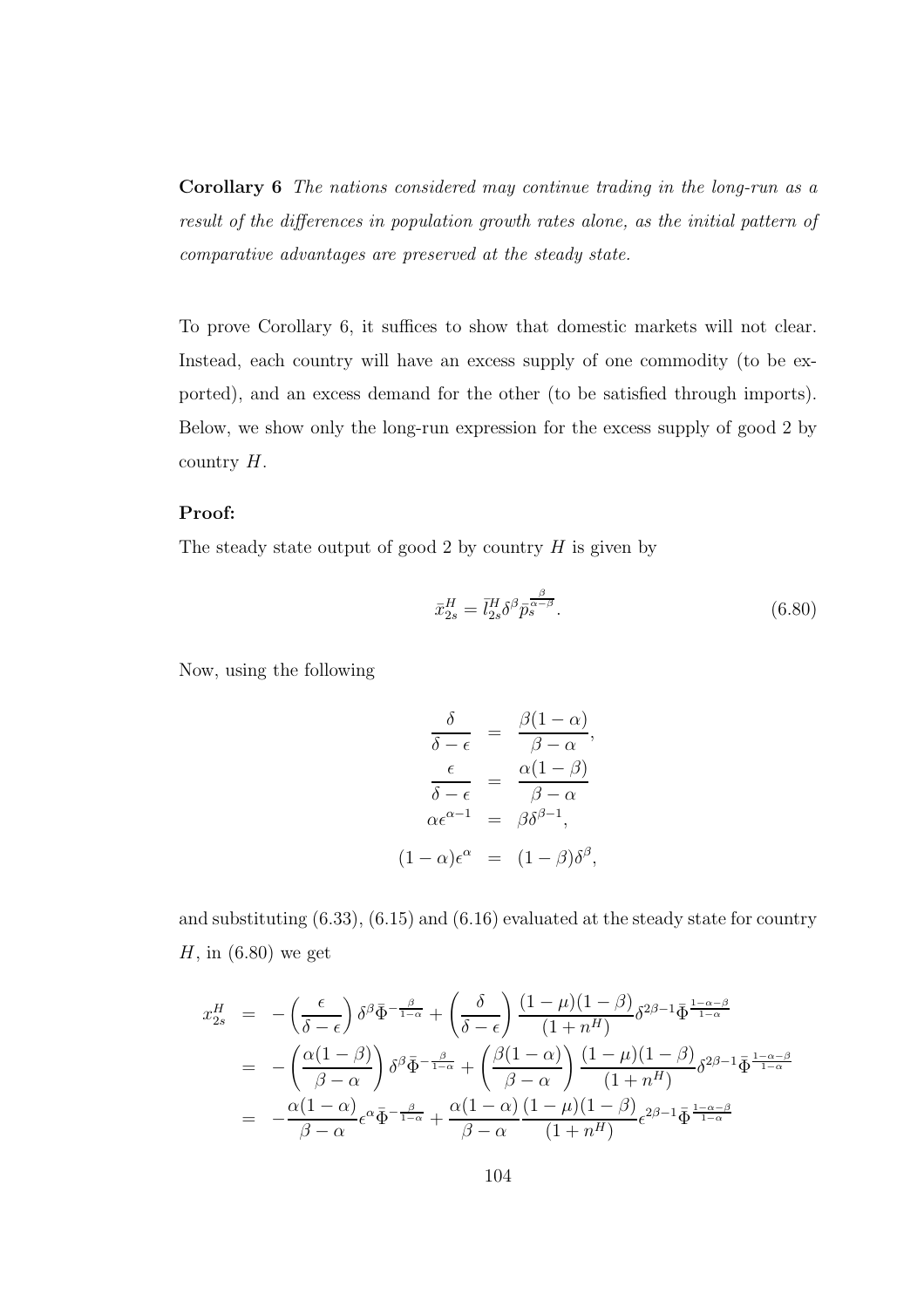$$
= \frac{\alpha}{\beta - \alpha} (1 - \alpha) \epsilon^{\alpha} \bar{\Phi}^{-\frac{\beta}{1 - \alpha}} \left( -1 + \frac{(1 - \mu)(1 - \alpha)}{1 + n^H} \epsilon^{\alpha - 1} \bar{\Phi} \right). \tag{6.81}
$$

The long-run total real consumption, on the other hand, is given by

$$
N_s^H \bar{c}_{2ys}^H + N_{s-1}^H \bar{c}_{2os}^H = N_s^H \mu (1 - \theta)(1 - \alpha) \epsilon^{\alpha} \bar{\Phi}^{-\frac{\beta}{1 - \alpha}} + N_{s-1}^H (1 - \mu)(1 - \theta)(1 - \alpha) \epsilon^{\alpha} (1 + \alpha \epsilon^{\alpha - 1} \bar{\Phi}) \bar{\Phi}^{-\frac{\beta}{1 - \alpha}} = (1 - \theta)(1 - \alpha) \epsilon^{\alpha} \bar{\Phi}^{-\frac{\beta}{1 - \alpha}} N_s^H \left( \mu + \frac{1 - \mu}{1 + n^H} + \frac{1 - \mu}{1 + n^H} \alpha \epsilon^{\alpha - 1} \bar{\Phi} \right).
$$

Now, excess supply of good 2 by country  $H (Exs_2^H)$  is total production of good 2 less total domestic consumption of that good. Thus

$$
Exs_2^H = N_s^H \bar{x}_{2s}^H - (N_s^H \bar{c}_{2ys}^H + N_{s-1}^H \bar{c}_{2os}^H).
$$

Hence,

$$
Ex s_2^H = (1 - \alpha) \epsilon^{\alpha} \bar{\Phi}^{-\frac{\beta}{1 - \alpha}} N_s^H \left\{ -\frac{\alpha}{\beta - \alpha} - (1 - \theta) \left( \mu + \frac{1 - \mu}{1 + n^H} \right) + \frac{1 - \mu}{1 + n^H} \alpha \epsilon^{\alpha - 1} \bar{\Phi} \left( \frac{1 - \alpha}{\beta - \alpha} \right) \right\}
$$

Thus,  $Exs_2^H > 0$  if

$$
-\frac{\alpha}{\beta-\alpha} - (1-\theta)\left(\mu + \frac{1-\mu}{1+n^H}\right) + \frac{1-\mu}{1+n^H}\alpha\epsilon^{\alpha-1}\bar{\Phi}\left(\frac{1-\alpha}{\beta-\alpha}\right) > 0. \tag{6.82}
$$

Claim 1

$$
\bar{\Phi} = \frac{1}{\alpha \epsilon^{\alpha-1}[(1-\alpha)-(1-\theta)(\beta-\alpha)]} \left\{ \bar{N} \frac{\mu(1-\theta)(\beta-\alpha)+\alpha}{(1-\mu)} + (1-\theta)(\beta-\alpha) \right\},\,
$$

where

$$
\bar{N} = \frac{N_{s+1}^L + N_{s+1}^H}{N_s^L + N_s^H}
$$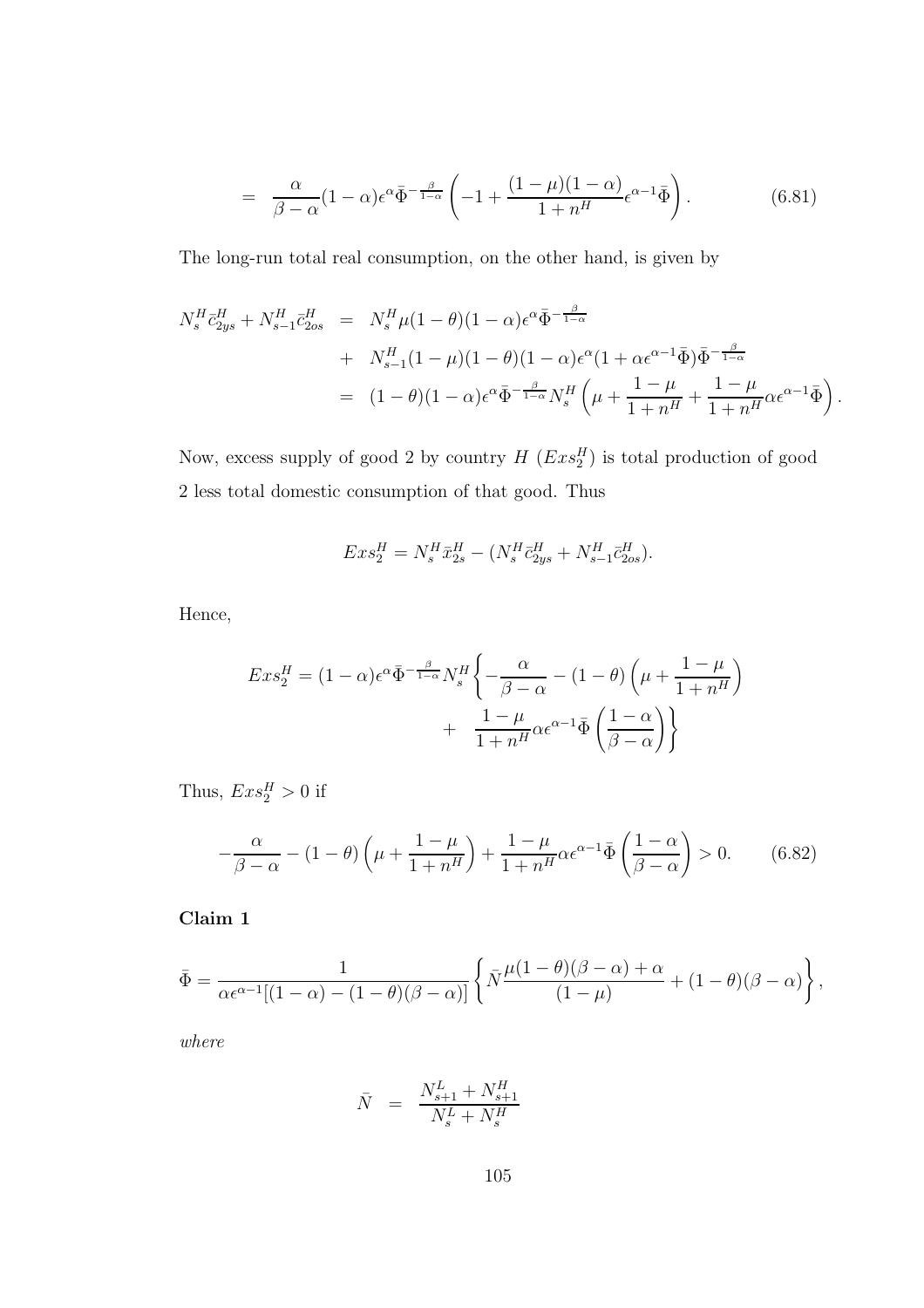$$
= \frac{(1+n^L)N_s^L + (1+n^H)N_s^H}{N_s^L + N_s^H}.
$$

## Proof:

Substituting (6.21), (6.22), (6.23) and (6.25) in the expression of  $\bar{\Phi}$  given in (6.32) we get

$$
\begin{array}{rcl}\n\bar{\Phi} &=& \bar{N} \frac{\mu(1-\theta)(1-\beta)(\delta-\epsilon)+\epsilon}{(1-\mu)(1-\beta)\delta^{\beta}(1-(1-\theta)\beta(1-\frac{\epsilon}{\delta})} + \frac{(1-\theta)(\delta-\epsilon)}{\delta^{\beta}(1-(1-\theta)\beta(1-\frac{\epsilon}{\delta})} \\
&=& \bar{N} \frac{\mu(1-\theta)(1-\beta)(\delta-\epsilon)+\frac{\epsilon}{\delta}}{(1-\mu)(1-\beta)\delta^{\beta-1}(1-(1-\theta)\beta(1-\frac{\epsilon}{\delta})} + \frac{(1-\theta)(1-\frac{\epsilon}{\delta})}{\delta^{\beta-1}(1-(1-\theta)\beta(1-\frac{\epsilon}{\delta})}\n\end{array}
$$

Substituting this expression for  $\bar{\Phi}$  into the inequality in (6.82) and rearranging terms result in  $Exs_2^H > 0$  if

$$
\frac{1-\mu}{(1+n^{H})(\beta-\alpha)}\left(\bar{N}\frac{\mu(1-\theta)(\beta-\alpha)+\alpha}{(1-\mu)}+(1-\theta)(\beta-\alpha)\right) > \frac{\alpha}{\beta-\alpha}+(1-\theta)\mu+\frac{(1-\mu)(1-\theta)}{1+n^{H}}.
$$

Thus,  $Exs_2^H > 0$  if

$$
\left(\frac{\bar{N}}{1+n^H}-1\right)\left(\mu(1-\theta)+\frac{\alpha}{\beta-\alpha}\right)>0.
$$

Since

$$
\frac{\bar{N}}{1+n^H}-1<0,
$$

 $Exs_2^H > 0$  requires that

$$
\mu(1-\theta) + \frac{\alpha}{\beta - \alpha} < 0
$$

holds. But

$$
\mu(1-\theta) < \frac{\alpha}{\alpha - \beta}
$$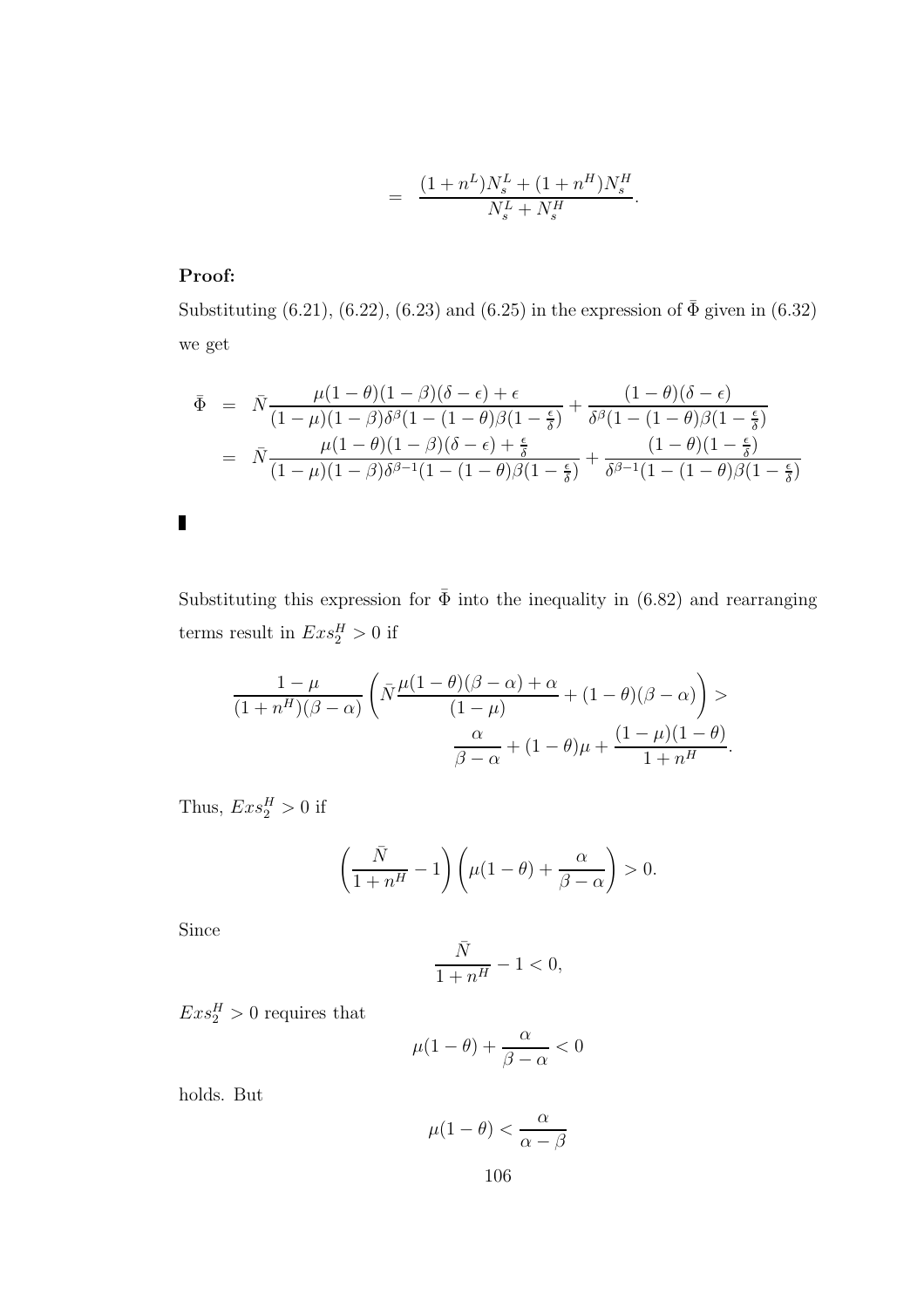is always true for  $\alpha > \beta$ , since  $\mu(1 - \theta) < 1$  and  $\frac{\alpha}{\alpha - \beta} > 1$ .

Therefore,

$$
Ex s_2^H \begin{cases} > 0 & \text{for } \alpha > \beta \\ < 0 & \text{for } \alpha < \beta. \end{cases} \tag{6.83}
$$

П

This implies that the country with a fast growing population (i.e., the laborabundant-country) will export the labor-intensive commodity 2, as expected.

Having shown that trade may continue to occur at the steady state, we can now compare welfare levels across autarky and trade. Again, as expected from solutions under autarky, it is not obvious that welfare results are consistent with the static HO model.

Corollary 7 Free trade leads in the long-run to

- a decrease in per capita consumption by youngs of both goods in the low population growth rate-country L,
- an ambiguous effect on the per capita consumption by olds of both goods in the low population growth rate-country L, but
- no change in per capita consumption by youngs and olds of both goods in the high population growth rate-country H.

The long-run equilibrium real per capita consumption of good 1 by the youngs is given by (3.89) under autarky, and by (6.56) under trade. Since  $w_s^H = \bar{w}_s < w_s^L$ ,

$$
c^H_{1ys}=\bar{c}_{1ys}
$$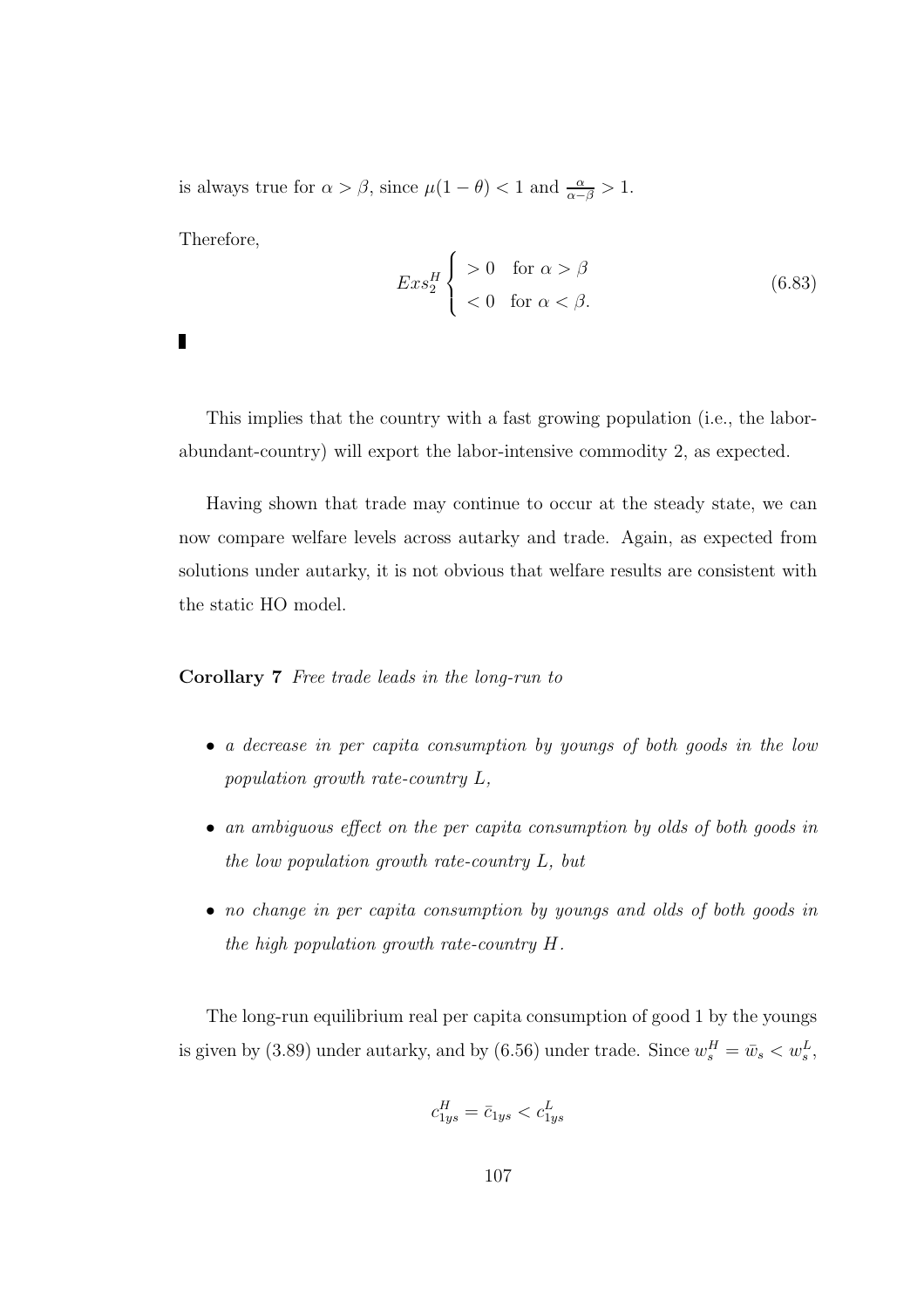and a similar ranking can be made for good 2. The long-run equilibrium real per capita consumption by the youngs is given by (3.91) under autarky, and by (6.57) under trade. Since,

$$
\begin{aligned} \frac{w_s^H}{p_s^H} &= \frac{\bar{w}_s}{\bar{p}_s} < \frac{w_s^L}{p_s^L},\\ c_{2ys}^F &= \bar{c}_{2ys} < c_{2ys}^L. \end{aligned}
$$

Thus, trade leads to a decrease in the youngs' consumption of both commodities in country  $L$  in per capita terms.

Such a ranking, however, is not easy to find in the case of per capita consumption of goods by the olds. For commodity 1, per capita consumption by the olds under autarky is given by (3.93) Remembering that trade leads to a decrease in the long-run wage rate but an increase in the long-run rental rate for the slow-population growth country, the overall effect of trade on  $c_{1os}^L$  depends on which effect dominates: the trade-induced increase in the rental rate or the trade-induced decrease in the wage rate for the slow population growth rate-country.

Similarly, since per capita consumption of good 2 by the olds under autarky is given by (3.95), the overall effect of trade on  $c_{2os}^L$  would also depend on the relative magnitudes of the trade-induced increase in the rental rate or the trade-induced decrease in the wage rate.

To better visualize this, we summarize the pre-trade and post-trade relationships between these two economies' prices and evaluate the rental rate elasticity of welfare.

It has been established before that

$$
p_s^L < p_s^H,
$$
\n
$$
w_s^L < w_s^H,
$$
\n
$$
(6.84)
$$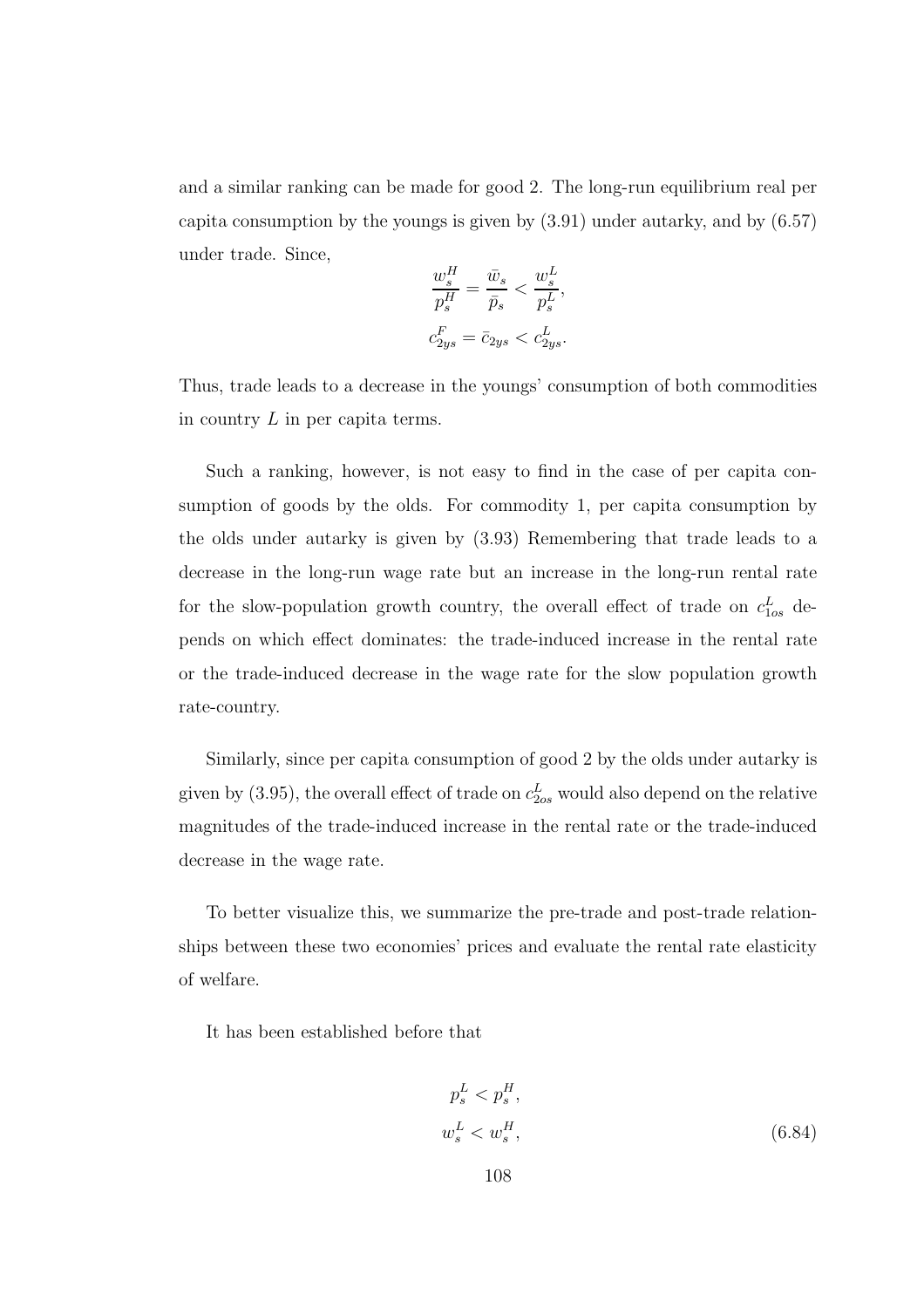under autarky. Now, when two countries begin trading with each other to make use of these differences in autarky relative prices, they will export the commodity in which they have a relative comparative advantage. This will lead to the establishment of common relative commodity and factor prices lying between respective autarky prices as predicted by the HO model. Thus, the opening of trade will lead to an increase (no change) in  $p_s^L$  and  $w_s^L$  ( $p_s^H$  and  $w_s^H$ ) and a decrease (no change) in  $r_s^L$   $(r_s^H)$ . In other words,

 $r_s^L > r_s^H$ 

$$
p_s^L < \bar{p}_s = p_s^H,
$$
  
\n
$$
w_s^L < \bar{w}_s = w_s^H
$$
  
\n
$$
r_s^L > \bar{r}_s = r_s^H
$$
\n(6.85)

It is obvious that the long-run welfare of the high population growth rate-country is unaffected by trade. The question now is whether the trade-induced changes in these autarky prices will unambiguously improve the welfare for the other trading party, the slow population growth rate-country, as suggested by the static HO model. The following corollary answers this question.

Corollary 8 The direction in which the life time utility of an individual in country L will change with the opening of trade depends on the sign of the elasticity of

$$
u_s^L = (c_{1ys}^L \, \,^\theta c_{2ys}^L \, \,^{1-\theta})^\mu (c_{1os}^L \, \,^\theta c_{2os}^L \, \,^{1-\theta})^{1-\mu} \tag{6.86}
$$

with respect to the trade-induced changes in relative commodity or factor prices.

#### Proof:

Let's consider the reaction of steady state autarky of life time utility of an individual in country L to a trade-induced change in the rental for capital. We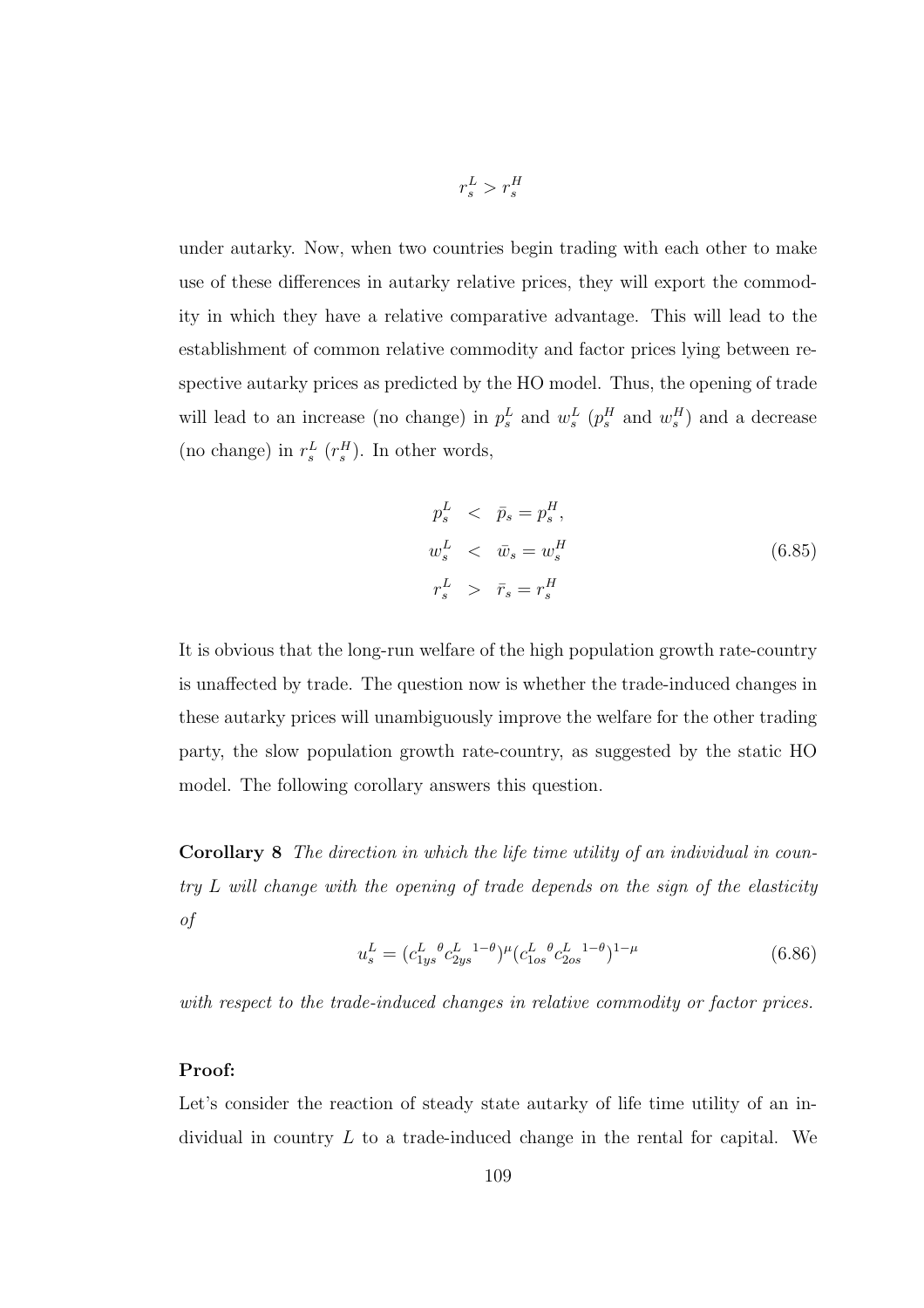consider the trade-induced change in  $r_s^L$  only on account of the relative simplicity of expressions. The same result will hold for  $p_s^L$  and  $w_s^L$  as well but showing this will require more tedious algebraic derivations. Given  $u_s^L$  above, the relevant elasticity can be expressed as

$$
e_{u_s^L, r_s^L} = \mu \theta e_{c_{1ys}^L, r_s^L}
$$
  
+  $\mu (1 - \theta) e_{c_{2ys}^L, r_s^L}$   
+  $(1 - \mu) \theta e_{c_{1os}^L, r_s^L}$   
+  $(1 - \mu) (1 - \theta) e_{c_{2os}^L, r_s^L}$ , (6.87)

where each  $e$  term with a subscript shows the elasticity of the steady state magnitude of the variable denoted by the first term in the subscript with respect to the steady state rental for capital,  $r_s^L$ .

Now, using (3.85) and (3.89), (3.91), (3.93) and (3.95) to obtain the steady state magnitudes of per capita consumptions in terms of  $r_s^L$ , we get

$$
c_{1ys} = \mu \theta (1 - \alpha) \alpha^{\frac{\alpha}{1 - \alpha}} r_s^{\frac{\alpha}{\alpha - 1}}
$$
\n(6.88)

$$
c_{2ys} = \mu(1-\theta)(1-\alpha)\epsilon^{\alpha-\beta}\alpha^{\frac{\beta}{1-\alpha}}r_s^{\frac{\beta}{\alpha-1}}
$$
(6.89)

$$
c_{1os} = (1 - \mu)\theta(1 - \alpha)\alpha^{\frac{\alpha}{1 - \alpha}} \left(r_s^{\frac{\alpha}{\alpha - 1}} + r_s^{\frac{\alpha}{\alpha - 1} + 1}\right)
$$
(6.90)

$$
c_{2os} = (1 - \mu)(1 - \theta)(1 - \alpha)\epsilon^{\alpha - \beta} \alpha^{\frac{\beta}{1 - \alpha}} \left( r_s^{\frac{\beta}{\alpha - 1}} + r_s^{\frac{\beta}{\alpha - 1} + 1} \right) \tag{6.91}
$$

and evaluating their elasticities with respect to  $r_s^L$  we get

$$
e_{c_{1ys}^L, r_s^L} = \frac{\alpha}{\alpha - 1},\tag{6.92}
$$

$$
e_{c_{2ys}^L, r_s^L} = \frac{\beta}{\alpha - 1},\tag{6.93}
$$

$$
e_{c_{1os}^L, r_s^L} = \frac{\alpha}{\alpha - 1} + \frac{r_s^L}{1 + r_s^L},\tag{6.94}
$$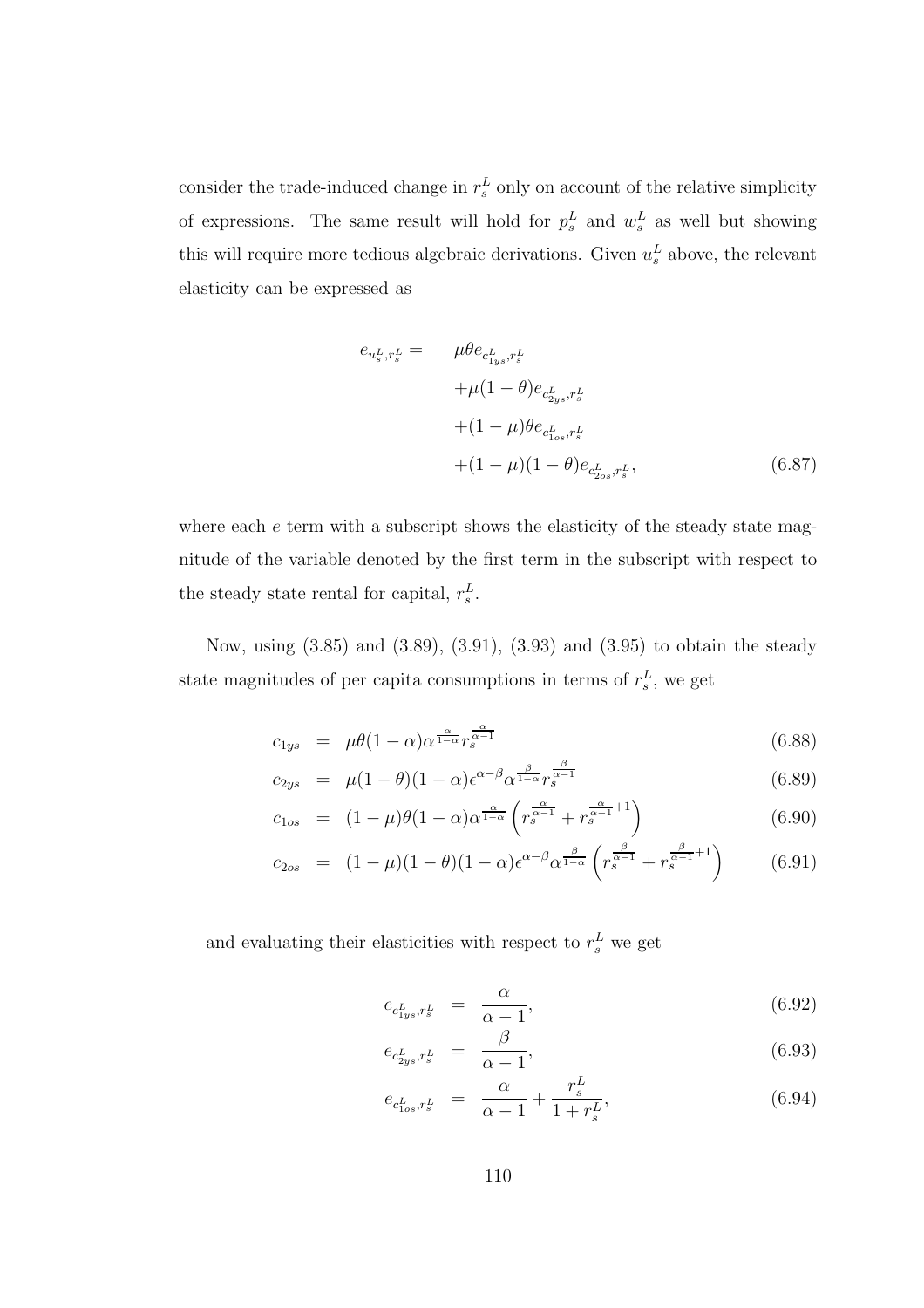$$
e_{c_{2os}^L, r_s^L} = \frac{\beta}{\alpha - 1} + \frac{r_s^L}{1 + r_s^L}.
$$
\n(6.95)

Substituting  $(6.92)$  through  $(6.95)$  in  $(6.87)$  we get

$$
e_{u_s^L, r_s^L} = \theta\left(\frac{\alpha}{\alpha - 1}\right) + (1 - \theta)\left(\frac{\beta}{\alpha - 1}\right) + (1 - \mu)\left(\frac{r_s^L}{1 + r_s^L}\right). \tag{6.96}
$$

But

П

$$
e_{u_s^L, r_s^L} \begin{cases} < 0 \quad \text{if } \frac{1}{r_s^L} > \frac{(1-\mu)(1-\alpha)}{\theta \alpha + (1-\theta)\beta} - 1 \\ > 0 \quad \text{otherwise.} \end{cases} \tag{6.97}
$$

The autarky steady state rental rate  $r_s^L$  will decrease in L after opening of trade as shown in inequality (6.85). Since the elasticity in (6.96) is ambiguous in sign, however, the direction of trade-induced change in  $u_s^L$  will not be as straightforward to tell as in the static HO model. This result is consistent with previously cited OLG-GE studies based on stationary populations, as well as the recent work by Sayan (2005) who considers a dynamic OLG-GE extension of the HO model with population growth differentials.

It is conceivable that  $e_{u_s,r_s} < 0$  may hold, unless there are additional restrictions on the values of parameters. Therefore, a country with a low population growth rate may very well face a reduction in its autarky level of welfare after beginning to trade with a high population growth rate-country.

## 6.4 A Numerical Example

In this section several simulation exercises are performed to visualize the time paths of the model variables, as they are analytically challenging to obtain. The model parameters chosen are given in Table 6.1.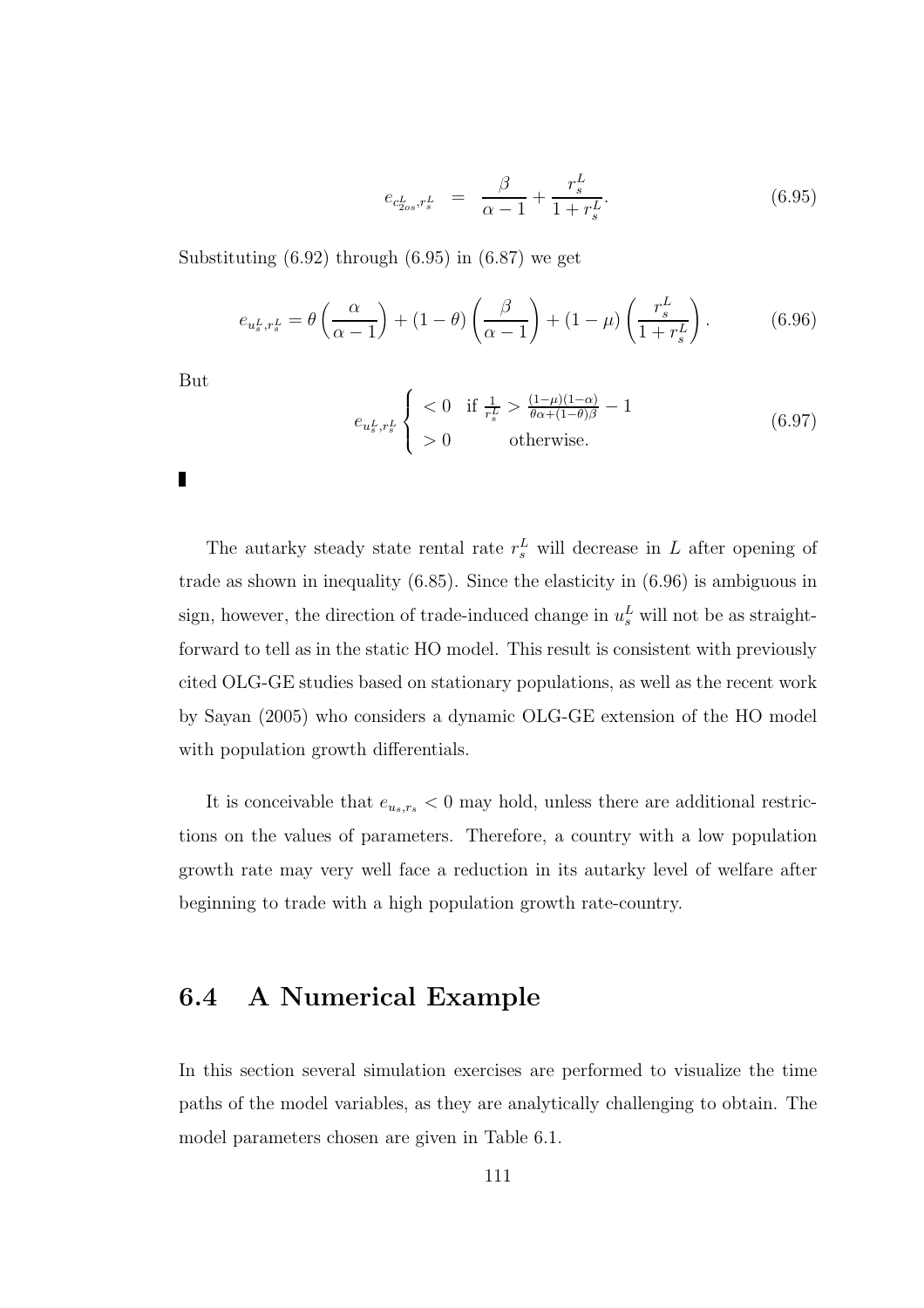Table 6.1: Trade Model Parameter Values

| $0.50 \mid 0.30 \mid 0.80$ | 0.40 |  |
|----------------------------|------|--|

The two trading countries are similar in every respect except for the population growth rate. Hence, for the low population growth rate-country  $n = 0.16$ (the equivalent of a 0.05% annual population growth rate, the unweighted average of the population growth rate for the high income countries between 1980-2002 and the projected values from 2002-2015, WDI (2004)), and for the high population growth rate-country,  $n = 0.7$  (the equivalent of a 1.8% annual population growth rate, the unweighted average of the population growth rate for the low income countries between 1980-2002 and the projected values from 2002-2015, WDI  $(2004)$ ).

The time paths of per capita capital and the price ratio for the autarky and the trade scenarios are given in Figure 6.1.

Figure 6.1 shows that the path of per capita capital for the low population growth rate-country under autarky lies above that under trade. This follows from (6.50) establishing that per capita capital and the price ratio are positively related when  $\alpha > \beta$ . The reduction in the price of good 2 in terms of good 1 for country L as a consequence of trade leads to capital dilution. For the same reason the path of per capita capital for the fast population growth rate-country under trade is above that under autarky. Moreover, the low population growth rate-country's paths of per capita capital lie higher than those of the high population growth rate-country under both scenarios. Thus, in the long-run free trade substantially lowers the magnitude of per capita capital for the low population growth ratecountry, while converging to that of the high population growth rate-country.

Consistently with the Heckscher-Ohlin framework, opening of trade between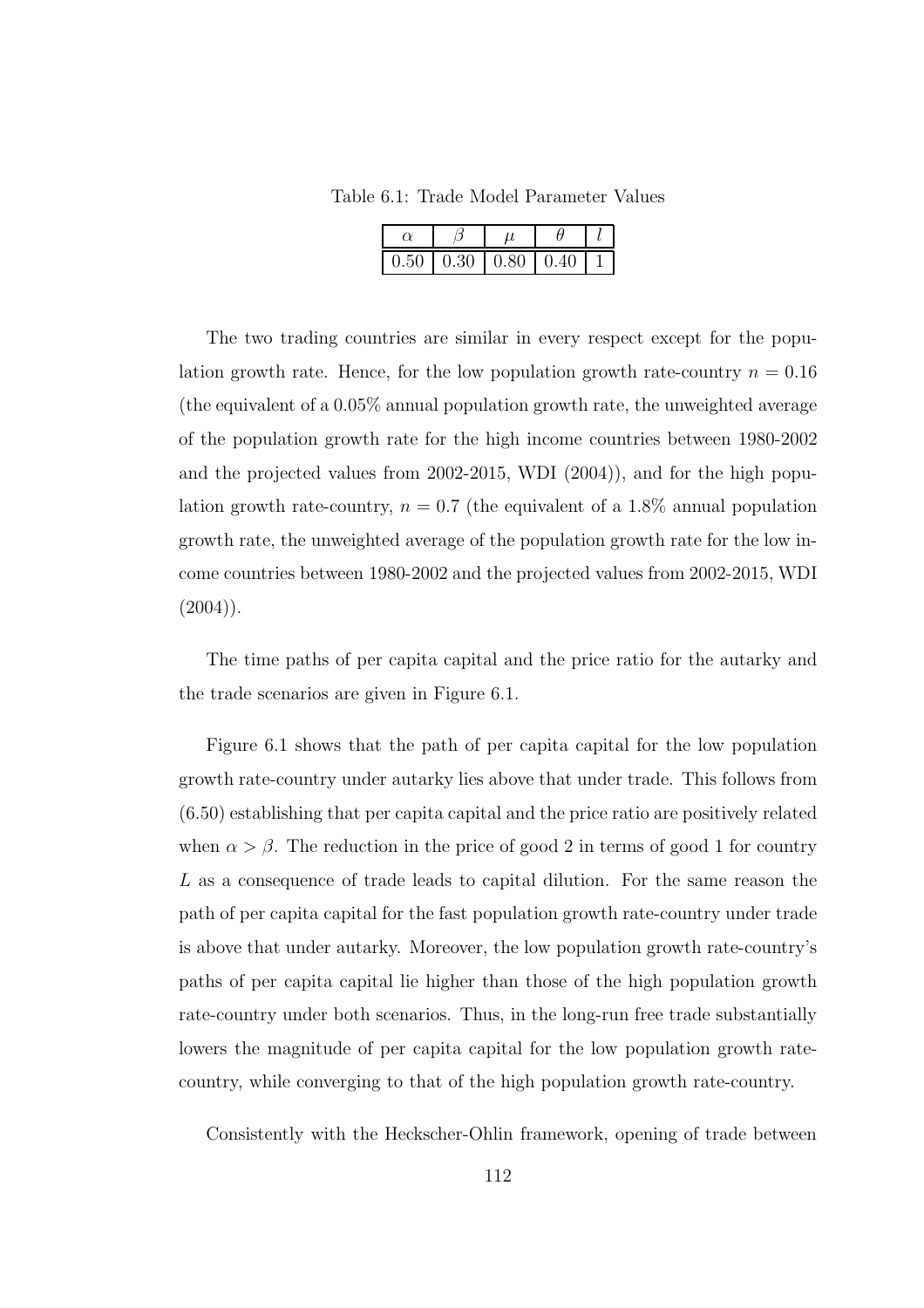

Figure 6.1: Time Paths for Per Capita Capital and the Price Ratio

country  $L$  and  $H$  results in a common price ratio lying between autarky price ratios. The price ratio path of both countries under free trade is lower than that of the low population growth rate-country under the autarky scenario and higher than that for the high population growth rate-country under the autarky scenario. However, the price ratio path under free trade is closer to that of the high population growth rate-country under autarky than to that of the low population growth rate-country under autarky. The case of China today provides a good example illustrating this point as China is now argued to have become a price setter for labor-intensive manufactured goods in world markets and created a competitive pressure that could trigger a global deflation as noted, for example, by Yang (2003).

The magnitude of the steady state per capita capital and the price ratio under both scenarios are given in Table 6.2. It is clear that, in the long-run free trade results in a substantial decrease in the magnitude of per capita capital of country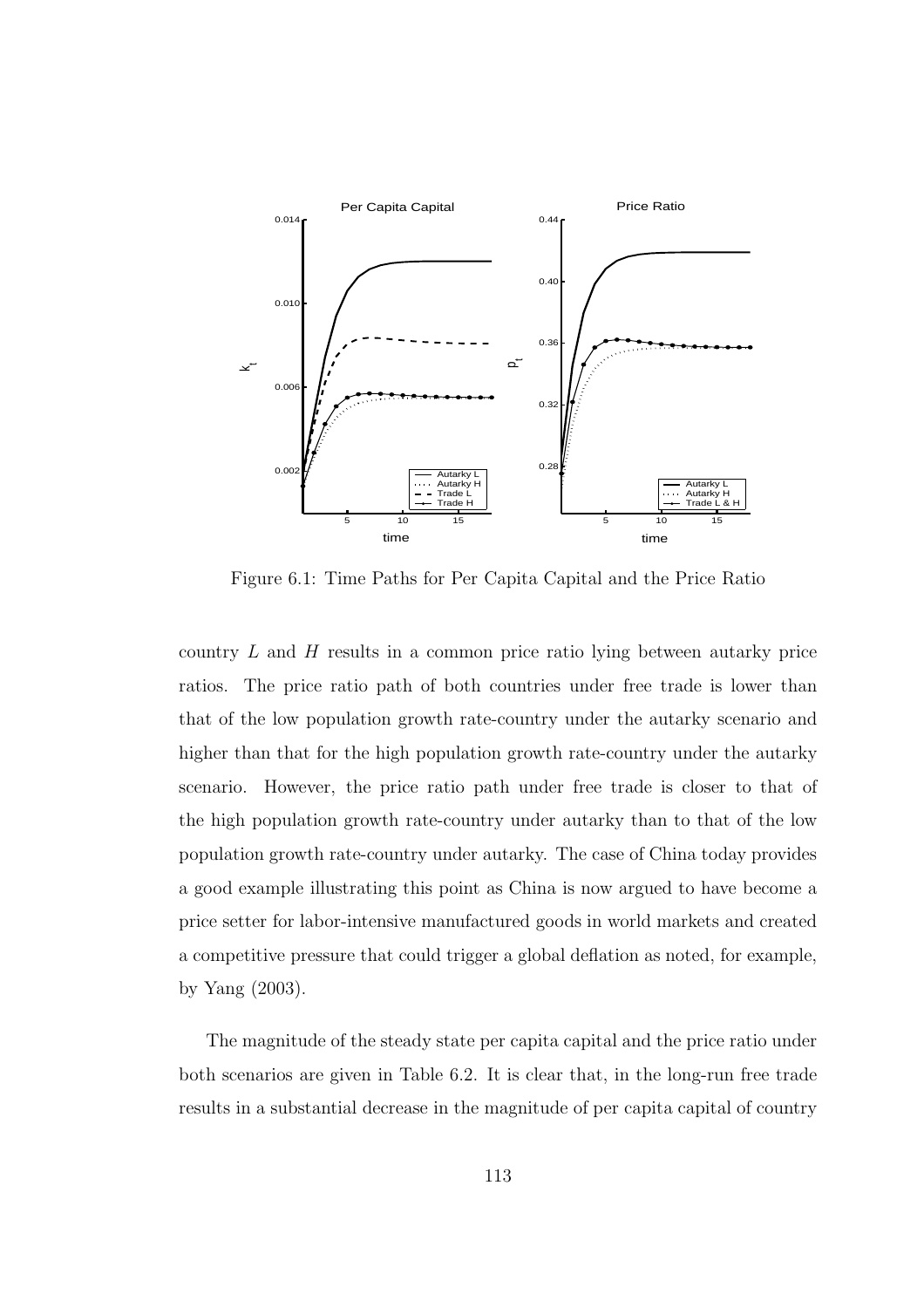$L$  with no change on that of country  $H$ , and a considerable decrease in the price ratio of country L with a slight increase in the price ratio of country H.

|            | Autarky   |           | Trade  |                            |
|------------|-----------|-----------|--------|----------------------------|
|            | Country L | Country H |        | Country $L \mid$ Country H |
| $\kappa_s$ | 0.0120    | 0.0055    | 0.081  | 0.0055                     |
| J s        | ገ 4187    | 0.3567    | 0.3573 | 0.3573                     |

Table 6.2: Equilibrium Magnitude of  $k$  and  $p$  under Autarky and Trade



Figure 6.2: Time Paths for the Rental and the Wage Rates

Similar observations can be made for the rental rate and the wage rate. Trade again results in a common rental rate and a common wage rate lying between autarky rates. The time paths of the rental rate and the wage rate are given in Figure 6.2. The common time path of the rental rate under free trade lies between those of the two countries under autarky. However, it lies closer to that of the high population growth rate-country than that of the low population growth rate-country. Hence, in the long-run free trade results in a substantial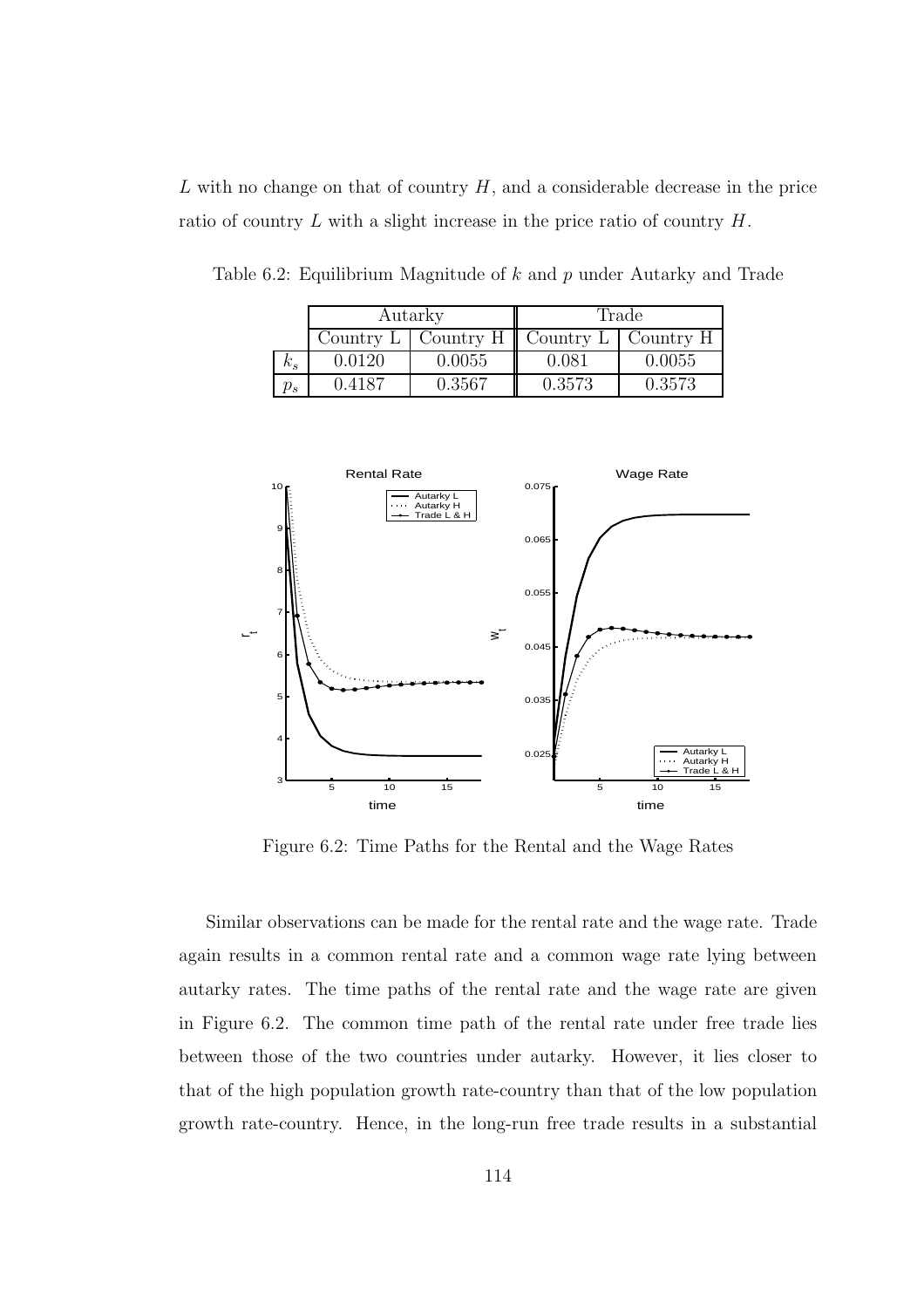increase in the rental rate of the low population growth rate-country and a slight decrease in that of the high population growth rate-country. This is also shown by the values of the long-run rental rates of both countries under both scenarios given in Table 6.3.

|       | Autarky   |           | Trade     |           |
|-------|-----------|-----------|-----------|-----------|
|       | Country L | Country H | Country L | Country H |
| s     | 3.5880    | 5.3550    | 5.3346    | 5.3346    |
| $w_s$ | 0.0697    | 0.0467    | 0.0469    | 0.0469    |

Table 6.3: Equilibrium Factor Prices under Autarky and Trade

Similarly, the common time path of the wage rate under free trade lies between those of the two countries under autarky, closer to that of the high population growth rate-country. So, as it is reported in Table 6.3, in the long-run free trade results in a substantial decrease in the rental rate of the low population growth rate-country and a slight increase in that of the high population growth ratecountry.

The pattern of trade between these two countries that differ only in the population growth rates is plotted and given in Figure 6.3.

In line with the predictions of the autarky model, the low population growth rate-country L exports commodity 1, the capital-intensive good and imports commodity 2, the labor-intensive good. Whereas the high population growth rate-country H exports commodity 2, the capital-intensive good and imports commodity 1, the labor-intensive good.

Moreover, the long-run non-zero equilibrium values reveal that trade continues in the long-run despite the equalization of prices. This is also observed from the long-run values of the excess supply of each good by each country given in Table 6.4.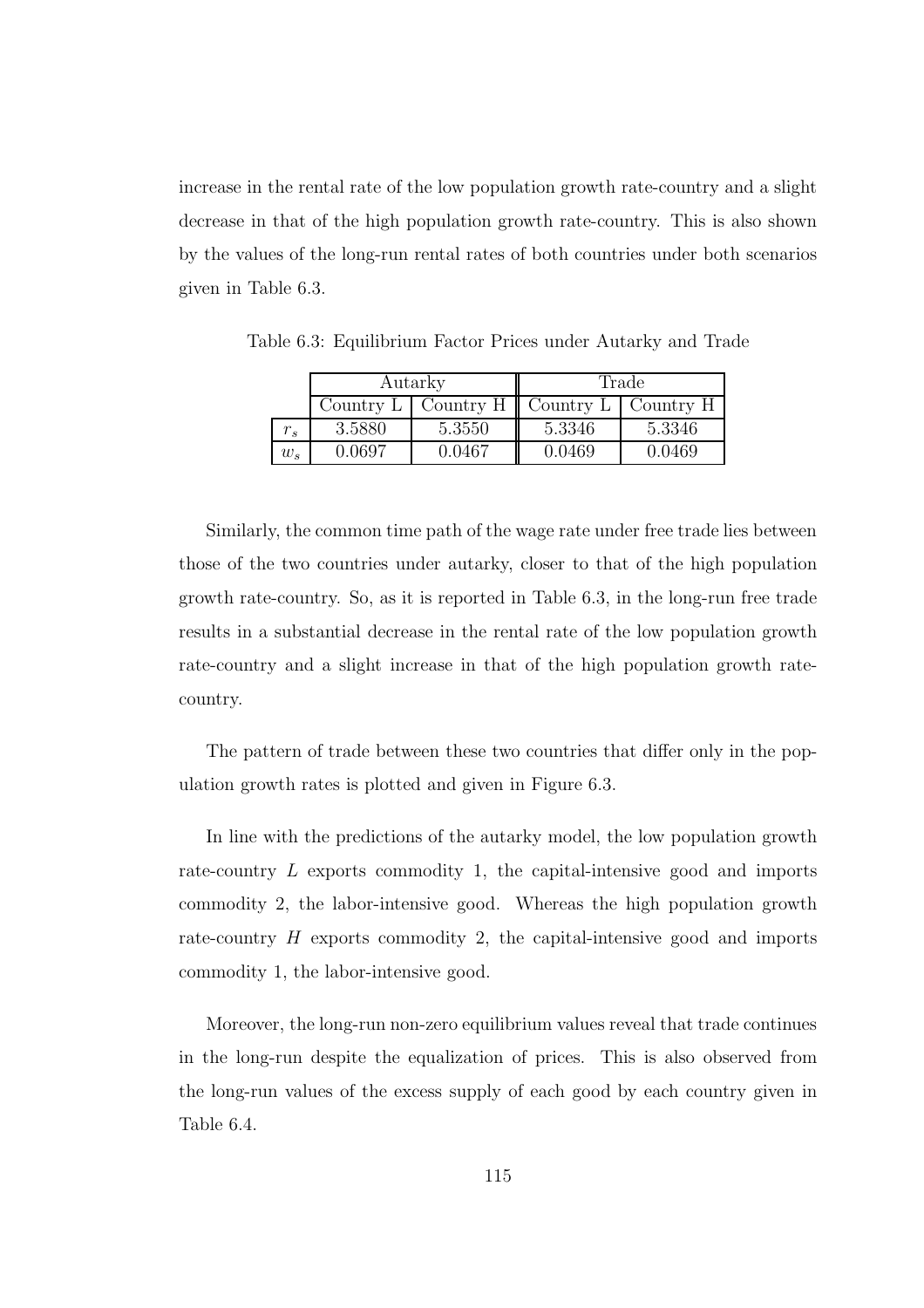

Figure 6.3: Excess Demand for and Supply of Goods

Real per capita consumptions by young of each good in each country under both scenarios are given in Figure 6.4. Free trade results in a considerable decrease in real per capita consumption of good 1 by young in the low population growth rate-country, but just a temporary increase in that of the high population growth rate-country. In a similar way free trade affects real per capita consumption of good 2 by young.

Similarly to the effect of trade on real per capita consumptions of good 1 and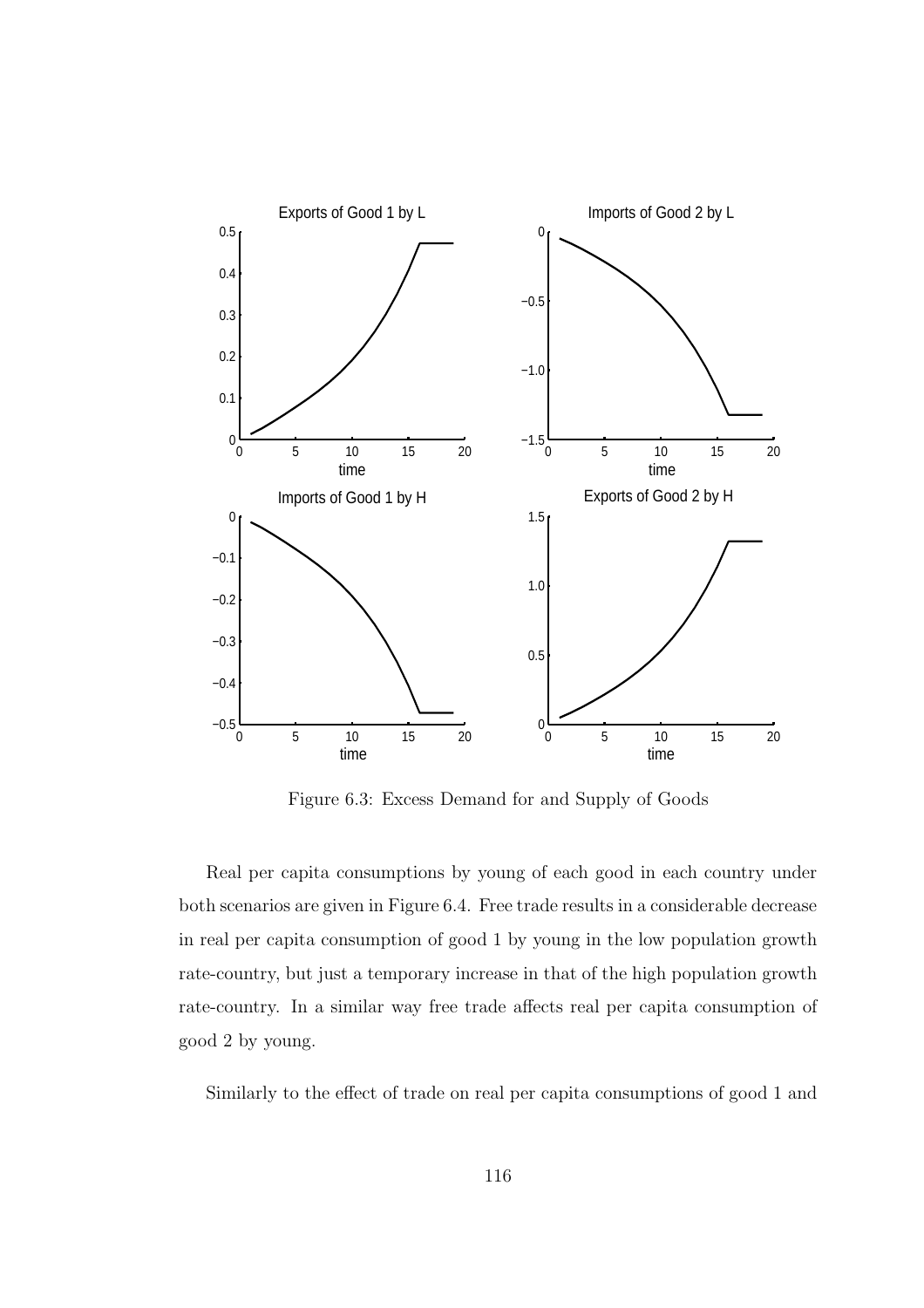Table 6.4: Excess Demand for Goods by Country

|                  | Country L | Country H |
|------------------|-----------|-----------|
| $ex_{s_1}$       | 0.4721    | $-0.4721$ |
| exs <sub>2</sub> | $-1.3214$ | 1.3214    |

where  $exs_j$  is excess supply of good j.



Figure 6.4: Time Paths for the First Period Consumptions

good 2 by young, real per capita consumption of good 1 by old of the low population growth rate-country is decreased and that of the high population growth rate-country is temporarily increased. This is given in Figure 6.5. However, the effect of trade on the long-run real per capita consumption of good 2 by old is different. In the long-run free trade results in a permanent increase in real per capita consumption of good 2 by old in the low population growth rate-country and almost no change in that of the high population growth rate-country.

Hence, in the long-run free trade leads to almost no change in the real per capita consumptions in the high population growth rate-country and a decrease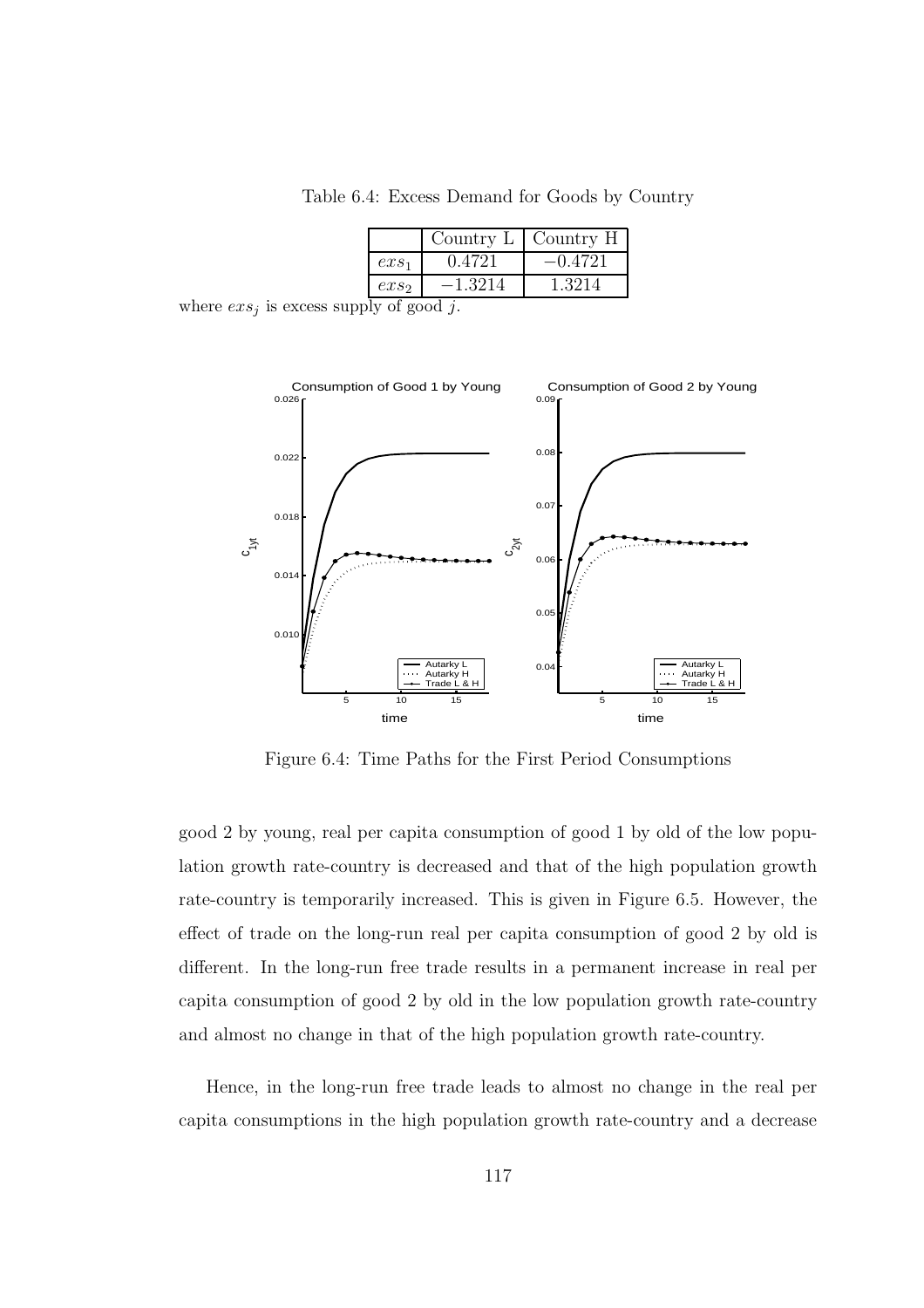

Figure 6.5: Time Paths for the Second Period Consumptions

in the real per capita consumptions in the low population growth rate-country except for the consumption of good 2 by old.

|           | Autarky   |           | Trade     |           |
|-----------|-----------|-----------|-----------|-----------|
|           | Country L | Country H | Country L | Country H |
| $c_{1ys}$ | 0.0223    | 0.0149    | 0.0150    | 0.0150    |
| $c_{2ys}$ | 0.0799    | 0.0628    | 0.0630    | 0.0630    |
| $c_{1os}$ | 0.0256    | 0.0237    | 0.0238    | 0.0238    |
| $c_{2os}$ | 0.0916    | 0.0996    | 0.0998    | 0.0998    |
| $u_s$     | 0.0493    | 0.0387    | 0.0389    | 0.0389    |

Table 6.5: Per Capita Consumption Equilibrium under Autarky and Trade

From Table 6.5, it is clearly observed that the pre-trade long-run per capita consumption in the low population growth rate-country, country  $L$ , is higher than that in the high population growth rate-country, country  $H$ , except for the consumption of good 2 by old. Free trade in the long-run makes the high population growth rate-country act as a large country and brings real per capita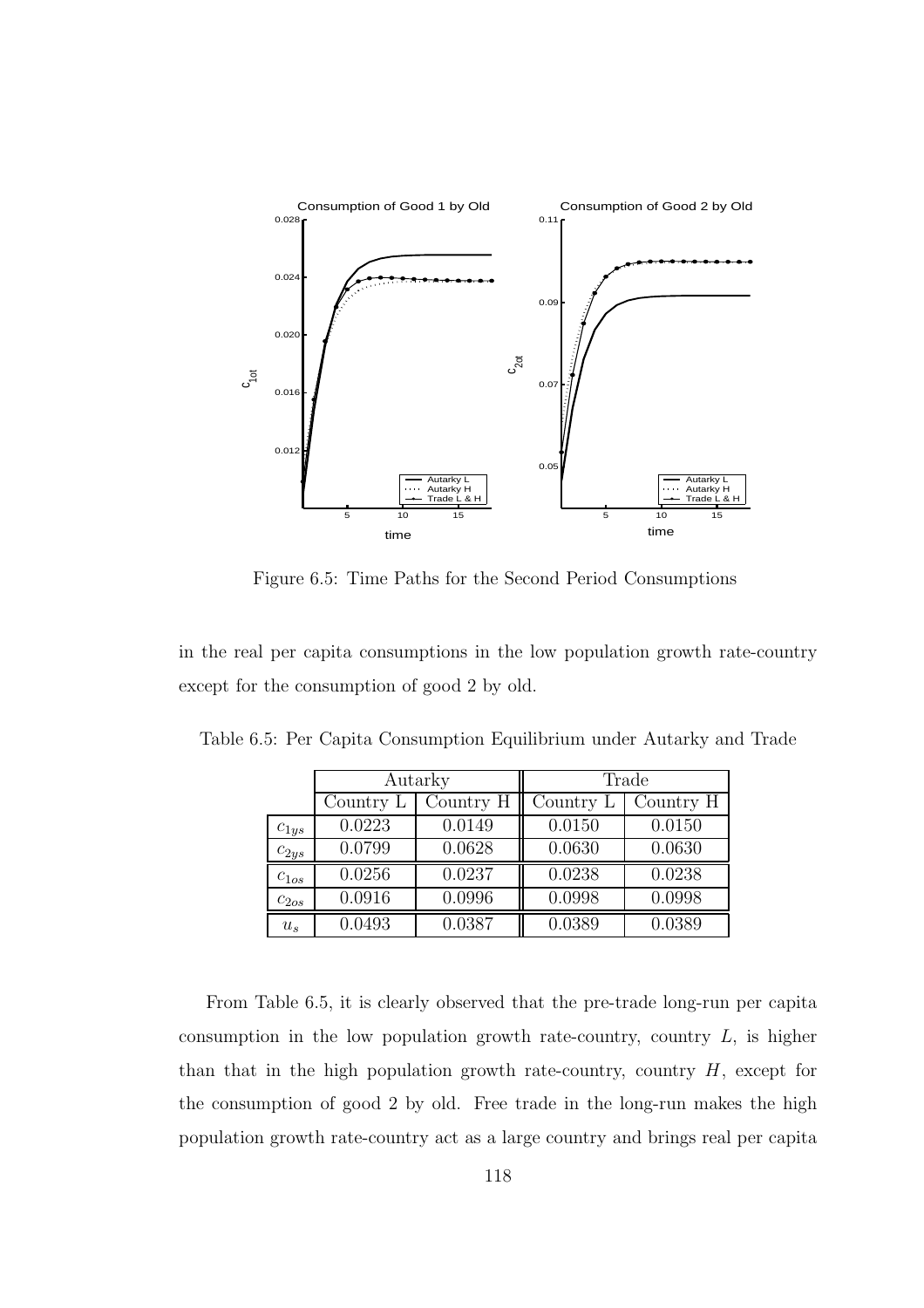consumptions in the low population growth rate-country to its autarky real per capita consumption values.



Figure 6.6: Time Paths for the Individual's Utility

Figure 6.6 shows the time paths of utility under trade and autarky scenarios for both countries. Free trade leads to a significant decrease in the utility of the low population growth rate-country and a temporarily increase in that of the high population growth rate-country. Hence, this case clearly shows that not both partners involved into trade gain from trade. In fact the low population growth rate-country would be made worse off by trade, whereas the high population growth rate-country obtains temporary gains that disappear in the long-run.

In this chapter we have analyzed the effect of population growth rate differences on trade between two equal-sized countries. It would also be interesting to look at the case of a small country with a high population growth rate trading with a low population growth country that is initially capable of setting the terms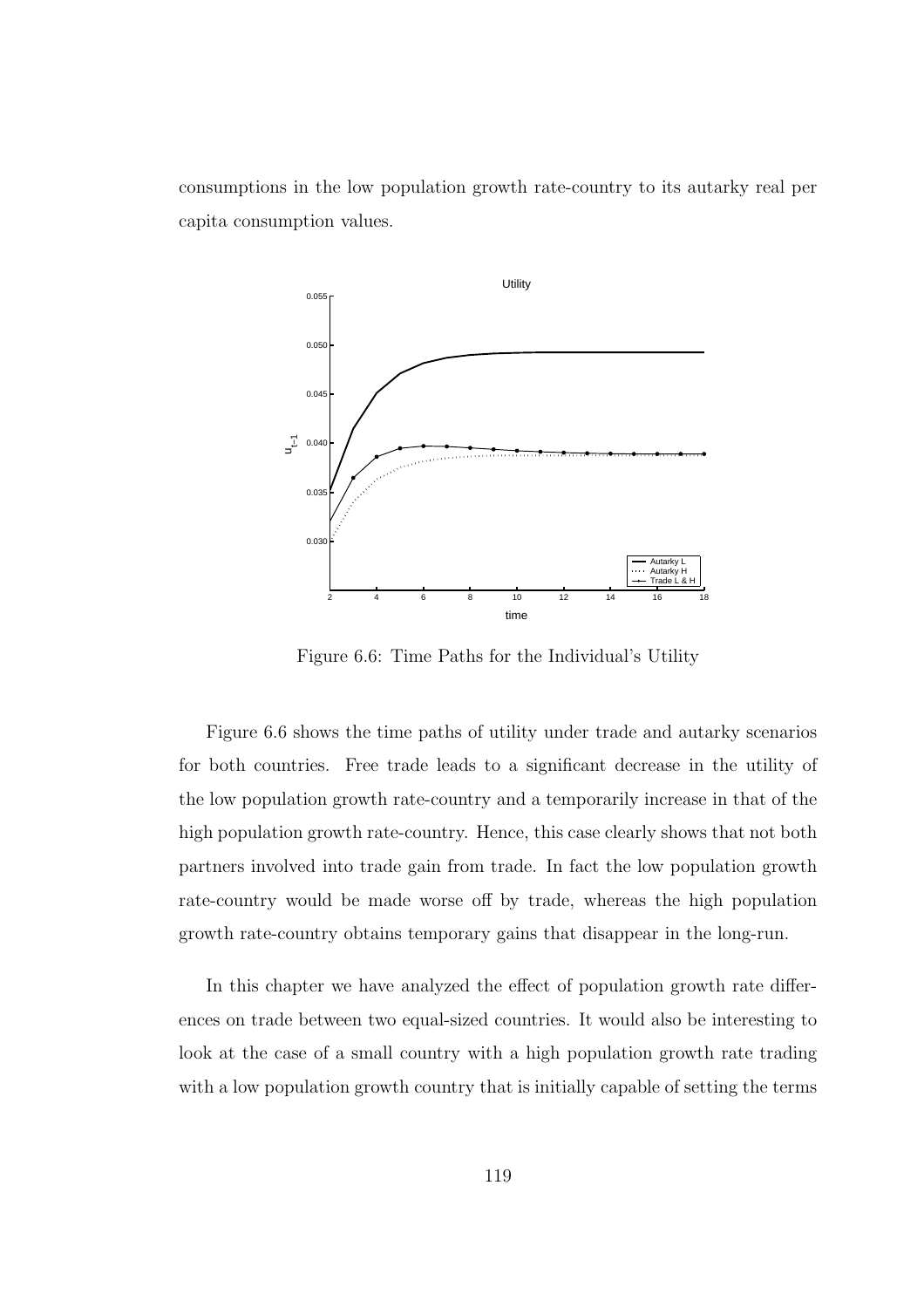of trade. This scenario involving a low population growth rate-country as an international price setter and the high population growth rate-country as a small country at the time of the opening of trade certainly would be worth studying in the future.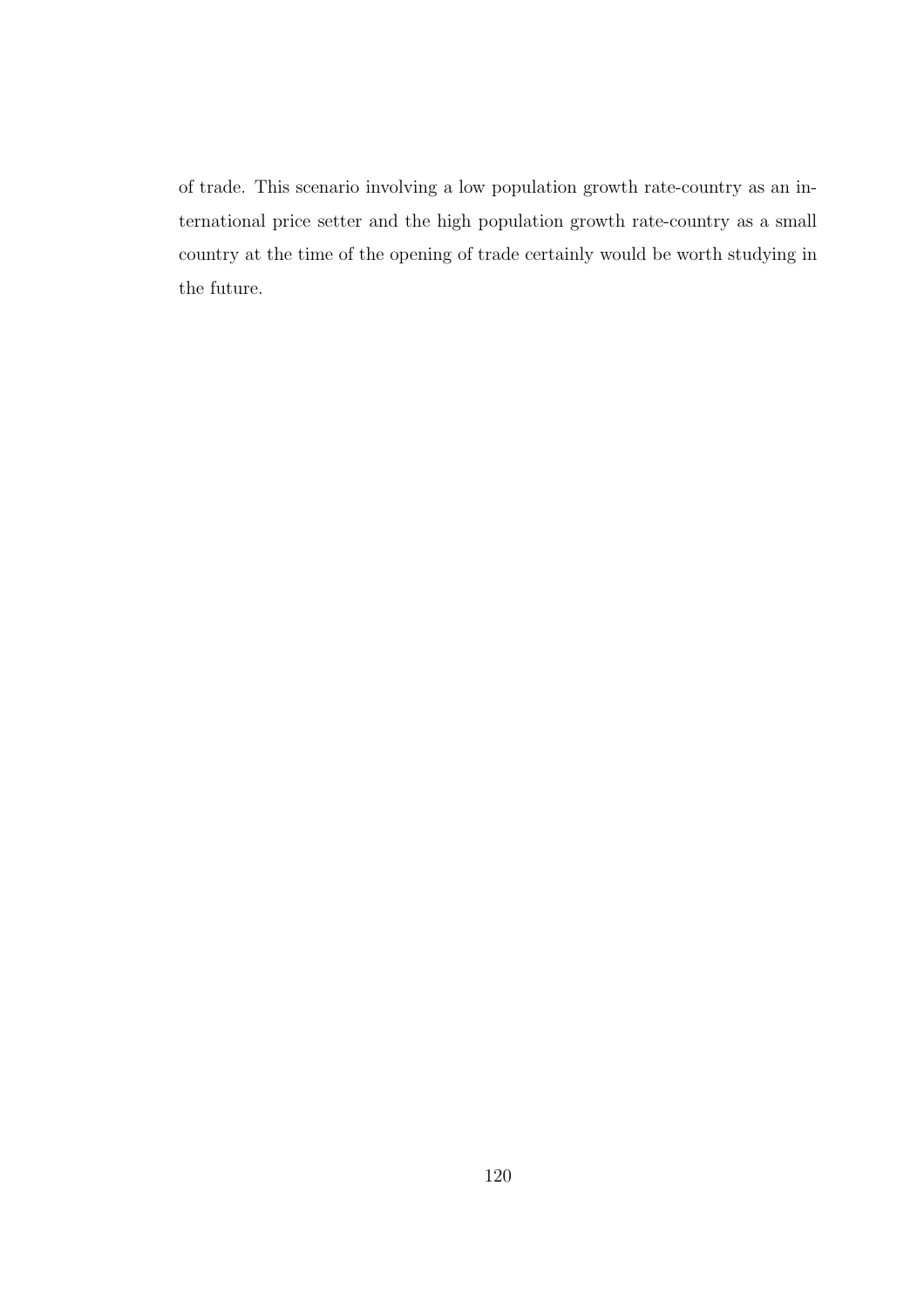## CHAPTER VII

# **CONCLUSIONS**

The foregoing study clearly demonstrates that the long-run closed form solutions of a two-sector, two-generation, two-factor autarky economy are feasible to obtain. As differently from the standard two sector literature, one of the goods is allowed to be used for consumption as well as for investment and the other good is allowed to be used for consumption only. Eventhough this adds to the complexity of the individual's problem, it captures a more realistic set up concerning several consumption goods that can be used for investment purposes as well.

The analysis in chapter 5 has shown that when the model is solved under autarky, differences in the population growth rates alone are observed to give rise to comparative advantages by leading to different relative prices across countries, regardless of initial population sizes of trading countries. In other words, the only difference in demographic characteristics that matters for the direction of product and factor flows is the one between population growth rates. An examination of the sensitivity of the steady state relative price ratio under autarky to changes in population growth rate will indeed identify directions of comparative advantages correctly.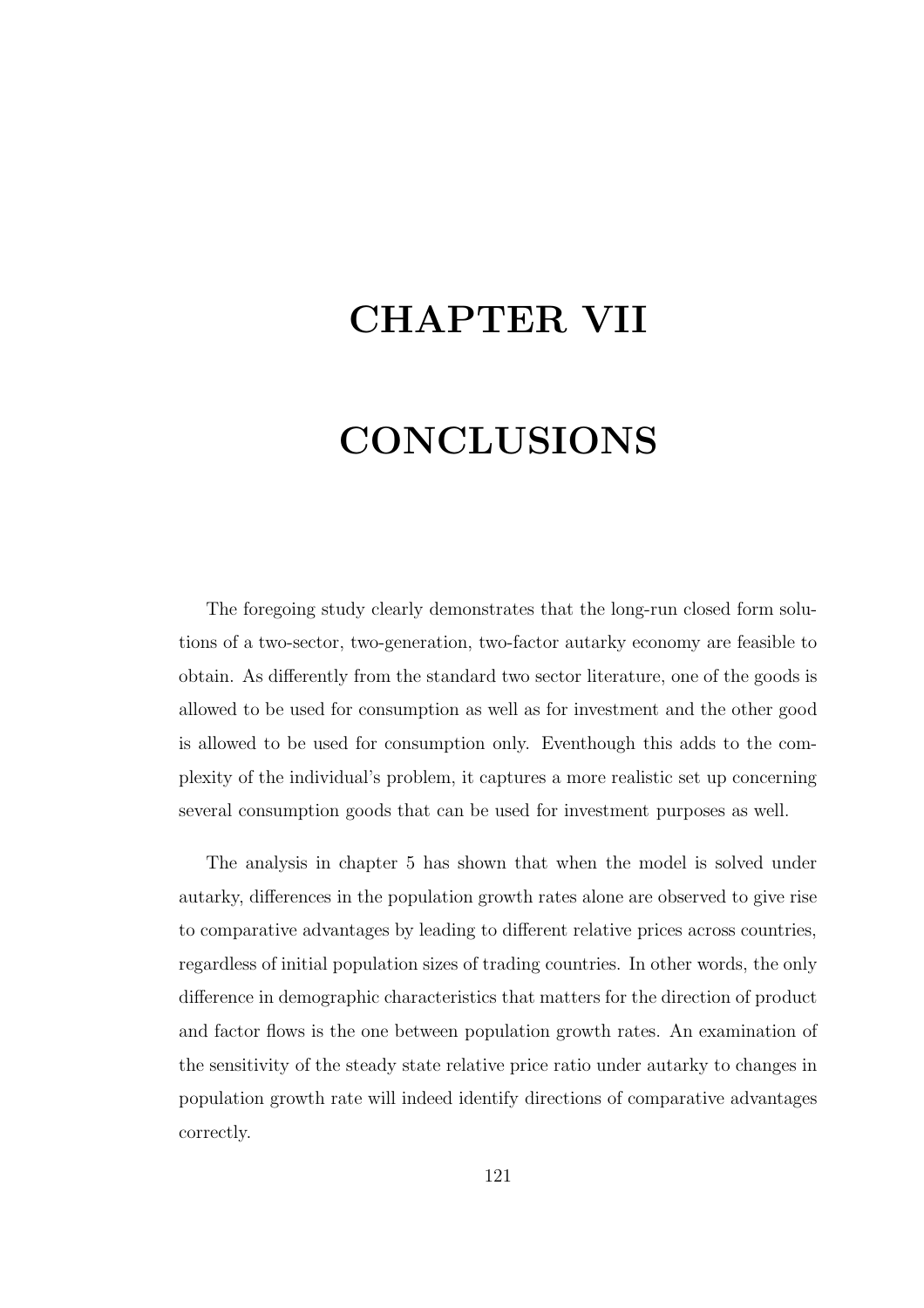The discussion of the long-run closed form solutions to the 2x2 and 2x2x2 OLG model has shown that of the two countries/regions that are identical in every respect except the population growth rates, the high(low) population growth rate-country will become labor-(capital-) abundant over time, and must be expected to have a comparative advantage in the production of labor-(capital-) intensive commodity, as suggested by the static HO model. Furthermore, we have shown that as long as the population growth rates remain different, there will be room for trade to continue to occur in the long-run. Contrary to the static HO model predictions which states that trade itself would, in the long-run, eliminate the initial differences between relative factor endowments of countries that are assumed to be identical in every other respect, thereby leaving no further incentives for partners to continue trading.

While the population size does not directly affect the long-run equilibrium, the discussion in chapter 6 about the changes that the opening of trade introduced to relative commodity and factor prices prevailing under autarky hinted that initial population sizes of trading nations may play a role in determining the gains from trade over the time path to the steady state. That's because trade empowers the high population growth rate-country  $H$  to pull the quantities of all variables towards its own steady state autarky quantities in the long-run. In fact, we have shown that this convergence will be reduced sooner, the larger the difference between population growth rates. This implies that country  $H$  will behave as a large country capable of setting the terms of trade in the long-run, as a result of the parallel growth in its share of total world output and population. Symmetrically, the low population growth rate-country  $L$  will become a small country, and will begin to act as a price taker in trade. Thus, unless there is a large enough differential in initial population sizes, fast growing population of country  $H$  will soon overtake country  $L$  in size, and the diverging population sizes will lead to a divergence in the shares of countries in total world output.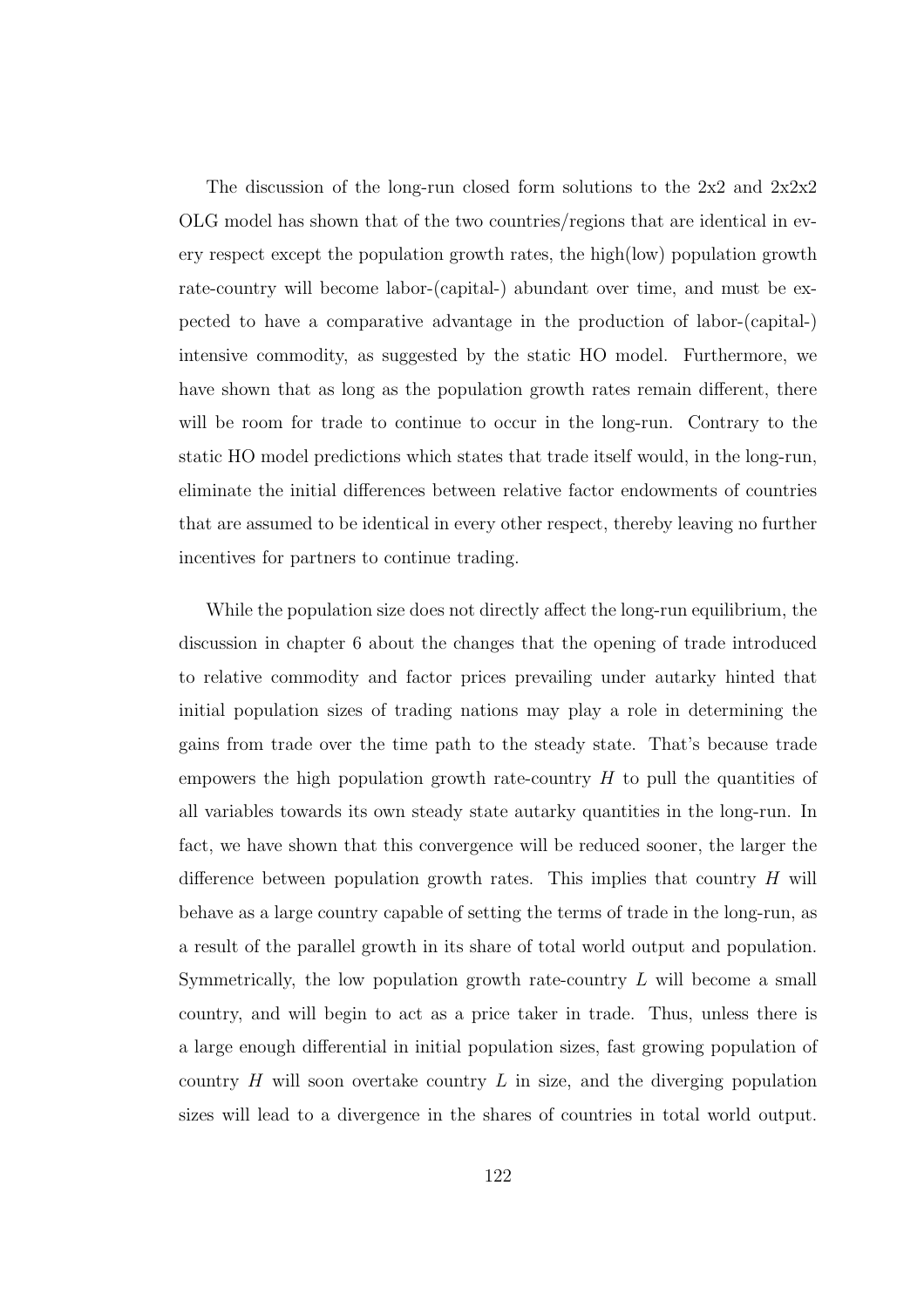If the resulting difference between these shares becomes sufficiently large before the steady state is reached, country  $H$  will practically begin to act as the price setter, thereby driving all results. Such a dominance will cause welfare of the world to converge to the autarky welfare of country  $H$ , creating welfare losses for country  $L$ . It would therefore be correct to argue that initial population size would matter in determining the nature of pre-steady state gains from trade, even though direction of trade itself is determined by differences in population growth rates alone.

Another main contribution is that the analysis in this dissertation has shown that demographically induced differences in relative endowments by themselves are not sufficient for trade to be beneficial to both parties in the long-run, and offered a new explanation for this, adding to previously suggested reasons as to why trade may not be Pareto-superior to autarky in a dynamic, OLG set-up.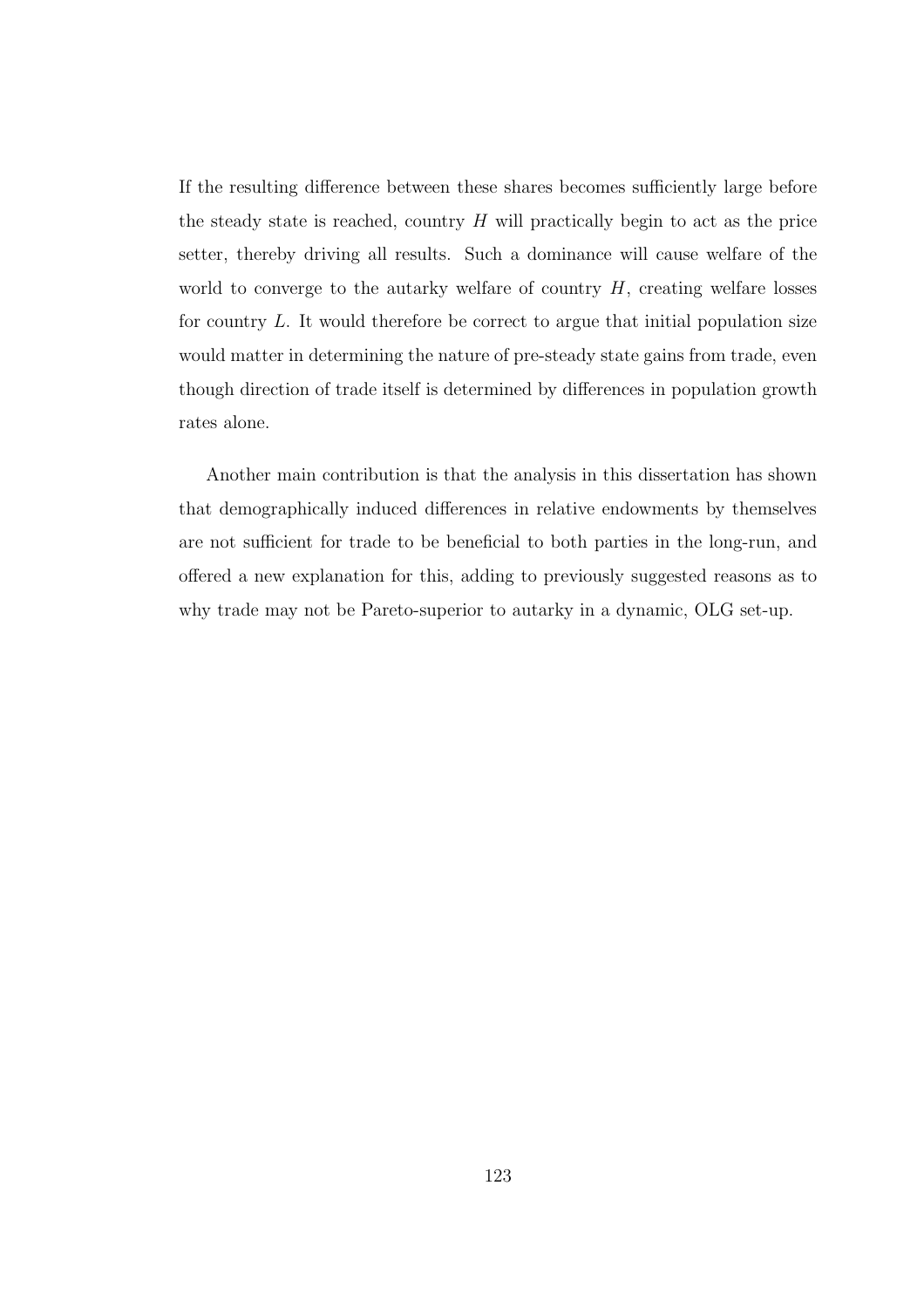## SELECT BIBLIOGRAPHY

- Auerbach, A. J. and L. J. Kotlikoff. 1987. Dynamic Fiscal Policy. Cambridge: Cambridge University Press.
- Azariadis, C. 1993. Intertemporal Macroeconomics. Cambridge: Blacwell Publishers.
- Bardhan, P. K. 1965. "Equilibrium Growth in the International Economy." Quarterly Journal of Economics 79:455–464.
- Benhabib, J. and K. Nishimura. 1985. "Competitive Equilibrium Cycles." Journal of Economic Theory 35:284–306.
- Buiter, W. H. 1981. "Time Preferences and International Lending and Borrowing in an Overlapping-Generations Model." Journal of Political Economy 89:769– 797.
- Chen, Z. 1992. "Long-Run Equilibria in a Dynamic Heckscher-Ohlin Model." Canadian Journal of Economics 25:923–943.
- Chenery, H. B. 1986. Growth and Transformation. In Industrialization and Growth, ed. Sherman Robinson Hollis B. Chenery and Moshe Syrquin. Oxford: Oxford University Press.
- Deardorff, A. V. 1994. "Growth and International Investment with Diverging Populations." Oxford Economic Papers 46:477–491.
- Deardorff, A. V. 1999. "Diverging Populations and Endogenous Growth in a Model of Meaningless Trade." Review of International Economics 7:359–377.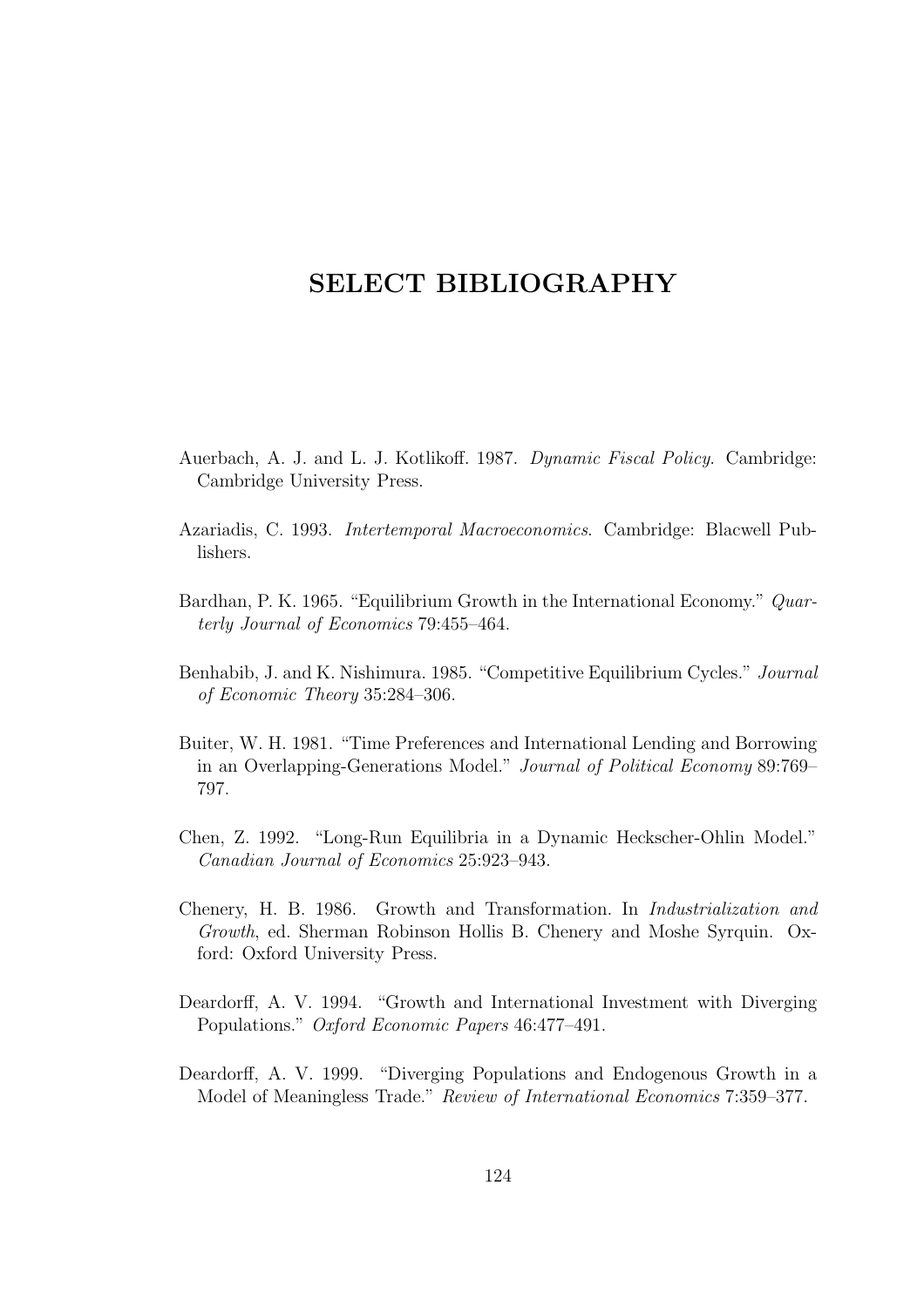- Diamond, P. A. 1965. "National Debt in a Neoclassical Growth Model." American Economic Review 55:1126–1150.
- Eaton, J. 1987. "A Dynamic Specific-Factors Model of International Trade." Review of Economic Studies 54:325–338.
- Findlay, R. 1970. "Factor Proportions and Comparative Advantage in the Long Run." Journal of Political Economy 78:27–34.
- Fried, J. 1980. "The Intergenerational Distribution of the Gains from Technical Change and from International Trade." Canadian Journal of Economics 13:65– 81.
- Galor, O. 1986. "Time Preferences and International Labor Migration." Journal of Economic Theory 38:1–20.
- Galor, O. 1988a. "Is Free Trade Indeed Optimal for a Small Economy? A Dynamic General Equilibrium Analysis.". Working Paper: 88-08, Brown University.
- Galor, O. 1988b. "Trade and Welfare in a Small Overlapping Generations Economy.". Working Paper: 88-04, Brown University.
- Galor, O. 1992a. "Endogeneous Cycles in a Two-Sector Overlapping-Generations Model.". Mimeo, Brown University.
- Galor, O. 1992b. "A Two-Sector Overlapping-Generations Model : A Global Characterisation of the Dynamic System." Econometrica 60:1351–1386.
- Galor, O. and A. Mountford. 2003. "Trade, Demographic Transition, and the Great Divergence: Why are a Third of People Indian or Chinese?". Working Paper: 38-01, Brown University.
- Galor, O. and H. E. Ryder. 1989. "Existence, Uniqueness, and Stability of Equilibrium in an Overlapping-Generations Model with Productive Capital." Journal of Economic Theory 49:360–375.
- Galor, O. and N. Weil. 2000. "Population, and Growth: From Maltusian Stagnation to the Demographic Transition and Beyond." The American Economic Review 90:806–828.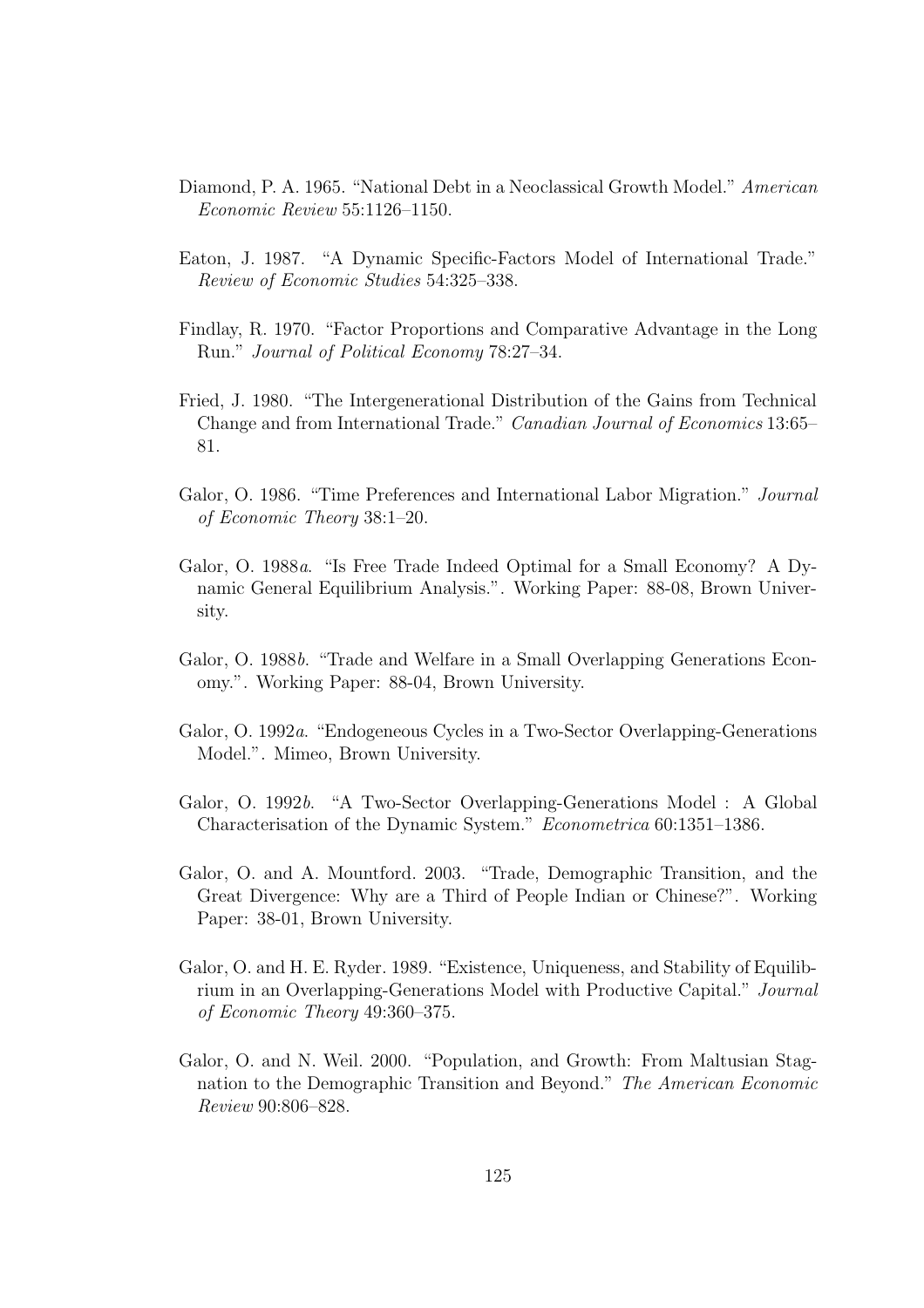- Galor, O. and S. Lin. 1994. "Terms of Trade and Current Account Dynamics: A Methodological Critique." International Economic Review 35:1001–1014.
- Galor, O. and S. Lin. 1997. Dynamic Foundations for the Factor Endowment Model of International Trade. In Dynamics, Economic Growth and International Trade (Studies in International Economics), ed. B. S. Jensen and K. Wong. Ann Arbor: University of Michigan Press pp. 151–168.
- Guilló, M. D. 2001. "The Trade Balance and the Terms of Trade in a Two-Country Two-Sector OLG Economy." Spanish Economic Review 3:71–80.
- Kenç, T. and S. Sayan. 2001. "Demographic Shock Transmission from Large to Small Countries: An Overlapping Generations CGE Analysis." Journal of Policy Modeling 23:677–702.
- Loayza, N., K. Lopez, H. Schmidt-Hebbel and L. Serven. 1998. "Saving in the World: Stylized Facts.". Saving Across the World Project, Wasington DC: The World Bank.
- Matsuyama, K. 1988. "Life Cycle Saving and Comparative Advantage in the Long Run." Economics Letters 28:375–379.
- Matsuyama, K. 2000. "A Ricardian Model with a Continuum of Goods under Nonhomothetic Preferences: Demand Complementarities, Income Distribution, and North-South Trade." Journal of Political Economy 108:1093–1120.
- Mountford, A. 1998. "Trade, Convergence and Overtaking." Journal of International Economics 46:167–182.
- Oniki, H. and H. Uzawa. 1965. "Patterns of Trade and Investment in a Dynamic Model of International Trade." Review of Economic Studies 32:15–38.
- Salvatore, D. 2001. International Economics. New York: John Wiley & Sons.
- Sayan, S. 2002. "Dynamic Heckscher-Ohlin Results from a 2x2x2x2 Overlapping Generations Model with Unequal Population Growth Rates.". Department of Economics Discussion Paper No. 02-01, Bilkent University, Ankara.
- Sayan, S. 2005. "Hecksher-Ohlin Revisited: Implications of Differential Population Dynamics for Trade within an Overlapping Generations Framework.". Forthcoming in Journal of Economic Dynamics and Control.